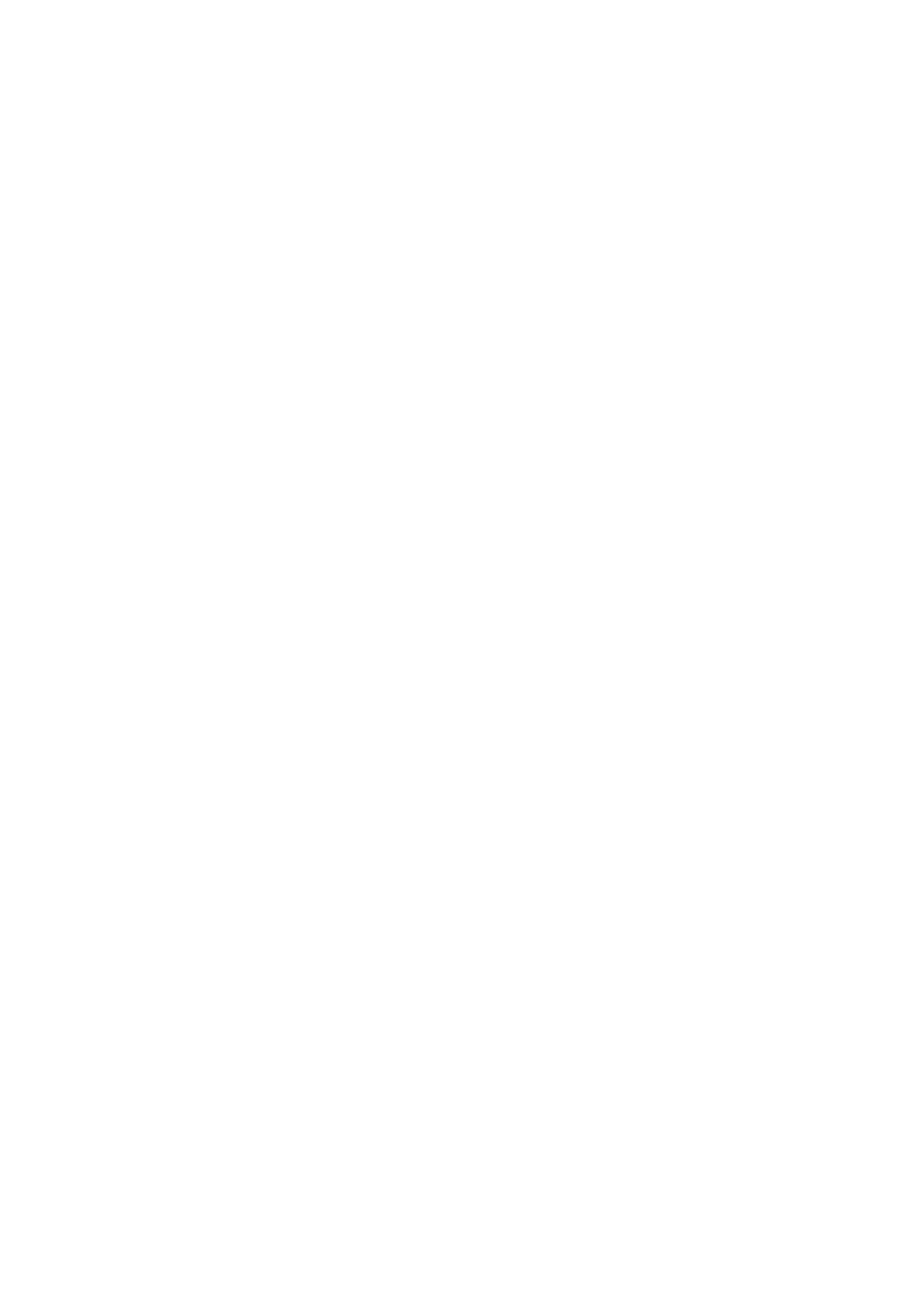*The Interpreters' Newsletter* Dipartimento di Scienze Giuridiche, del Linguaggio, dell'Interpretazione e della Traduzione Sezione di Studi in Lingue Moderne per Interpreti e Traduttori (SSLMIT) Università degli Studi di Trieste

*General Editor* Cynthia Jane Kellett

*Guest Editors* Alessandra Riccardi e Mariachiara Russo

*Editorial Board* Caterina Falbo Cynthia Jane Kellett Alessandra Riccardi Maurizio Viezzi

*Advisory Board*

Dörte Andres, Johannes Gutenberg Universität Mainz/Germersheim, Germany Ivana Čeňková, Charles University in Prague, Czech Republic Clare Donovan, OECD/OCDE, Paris, France Daniel Gile, ESIT, Université Sorbonne Nouvelle, France Laura Gran, University of Trieste, Italy Erik Hertog, Lessius University College Antwerp, Belgium Sylvia Kalina, Fachhochschule Köln, Germany Ingrid Kurz, University of Vienna, Austria Ian Mason, Heriot-Watt University, UK Robin Setton, GIIT, Shanghai International Studies University, China Malgorzata Tryuk, University of Warsaw, Poland Graham Turner, Heriot-Watt University, UK

© Copyright Edizioni Università di Trieste, Trieste 2013

All right reserved, including those of translation. No parts of this publication may be reproduced in any form (by print, photoprint, microfilm or any other means) without the written permission of EUT

ISSN: 1591-4127

EUT - Edizioni Università di Trieste

via Weiss, 21 – 34128 Trieste http://eut.units.it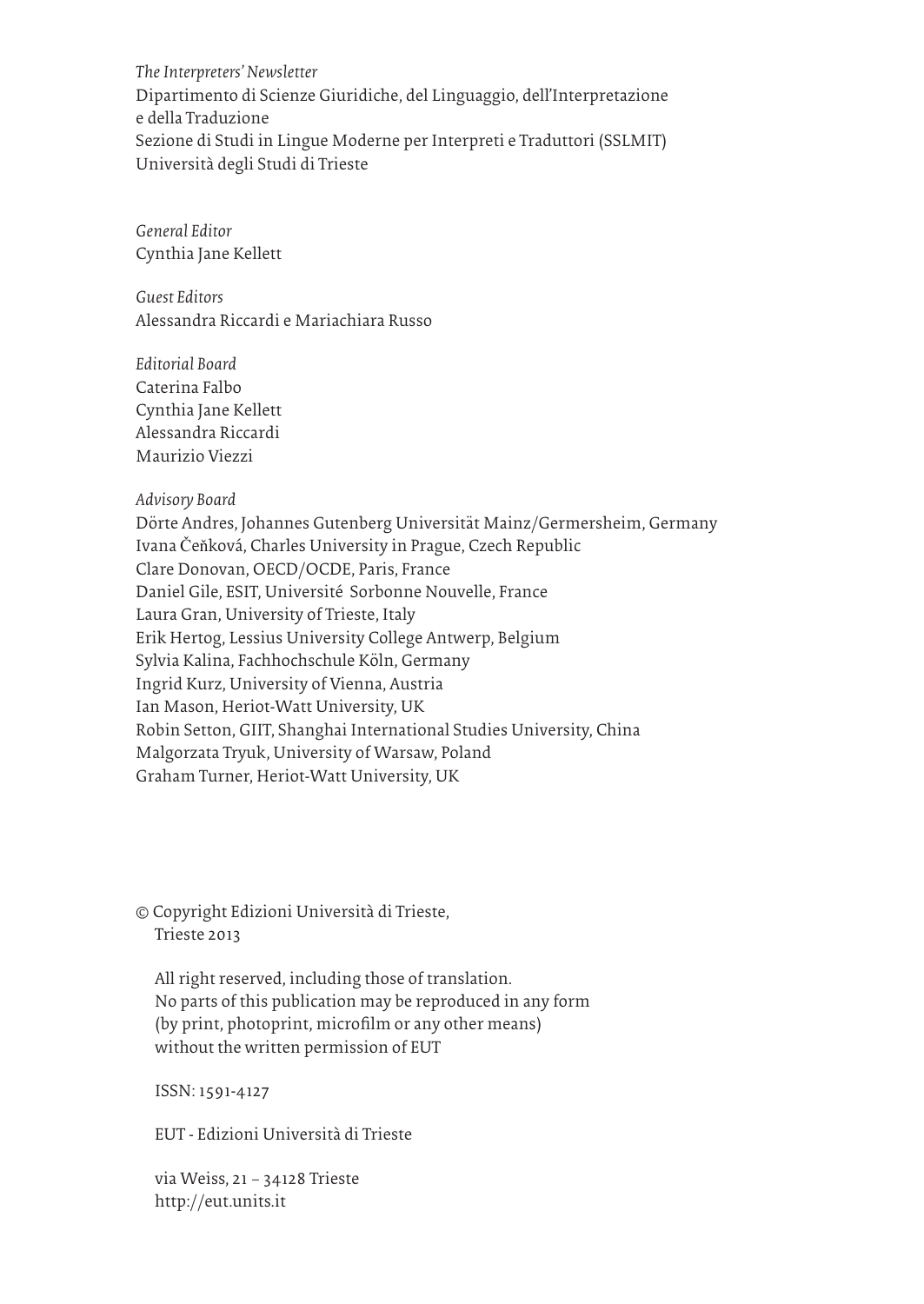The Interpreters' Newsletter

Expertise in Conference Interpreting

No. 18 2013

**EUT** EDIZIONI UNIVERSITÀ DI TRIESTE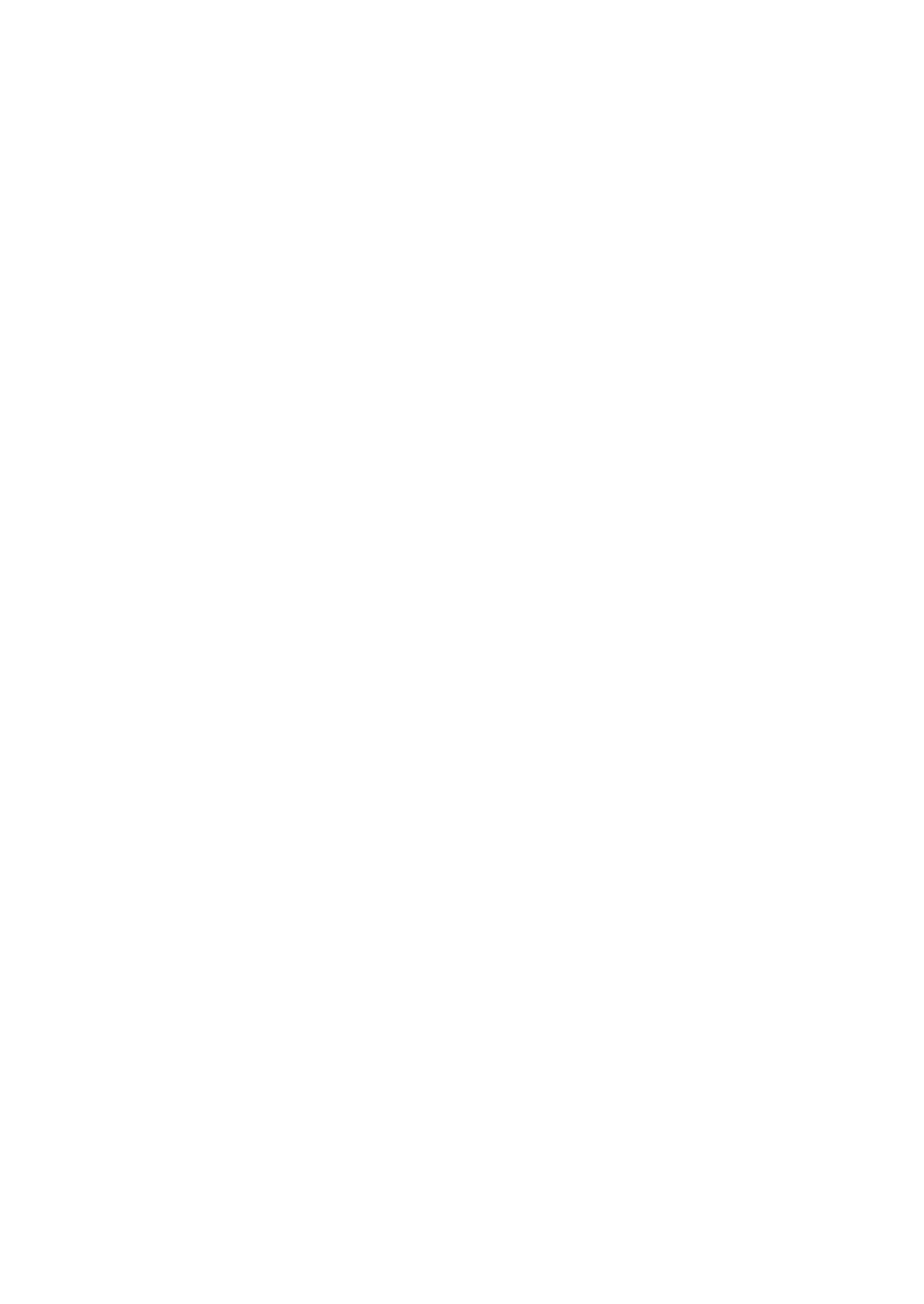### Contents

| Editorial<br>Alessandra Riccardi and Mariachiara Russo                                                                                                   | <b>VII</b>   |
|----------------------------------------------------------------------------------------------------------------------------------------------------------|--------------|
| Letter to the Editors<br>Daniel Gile                                                                                                                     | XI           |
| Expertise without Deliberate Practice?<br>The Case of Simultaneous Interpreters<br>Elisabet Tiselius                                                     | $\mathbf{1}$ |
| Developing and Cultivating Expert Interpreter Competence<br>Michaela Albl-Mikasa                                                                         | 17           |
| It Don't Mean a Thing Simultaneous Interpretation Quality<br>and User Satisfaction<br>Philip Macdonald                                                   | 35           |
| Prosody in Simultaneous Interpretation: a Case Study for<br>the German-Italian Language Pair<br>Sara Martellini                                          | 61           |
| Simultaneous Interpreting from German into Italian: the Importance<br>of Preparation on a Selection of Cultural Items<br>Giulia Scaglioni                | 81           |
| Are Interpreting Strategies Teachable? Correlating Trainees'<br>Strategy Use with Trainers' Training in the Consecutive<br><b>Interpreting Classroom</b> |              |
| Xiangdong Li                                                                                                                                             | 105          |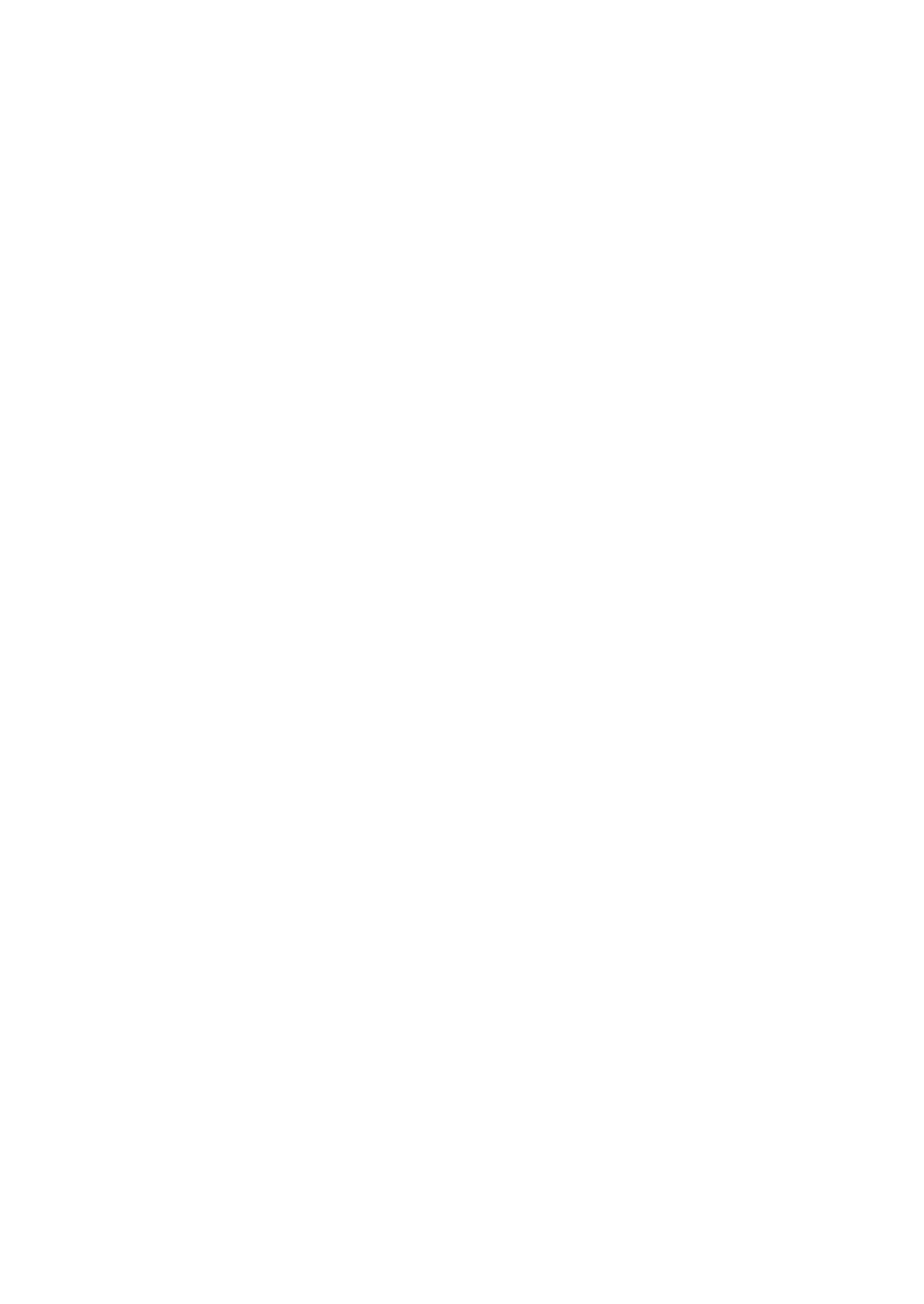## Editorial

Expertise has been an object of research since the first studies and textbooks on conference interpreting were published more than fifty years ago. Investigations concentrated mainly on simultaneous interpreting (SI) given the multi-task competence required from professionals during this type of interlinguistic oral translation. Its peculiar and double nature of being both a process and a product attracted scholars' interest: while listening to the delivery of simultaneous interpreters it is indeed possible to perceive how the input in one language is processed to produce the output in another language. The product cannot be separated from the process because evidence of the background process constantly surfaces in the use of language. This is the reason why simultaneous interpreting has been used as a research paradigm in cognitive sciences. At the same time it is also the reason why investigation on quality in SI is such a daunting task, due to the many variables implied.

The way in which expertise has been investigated so far reflects to a large extent the evolution of the discipline on the whole: from individual reflections and theories, to empirical studies with different cognitive and linguistic approaches and, finally, the inclusion of the sociological dimension of the profession. Several lines of study can be identified within the field of expertise research such as the expert-novice paradigm and the progression of expertise, interpreting skills, quality, strategies, norms, competence, workload management, speed and working memory load management, professionalization and expert performance.

The interest in defining expertise first arose within studies designed to analyse the cognitive components, processes and skills that come into play in SI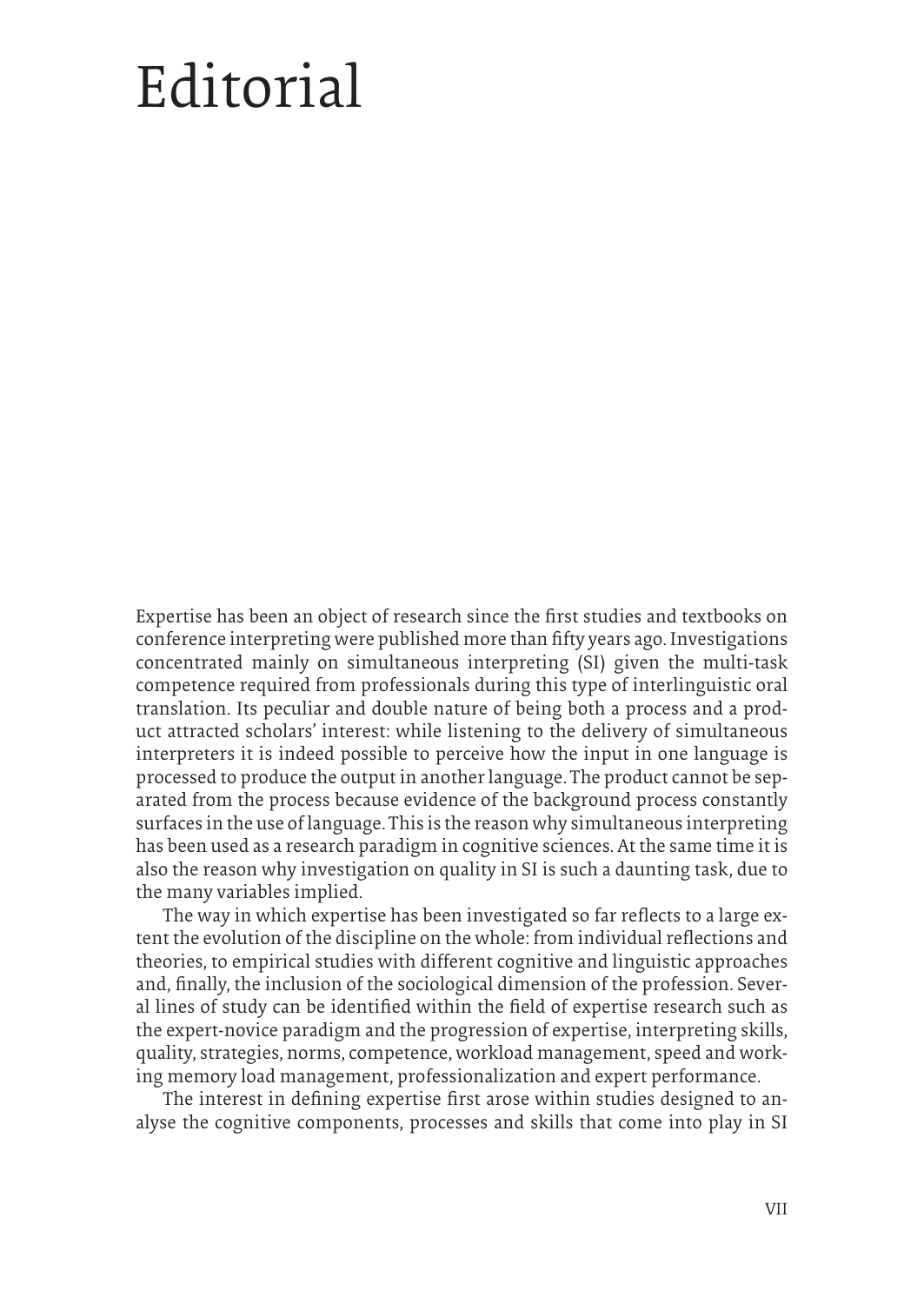by comparing the performances of novices and experts. This line of studies followed on from the work carried out within expertise research to understand what distinguishes an expert from a novice in a specific domain, with a view to developing methodologies and tools to detect the particular aspects that make up expertise in interpreting. The studies were mainly training-oriented and aimed at examining expertise and related skills either for refining aptitude tests for the selection of interpreting candidates or for understanding how interpreting skills develop so that interpreting expertise can be achieved in the most efficient and rapid way (Moser Mercer 1997; Moser Mercer et al. 2000).

The aim of more recent studies on expertise is to examine and analyse how professional interpreters consider the concept of expertise, thereby integrating the socio-cultural professional dimension into the concept of expertise and investigating how professional thinking and acting is felt among conference interpreters.

This special issue on Expertise in Conference Interpreting includes six papers which focus on some sociocultural, cognitive and linguistic aspects that are connected to the concept of expertise.

The study carried out by Tiselius aims at ascertaining whether expert interpreters make use of deliberate practice as part of the process of expertise acquisition as defined by Ericsson. Through in-depth, unstructured interviews, the author investigates to what extent her interpreter subjects adopt deliberate practice, to improve their current level of performance.

Expert interpreter competence is investigated in Albl-Mikasa's paper through semi-structured in-depth interviews of ten professional interpreters giving special attention to what is considered necessary or useful in terms of formal learning, informal learning and implicit learning reflecting a transitional process from novice to expert.

Quality is a crucial element in interpreting expertise and Macdonald's contribution contains a very critical stance on how it is defined in Interpreting Studies and inquires whether the methods adopted, such as user satisfaction surveys, can produce reliable results considering its subjective, ineffable and cultural nature. He then proposes alternative approaches to investigating quality applying methods from the social sciences.

Martellini analyses the prosody of professional interpreters as a feature of expertise. In her study the prosody of an impromptu speech dense in information and its SIs performed by six professional interpreters is analysed with the aim of acquiring data to integrate, confirm or confute previous studies. The criteria of analysis chosen are speech rate, pauses and syllable lengthening, intonation and prominence.

A pilot study is presented by Scaglioni on the relevance of preparation for the SI of speeches dense in cultural items with the aim of examining to what extent preparation affects SI, since cultural items are not always easily inferred from the context alone, thereby leading to possible disruptions or infelicities in the interpreter's output. The strategies adopted by interpreting students and professional interpreters were analyzed to ascertain similarities and differences related to the kind of preparation adopted.

Xiangdong Li's contribution is of a didactic character and investigates to what extent strategies as part of interpreting expertise are teachable and whether the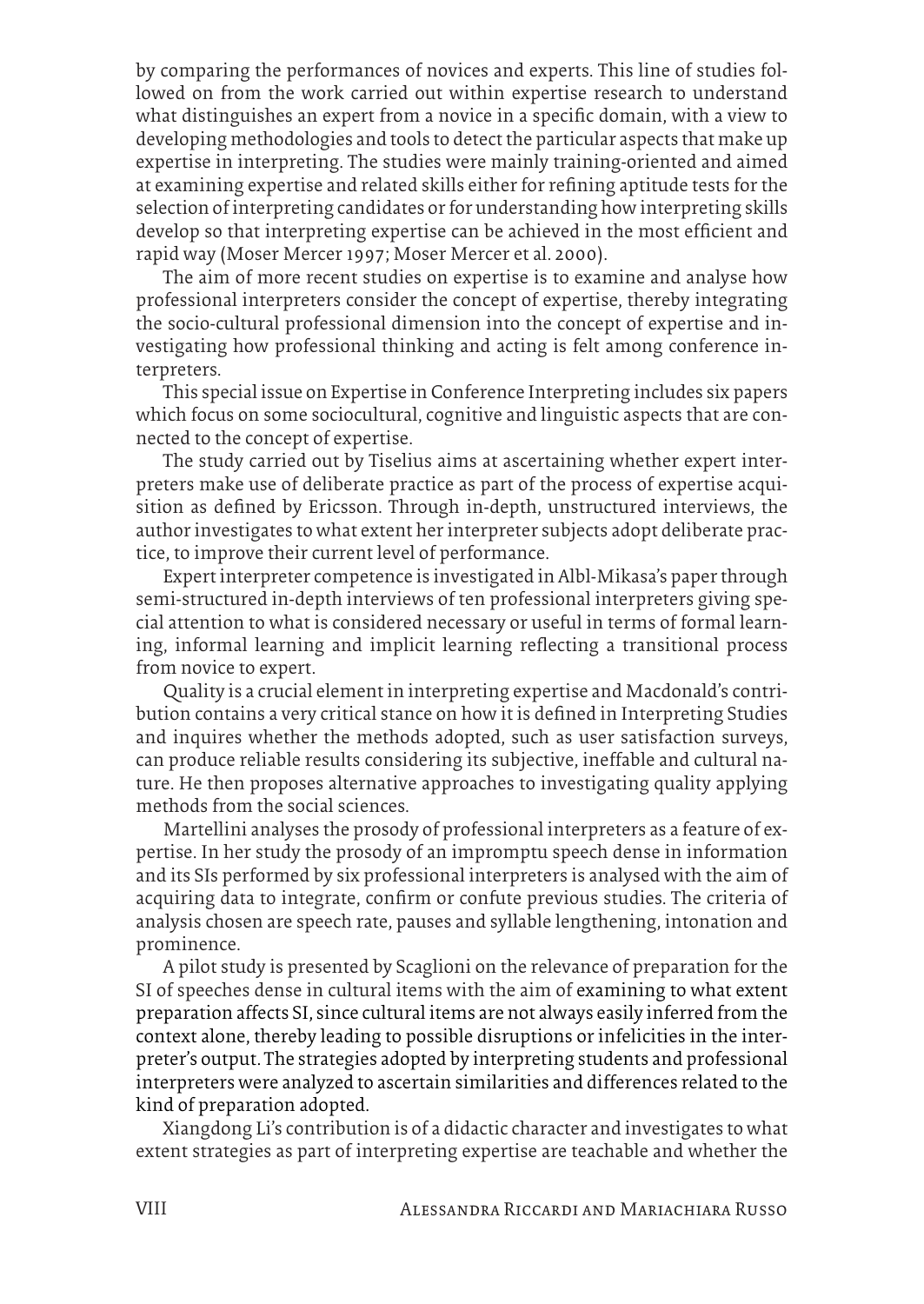use of strategies by students is related to their teachers' inclusion of strategy training in the consecutive interpreting classroom. Retrospection was used to collect data from the student-interpreters and questionnaires were administered to elicit data on teachers' inclusion of strategies in class and to detect possible correlations.

On the whole, the six authors of this special issue provide original empirical contributions but also challenging, even provocative thoughts that enrich the on-going debate on expertise in conference interpreting. So much so that concerning the research paradigms and methods, a first reaction already appears in this special issue from a member of the Advisory Board (Letter to the Editors).

We wish to dedicate this special issue to our beloved late friend and colleague Francesco Straniero Sergio who was extremely interested in the novice-expert paradigm and launched the idea of bringing scholars together in a collective effort.

Alessandra Riccardi and Mariachiara Russo

References

Moser-Mercer B. (1997) "The expert-novice paradigm in interpreting research", in E. Fleischmann, / W. Kutz / P. A. Schmitt (eds) *Translationsdidaktik. Grundfragen der Übersetzungswissenschaft*, Tübingen, Gunter Narr, 255-261. Moser-Mercer B. / Frauenfelder U. H. / Casado B. / Künzli A. (2000) "Searching to define expertise in interpreting", in B. Englund Dimitrova / K. Hyltenstam (eds) *Language Processing and Simultaneous Interpreting*, Amsterdam/Philadelphia, John Benjamins, 107-131.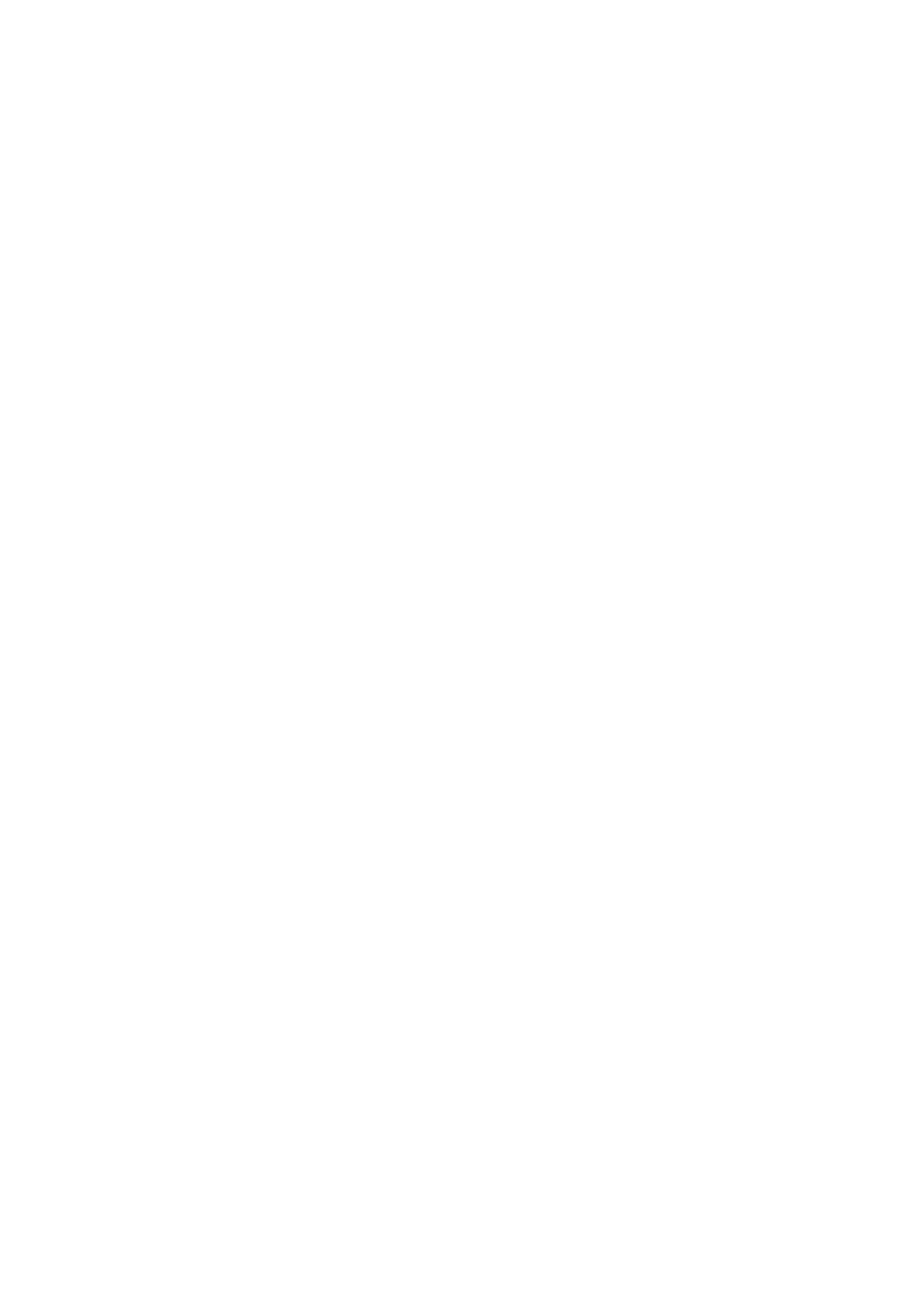## Letter to the Editors

Mr Macdonald's description of an increasingly larger group of researchers into interpreting who seek inspiration from established scientific disciplines and paradigms is a gross caricature of their views, potentially damaging because it might have a divisive effect if taken as reflecting reality. I urge readers to look at the evidence carefully, and in particular to check whether indeed Gile or others have ever indicated that science needs to be quantitative. I also invite them to read the short PowerPoint presentation "Principles of 'science': a reminder", available online at http://cirinandgile.com/pwrpointhome.htm, which reflects my own teaching of basic principles of research, and judge for themselves whether this evidence is in line with Mr Macdonald's claims.

Daniel Gile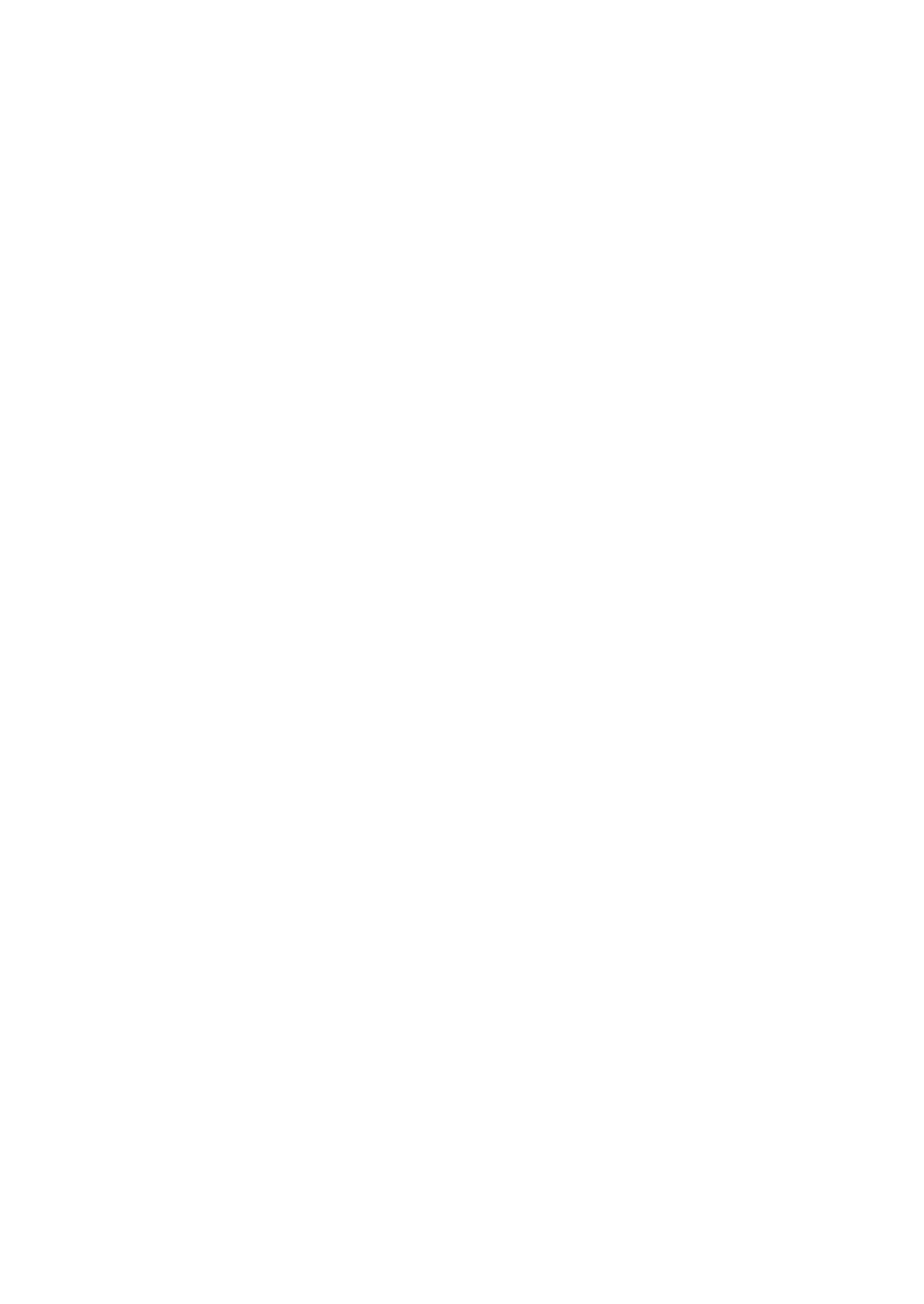## Expertise without Deliberate Practice? The Case of Simultaneous Interpreters

Elisabet Tiselius

Department of Foreign Languages, University of Bergen Centre for Research on Bilingualism, Stockholm University

Abstract

*Deliberate practice (Ericsson 2007) is a type of focused, goal-oriented practice that is part of the process of developing expertise. A less explored area in interpreting research, deliberate practice is a construct that is not easily investigated using an experimental research design.* 

*This article reports on in-depth interviews with three interpreters. By exploring their background, training, views on interpreting, and perceptions of core areas of deliberate practice (such as practice, setting clear goals and being open to feedback), an impression of their practice habits emerges. The article concludes that deliberate practice as defined by Ericsson is not consciously employed by these interpreters. Some of the implications of these findings for the application of expertise theory in interpreting are outlined in the discussion.* 

#### Introduction

The expertise approach was introduced to interpreting studies in the late 1990s. Several important publications on expertise in interpreting appeared around 2000, such as Ivanova (1999), Ericsson (2000), Moser-Mercer (2000), Moser-Mercer et al. (2000) and Liu (2001). Most research into expertise in interpreting has been done on conference interpreting, in particular simultaneous interpreting. The expertise theory originates from psychology (Ericsson/Smith 1991) and argues that the reason for experts outperforming other performers in their field is a combination of various characteristics. Expertise is thus not just a result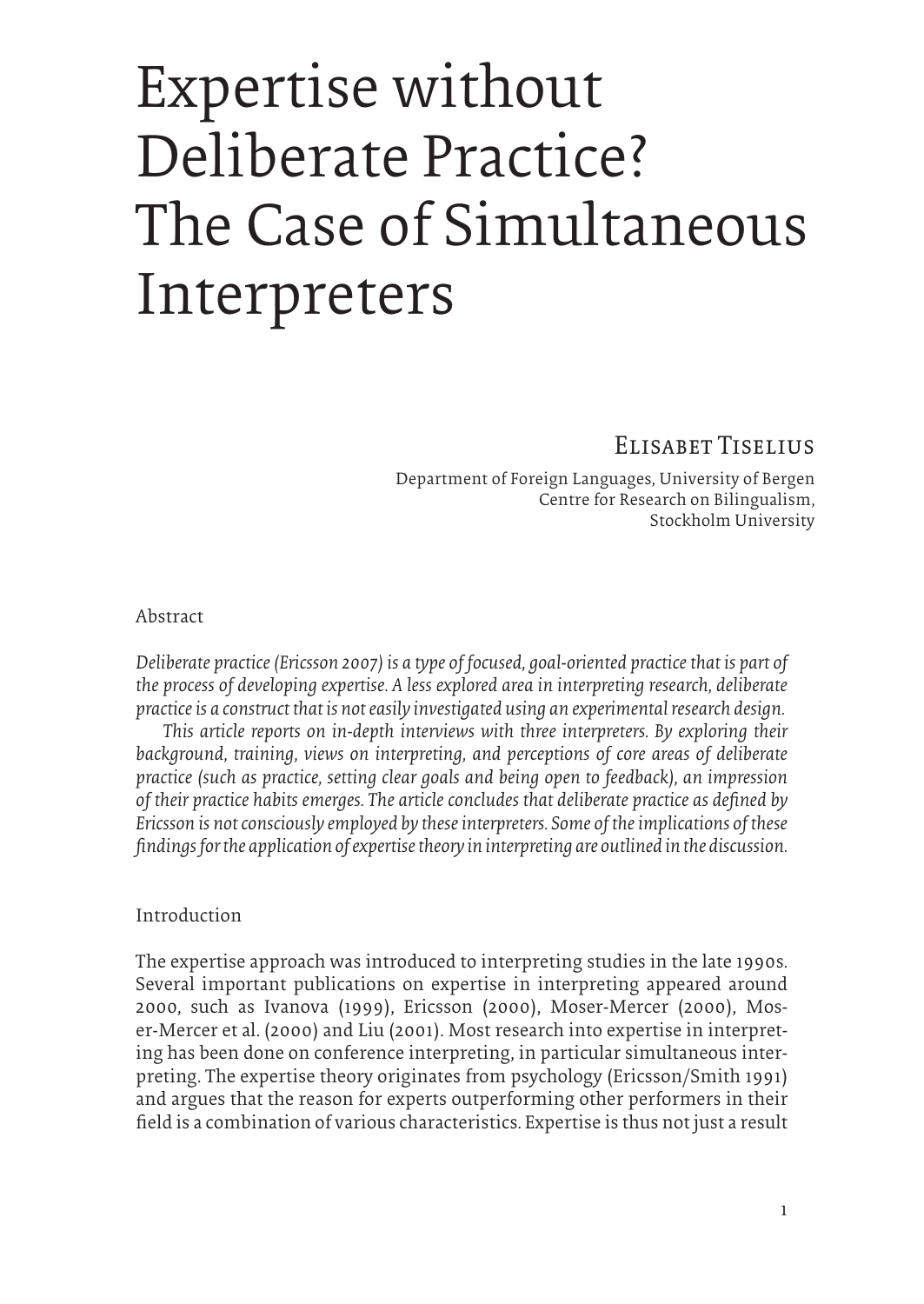of talent or aptitude, but years of extended practice involving a combination of different tactics for acquiring, developing and maintaining a specific skill. These characteristics (which include but are not restricted to "long experience in the task domain", "regular outstanding performance", "access to expert knowledge when needed", "deliberate practice", "clear goals" and "openness to feedback") are common among expert performers regardless of field. The first three characteristics can be observed to a greater or lesser degree by the researcher, whereas the latter three cannot.

The findings reported in this article result from in-depth interviews with three conference interpreters, hereafter referred to as the informants. The aim of the interviews was to investigate their personal and professional backgrounds as well as their views on their profession, preparation, practice and goals. The rationale for doing this was to approach the more elusive concepts of deliberate practice, clear goals and openness to feedback.

#### 1. Background

Deliberate practice is a particular type of practice, summarised by Horn and Masunaga (2007: 601) as "focused, programmatic, carried out over extended periods of time, guided by conscious performance monitoring, evaluated by analyses of level of expertise reached, identification of errors, and procedures directed at eliminating errors." According to Ericsson, "the core assumption of deliberate practice is that expert performance is acquired gradually and that effective improvement of performance requires the opportunity to find suitable training tasks that the performer can master sequentially" (Ericsson 2007: 692). Deliberate practice is crucial for achieving levels of expertise in a domain. Ericsson et al. (1993: 368) divide any activity into three parts: work, play and deliberate practice. Work is defined as performing in public and often also for remuneration, play is defined as an enjoyable activity without any particular goal and deliberate practice is defined as an activity that includes processes designed to improve the current level of performance. Ericsson et al. also suggest that deliberate practice can be used to discern experts from other performers.

An important part of deliberate practice is having clear goals. The performer must be able to specify intentions, results or outcomes. Research in goal-setting has shown that performers perform better if they are able to specify detailed goals or can break a goal down into different sub-objectives (Zimmerman 2007).

Experts are open to feedback, whether from coaches, trainers, colleagues or the performer's own results. Being open to feedback helps the performer to evaluate performance, improve performance and set new goals (Horn/Masunaga 2007: 601).

Deliberate practice as described above can materialize during training or education, and also when the performer steps out into the professional world. In expertise theory, a performer is not an expert when he or she graduates from school or a training programme. Budding experts continue to refine their skills by deliberate practice.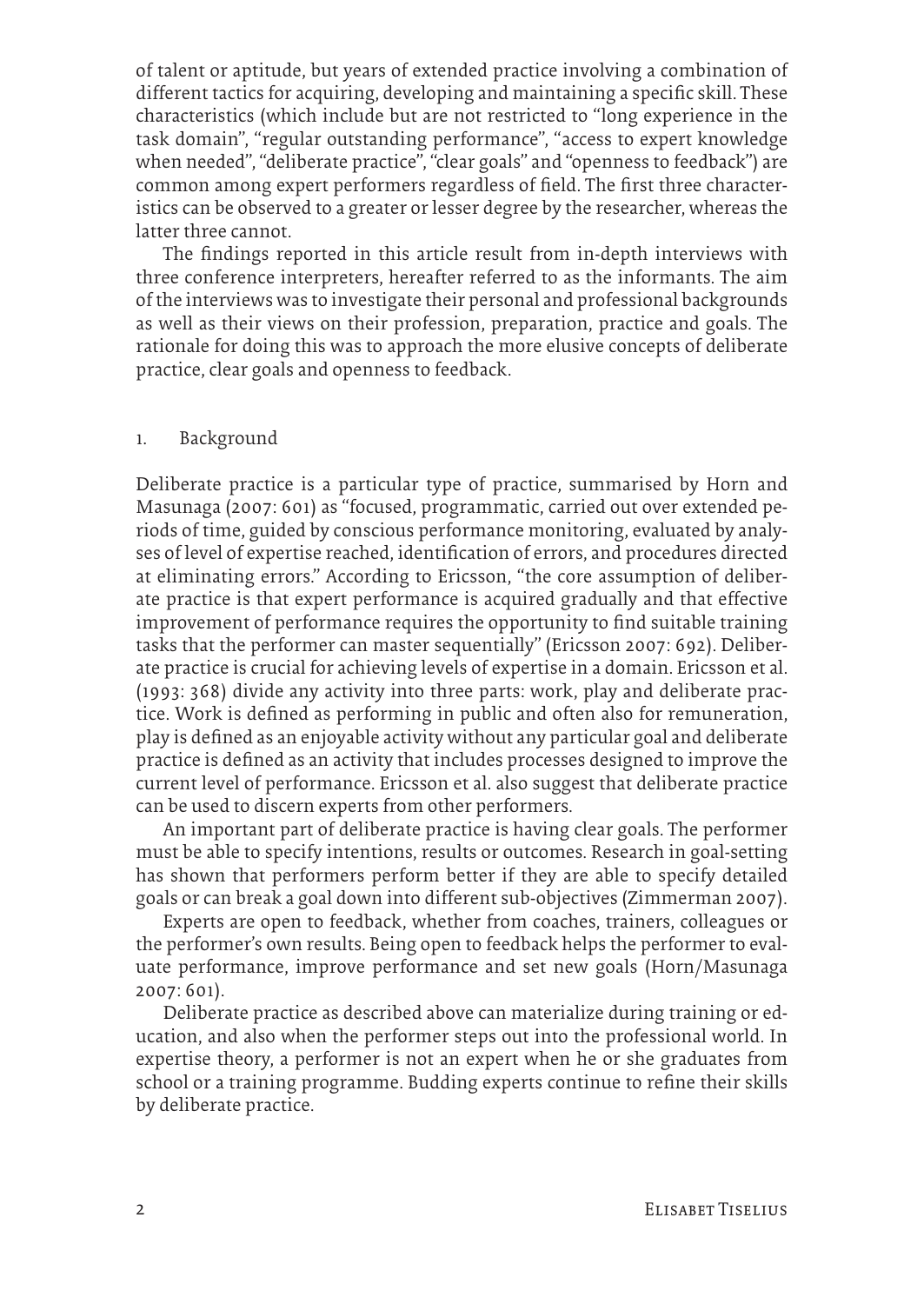Studies of interpreting expertise have typically studied the performance of highly skilled interpreters and compared the features of their performance to that of less experienced interpreters (see for instance Ivanova (1999); Liu (2001); Köpke/Nespoulous (2006); Vik-Tuovinen (2006)). This type of design favours measurable aspects of expertise, such as "outstanding performance" or "access to expert knowledge when needed", but is less suitable for studying different aspects of "deliberate practice", "clear goals" and "openness to feedback".

Few, if any, studies of expertise in interpreting have used qualitative methods, although researchers in other fields have made use of qualitative methods when studying the expertise theory. For example, Sosniak (2007) reviewed different studies using retrospective interviews (i.e. dealing with events that occurred a long time ago, such as in childhood or adolescence) to study how expertise developed. Deakin et al. (2007) used diaries in studies of time management in practice and its links to expertise. Sosniak reported that habits of deliberate practice were formed during childhood, while Deakin et al. found that experts practise more and with a higher intensity than other performers.

Interpreting is made up of skills and sub-skills. The primary skill is the elusive interpreting skill, and sub-skills include language knowledge (both foreign and mother tongue), general knowledge (popularly referred to in interpreting as "culture générale"), communicative skills (i.e. analysing, speaking, presenting and voice), concentration, memory and the ability to deal with stress. Many more skills can be added to this list. In a literature survey on aptitude testing, Russo (2011: 13) identified three specific areas: a) language knowledge and cognitive skills, such as general mental ability, general and culturally specific knowledge, ideational fluency, verbal and associative fluency and working memory; b) interpreting-related skills that can be acquired, such as simultaneous note-taking and simultaneous transfer; and c) personality traits. When students acquire these skills, Moser-Mercer says that they "develop flexible understanding of when, where, why, and how to use their declarative and procedural knowledge to solve new problems" (2008: 13).

- 2. Methodology
- 2.1 Participants

The three informants in this study were all female who grew up in Sweden with Swedish as their mother tongue. After graduating from the same interpreting programme, they became staff interpreters for various European institutions, where they have been active for the past fifteen years. The interview study was a complement to a larger longitudinal project<sup>1</sup>, and the three participants were recruited on the basis of their early recordings as well as their professional success. They were regarded "good interpreters" by their colleagues. They had experience from teaching and peer reviewing of other interpreters. On the basis of their previous experience both on and off task, it was assumed that they would have developed

1 Presented in its entirety in Tiselius and Jenset (2011).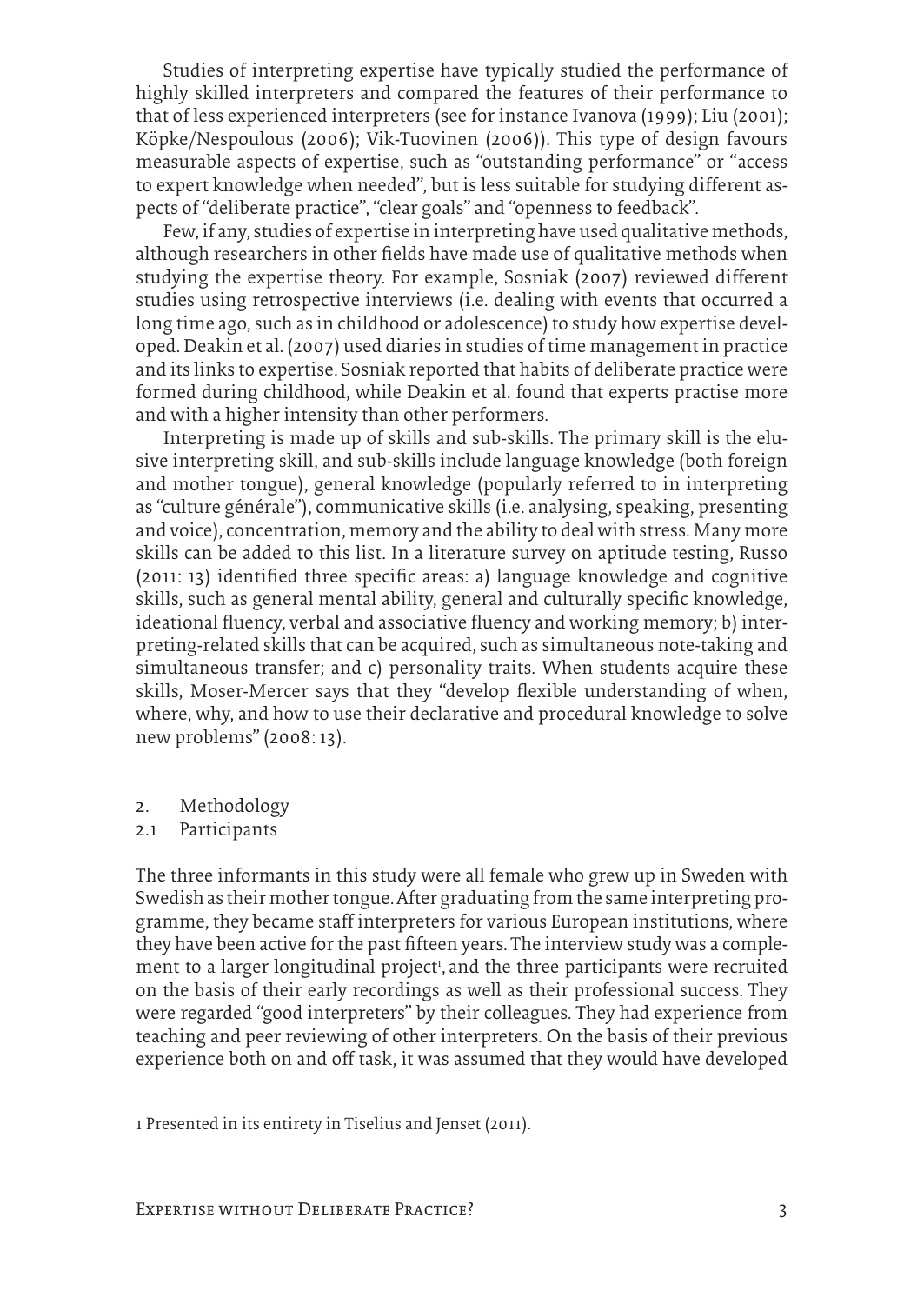expertise. They were also willing to participate both in new recordings as well as in in-depth interviews, which in turn indicate willingness to expose themselves to both scrutiny and in-depth reflection. The participants were informed of what their participation implied and signed a form of informed consent.

#### 2.2 Procedure for conducting the in-depth interviews

The in-depth interviews lasted between an hour and ninety minutes and were conducted in an unstructured way following a map of topics; Koskinen (2008) used a similar method in her study of translators in the European Union (see Kaijser/Öhlander 1999 for a thorough description of the use of unstructured interviews). These interviews were structured insofar as both parties agreed that an interview was to take place and they set time aside for it. In all other respects they were unstructured in order to be as free as possible. Traditional definitions of an interview are also applicable, for example that an interview is a form of communication where one person recounts something and answers another person's questions, and the material is recorded in some way (Fägerborg 1999: 55). Patton (2002: 342) refers to this type of interview as informal conversational, defining it as the most open-ended approach to interviewing and the type that offers maximum flexibility to "pursue information in whatever direction appears to be appropriate" (2002: 342). Patton stresses that unstructured does not mean unfocused and that such interviews should rather be highly focused.

For the purpose of this study, an interview model was developed by means of discussions, mind maps, a pilot interview and pilot focus group interviews. On the basis of early discussions with research colleagues and pilot studies, different areas of interest were identified, the main ones being "deliberate practice", "clear goals" and "feedback". Concepts relating to these areas were identified in the preparation phase. The focus group study (Tiselius 2010) showed that expertise concepts like "deliberate practice", "clear goals" and "openness to feedback" were not clearly perceived by those taking part in that study. These different characteristics of expertise were ranked below concepts like "render a complete interpreting" or "not change the information in the message" (Tiselius 2010: 12–13). From the discussions in the focus groups, it was also clear that the participants did not really understand the concepts<sup>2</sup>. The experiences from this focus group study helped to create a more open interview form with which to investigate the three core areas in question.

<sup>2</sup> Deliberate practice was perceived as only practice of the interpreting skill, in the booth in front of a microphone. No consensus was achieved of what a goal would be, and it was concluded in the focus group that the concept was unclear. Openness to feedback was also dismissed as unclear.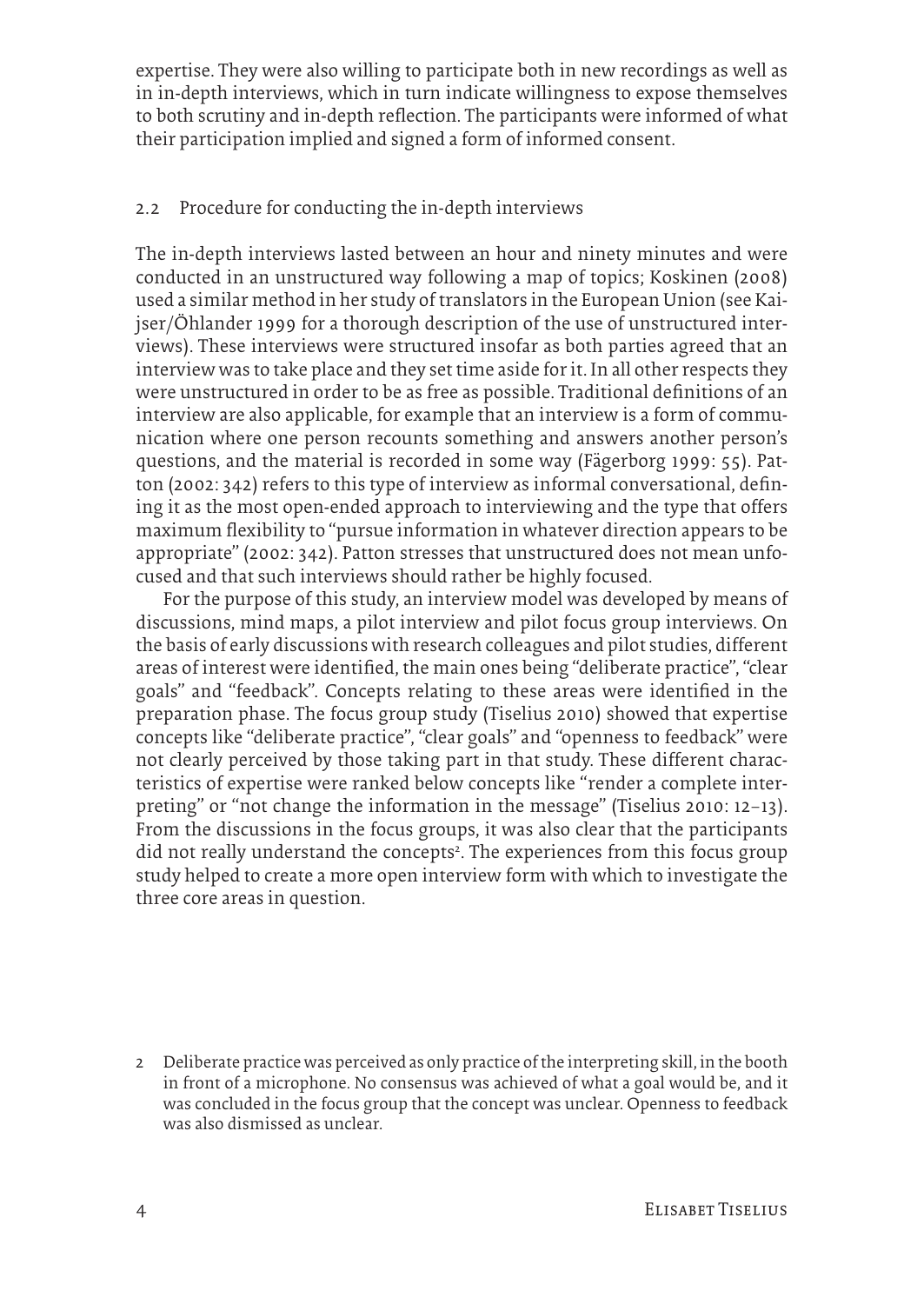#### 2.3 Identification of topics and core phenomena

This section presents the topics and core areas that were included in the interview mind map (see figure 1, below) and the reasons for including them. *Childhood and teenage dreams and goals* were included because studies in expertise show that expert characteristics are present during childhood (see above Sosniak 2007). *Learning languages* is a sub-skill of interpreting, but strategies for learning languages reveal practice habits, goals and so forth. *Experiences from the interpreting* programme were included because interpreting skills (e.g. consecutive and simultaneous interpreting) are taught in interpreting programmes, along with different sub-skills such as preparation, practice or terminology work, and habits promoting expertise. *Testing*, that is, interpreters' attitudes to tests and being tested, reveals their approach to goal setting, practice habits or relations to colleagues. *Practice* and *preparation* are logical starting points for discussions about deliberate practice. *Colleagues*, *listeners* and *clients* provide feedback that the participants could be more or less open to.

The above topics and core areas were included in the interview mind map, which then served as the basis for the questions in the more structured yet un-moderated focus group study mentioned above. After being tested in a pilot interview, the mind map was furthermore used as a road map for the interview. Using a mind map rather than already formulated questions entails that the informants are not necessarily asked exactly the same question, because many of the questions are guided by the answers; since the same concepts were covered, however, the questions were more or less the same for all three respondents. For the purpose of this article, the mind map and its concepts are presented in figure 1 below.



Figure 1. Thematic sketch of topics covered in the in-depth interviews. The heart-shaped themes reflect the focal points of the study.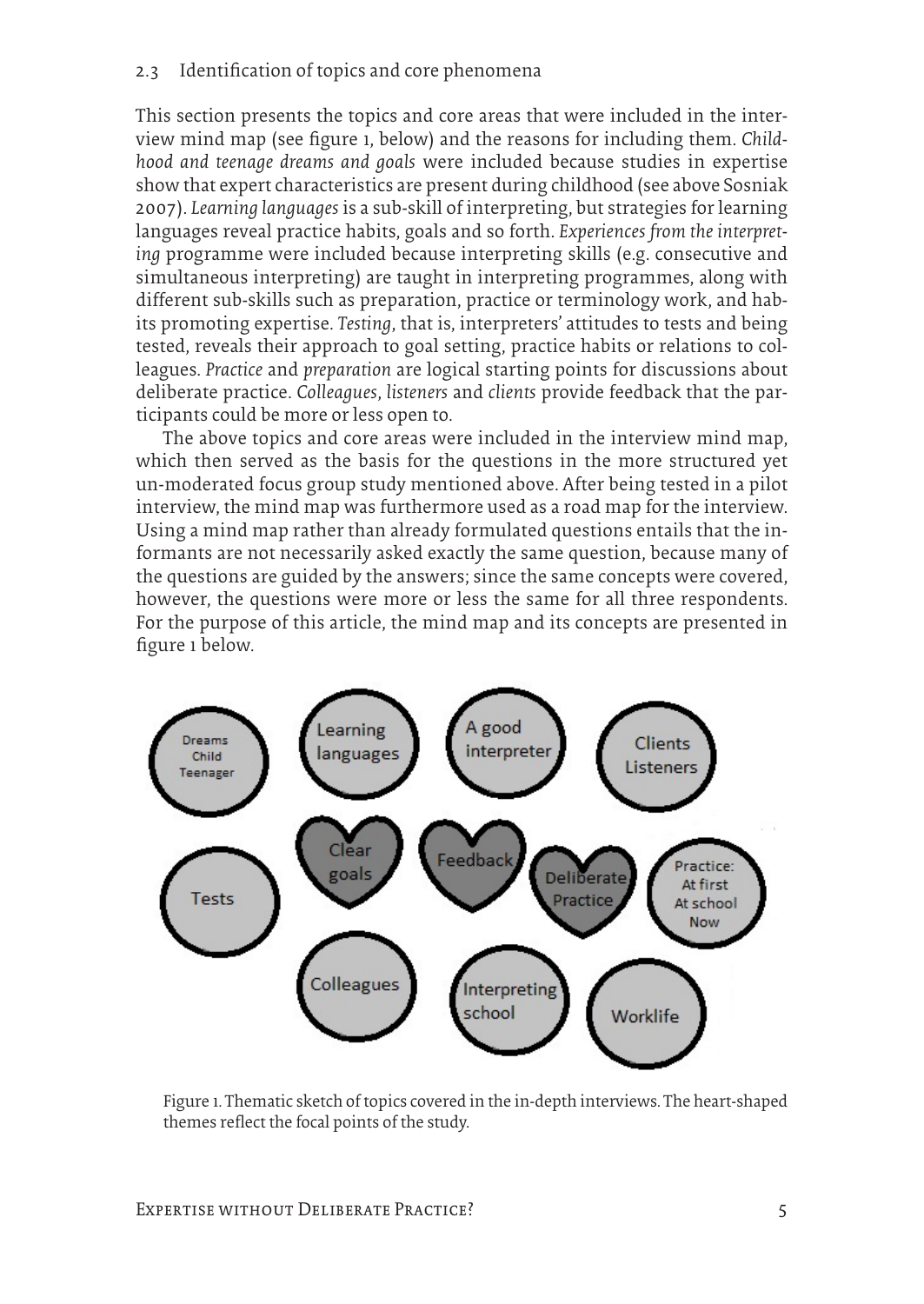#### 2.4 The interview setting

The interviews were conducted at the informants' workplaces. It should be mentioned that the author of this article is a colleague of the informants. As Fägerborg (1999) points out, the role of the interview leader in an ethnographic in-depth interview is that of a discussion partner, that is, the interview is co-constructed by the interviewer and the interviewee. The implications for such an interview can be that the participants are less honest when discussing difficult topics, such as mistakes, tests or relationships with colleagues. Answers may be formulated with the intent of making an impression on their peer (me) or hiding weaker aspects; these mechanisms may even be unconscious. Moreover, as in all interviews, the informant is aware that the material will be used for a certain purpose and thus has the power to choose what to say or not to say in this situation. All this has to be taken into consideration when analysing the collected data. The informants in this study were candid in their responses, however, and did not shy away from difficult topics. In my experience, if a trustworthy atmosphere is created, honesty and openness will follow.

#### 2.5 Coding and analyses of the interview data

The recorded interviews were fully transcribed and analysed. The analysis took its starting point in the various skills and sub-skills considered to be crucial for interpreting. All the occurrences that had any bearing on the identified skills, topics and core concepts were coded. The skills that were discussed with the interpreters were used as indicators of deliberate practice, goal setting or openness to feedback. For example, even though all the respondents explicitly stated that they did not use deliberate practice, they did give examples of practices such as the following: "It's normal – if you're just hanging around waiting, you can always go and listen to your colleagues, and for instance reflect about what makes that interpreter so pleasant to listen to."3 Instances like this were classified as supporting the different core areas or skills. In the above cited case, it was classified as supporting deliberate practice, in accordance with Ericsson's (2000: 214) claim that listening to or studying the performance of highly experienced peers helps to improve your own performance. It should be pointed out that the interpreter's perception of practice and the construct of deliberate practice as it is explored in this study is not necessarily the same thing. Therefore, the many instances that are classified as deliberate practice by the researcher may not be regarded as practice by the interpreter.

In order to capture other narratives, topics or tendencies that may have arisen in the interviews, the interview transcripts were re-read together with another research colleague.

3 All the quotations have been translated from Swedish to English by the researcher.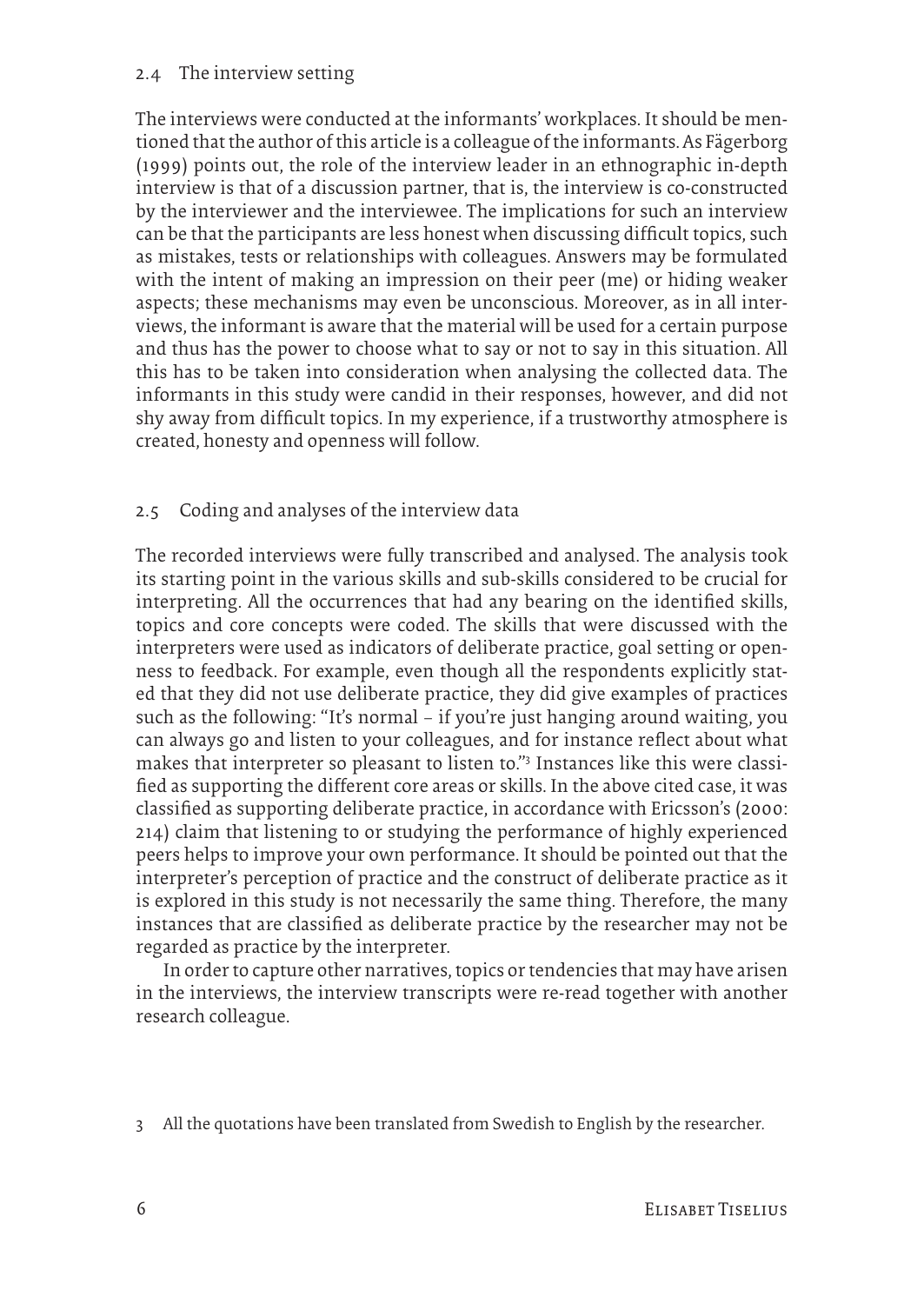#### 3. Qualitative sides of expertise

This section presents the analyses of the various topics discussed in the interviews. Fictitious names (Filippa, Ingrid and Gabriella) have been used in order to protect the identities of the informants.

#### 3.1 Language learning and language knowledge

Contrary to the common belief that interpreters grow up bilingually, the three informants grew up in monocultural and monolingual environments and did not focus on language learning early on in life, although this had clearly not affected their ability to interpret well. Ingrid was the only one to display an early desire to communicate in other languages, as she tried to learn different languages with dictionaries as her only sources of reference. Ingrid also recalled how her dad used to say that what he remembered from her middle school years and throughout secondary school was "a murmur from my room when I read texts and glossaries aloud". In contrast, Gabriella was focused on natural sciences, and only decided to study languages when she was in her twenties, after having gained a university degree. Filippa started secondary school by studying the natural sciences, but then switched tracks during secondary school and focused more on languages. The common denominator for the three participants was that when they did decide to learn a language, they focused intently on the language learning task. Ingrid studied an additional fourth language on her own in secondary school. Both Filippa and Gabriella went abroad soon after starting their language studies, for longer periods of time to study their chosen language at University.

In the interpreting programme all three informants experienced the need to improve their mother tongue and not "merely" learn foreign languages. In Gabriella's words, "my focus had been on learning foreign languages and now I suddenly felt that I had to learn Swedish".

The language profiles of the informants differ with respect to the age at which they began their active work with L2. They started acquiring their L2 past the critical age, in fact for two of them, this is a process which began in early adolescence. However, once they became interested in languages, they pursued their studies with unusual dedication and focus, seeking different opportunities to enrich their knowledge of both foreign and native languages.

#### 3.2 General knowledge

All the informants talked about improving their general knowledge, albeit not in those exact words. Filippa said that when she left secondary school, "the idea was to get a complete, general foundation that I would then be able to do anything with – whatever that might be". All the informants said that in the interpreting programme they read newspapers, listened to the radio and watched TV in new ways, both in their mother tongue and in their foreign languages. Gabriella add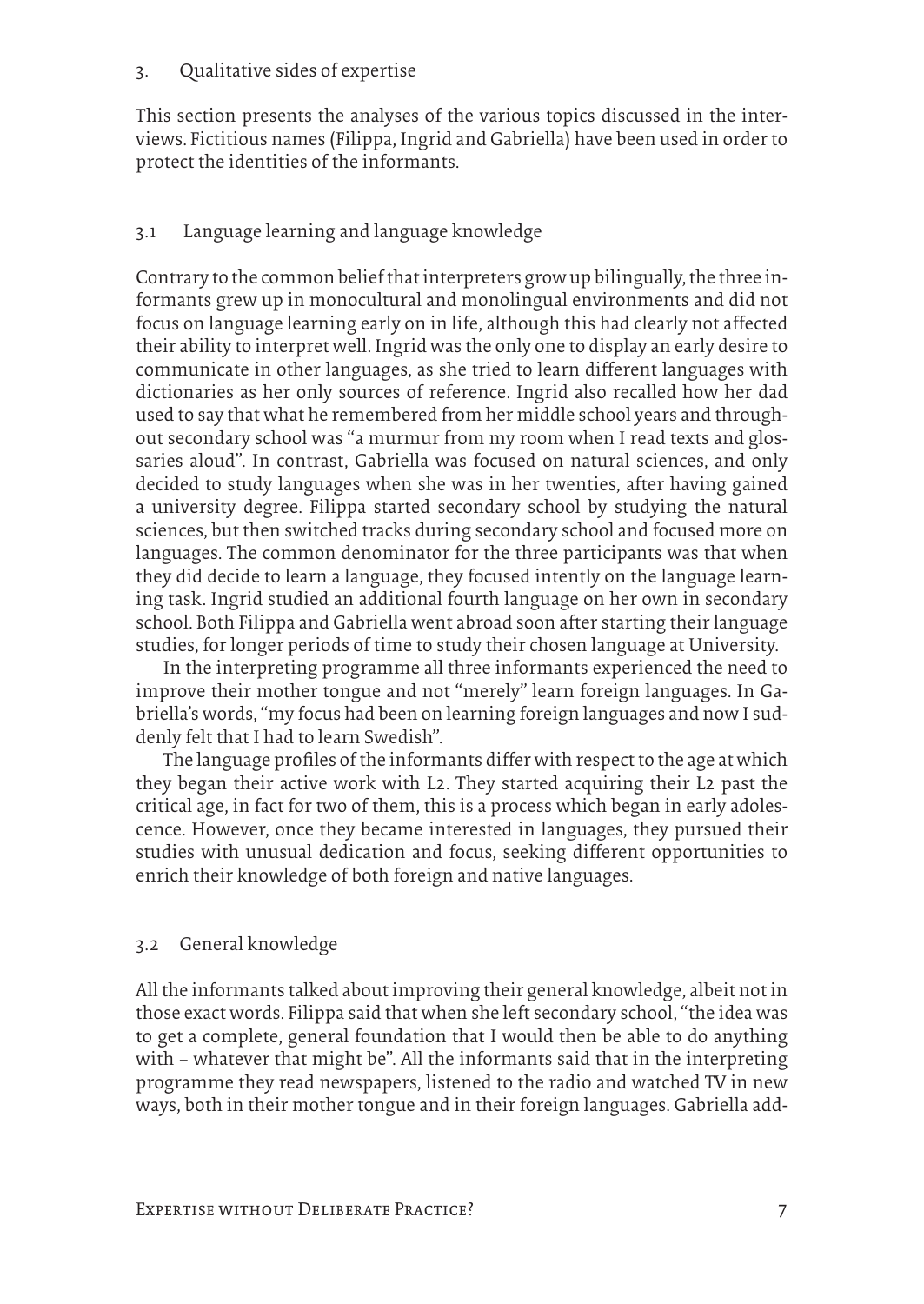ed that when she talked about reading in general, it meant that "I read differently than I would do otherwise [i.e. if not an interpreter], it's not like reading in a deckchair" (meaning that reading much more focused).

The informants were all curious and well informed about world events. They also considered curiosity and general knowledge to be necessary for being a good interpreter. When Filippa talked about general interpreting abilities, she mentioned "a general curiosity and openness, striving to always absorb everything and a genuine desire to understand everything". When Ingrid talked about what made a good interpreter, she mentioned "intellectual curiosity, general knowledge and fast thinking".

#### 3.3 Communicative skills

Filippa said that "interpreting is very personal depending on who you are – we all have our personal way of expressing ourselves, and when [we started to work] we were able to listen to experienced interpreters who worked differently, but who were all equally good, and that was very useful". The informants listened to their colleagues interpreting when they worked together in order to improve their own communication skills, which included good formulations, solutions and terminology use. Ingrid's statement summed this up well:

I listen because I may have to help out with a word or maybe something else, or maybe even take over, it happens sometimes. Sometimes I listen because it's a pleasure to listen, and it's a joy to hear how somebody solves a tricky situation, and I also try to – even if I don't think that you can just assimilate somebody else's system – get inspiration for different solutions.

Gabriella emphasized the interpreter's communicative relationship to clients and listeners in particular. Ingrid and Filippa, on the other hand, stressed the importance of being understood when interpreting no matter who was at the other end of the headphones. Although Gabriella initially stated that she did not have a relationship with her listeners, she went on to say that she almost had a crush on everyone who made contact with the interpreters, for example by waving or smiling to them in the booth or just saying thank you. While she stressed that interpreters at the European Parliament are primarily there to provide a service, she felt it was a great boost to discover that "our service is used, they listen to us", or to hear a client say, "Oh, it's you again, that's great!"

#### 3.4 Focus

In their responses, all three respondents came across as being focused when young, although in different fields. Filippa had focused on sport and spent most of her youth practising and competing at a high level, at high school she studied natural sciences. Gabriella had specialized in the natural sciences too, and in middle school she had forced her parents to find out how she should prepare for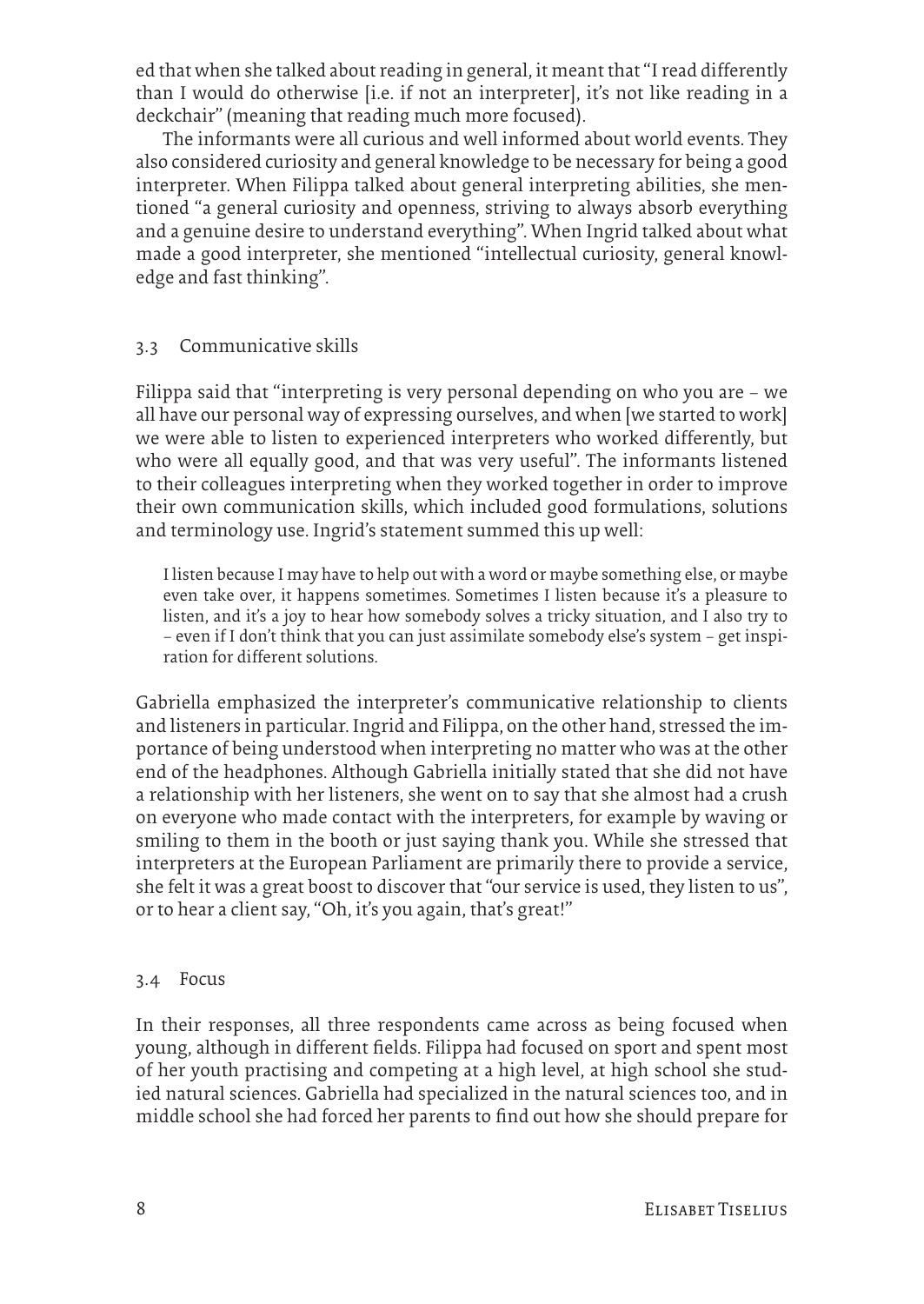secondary school and university in order to work in this field. Ingrid had a particular interest in learning languages, sometimes with a dictionary as her only support. The common denominator here is not their initial field of interest, but rather the intensity of the interest.

Another striking similarity is that although the informants were determined and had clear goals with regard to sports, hobbies or school results, as children or young adults they had no clear goals or visions about their future, and they had little idea about what to study after leaving secondary school. Even after obtaining a university degree, their future profession was not obvious.

Focus, in this section, has been approached from a macro perspective, goal focus in life. It can also be approached from a micro perspective, meaning the ability to focus on task. At the micro level, as is also indicated in section 3.5, the informants talk about being good at concentrating on the task, in the here and now.

#### 3.5 Coping with stress

Interpreting can be both psychologically and cognitively stressful, and an inability to cope with stress will have a significant impact on one's interpreting skills. Interestingly, none of the informants talked about particular types of stress management or learning to deal with stress, although all three seem to cope positively with stress.

An area in which coping with stress was discussed was test situations. Interpreting tests are stressful, because the candidate has to interpret one or several unprepared speeches in front of an examination board, often with five or more assessors present. The informants approached tests differently. Filippa said that she had "a very good ability to concentrate and be present in what I do". Gabriella said that she did what she was told to do, namely, "pass the test". Ingrid stressed the importance of routines for test preparation and not "over-preparing". Filippa also said that tests were good because several people listened to the performance and gave the interpreter feedback.

Ingrid also talked about the demands and stresses of the interpreting programme, which according to her "were of a different nature; it felt like you were inside your brain and tampered with it much more [than in traditional university training]". This intuitive impression of the learning process of interpreting is supported by results in the brain imaging study of Hervais-Adelman et al. (2011) which found indications of change in the bilingual brain of interpreters.

#### 3.6 The interpreting skill

The question of whether interpreting is an innate or an acquired skill has been discussed by both researchers and interpreters (see for instance Mackintosh 1999). All the informants claimed that the ability to interpret had a certain innateness to it, and they considered their profession to be close to their nature or personality. Ingrid explained this as follows: "And then I believe there is a certain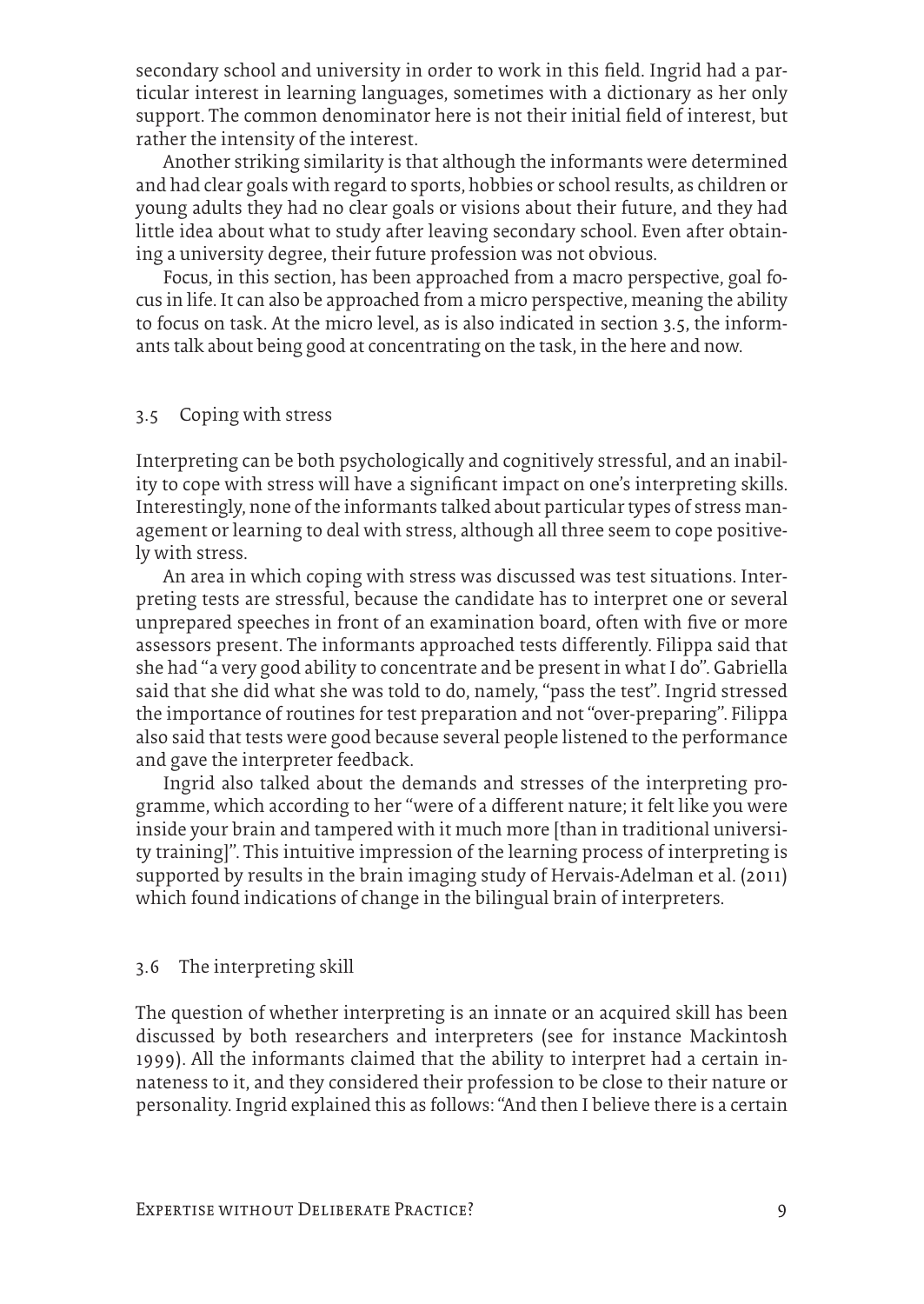factor X, as there is in all recipes, you can use some of this, this and that, and then there is something, that little extra, which is also needed and which cannot be defined". To some extent this may have a bearing on how the informants viewed the need for practice.

If they consider the interpreting skill to be innate to a certain extent, they may not need to practise the main skill, so that practising their sub-skills would suffice. However, Ingrid also talked about improving her interpreting skill: "I also believe that to continue to add new languages is also a way to improve. Because I believe that if I master more languages, then I can disconnect from the original languages in some way. That it forces the actual interpreting process to be stronger." Ingrid made the connection between the sub-skill (language learning) and the main skill (interpreting). During the interview she returned to the skill of interpreting when talking about the interpreting programme, how they were taught and how to teach interpreting:

Because I think that this process – and I have to say that I'm not even sure it can be taught, I have not made up my mind yet – but this process – well, I suppose that everyone can develop a certain skill – but what makes it really come to life has probably to do with aptitude. Because [the development] of this process cannot be rushed.

This was not unique to Ingrid, with all three informants talking about "an X factor", "something innate" or "a particular skill".

They all said that they practised consecutive interpreting (although more as a tool for language learning rather than actually improving the consecutive skill) when preparing for a test with a new language. Gabriella was the only one who said anything about practising an interpreting skill. She said that "I still do à vistas (interpreting from a written text) when I discover a good text, or feel that I have to hammer in some terms, not every week, but maybe twice a month".

The finding that the informants did not practise the interpreting skill is supported by Leis' (2003) conclusions from her questionnaire study on self-assessment and self-evaluation among trained and un-trained Estonian interpreters. Her study showed that trained interpreters prioritized improving sub-skills such as language learning or background knowledge over refining the interpreting skill.

#### 4. Deliberate practice, clear goals and openness to feedback

The informants seemed to have been highly focused from an early age on areas that interested them: sport for Filippa, language learning for Ingrid and science for Gabriella. They all mentioned setting goals and the importance of practice when talking about their childhood activities. Ever since childhood the informants took time to prepare and practise, although none of them explicitly defined this as deliberate. The determination displayed in mastering different skills since childhood characterized how they now mastered the various skills necessary for interpreting.

With regard to interpreter training, they all mentioned different types of practice, although they did not specifically state that they practised their main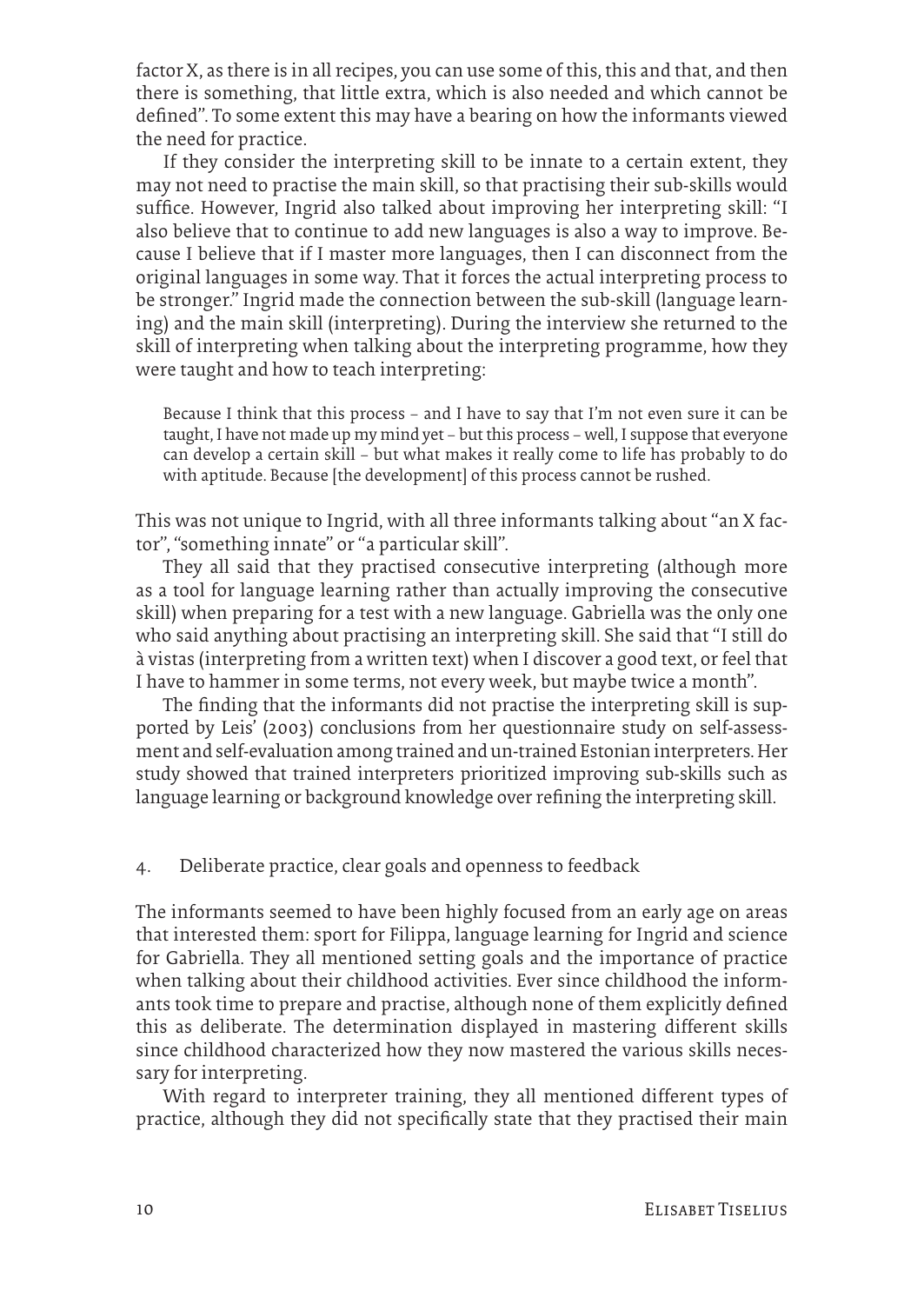skill. Without being taught to do so, and without regarding it as practice, they talked about different types of activities performed regularly under practice-like conditions, such as Filippa's newspaper reading or Gabriella's radio listening. But they did not seem to consciously or even unconsciously practise in a way that could be defined as deliberate in terms of Ericsson's definition. They simply did not engage in activities outside the actual interpreting activity (work in Ericsson's words) that were solely aimed at improving their interpreting skills (contrast this with how for example athletes, singers, actors or chess players regularly practise, i.e. with time set aside for practice, with a precise goal for the practice session, often with a coach and so forth). When they talked about practice, they all said that they did not practise per se, that is, they did not practise their main skills in consecutive and simultaneous interpreting. But they did all talk about reading plenty of newspapers and listening to the radio, which indicated that they do practise sub-skills.

On the other hand, they talked about how they struggled to improve and how their improvement was rewarding. Ingrid labelled herself as a perfectionist and said that she always tried to improve herself, and that her worst professional nightmare would be to discover that she was working on autopilot. Filippa said that:

It's a kick. For me, it's particularly when I really understand, for instance, a strange line of reasoning, and I manage to sort it out, then I get a huge kick. Both because it's my job, which is the only important thing really, but also for me personally, when everything falls into place, I'm in harmony, it's a very physical experience.

Ingrid said:

There are days when I am better, when I strain every nerve, and then it's very rewarding when I feel that my performance is better. It feels good in my whole body. It's harmony, it's more like I create order in the chaos of universe.

Getting a perceived physical reward from producing good interpreting creates a virtuous circle. This feeling of producing high-quality interpreting is self-perpetuating, in that the interpreter is motivated to perform better and spend more time on the task.

In the case of clear goals, the informants all said that the most important goal in every interpreting situation was to understand and be understood. It should be stressed that the goals mentioned here are task goals, i.e. what to achieve while on task, and not training goals, i.e. goals related to structuring practice in order to improve performance. Before the discussion about goals arose, Ingrid repeatedly mentioned that she constantly tried to perform better because she was never totally satisfied and always had a desire to improve her performance. Ingrid also said about goals that "there is no absolute goal, but that is also something that is satisfying, that you will never get there". Gabriella, who practised by doing an à vista interpreting, set goals like reading most of the *Economist* and similar sub-skill goals. Filippa said that when she started working she did not use all her languages, but broke the work down into different part-time goals, mastering one language at a time. The goals the informants talked about did not necessarily pertain to improv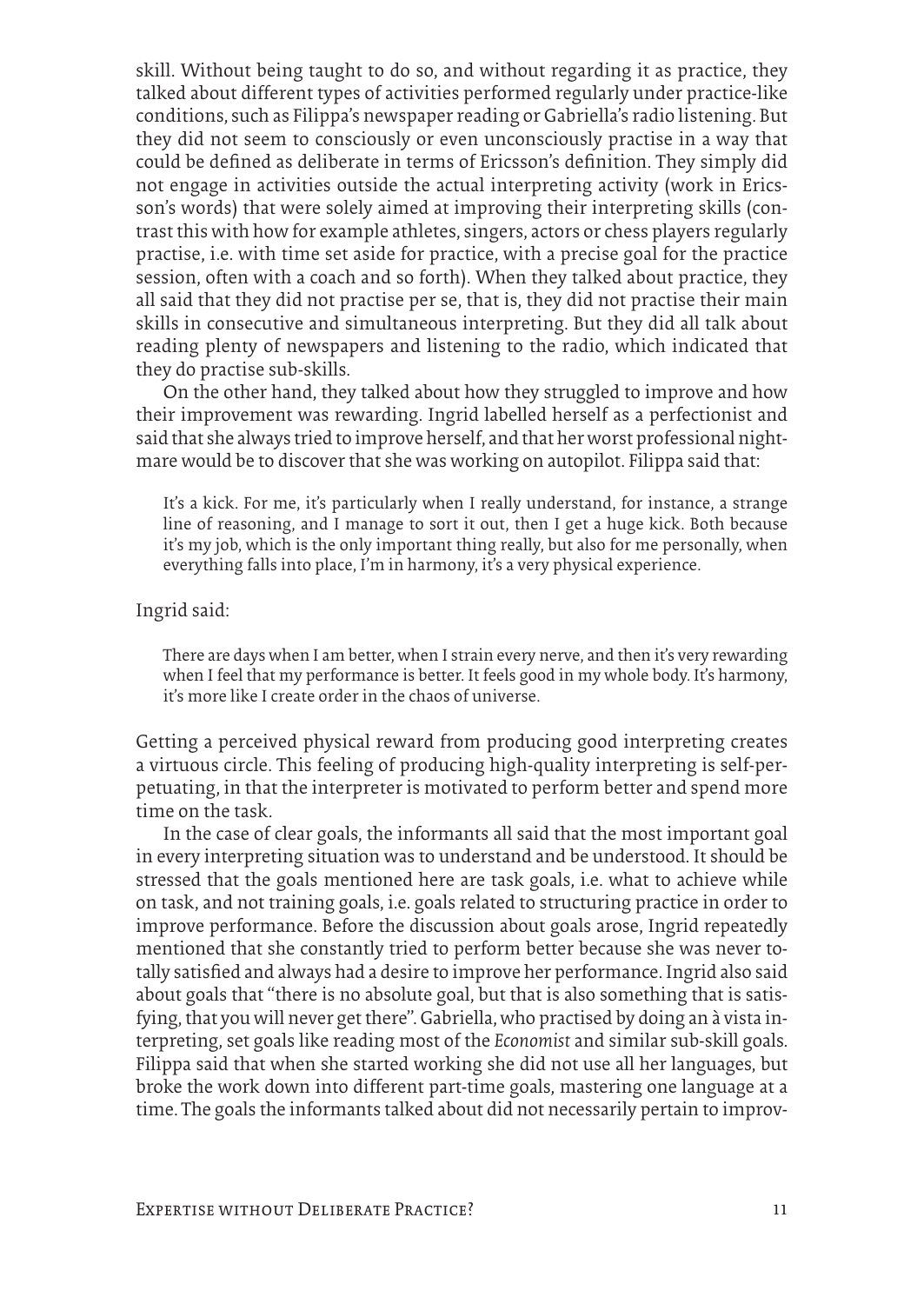ing the interpreting skill but the different sub-skills, such as learning or improving languages, because these are the areas that are publicly rewarded.

For the informants, feedback came from evaluating themselves according to their own standards or from listening to their colleagues' performances, rather than from receiving comments on their performances from colleagues. This finding aligns with that of Leis (2003), who found that Estonian conference interpreters evaluated themselves according to their own standards learned in interpreting training, rather than from clients' feedback (in that case possibly a lower standard). In terms of deliberate practice in expertise theory, however, openness to feedback from peers and trainers is a tool that the informants only partially made use of. In their view, listening to highly experienced peers was beneficial for improving their own performance (Ericsson 2000: 214).

#### 5. Discussion and conclusions

The interviews analysed in this article constitute a case study on deliberate practice. They represent an enquiry into the practices engaged in by three interpreters, which places emphasis on exploring in depth their perception about interpreting, and the process where by they have acquired and perfected their skill. The analysis highlights interesting findings, which emerge from the informants' stories that align with findings in other studies.

Many superficial indicators suggest that the informants in this study fulfil the criteria of experts as defined by expertise theory, for example that they have long experience and have passed challenging accreditation and qualification exams. But experts are also defined by other qualities, including deliberate practice and the activities linked to such practice. Deliberate practice is not easily or immediately investigated in fields lacking obvious needs or incentives for improving the main skill. For employed interpreters at larger institutions, a personal physical positive reward (cf. the quotes in section 5) may be the only reward available, especially as there is little hope of higher remuneration, prizes or other recognition. Staff interpreters at larger institutions do not get a pay increase for producing better interpreting than their colleagues, there are no prizes for outstanding interpreters or interpreting, and outstanding simultaneous skills do not automatically lead to promotion. Instead, it is additional languages or administrative skills that have the potential to increase a staff interpreter's salary. Freelance interpreters could theoretically get more jobs if their interpreting skills are outstanding, which may in itself be an incentive for practising the skill. But for freelance interpreters who are accredited to the European institutions and who are placed in the highest quality category, the only criteria that matter for recruitment are geographical distance and number of languages. There is not much incentive here for continued refinement of the interpreting skill. Interpreters cannot be compared with translators in this area, because several different translation awards are available.

This does not mean that interpreters are not interested in improving their performance. On the contrary, the in-depth interviews reported here show that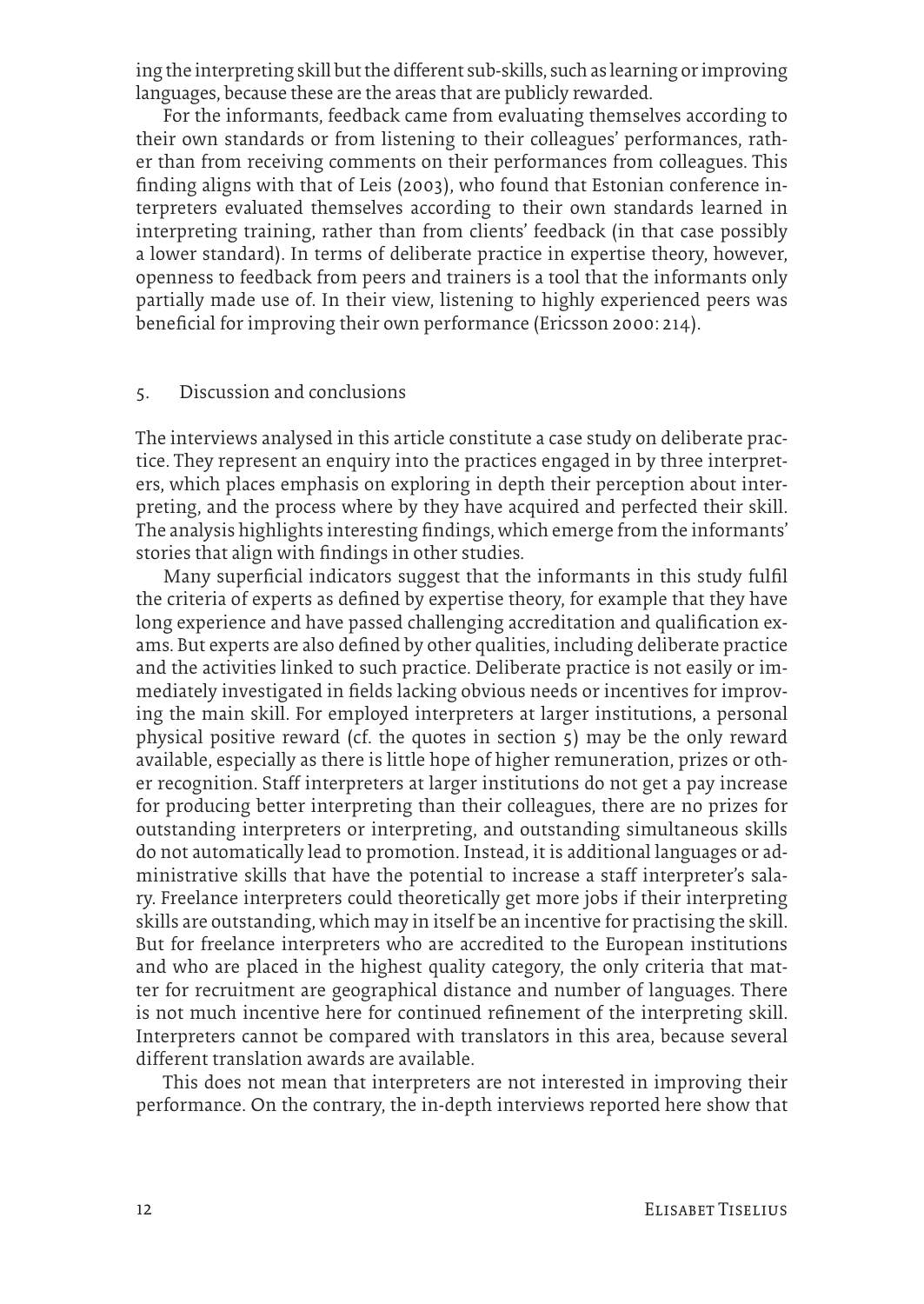although the respondents had not been taught deliberate practice, they did make use of deliberate practice strategies to improve their sub-skills. They also seem to have made use of these strategies at a young age. But whether this can be defined as deliberate practice as it has been defined by Ericsson et al. (2007) is open to discussion, especially as none of the informants participated in activities in order to improve their main interpreting skill.

The in-depth interviews have shown, however, that these interpreters engage in (although unconsciously) deliberate practice strategies. They practise their language skills and strive to enhance their general knowledge, they actively learn from their peers by listening to them. Moreover, they also consider at least some part of the interpreting skill as innate, or dependent on an x-factor. This view of the interpreting skill may have effects on practice, which did not come up in the interviews. Presumably an innate skill would need less practice than an acquired one. However, the fact that the participants engage in so many other practice activities argues, at least partly against that argument.

The narratives that emerged during the interviews formed a uniform pattern. As the informants came from similar backgrounds, were more or less the same age, attended the same interpreting programme, had similar language combinations and the same professional backgrounds, it is fair to assume that they shared the same norms and the same professional habitus. Their stories nevertheless say something about their interpreting expertise. From a superficial perspective they are highly experienced interpreters who have reached the highest levels of the interpreting profession, and are regularly evaluated by their superiors. Nevertheless, they are unable to make more money, win competitions or become famous by improving their interpreting skills. From their narratives it is clear that their goals to perform better, or at a level that was acceptable to them, revolved around their own personal ranking or pride and no one else's. They were also convinced that the interpreting skill was mostly innate. In other words, there was scant external or internal incentive that could motivate them to engage in deliberate practice with clear goals and regular feedback from colleagues in order to improve their main skill of interpreting.

The above conclusion might not be valid for interpreters who aim towards passing accreditation tests for larger institutions, as they may well have an incentive to improve their interpreting skills. But if this conclusion proves to be true for the *crème de la crème* of the interpreting community, it will have implications for the application of expertise theory in interpreting. The definition of experts in interpreting research is very varied (see Liu 2008). Findings in this study indicate that experienced interpreters do not engage in deliberate practice the same way as other professions. If this is the case, the theoretical framework will need to be adapted both in terms of how an expert is identified and also in terms of how the expertise concept of deliberate practice can be applied to interpreting research.

The findings of this study raise the following questions: Is it possible to be an expert without deliberately practising the main skill? Would it be enough to refine one's sub-skills? Is expertise theory still applicable to interpreting studies? In order to answer these questions, more studies of simultaneous interpreters' deliberate practice must be conducted.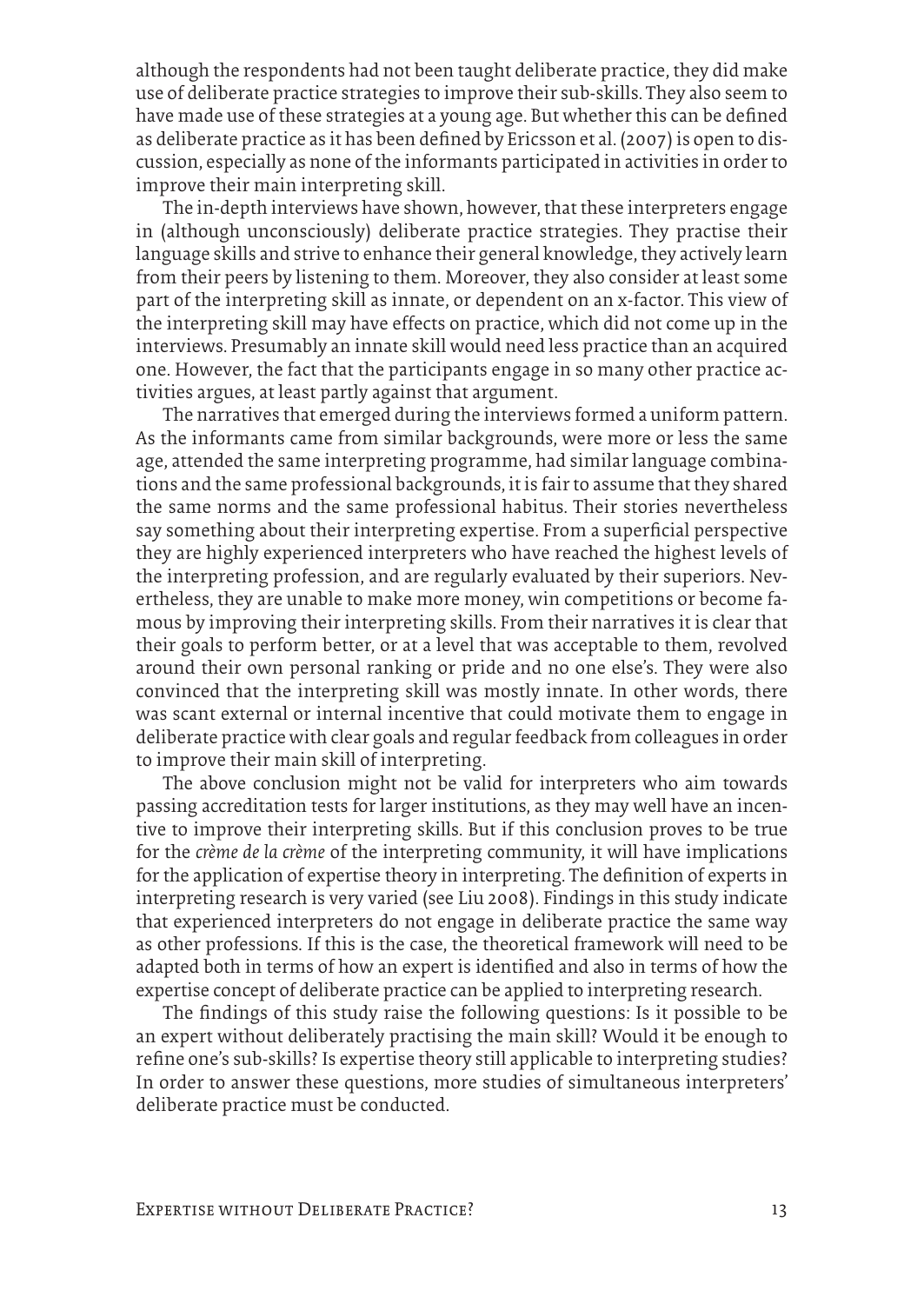- Deakin, J. M. / Côté, J. / Harvey, A. S. (2007) "Time, budgets, diaries, and analyses of concurrent practice activities", in K. A. Ericsson / N. F. P. J. Charness / R. R. Hoffman (eds) *The Cambridge Handbook of Expertise and Expert Performance*, Cambridge, Cambridge University Press, 303–318.
- Ericsson, K. A. (2000) "Expertise in interpreting: An expert-performance perspective" ,*Interpreting* 5/2, 187–220.
- Ericsson, K. A. (2007) "The influence of experience and deliberate practice on the development of superior expert performance". In K. A. Ericsson / N. F. P. J. Charness / R. R. Hoffman (eds), *The Cambridge Handbook of Expertise and Expert Performance*, Cambridge, Cambridge University Press 683–703.
- Ericsson, K. A. / Krampe, R. T. / Tesch-Römer, C. (1993) "The role of deliberate practice in the acquisition of expert performance", *Psychological Review*, 100/3, 363–406.
- Ericsson, K. A. / Smith, J. (1991) *Toward a General Theory of Expertise: Prospects and Limits*, Cambridge, Cambridge University Press.
- Fägerborg, E. (1999) "Intervjuer", in L. Kaijser / M. Öhlander (eds) *Etnologiskt fältarbete*, Lund, Studentlitteratur, 55–72.
- Hervais-Adelman, A. G. / Moser-Mercer, B. / Golestani, N. (2011) "Executive control of language in the bilingual brain: integrating the evidence from neuroimaging to neuropsychology" In *Frontiers in Psychology* 2, <http://www.frontiersin.org/Cognition/10.3389/fpsyg.2011.00234/full>.
- Horn, J. / Masunaga, H. (2007) "A merging theory of expertise and intelligence", in K. A. Ericsson / N. F. P. J. Charness / R. R. Hoffman (eds) *The Cambridge Handbook of Expertise and Expert Performance*, Cambridge, Cambridge University Press, 587–611.
- Ivanova, A. (1999) *Discourse Processing during Simultaneous Interpreting: An Expertise Approach*. Unpublished doctoral thesis, University of Cambridge, UK.
- Kaijser, L. / Öhlander, M. (eds) (1999) *Etnologiskt fältarbete* (in English, *Ethnological Field Work*), Lund, Studentlitteratur.
- Koskinen, K. (2008) *Translating Institutions: An Ethnographic Study of EU Translatio,.* Manchester and Kinderhook, St. Jerome.
- Köpke, B. / Nespoulous, J.-L. (2006) "Working memory performance in expert and novice interpreters", *Interpreting* 8/1, 1–23.
- Leis, Ü. (2003) *Tõlkide elukestev* õpe *Eestis olukorra ja vajaduste võrdlev analüüs*. (In English, *Lifelong Learning of Interpreters in Estonia – A Comparative Analysis of the Situation and Need*) Unpublished MA thesis, University of Tartu, Estonia.
- Liu, M. (2001) *Expertise in Simultaneous Interpreting: A Working Memory Analysis*. Unpublished doctoral thesis, University of Texas at Austin, USA.
- Liu, M. (2008) "How do experts interpret? Implications from research in Interpreting Studies and cognitive science", in G. Hansen / A. Chesterman / H. Gerzymisch-Arbogast (eds) *Efforts and Models in Interpreting and Translation Research. A Tribute to Daniel Gile* [Benjamins Translation Library: Vol. 80], Amsterdam and Philadelphia, John Benjamins, 159–178.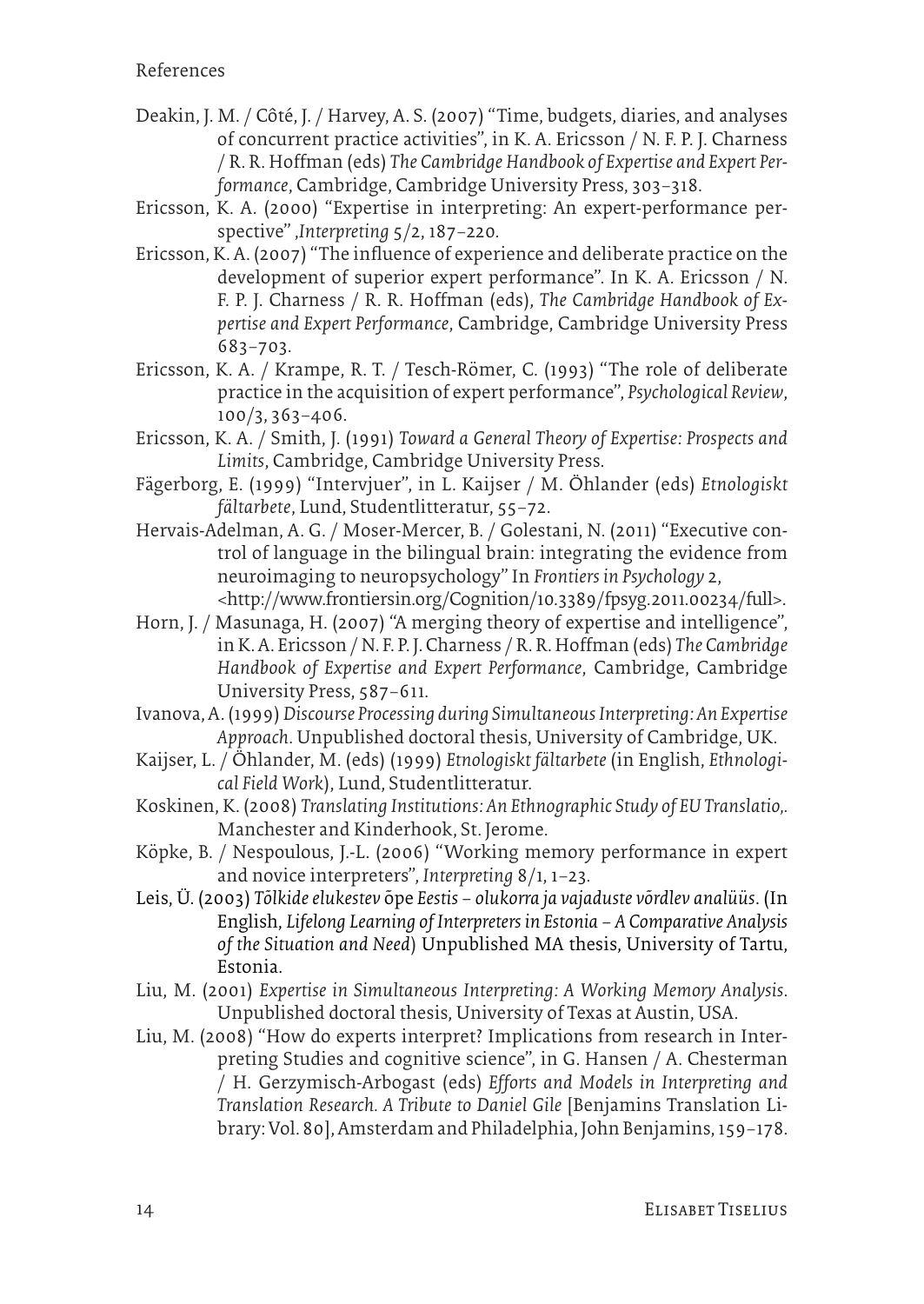Mackintosh, J. (1999) "Interpreters are made not born", *Interpreting* 4/1, 67–80.

Moser-Mercer, B. (2000) "The rocky road to expertise in interpreting: Eliciting knowledge from learners", in M. Kadric / K. Kaindl / F. Pöchhacker (eds), *Translationswissenschaft*, Tubingen, Stauffenburg Verlag, 339–352.

- Moser-Mercer, B. (2008) "Skill acquisition in interpreting: A human performance perspective", *The Interpreter and Translator Trainer* 2/1, 1–28.
- Moser-Mercer, B. / Fraunfelder, U. H. / Casado, B. / Künzli, A. (2000) "Searching to define expertise in interpreting", in B. Englund Dimitrova / K. Hyltenstam (eds), *Language Processing and Simultaneous Interpreting: Interdisciplinary Perspectives*, Amsterdam and Philadelphia, John Benjamins, 107–131.
- Patton, M. Q. (2002) *Qualitative Research and Evaluation Methods*, Thousand Oaks and London, Sage.
- Russo, M. (2011) "Aptitude testing over the years", *Interpreting* 13/1, 5–30.
- Sosniak, L. A. (2007) "Retrospective interviews in the study of expertise and expert performance", in K. A. Ericsson / N. F. P. J. Charness / R. R. Hoffman (eds) *The Cambridge Handbook of Expertise and Expert Performance*, Cambridge, Cambridge University Press, 287–30.
- Tiselius, E. (2010) "A sociological perspective on expertise in conference interpreting: A case study on Swedish conference interpreters", in O. Azadibougar (ed.) *Translation Effects: Selected Papers of the CETRA Research Seminar in Translation Studies 2009*, Leuven, KU Leuven.
- Tiselius, E. / Jenset, G. B. (2011) "Process and product in simultaneous interpreting: What they tell us about experience and expertise", in C. Alvstad /A. Hild / E. Tiselius (eds) *Methods and Strategies of Process Research: Integrative Approaches in Translation Studies*, Amsterdam and Philadelphia, John Benjamins, 269–300.
- Vik-Tuovinen, G.-V. (2006) *Tolkning på olika nivåer av professionalitet*, Unpublished doctoral thesis, University of Vaasa, Finland.
- Zimmerman, B. J. (2007) "Development and adaptation of expertise: The role of self-regulatory processes and beliefs", in K. A. Ericsson / N. F. P. J. Charness / R. R. Hoffman (eds) *The Cambridge Handbook of Expertise and Expert Performance*, Cambridge, Cambridge University Press, 705–722.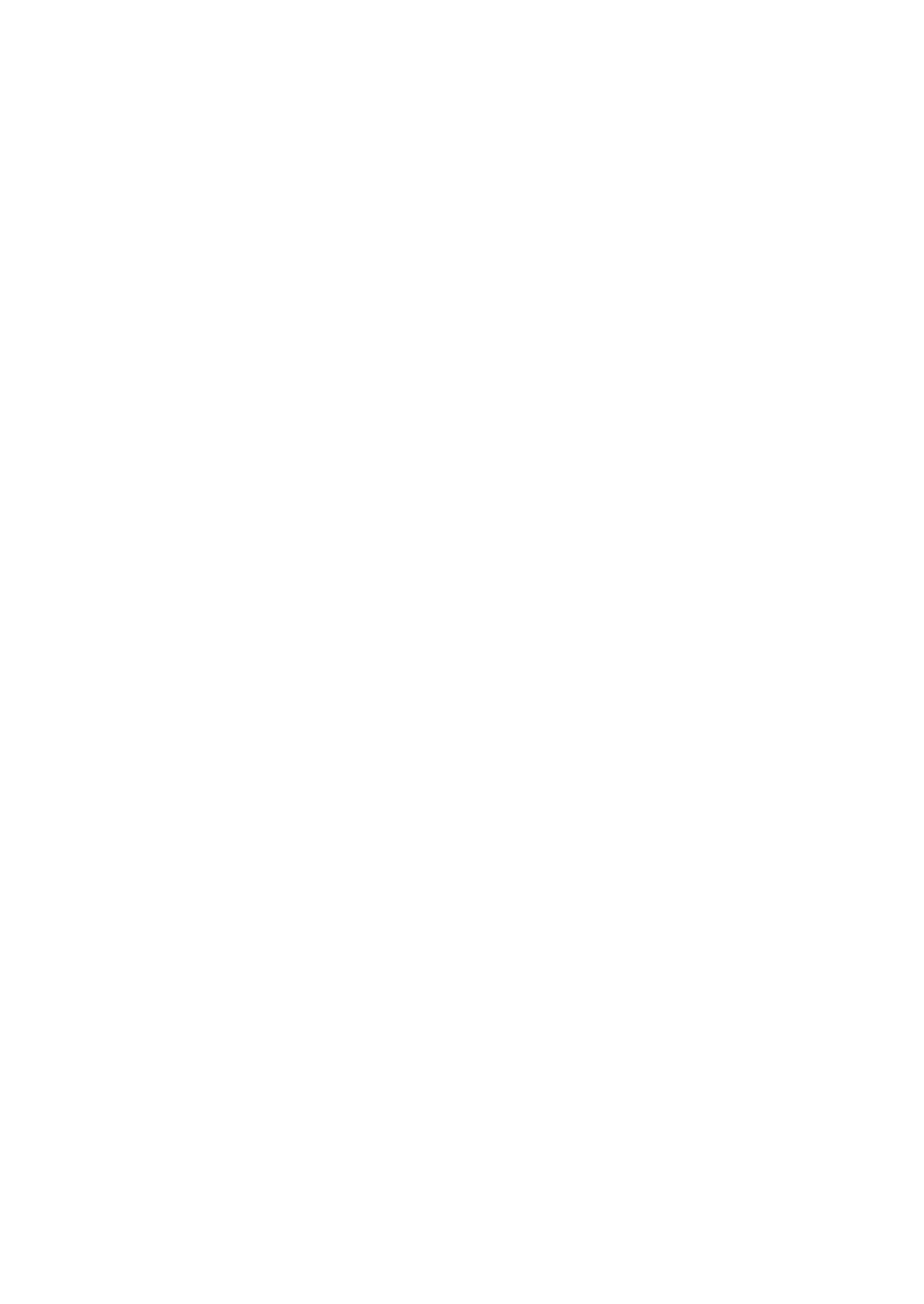# Developing and Cultivating Expert Interpreter Competence

### Michaela Albl-Mikasa

ZHAW Zurich University of Applied Sciences

#### Abstract

*This paper explores the way in which 10 professional interpreters develop and cultivate their expert interpreter competence. It draws on semi-structured in-depth interviews and carries forward the previous process- and experience-based account of interpreter skills and (sub)competencies based on the same 90,000 word corpus (cf. Albl-Mikasa 2012). The main points addressed are the requirements that* can *be learned, the timeline of acquisition of the various (sub)competences, and the ways in which they are further developed. These ways include formal continuous professional development, semi-formal assignment-geared knowledge building, informal off-the-job acquisition of relevant information, on-the-job learning by doing, and the evolvement of* savoir-faire *in the course of professional life.*

#### Introduction

This paper follows up on the process- and experience-based model of interpreter competence developed on the basis of a 90,000 word corpus of semi-structured in-depth interviews with 10 professional conference interpreters (cf. Albl-Mikasa 2012). It draws on the same corpus and aims to bring together the reported experience of how these interpreters developed and now cultivate their interpreter competence. Given their long years of mostly AIIC-based contracted engagement in the profession, they can all be said to perform at expert level. As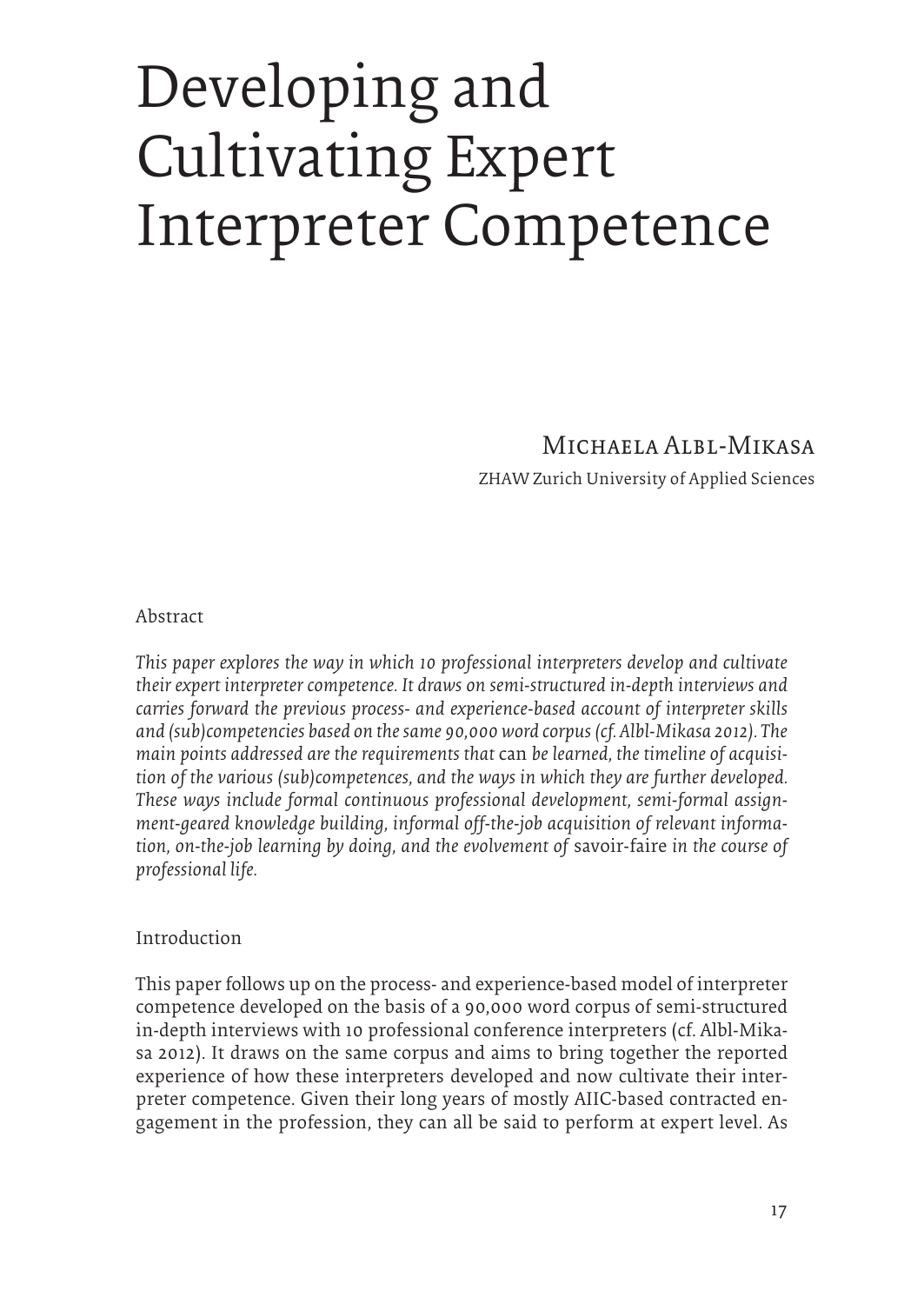detailed in Albl-Mikasa (2012), the 4 female and 6 male interpreters (recruited, on the basis of their availability, from the 32 respondents who had completed the earlier questionnaire in my survey on the implications of Global English on the interpreting profession, cf. Albl-Mikasa 2010) have a long working experience: 2 of them of 30 plus years, 2 of 20 plus, and the other 6 of about 15 years; all work as freelance conference interpreters in the German-speaking market: 1 for the EU, 2 for the EU and the private market, and the other 7 in the private market; 9 have German as their A (native) language and English as B (active) or C (passive) language, 1 has an English A and a German C; 8 of them are members of AIIC.

The interviews were conducted (and recorded) in a face-to-face situation at the interpreter's home and at a time chosen by the interviewee (with the exception of three interviews – I-1, I-4, and I-6 – which were conducted at the interviewer's home). Apart from I-2, which was conducted in English, all other interviews were held in German; thus the quoted statements given herein are translated versions (my translation). The interviews lasted for 60 to 70 minutes and their word-for-word transcriptions (disregarding prosodic and other paralinguistic features) range from 7,000 to 11,000 words each. They were coded and referenced as I-1 to I-10. Of the 10 interpreters, 3 (I-2, I-3, I-7) are also involved in interpreter training and 1 of them used to teach (I-4). Since they have not only a performance-oriented but also pedagogic view of interpreter competence, I will specifically mark them as  $I_t$  (t for teacher/trainer). To account for the differences in how interpreters with only one foreign (B) language and those with several foreign (mostly C) languages approach competence development, I will further mark the interviewees for that criterion, which results in the following coding of the 10 interview(ee)s: I-1<sub>B</sub>, I-2<sub>Ct</sub>, I-3<sub>Bt</sub>, I-4<sub>Ct</sub>, I-5<sub>C</sub>, I-6<sub>B</sub>, I-7<sub>Ct</sub>, I-8<sub>B</sub>, I-9<sub>B</sub>, and I-10<sub>B</sub>.

In this paper, I analyze the interpreters' statements on how they built up and now cultivate the competencies and (sub-)skills they reported to be the professional basis of their work. These reported skills and the corresponding processes were detailed in Albl-Mikasa (2012), where I used Kalina's division of the overall interpreting process into pre-, peri-, in-, and post-processing dimensions (cf. Kalina 2002) as a scaffold to structure and model the process-oriented skills specified by the interpreters. For reasons explained in my previous article, I added the para-process dimension. I also provided a summary of the resulting model of interpreter competence in the following graph (due to a lack of space I refer the reader to the 2012 article for a clearer understanding of what the individual skills, such as ELF compensation, ELF accommodation, and informed semi-knowledge, represent):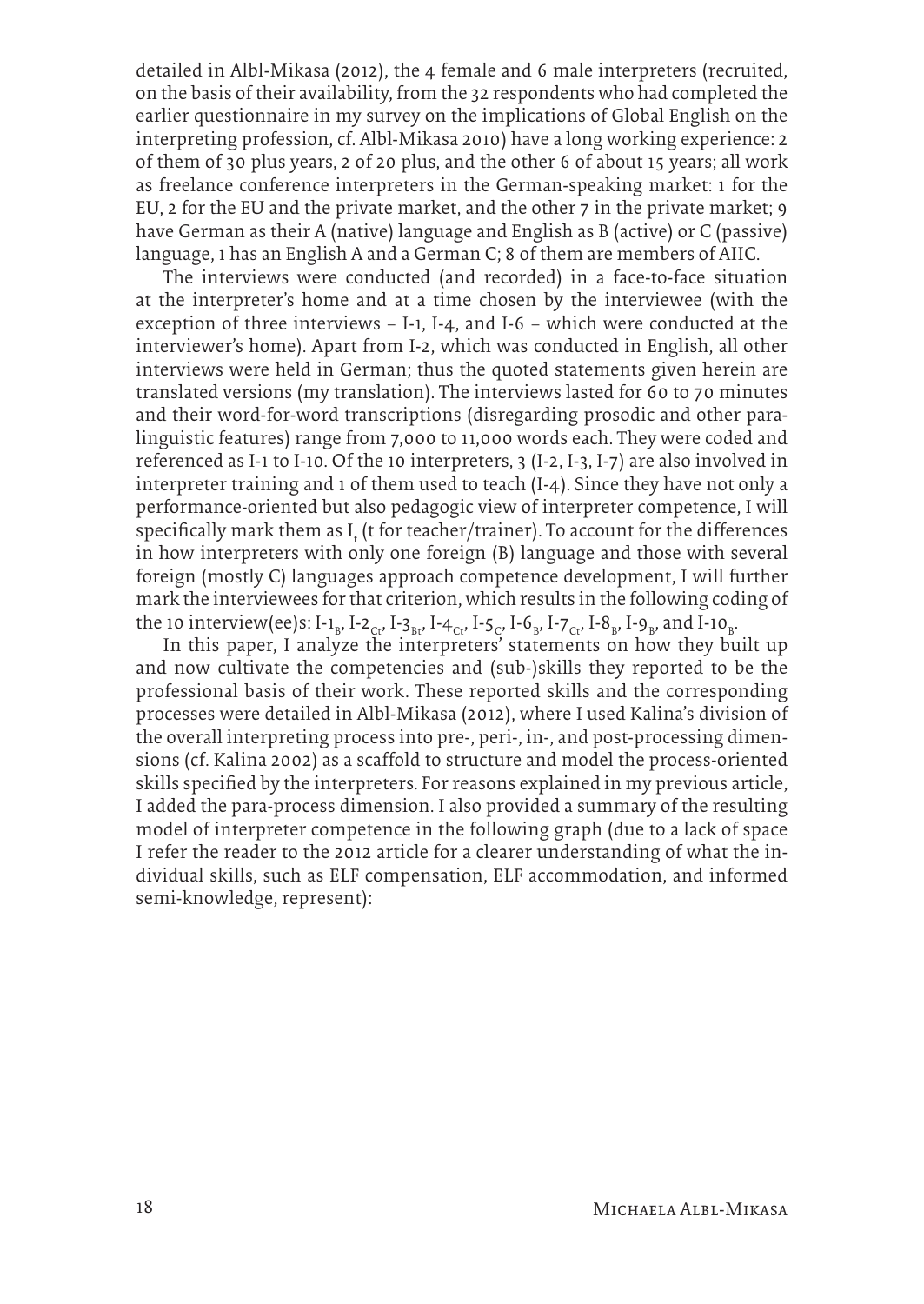

Table 1. Process- and experience-based model of interpreter competence (Albl-Mikasa 2012: 63).

Against this background, I begin by presenting the interpreters' ideas of what can be learned and what skills students require to become a professional interpreter. I then address what they feel is acquired in the course of interpreter training and what is adopted in the post-study phase. I continue with their reports on how they achieved expertise development. Their elaborations can be analyzed in terms of *formal learning*, that is, planned and targeted learning, organized in the framework of a particular setting or structure (e.g., in professional development schemes, courses, programs, workshops, or seminars); *informal learning*, that is, unplanned, unintentional, but conscious and meta-reflective learning; and *implicit learning*, that is, learning without awareness (cf. Williams 2005). Finally, I detail what it requires, in their view, to be a successful, professional conference interpreter.

Herein, I use the term 'interpreter competence' in the sense of Kutz's "Dolmetschkompetenz" (2010), that is, as a general term for everything an interpreter needs to know and be able to do to perform a professional task. This differs from Pöchhacker, who makes the distinction between *interpreter competence*, which refers to the interpreter's professional role, and *interpreting competence*, which concerns transfer and *linguistic/cultural competence* (2007: 44-45). In my analysis, the notion of 'interpret*ing* competence' is used to refer to interpreting proper, that is, the interpreting-specific skills involved in the simultaneous and consecutive modes (see below).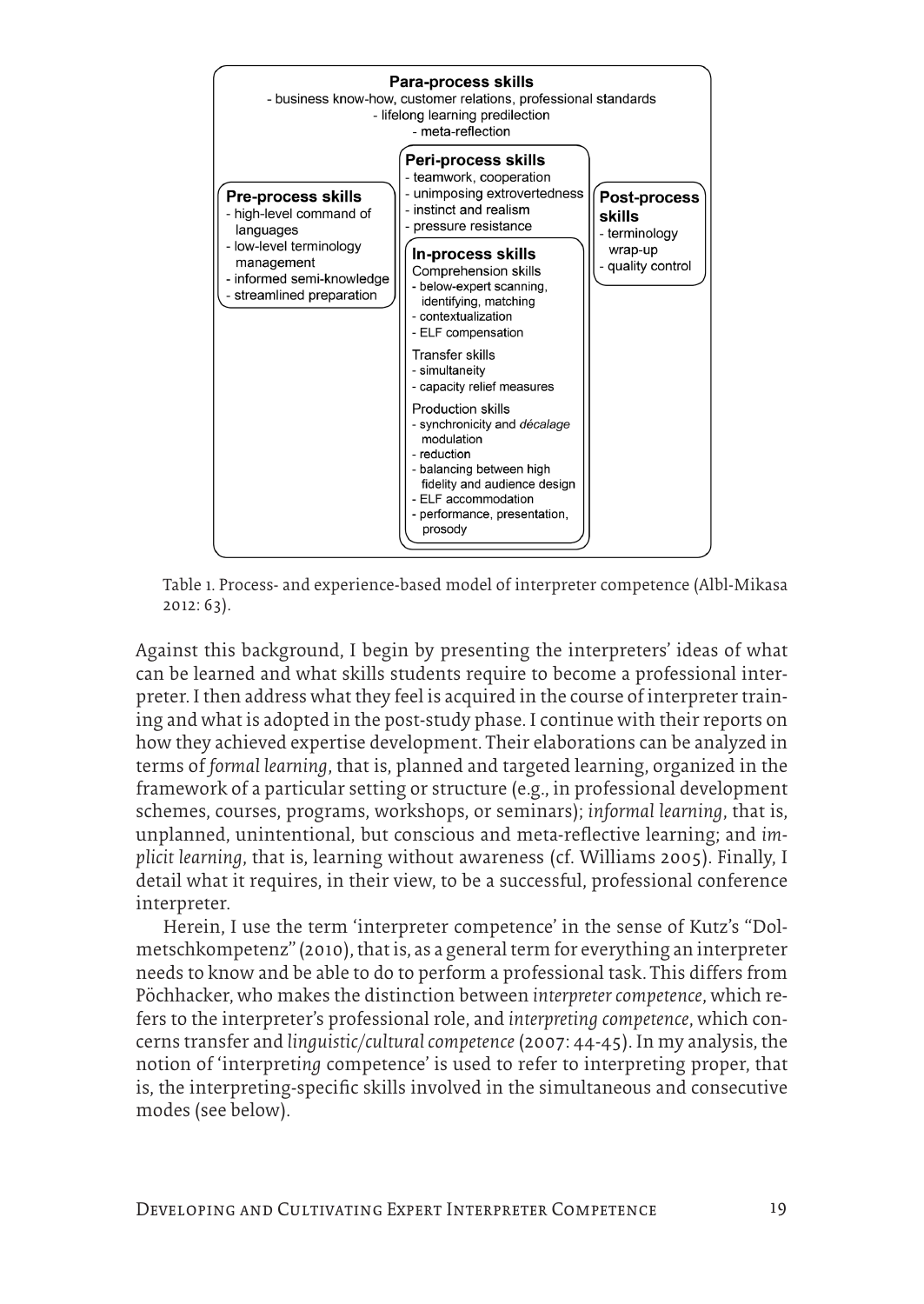1. Interpreters are neither born nor made

Interpreters agree that not everybody can become an interpreter and carry out their highly specialized task (cf. Russo 2011). In the psycholinguistic literature on bilingualism, simultaneous interpreting is described as "one of the most complex language tasks imaginable" (Christoffels/de Groot 2005: 454). The four 'teacher interpreters' interviewed all agree that sometimes it takes barely a week in training courses to determine who will not succeed (for interpreting aptitude, cf. Chabasse 2009, Shlesinger/Pöchhacker 2011). This view is shared by their non-teaching colleagues:

There are people who I am sure could never do it. Not that they are not intelligent enough, but for them it would be too much tinkering and pottering, they'd simply be annoyed by the fast-paced seesawing. It is to those who are ready to engage in this enormous degree of simultaneity, and who, in addition, can fully depend on their mother tongue, that I would say "learn a foreign language and give it a try".  $(I - 5C)$ 

At the same time, none of the interpreters felt that would-be interpreters needed to be born with a unique talent or specific characteristic properties.

I'm not sure, but I think it can be learned. There are, of course, those who are gifted, that's the high-flyers, and that's probably the difference, but as for the 'mid-fielders' I believe one can learn it unless one has no interest in languages.  $(\mathrm{I}\text{-} \mathrm{9}_\mathrm{B})$ 

Interest is, in fact, generally favored over talent by the interviewees as a necessary prerequisite. According to one interpreter (I-8<sub>B</sub>), one need not even be endowed with a talent for languages, which s/he felt s/he had never had. While s/he conceded that it was true that those who had a "musical ear" learned a number of languages with much greater ease (cf. "speech sound discrimination" in interpreter experts, Moser-Mercer 2008: 8), it was not the talent for languages that this interpreter felt it took to become a good interpreter; instead one had to *take joy in* and have a constant preoccupation with language. This was reported by other informants as well: the key point was to be constantly alert with regard to, and take a great interest in, language-related matters (I-5 $_{\rm c}$ , I-7 $_{\rm cr}$ , I-9 $_{\rm b}$ ) and to be ready for an above-average level of awareness and meta-cognitive consciousness for language(s) (I-1<sub>B</sub>, I-10<sub>B</sub>). In fact, it was felt that required capabilities were not so much a matter of genetic endowment, but of "socialization" (I-9<sub>B</sub>). It helped, for instance, to be brought up in a family environment where language was understood to be important, where there was linguistic awareness, or where family members were generally articulate and eloquent (I-9 $_{\textrm{\tiny{B}}}$ ), and "to have a certain 'Sprachgefühl', the foundations of which are laid in childhood" (I-1 $_{\rm B}$ ).

Finally, the interpreters were not sure whether one should assume dispositional traits, but they were certain that a fundamental *eagerness* was the one indispensable precondition, that is, more than relishing in questions related to language, one had to "want to communicate" (I-8 $_{\textrm{\tiny{B}}}$ ); to "feel like exposing oneself" (I-10<sub>b</sub>) while, at the same time, being happy to hold back and not to take centre stage (I-7 $_{\rm Ct}$ , I-8 $_{\rm B}$ , I-9 $_{\rm B}$ ); to take delight in any subject matter (I-8 $_{\rm B}$ ) and not to ex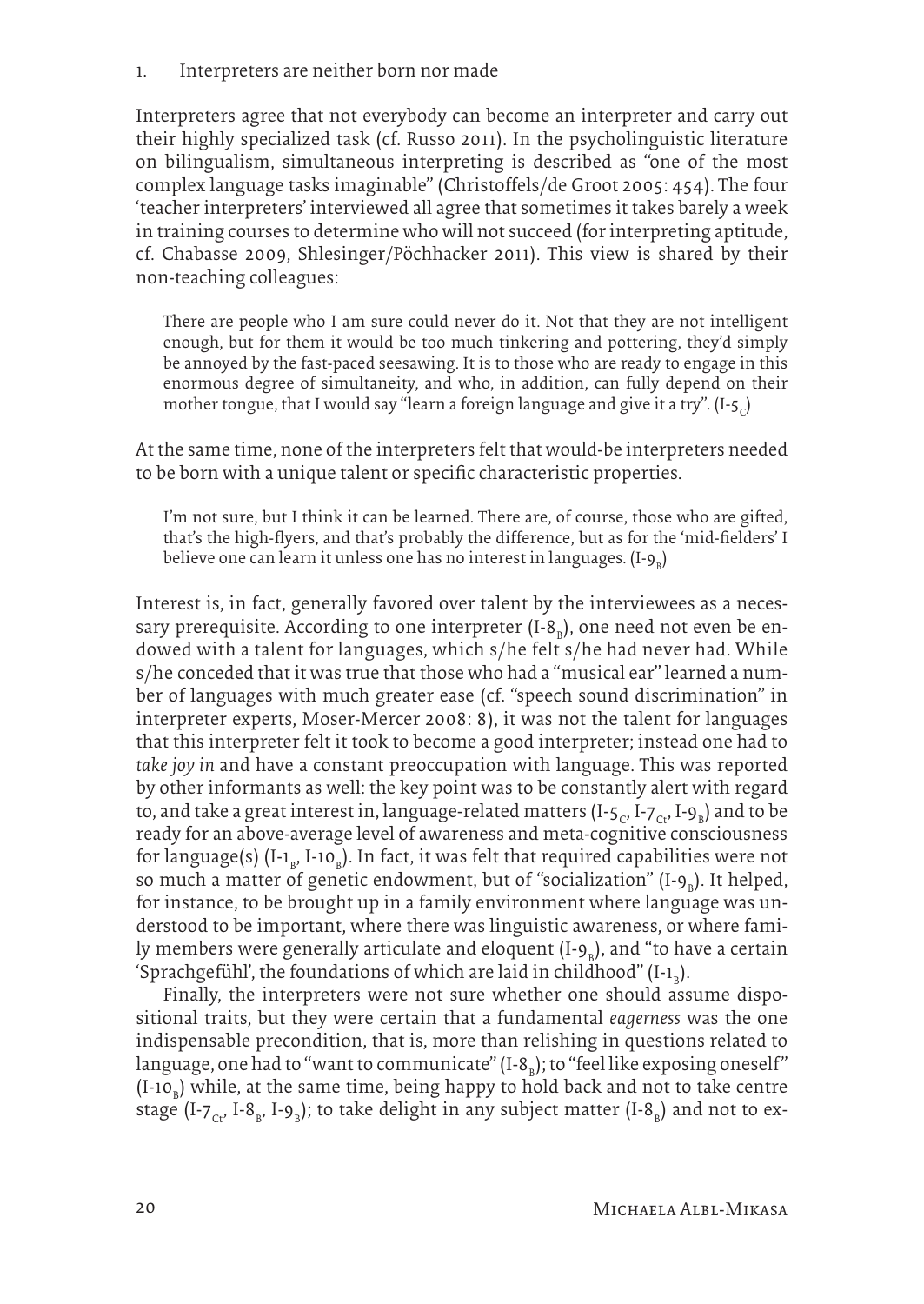clude anything  $(I - 4<sub>c</sub>)$ ; to fancy the schizophrenic simultaneity of listening and speaking (I-6<sub>B</sub>); to be ready and willing to endure stress (I-4<sub>Ct</sub>, I-6<sub>B</sub>) and to enjoy recurring challenges and travelling at short notice (I-4<sub>ct</sub>, I-10<sub>B</sub>); to be always in for something new, for challenges and flexible dealings (I-10<sub>b</sub>); and to have a general learning predilection and curiosity  $(I-4C<sub>st</sub>)$ .

It was felt that "when you take this kind of attitude or have this type of personality that a lot can be learned" (I-10<sub>b</sub>). Against the background of such a basic foundation, additional requirements were reported to be "social competence", regarding colleagues and customers alike (I-9<sub>B</sub>), an ability to "empathize" with speakers and audiences (I-7<sub>c</sub>), "acting" qualities (I-5<sub>c</sub>), "a certain mindset, a certain openness of attitude" ( $I_{2c}$ ), being "quick in uptake" and analysis (cf. "processing speed" Moser-Mercer 2008: 6), an "intent concentration" capability (I-10 $_{\textrm{\tiny{B}}}$ ) and the ability to grasp orally presented, complex subject matters quickly and reproduce them.

What's the use if people are brilliant in a number of languages but afterwards you don't know what was actually said, or they may know exactly what a speaker is on about, but can't reformulate it or only in deficient language.  $(I - 3<sub>n</sub>)$ 

Again, it was said that the main thing was not necessarily to be disposed of these requirements but to want to obtain them and not to get annoyed or be put off by any of them. Accordingly, in the interpreters' view, preconditions for the acquisition of interpreter expertise are situated somewhere *between 'environmentally induced predisposition' and attitudinal zest*. This is in agreement with accounts in the specialist literature on interpreter competence and expert skill acquisition, regarding predispositional traits for professional interpreting (cf. Kutz 2010: 233-258) and the role of willingness or motivation, which is "an essential ingredient" of the considerable effort required for "[h]igh levels of performance" (Moser-Mercer 2008: 4).

It is against this background, and providing one has an appetite for it, that the interpreters feel that the following requirements *can be learned*:

- − *lexical and grammatical knowledge in the foreign language(s)*, less so in one's mother tongue  $(I-z<sub>c</sub>)$  ("you can learn to cope with the language better",  $I-2<sub>ct</sub>$
- − *entrepreneurial skills* (negotiate with customers, acquire an assignment, etc.) (I-5<sub>c</sub>, I-6<sub>B</sub>)
- − *preparation skills*, namely, how to tackle the technicalities of a highly specialized assignment and what to focus on  $(I - 5C)$  ("You start off working your way through an entire business report before your first annual meeting, but after a number of such assignments you know what you are looking for", I-6<sub>B</sub>); efficient, fast, and effective decision-making on the essential ingredients, key terms and central notions of a particular assignment (I-4 $_{\rm{c}}$ , I-8 $_{\rm{b}}$ ); rapid text and document analysis (I- $4_{Ct}$ ) (see also Moser-Mercer 2008: 5)
- − oral production skills and fluency (I-6<sub>B</sub>) (see also Moser-Mercer 2008: 8)
- − *interpreting strategies* ("you can learn coping strategies, little things like what to do with those typical convoluted German sentences", I-2<sub>ct</sub>).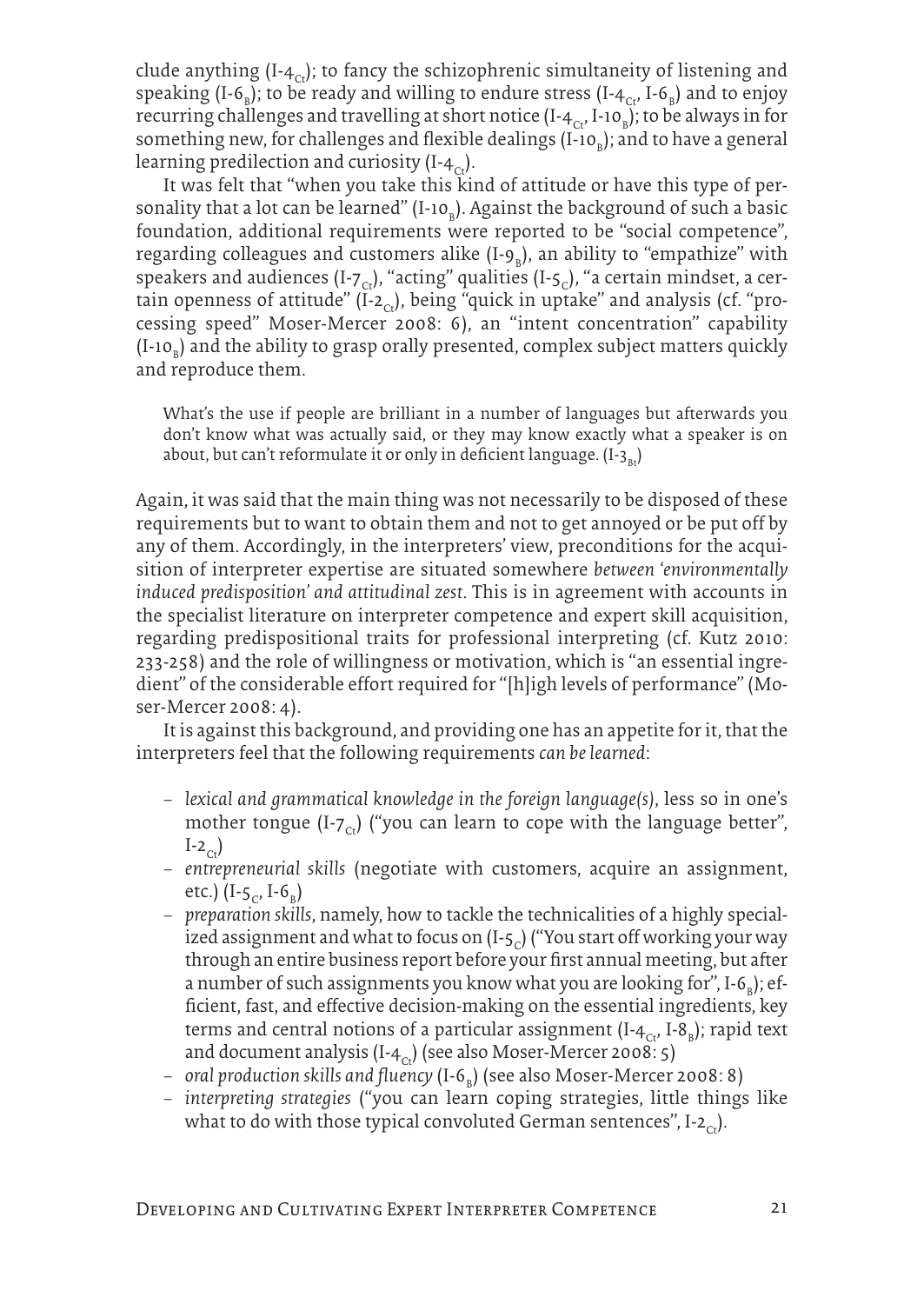2. Developing interpreter competence – start-up and consolidation

When asked about interpreter competence development, what immediately came to mind to the interpreters interviewed was (linguistic) knowledge of their mother tongue and foreign language(s), the technicalities of interpreting proper, and business-related know-how. There is a general consensus about the timeline and chronological development of interpreter competence(s). *Language(s) competence* needs to have been acquired prior to the study/university course phase; command of one's mother tongue must be 'perfect' and foreign languages must already be at a high level of proficiency. This competence is then further developed and cultivated during university courses, in stays abroad, and in the poststudy professional work phase. *Interpreting competence* proper is learnt during interpreter training and is maintained on the job. It refers to simultaneous and consecutive modes and, thus, to simultaneous comprehension, transfer, production, and monitoring, as well as to the necessary strategies, and, for the consecutive mode, to additional mnemonic and note-taking techniques (I-6<sub>B</sub>). *Business competence* is – excluding some basic facts and ideas – only acquired in the poststudy working phase. It includes the whole range of skills involved in setting up a business, managing a small-scale enterprise, and establishing and maintaining good customer contact and relations (see the para-process skills in Albl-Mikasa 2012: 86-87).



Table 2. Timeline for the development of interpreter competence.

The interpreters are most concerned with *language(s) competence*. It is the fundamental precondition for their university course and training and it is what they are preoccupied with throughout their professional life. With regard to *interpreting competence*, "the main thing at university is the basic skill of interpreting, to lay the foundation, I don't think it would make sense to offer highly specialist knowledge about organizations, terminologies, or particular subject matters at that stage" (I-4<sub>ct</sub>). Once such interpreting competence is acquired, it is maintained on the job through work and, otherwise, taken for granted: "All those simultaneous techniques are, in principle, set and internalized" (I-10 $_{\textrm{\tiny{B}}}$ ). This is why many interpreters are reluctant to accept consecutive assignments, because they simply do not get enough work opportunities and, thus, get out of practice regarding memorizing and note-taking: "When I was at the university I loved consecutive, but it's just a matter of practice, I can't do note-taking any more" (I-2<sub>c</sub>);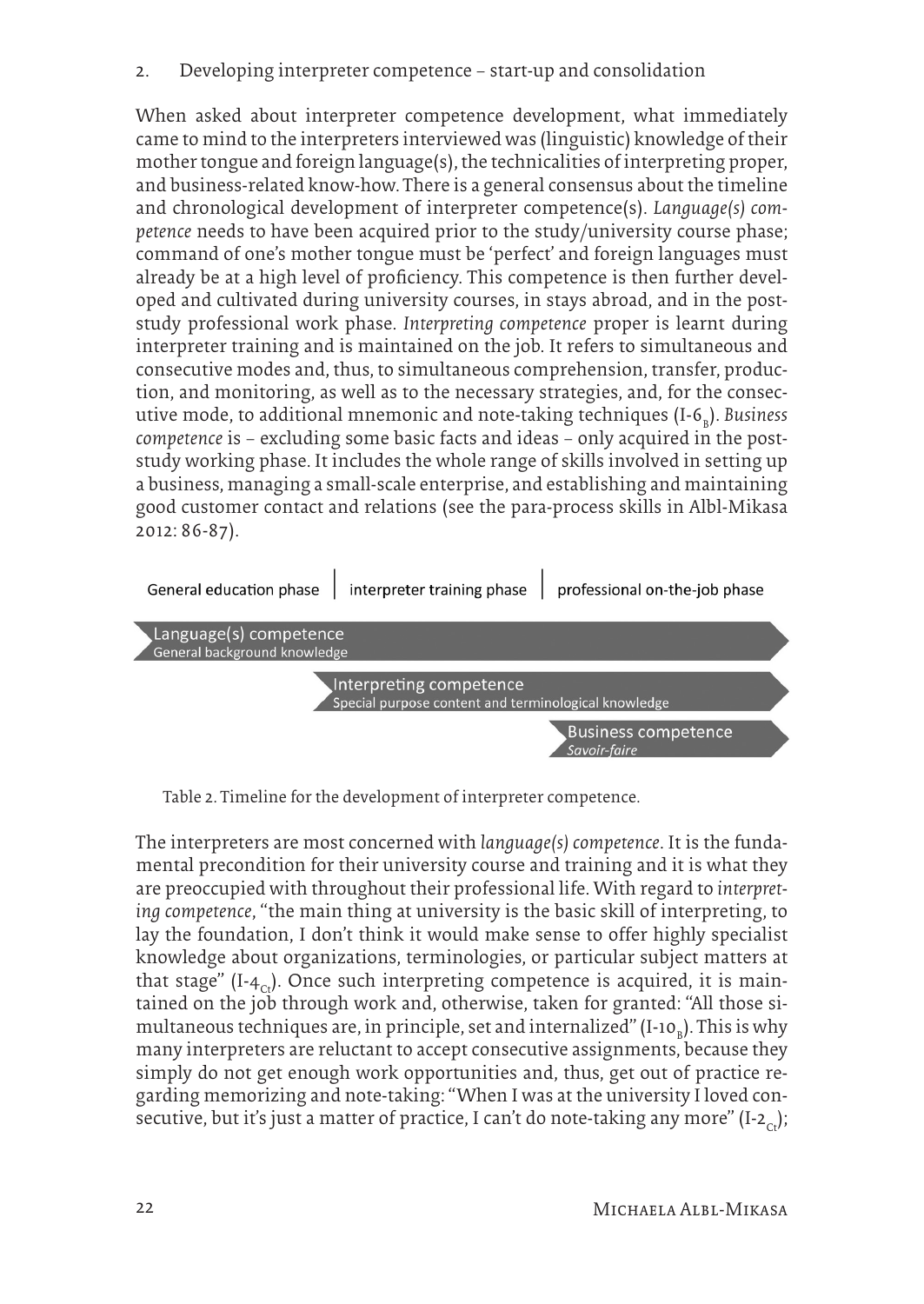"memory faculties suffer during working life because in simultaneous you always only store a sentence at most" (I-9<sub>B</sub>). *Business competence* is felt to be essential and needs to be built up. Thus, while it is believed that the pertinent skills can be learned, they also depend on inner growth and experience and on "age, especially when it comes to dealing with customers" (I-9<sub>B</sub>). Life and work experience give people a better idea of how to deal with things. It is this *savoir-faire* part of interpreter competence that one does not yet have upon graduation. Just like business competence, *special purpose content and terminological knowledge* are also largely obtained during the course of the interpreter's professional life (apart from some basic foundations, which are laid in supplementary university courses on law or economics or during mock conferences).

What also emerges from the interviews is that the more formal or systematic parts of competence development are confined to the early stages. Thus, *continuous professional development* in the form of programs, courses, *workshops, or seminars* begins shortly after receiving one's degree and is geared towards individual needs:

- − "formal learning doesn't really happen in my case, I don't think I did any professional development courses after university" (I-1<sub>B</sub>);
- − "I did AIIC updating courses in my C languages" (I-2<sub>ω</sub>);
- − "three weekend seminars on banking and finance to get into my main operational fields" (I-3<sub>pt</sub>);
- − "summer schools at universities in the C language countries and interpreting courses in the C languages" (I-4<sub>c</sub>);
- − "a one-week course in Edinburgh to turn my English into a B and a consecutive refresher course" (I-5<sub>c</sub>);
- − "an accounting and tax workshop, a corporate image seminar, and a workshop on legal issues for interpreters" (I-6<sub>B</sub>);
- $-$  "an interpreting course in my C language" (I-7<sub>ct</sub>);
- − "a vocal training course, that's all I did, I'm a bit of a couch potato when it comes to continuous professional development" (I-8<sub>B</sub>);
- − "an occasional speech training course, because my mouthparts are an important aspect in interpreting" (I- $9_B$ );
- − "an interpreting refresher course in Edinburgh and an 'American language and culture' AIIC course in Washington" (I-10<sub>B</sub>).

In the later phases, the interpreters seem to be too busy for such courses and, for various reasons (see below), rely almost exclusively on assignment-geared targeted preparation work.

3. Cultivating interpreter competence – learning by doing, practice, and experience

When asked directly and explicitly about how they further develop and cultivate their competence(s), the interpreters interviewed reported that they did relatively little. "Many skills are built up and enhanced rather unconsciously. I guess that's what you call experience" ( $I$ - $7<sub>ct</sub>$ ). It was generally agreed that "regular work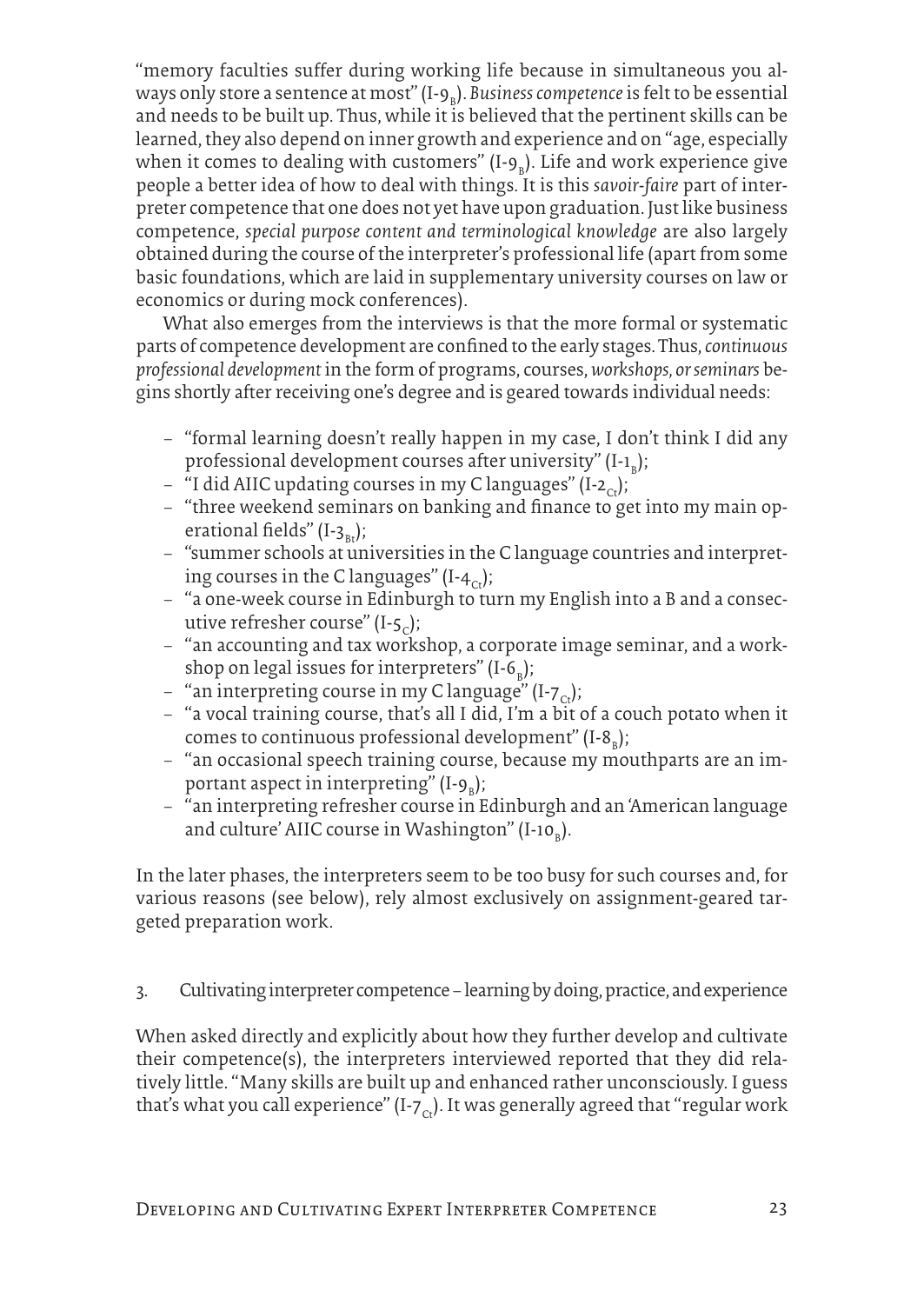makes for regular practice"  $(I - 5C)$  and that their competence developed mostly through learning or practicing by doing.

When asked about continuous competence development, interpreters tend to think of language(s) competence first and foremost. Accordingly, the measures taken depend on the developmental stage of the respective language to a large degree. As one interpreter noted (talking about his five foreign languages, of which the first is a B):

It's difficult to generalize, there's no homogenous answer I can give you, because in my various languages competence levels vary. So in language 1 and 2 I do relatively little in terms of formal or conscious professional development, I simply look up, after the session, problems (lexical points, idiomatic things, acronyms, etc.) I encounter during interpreting or I ask a colleague. There is little else I do other than reading the newspaper and watching television, of course, these are my main media, not to advance but to keep the languages at the given level and to keep them up to date. As for language 3, I do quite a bit using podcasts, which I listen to while traveling. Things are different for languages 4 and 5, where the level is not yet such that I can remain calm and cope with any subject matter. Here I make an active effort. For language 4, I enrolled in a summer school at a university in the respective country and participated in courses in philosophy, psychology, and marketing. As for language 5, I attended an interpreting course (in a group of 6) in the foreign country and last year I went to that country to attend university courses and sit in on court sessions to note down interesting points from the trial and case proceedings; and this year I will hire the teacher of that interpreting course for private lessons with a special emphasis on how to avoid interferences between languages 1 and 5. I am composing my own professional development program as it were.  $(I - 4<sub>c</sub>)$ 

This is in accordance with all of the interpreters and particularly true of the C languages interpreters. As stated above, they would only engage in *formal* professional development measures, seminars, and workshops in the beginning stages or when taking up a new language. More "*semi-formal*" *learning*, directed mostly at the cultivation and further development of language(s) competence, is then pursued mainly for the C languages, which need to be maintained. Because the opportunity interpreters get to practice their languages, that is, work with them, varies from language to language and languages are a skill "you lose very, very quickly" (I-2<sub>c</sub>), C language interpreters make it a point to "go to my various countries on an ongoing basis" (I-2<sub>ct;</sub> also I-4<sub>ct,</sub> I-5<sub>c</sub>), to read the newspapers and listen to podcasts (I-4<sub>c</sub>, I-5<sub>c</sub>), to have the radio or television on in the background much of the time, and to "devote attention" to the languages with which "I am still on a learning curve" (I-2<sub>ct</sub>). More *informally*, they keep reading books and chat with friends of the respective mother tongues over dinner (I-2<sub>Ct</sub>, I-4<sub>Ct</sub>, I-5<sub>C</sub>) and regularly go to cinemas that display foreign language films (I- $5<sub>c</sub>$ ). Maintaining C language competences means:

[...] integrating it into everyday life. Just like others take to playing an instrument, I practice languages. I keep reading books, rotating between languages 1, 2, and 3; I have a satellite dish installed and have TV on all morning while doing my house work; I look up idiomatic expressions when I come across them in newspapers and I do a page of vocabulary work every day, a whole lot of little things like that all the time.  $(I-\zeta<sub>c</sub>)$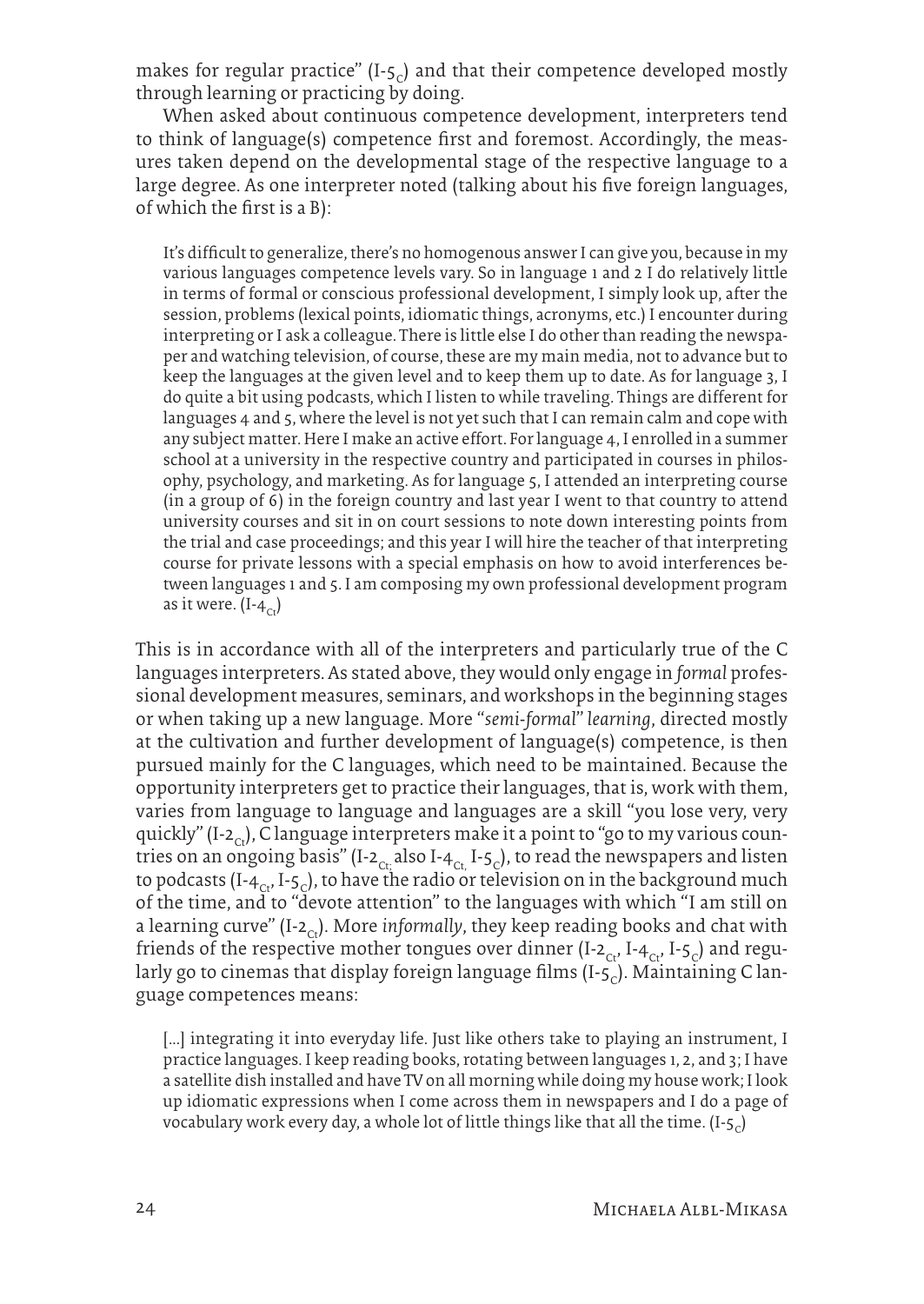The construction and maintenance of C languages takes "discipline"  $(I - 4<sub>c</sub>)$  and one has to keep at it all the time  $(I-f<sub>c</sub>)$ . What helps is the fact that competence in one *language transfers* to all other languages: "I have come to observe that my 'language head' works better and better; whatever I do for one language makes it work better for the other languages as well; it makes for greater ease, because there are a lot of similarities and points of transition"  $(I-5)$ .

Things are somewhat different for interpreters with only one A and one B language. Because their B language is English, the interpreters interviewed (I-1 $_{\textrm{\tiny{B}}}$ , I-3 $_{\textrm{\tiny{Bt'}}}$ I-6<sub>B</sub>, I-8<sub>B</sub>, I-1<sub>9B</sub>, I-10<sub>B</sub>) can afford not to offer interpreting in any language versions other than A-B and B-A. In those two versions, they are highly experienced and have no pressing need to keep building and developing their competence levels. Once more, they only make a special effort in the early phases of their career:

In the beginning, I did three weekend seminars on banking and finance to get into my main operational fields and I thoroughly waded through a book for car mechanic apprentices to get fit for training courses in the automobile industry; and before I start working in a new field, I will have to sit down for several days.  $(I - 3)$ 

Other than that, in later stages, B interpreters tend not to cultivate their competence in any systematic way, but work in a highly targeted, assignment-geared fashion: "Then the pressure is high enough to get you down to doing something, otherwise I like to look at language-related matters more in terms of what I find interesting" (I-1 $_{\textrm{\tiny{B}}}$ ). The picture is very similar for all interpreters who work exclusively with one A and one B language:

Cultivating my interpreter skills is not something I do particularly consciously or systematically, but as part of my assignments, for which I prepare rather painstakingly; thus developing certain skills. As far as interpreting proper is concerned, again it's getting better by interpreting, I simply focus on not repeating the same mistakes. Other than that I keep doing job-based terminology work on my database and I realize that the work I did two years ago helps me to prepare new assignments more quickly and more efficiently.  $(I - I_B)$ 

Maintaining interpreter competence? Through work. Other than that I don't do much. In the early days, I used to read *The Economist* and systematically exploit parts of it subject- and vocab-wise. I used to read books on accounting and work my way through annual business reports and I ordered textbooks from England on how the Company Secretary has to organize his annual meeting. Today it's assignment-specific research on the internet, documents provided, and falling back on existing glossaries and my database. (I-6<sub>B</sub>)

How do I keep up my interpreter competence? By interpreting. Through my everyday work and very thorough conference preparation, and, of course, what they keep telling you at university, to keep updated by reading the newspaper, and virtually everything in it, even the feuilleton, the media page, and the bits on science. Competence development is really the very act of doing it, of interpreting, it's learning by doing, it also involves putting yourself in difficult positions and accepting a job that takes a day or two of intense preparation, even when you are not sure whether you will ever be working in that area again. (I-8 $_{\textrm{\tiny{B}}})$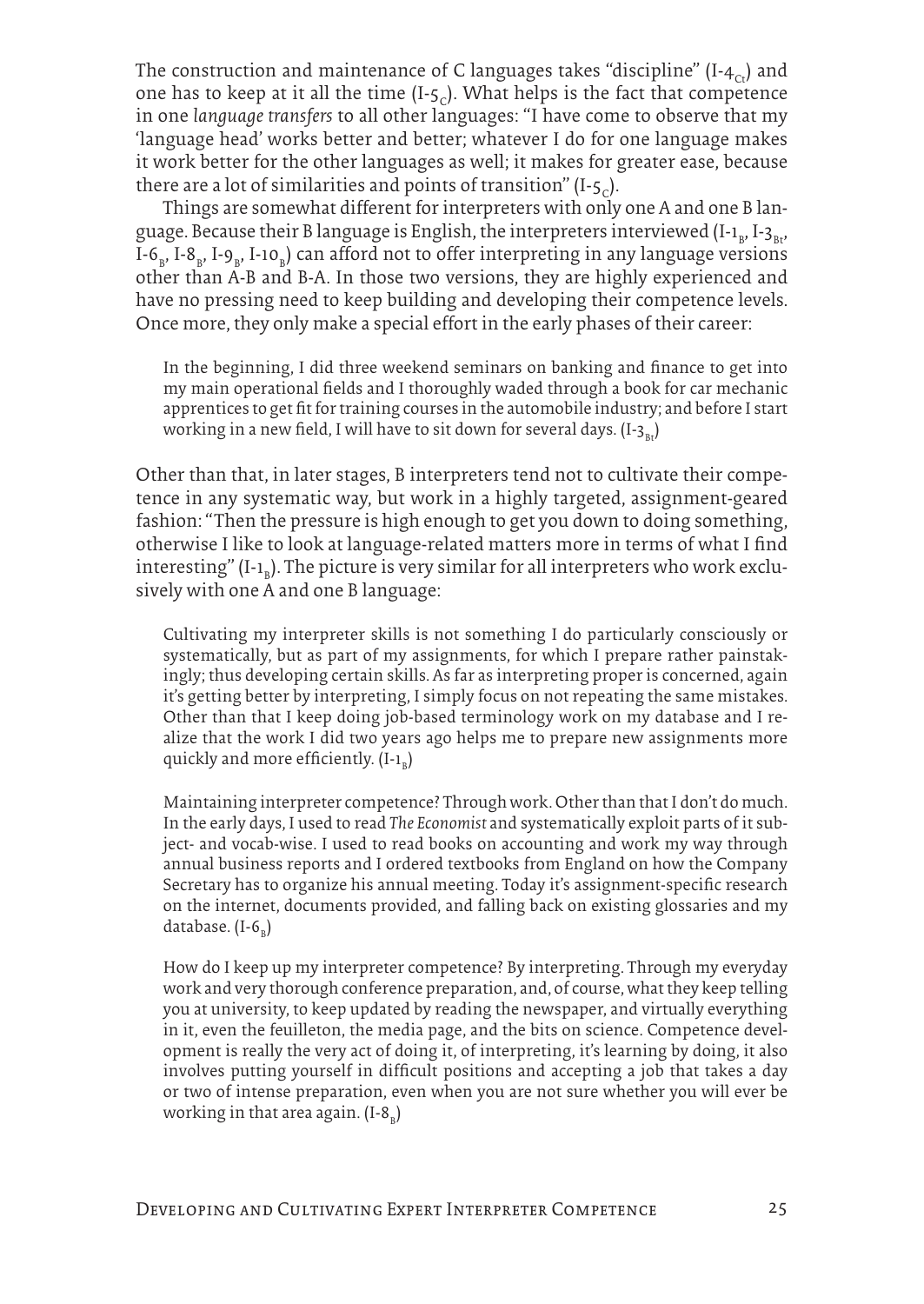After working for some time, interpreters find it "uneconomical" and even "counterproductive"  $(I-z_{n})$  to build up subject-related and terminological knowledge unless it is in relation to a particular assignment, that is, they do not make an effort to gain access to a full subject matter in a systematic or comprehensive way. The reasons given are that, first, anything can crop up during an assignment  $(I-3<sub>n</sub>)$  and one never knows in which domains one ends up getting jobs  $(I-6<sub>B</sub>)$ ; second, for freelancers there is such a variety of subject matters that to dwell on a particular field would be at the expense of other relevant work-related measures  $(I-z_n)$ ; and third, it would be a waste of time, because by the time the processed matters might become topical, one would not have them down pat anymore. The preference for a more assignment-geared approach was expressed in the following terms:

It is common experience that things learned at earlier stages gradually disintegrate and that one often fails to track down the terminology extracted and stored at some previous point.  $(I-3R_{\rm Bt})$ 

I much prefer to work in an interpreting-specific way, namely, on what is of immediate relevance for an assignment. All this broad, unfiltered reading is dissatisfactory. You may recognize some of it at a later point but in the end you can't really say what you've gained. (I-10<sub>b</sub>)

Some interpreters simply lack time because of teaching and other commitments  $(I-z<sub>c</sub>)$ . Moreover, it appears to be more to their liking "to make something I look up my starting point and then browse along" (I-1 $_{\textrm{\tiny{B}}}$ ). Another interpreter specifies:

I start researching in *Wikipedia* and end up following all kinds of links to more substantial articles. I like to get lost in reading alongside the assignment-based official homepages, which I find a better way of preparation than just sticking to the documents.  $(I-8_B)$ 

Additionally, there is another major point the interpreters make for why they tend to refrain from engaging in any measures other than assignment-geared ones. They come to realize that interpreter expert competence is something that progresses over time in the course of one's working life; that evolves by developing a momentum of its own; and that, on the whole, is very much a matter of practice, *routine*, and *experience*. This applies to aspects ranging from the practical ("You just have to have been late for an assignment once to know that this is not the way to do it", I-1<sub>b</sub>) to the more substantial. In fact, a great number of requirements and skills of the interpreter's task, as outlined in the interpreter competence model in the introduction above, are subject to the developmental aspect and routine factor. The following aspects were mentioned in the interviews as being highly dependent on developmental processes. Points a) to c) relate to the *pre-process* skills in interpreter competence, points d) to l) to the *in-process* skills, point m) to the *peri-process*, and points n) to o) to the *para-process* skills (in the model above):

a. develop an eye for what is essential and where to focus in the preparation process (I-1 $_{\textrm{\tiny{B}}}$ , I-1 $_{\textrm{\tiny{B}}}$ , I-10 $_{\textrm{\tiny{B}}}$ ) and the ability for selective and economical preparation  $(I-7<sub>cr</sub>)$ ;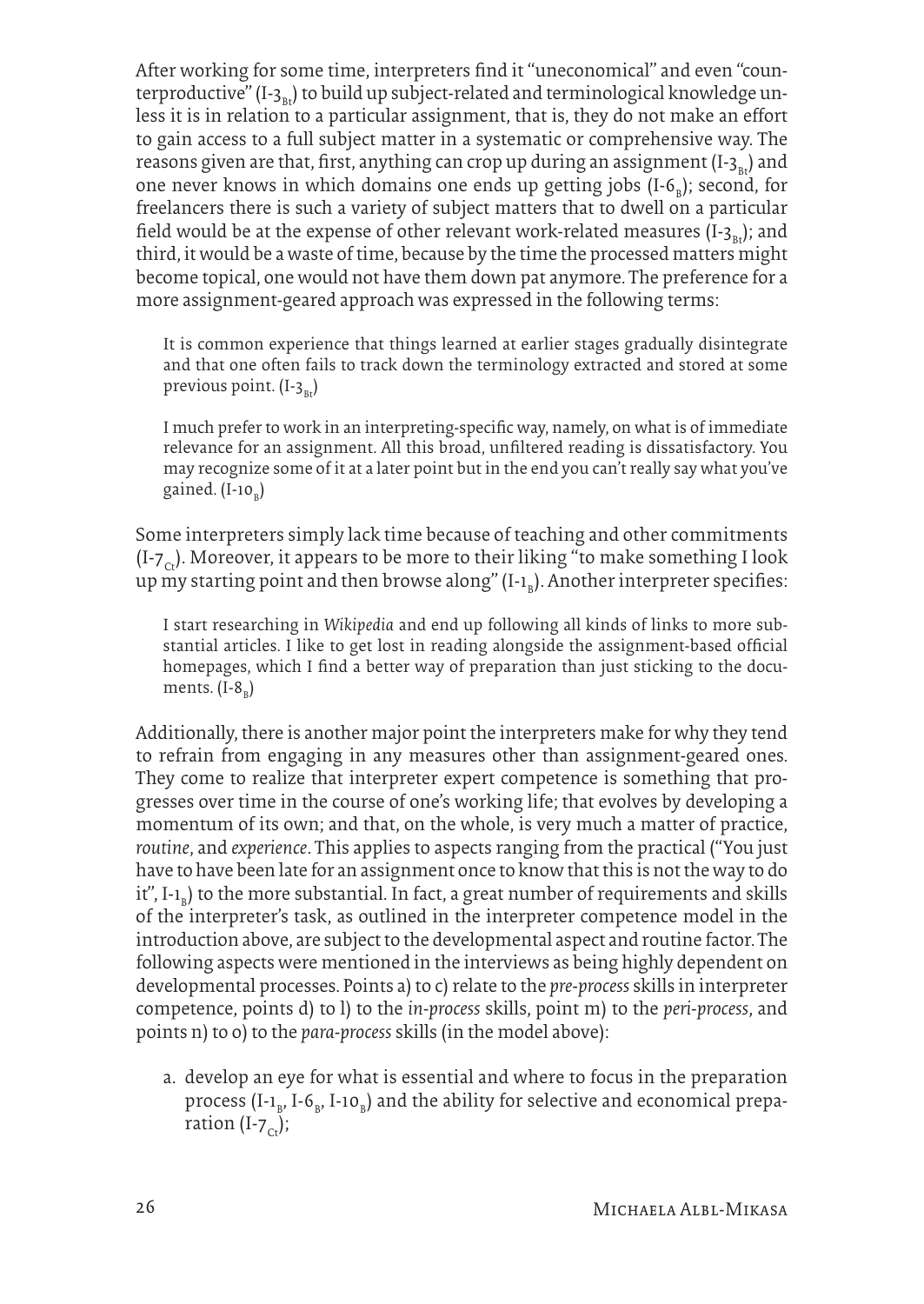- b. develop an understanding of how to attack new subject matters (I-5<sub>C</sub>, I-9<sub>B</sub>, I-10<sub>b</sub>) ("preparation is now quite a different matter from what it used to be, much more structured", I-10 $_{\rm B}$ ; "you no longer have yourself swamped by the flood of information",  $I-5<sub>c</sub>$ );
- c. develop an understanding of the importance of having rested before embarking on a job and of starting preparation work on time and organizing one's working week  $(I-7<sub>ct</sub>)$ ;
- d. develop a clear idea of what happens at an event on a particular topic, who's speaking, how speakers will present themselves, which position they take  $(I - 7<sub>ct</sub>)$ ;
- e. develop a sense of how to enter the head of the speaker  $(I-3_B, I-5_C, I-7_C)$  and read between the lines  $(I-1_{Bt})$  and of how to state it so that the audience gets a clear picture of the intended utterance (I-3<sub>Bt</sub>, I-4<sub>Bt</sub>, I-5<sub>C</sub>, I-10<sub>B</sub>);
- f. develop the courage to leave out information in target speech rendering  $(I-4<sub>Cr</sub>)$  and make pertinent reductions  $(I-3<sub>Br</sub>)$ ;
- g. develop the routine to keep pace with the presentation rate (I-6<sub>B</sub>), not to lag behind, and "to be synchronous" (I-2<sub>ct</sub>);
- h. develop a routine that frees capacity for more complicated things (I-10<sub>b</sub>);
- i. develop equanimity (I-7<sub>ct</sub>) and the ability to remain calm (I-1<sub>b</sub>, I-9<sub>b</sub>, I-10<sub>b</sub>) and to maintain a professional profile (I- $7<sub>c</sub>$ ) under all circumstances;
- j. learn to let go of perfectionism and develop a feel for what concessions are helpful without compromising speaker fidelity (I-8<sub>B</sub>);
- k. learn to work in a team, to take turns, to take the relay when languages suddenly change  $(I-7<sub>Cr</sub>)$ ;
- l. more generally, get into the "conference grove"  $(I-7<sub>co</sub>)$ ;
- m.develop "psychohygiene", that is, finding outlets for one's anger without letting the audience notice or annoying one's colleague (I-8<sub>B</sub>); become more tolerant and stop getting angry at speakers (I-7 $_{\rm Ct}$ , I-9 $_{\rm B}$ );
- n. build up the soft skills surrounding the job in terms of how to organize oneself as a freelancer (I- $7<sub>ct</sub>$ );
- o. develop a clear concept of one's own value (I-7 $_{\rm c}$ , I-8 $_{\rm b}$ , I-9 $_{\rm b}$ ), a more differentiated way in accepting assignments (I- $7<sub>cr</sub>$ ), a more determined way in negotiating working conditions (I-4 $_{\rm{cr}}$ , I-6 $_{\rm{B}}$ , I-7 $_{\rm{cr}}$ ) and in arguing fees (I-8 $_{\rm{B}}$ );
- p. develop life experience and the wisdom of old age when dealing with colleagues and customers (I-9 $_{\textrm{\tiny{B}}})$ .
- 4. Becoming a professional

Because interpreter competence appears to have much to do with becoming experienced, with developing an intuitive sense, and with professionalizing in the course of practicing and gaining work-related routine, what is it then that forms a professional interpreter?

For the interpreters interviewed, it is all about performing better at what they do and about doing each individual assignment to the best of their abilities under the circumstances. Each time, from job to job, it is a kind of *rapproachment*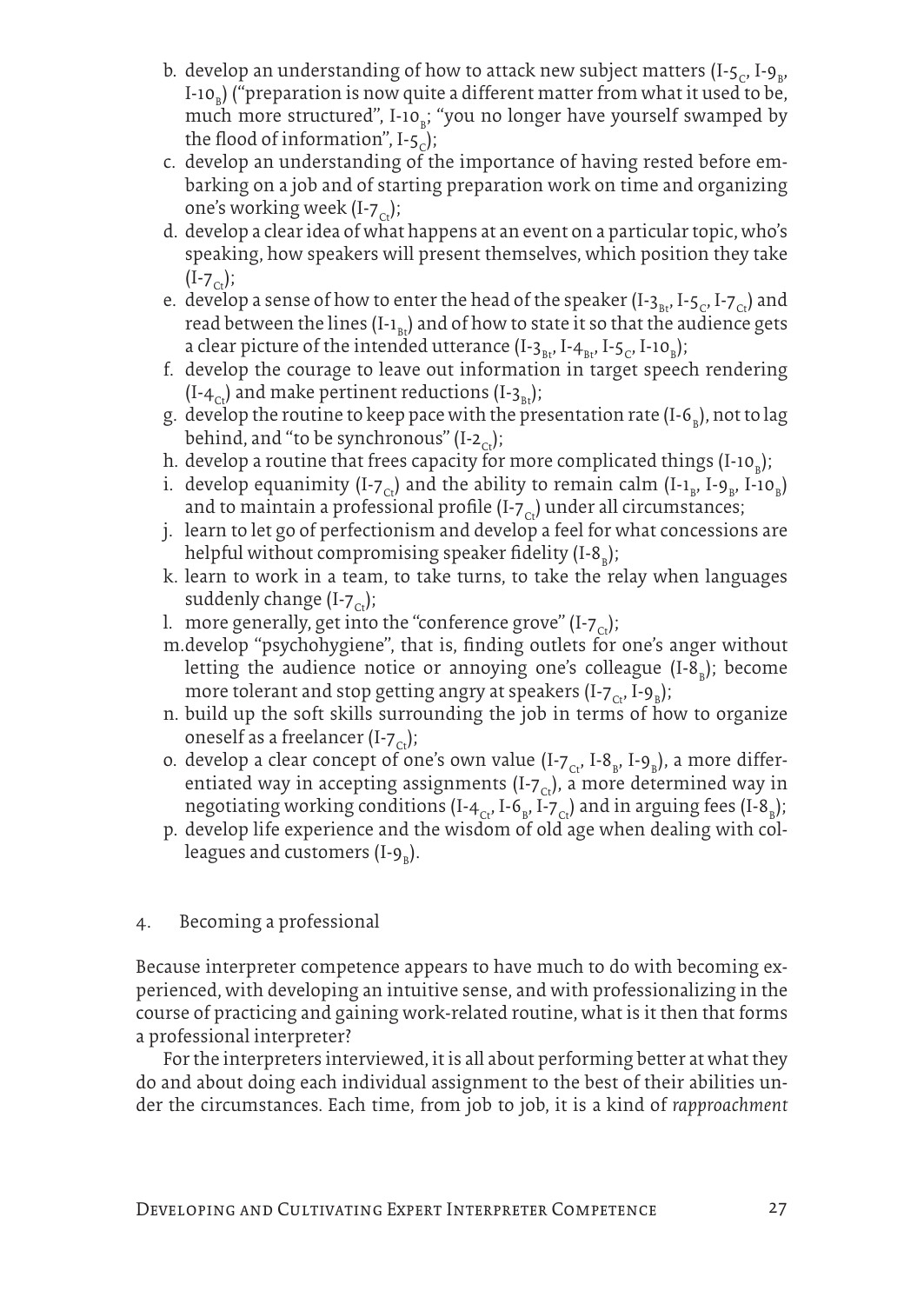towards the *ideal* of which they have rather clear and similar ideas. The following points detail *interpreting quality as defined by the professionals*:

- − "People will like it when I serve up things to them nicely, when you are rather sleek and when high fidelity does not mean antagonizing listeners with an ultra-complete rendering." (I-1<sub>B</sub>)
- $-$  "The main thing is to keep the customer satisfied." (I-2<sub>cs</sub>)
- − "Successful interpreting is when we interpreters supply the client in such a way that he can truly react, get the joke no more than a second later, and can fully participate in the conversation, it's the miracle of Babylon as it were."  $(I-3<sub>n</sub>)$
- − "What customers value most is an unagitated presentation and pleasant formulation, remaining calm, daring to skip details, summarizing meaningfully, getting my text across just fine."  $(I - 4C)$
- − "Communication must work, that's the basic thing. And then my aim is to quickly arrive in the situation, never again to face a situation which I experience as terrifying in terms of subject matter, to always end up feeling that one did one's best under the given circumstances, never to be asleep at the wheel, to always make sure that communication works, to deliver a pleasant presentation, and to get across a certain ease so that the customer doesn't have to feel or suffer with the struggling interpreter, not to let him have the impression that he doesn't immediately get the information provided by the speaker, to be impeccable language-wise, to deliver a spontaneous, fluent and relatively complete target speech."  $(I - 5C)$
- − "The eternal principles are that the performance should be complete, idiomatic, convincing, and pleasant to listen to." (I-6<sub>B</sub>)
- − "I would say a blameless performance to keep the customer satisfied, to give a non-tiring presentation to the audience, to always be well prepared and informed, to give advice and consultation to the customer where needed."  $(I-z_{c})$
- − "It's an absolute must that the performance sounds good, that one knows where to make cuts and to be able to give a meaningful summary rather than exchanging content for sounding good." (I-8<sub>B</sub>)
- − "I wish to leave with my listeners the impression that they were able to follow as well as those who listened to the original." (I-9 $_{\textrm{\tiny{B}}})$
- − "We try, of course, to have things flow smoothly, so that, for the listeners, it feels as if they were communicating directly. As for the interpreting process, I'd say that the most important thing is faithfulness regarding sense. 'Form follows function', for what's the use of the most beautiful expressions, if it's not what the speaker intended to say; the next thing is to follow up on his style and to be as complete as possible and, then, what is also important is a pleasant voice, so that your listeners like to listen to you. There is no point in being a brilliant interpreter if people take off their headphones." (I-10<sub>b</sub>)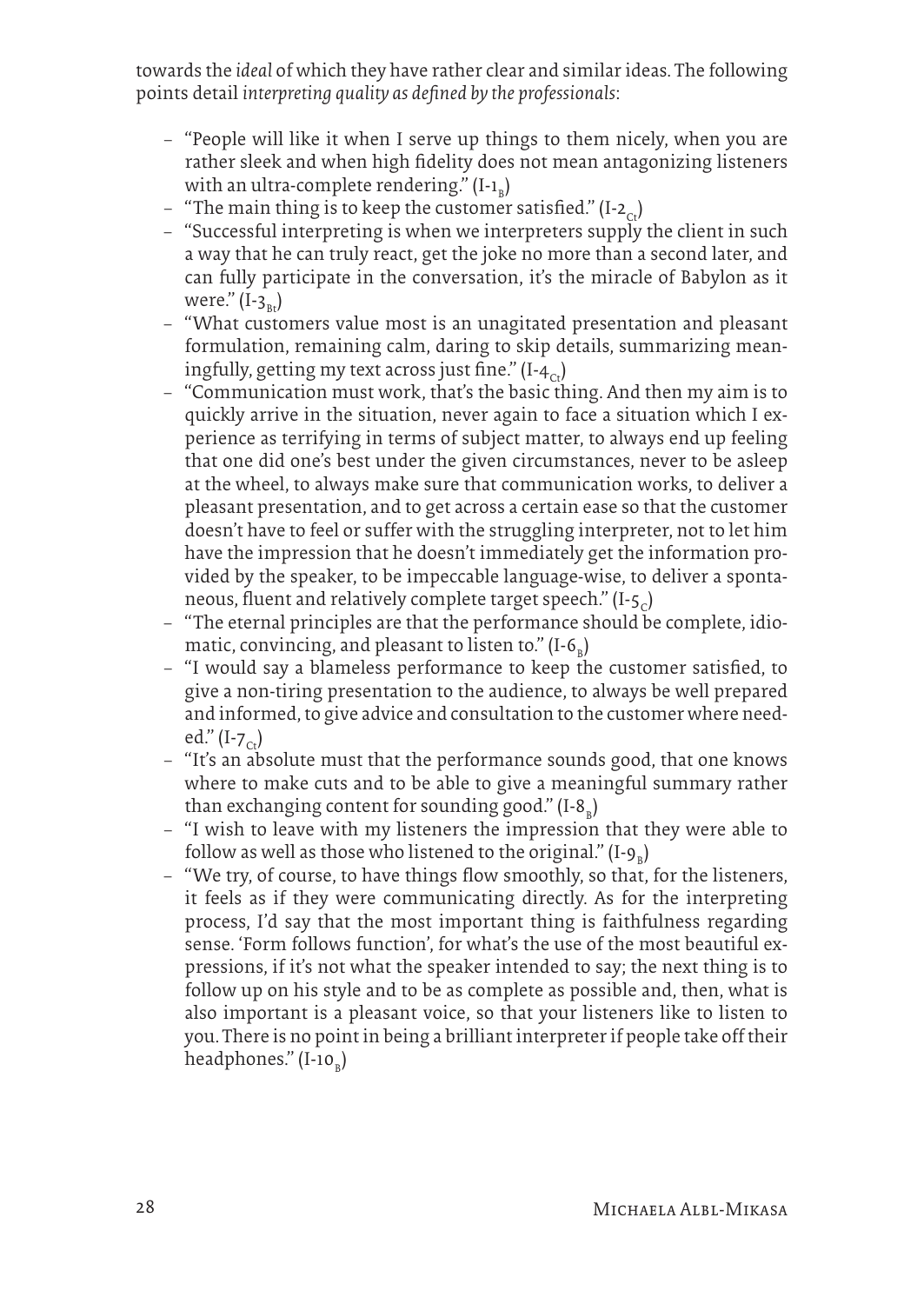Finally, the interpreters report that their own, subjective *requirements have changed* in the course of becoming an expert. First, this is related to the fact that, after graduation, in the beginning phases of working as an interpreter, they were busy simply trying to meet the challenge.

When I came out of university, I was more worried about actually understanding and getting the message across, just coping with it.  $(I-z<sub>c</sub>)$ 

At the beginning you simply do it laboratory-like, you struggle along from utterance to utterance, you're basically busy trying to survive in this extreme other-determined situation and coming to terms with this perverse and unbearable uncertainty of not knowing what will happen the very next second.  $(I-3_{\nu})$ 

Requirements change when *routine* sets in and *capacity is released*.

You learn all those energy-saving measures, you note down all those names, conference title, key terms so that you don't have to think about them, but can simply read them off and spit them out; you acquire all those reduction strategies and an awareness of your role, which helps to release energy for the comprehension process. And, of course, gradually you build up more capacity, just as you do in sports.  $(I - 3)$ 

In the first assignments, it's simply a matter of how to survive, how not to make a fool out of yourself in the face of one's colleague. Later, routine will make you calm down and relax; thus freeing capacity, which you can then use for all those other things.  $\text{(I-10}_{_\text{B}}\text{)}$ 

This extra capacity is then invested into *flexible and dynamic adjustment* to the given working conditions.

The more capacity you have the less you worry about less relevant phrases you left out and the more you think about how you want to perform; in some circumstances you find that it is possible to render all the details and then you raise your expectations and you feel you want to be complete; in other settings you are aware of the difficulties, of the bad speakers, the extremely difficult topic and then you lower the standards you set yourself. If things do not go well, you analyze, during your coffee break, what is going wrong and you stop being frustrated, you think about how to go about it differently, and what to concentrate on and then you turn the tide. (I-10 $_{\textrm{\tiny{B}}})$ 

Part of changing requirements is a more realistic appraisal of what is needed and a *giving up of perfectionist standards and exaggerated goals*.

At university you learn to finish your sentences, to phrase things beautifully, to speak clearly, to render all the details, to be native-like in your B language. These are the expectations you have in the back of your mind all the time, which made me stand in my own way until I realized that it is more about keeping cool, sounding good, and coming across as competent. This idea of completeness made me talk very fast in the beginning so that I started to splutter, until I noticed that I could compensate for a number of details through intonation, or a confident phrase that did not follow the original very closely. Moreover, I used to think that I should do more acting, now I simply speak the way I speak.  $(I - 4<sub>c</sub>)$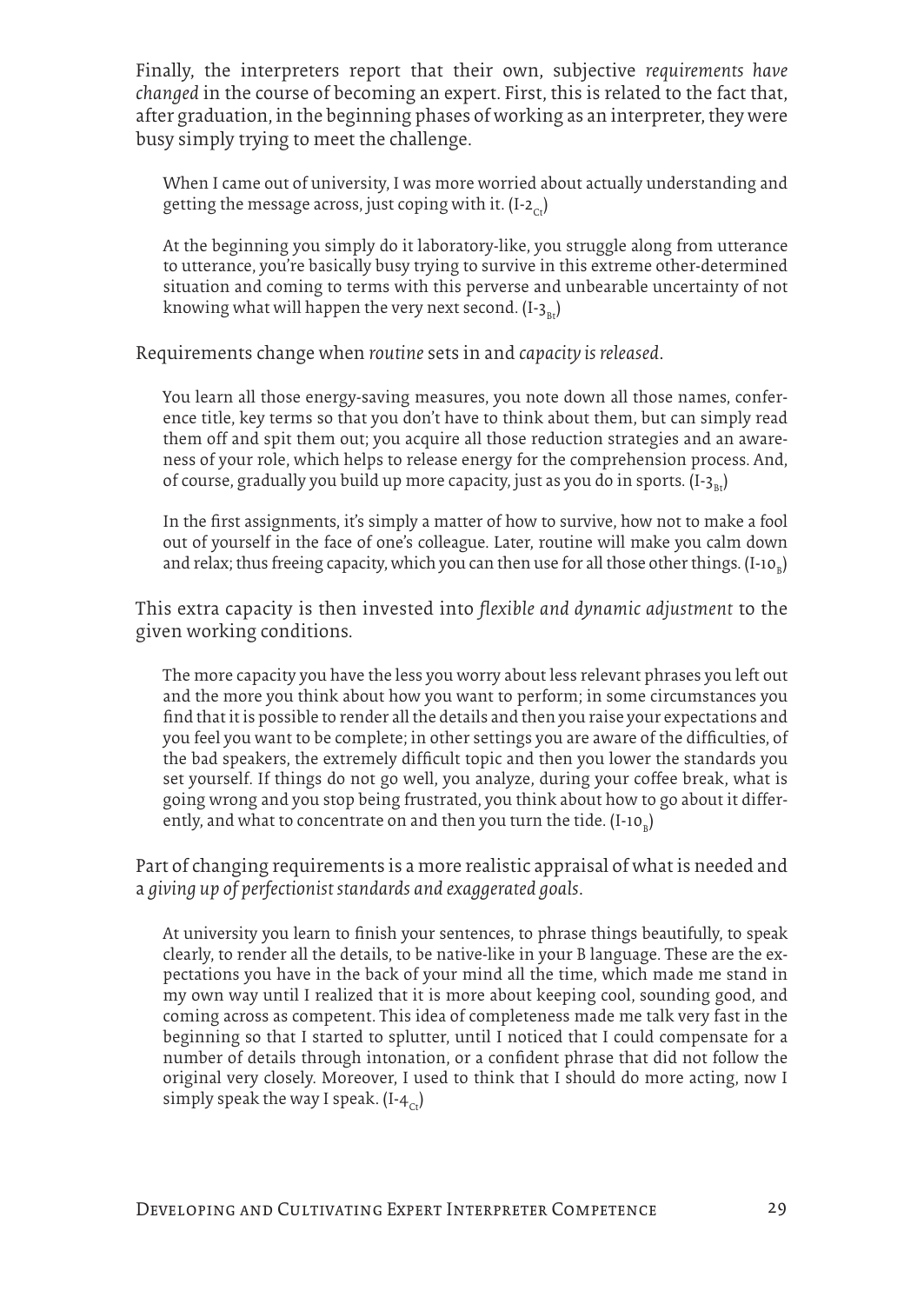After graduation I was extremely eager to produce wonderful phrasings. That has given way to a much more economical way of working. When I find a good expression I'm pleased, but I no longer go out of my way for it. I think that was a bit vain, too. I'm much more of a neutral voice rather than a performer nowadays.  $(I - 5C)$ 

I used to be a perfectionist or even pedantic. I couldn't bear not being able to render a phrase or to do something incorrectly. As a result, I got so annoyed with myself that my performance was even more affected. Nowadays 90% of my anger (about speakers, colleagues, or working conditions) is outside the booth, but no longer while interpreting. So, yes, have mercy on yourself, accept limitations, and indicate them where necessary.  $(I-3_B)$ 

I used to agonize over putting in enough preparatory work and continue into the night. Nowadays I call it a day at 9pm at the latest and rely on the confidence that I will not make a total fool out of myself.  $\text{(I-1}_{\text{B}}\text{)}$ 

While clamping down on unnecessary perfectionism, the professionals, at the same time, *raise their expectations and self-imposed requirements*, because they have come to know that they can do very well: "I think the standards I set myself are constantly on the rise" (I-9<sub>B</sub>); "There is now this new feeling of some communicative exchanges running through me, as in an electric circuit, which feels really nice"  $(I-3_{Bt})$ .

Changing requirements and becoming an expert is, in the final analysis, fundamentally about finding *one's own way* and doing things in a *self-determined* way.

I have developed my own yardstick, a sense of when I feel good at work, and when I actually am at my best.  $(I - 4C)$ 

I used to work at the x ministry and they wanted to push me into English – French interpreting and that had never been my cup of tea; I did it at the time because they wanted me to, whereas now I see things in a wider perspective and in terms of what I still want to achieve.  $(I - 5C)$ 

Such self-determination is a corollary of people being *different learner types* and having different learning styles, tastes, and preferences.

You have to keep updated all the time. I do that with newspapers, I find watching Italian television in Germany artificial. (I-2<sub>c</sub>) – For me television in my various languages is absolutely essential, because it presents language in its most living form and discusses and analyzes the most topical daily news. When something like Fukushima happens, you want to find out how they put *Abklingbecken*, for instance. (I-7<sub>c</sub>)

I don't think one can learn much from watching films in the original, because you don't really catch much or you lose it again very quickly. (I-6<sub>B</sub>) – I watch a lot of DVDs in English, which helps enormously in comprehending different accents, slang, or colloquial speech. Also, production-wise I can now see phrasal verbs coming out automatically and correctly without me having to think about it. I think that comes from all that exposure. (I-10<sub>B</sub>)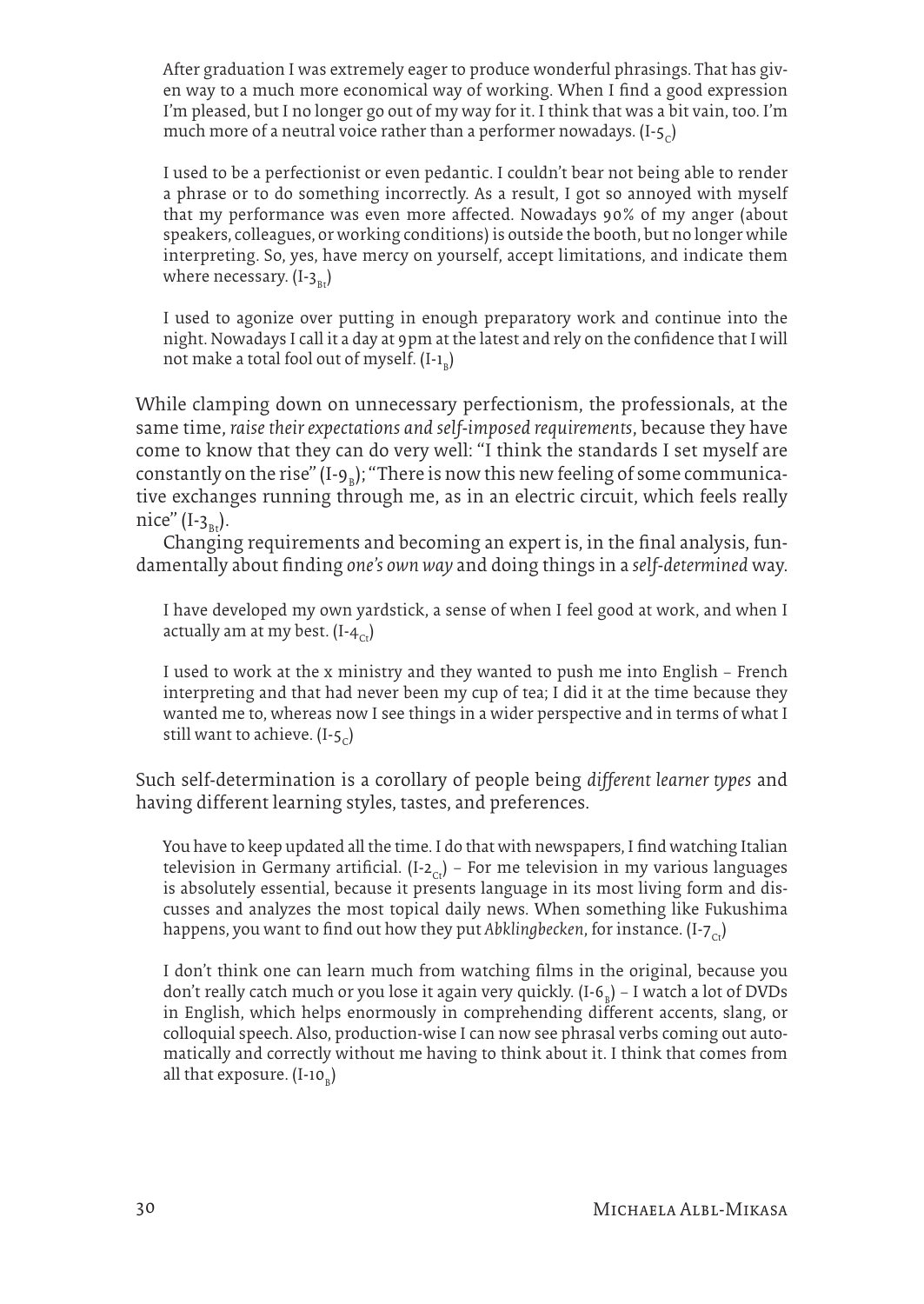My students are supposed to acquire an informed semi-knowledge to be able to know how things are interrelated. How they do that is immaterial, because people are different, some of them attend professional development courses, while others like to work away in isolation using *Wikipedia*. (I-3<sub>Bt</sub>)

I'm convinced that everybody must find out what suits him. At university, I found it rather unsettling to be told that we would have to keep updated in all our working languages and read all those newspapers on a daily basis. And that was among many other things we were supposed to do. Nobody can do that, at least I couldn't. I would definitely recommend that students read what they feel like reading in their respective languages, to pick up whatever comes their way in terms of films or books, provided they do not feel under any compulsion to do so and do not have to make an effort. It's when you enjoy it, when something sparks your interest, that you learn most.  $\text{(I-10}_{\text{\tiny B}}\text{)}$ 

Finally, a sign of expert behavior and professionalism was reported to be approaching the interpreting task in a much more relaxed and even "playful" (I-5<sub>C</sub>, I-7<sub>C</sub>) way.

#### 5. Conclusions

When asked about interpreter competence development, the 10 professional interpreters interviewed speak of *language(s) competence*, *interpreting competence proper*, and *business competence*. They feel that much of it can be learned by those who have the drive for it and that motivation is more important than natural talent. They see a clear timeline for when the above-mentioned competences are acquired and enhanced over the three periods of general education, interpreter training, and on-the-job professional life. Moreover, they agree on the quality parameters that characterize expert performance. Although interpreters with several C languages are much more preoccupied with upgrading their various languages than those with only one B language, the picture of competence development that emerges from the interviews is a homogeneous one.

After the initial stages or, in the case of newly added languages, once language proficiency is at a high level, the interpreters barely engage in *formal* learning, other than assignment-specific targeted preparation work. They like to proceed in an interest-oriented way ("It's when you take an interest in something that you feel like it and have your mind set on it", I-1<sub>B</sub>), which means that most of what they do is semi-formal. The interpreters can be observed to follow events with a constantly high level of meta-reflective awareness. During *informal* dinner occasions, interpreters are 'accused' of "never going off-line"  $(I - 4<sub>c</sub>)$  or they cause astonishment for taking a genuine interest in party small talk and for asking relevant technical questions into guests' professional backgrounds (I-9<sub>B</sub>). Given this constant state of being on alert, it may be assumed that, in comparison with people in other professions, there is less *implicit* learning for interpreters; instead they are always on the lookout, "always on duty" (I-1<sub>b</sub>), "always on standby or 5% in the working mode" (I-7<sub>cs</sub>), always meta-cognitively aware. At the same time, a substantial amount of unconscious learning might, in fact, take place due to "constantly browsing the internet in English or watching foreign language films", so that one ends up "automatically getting all those phrasal verbs right"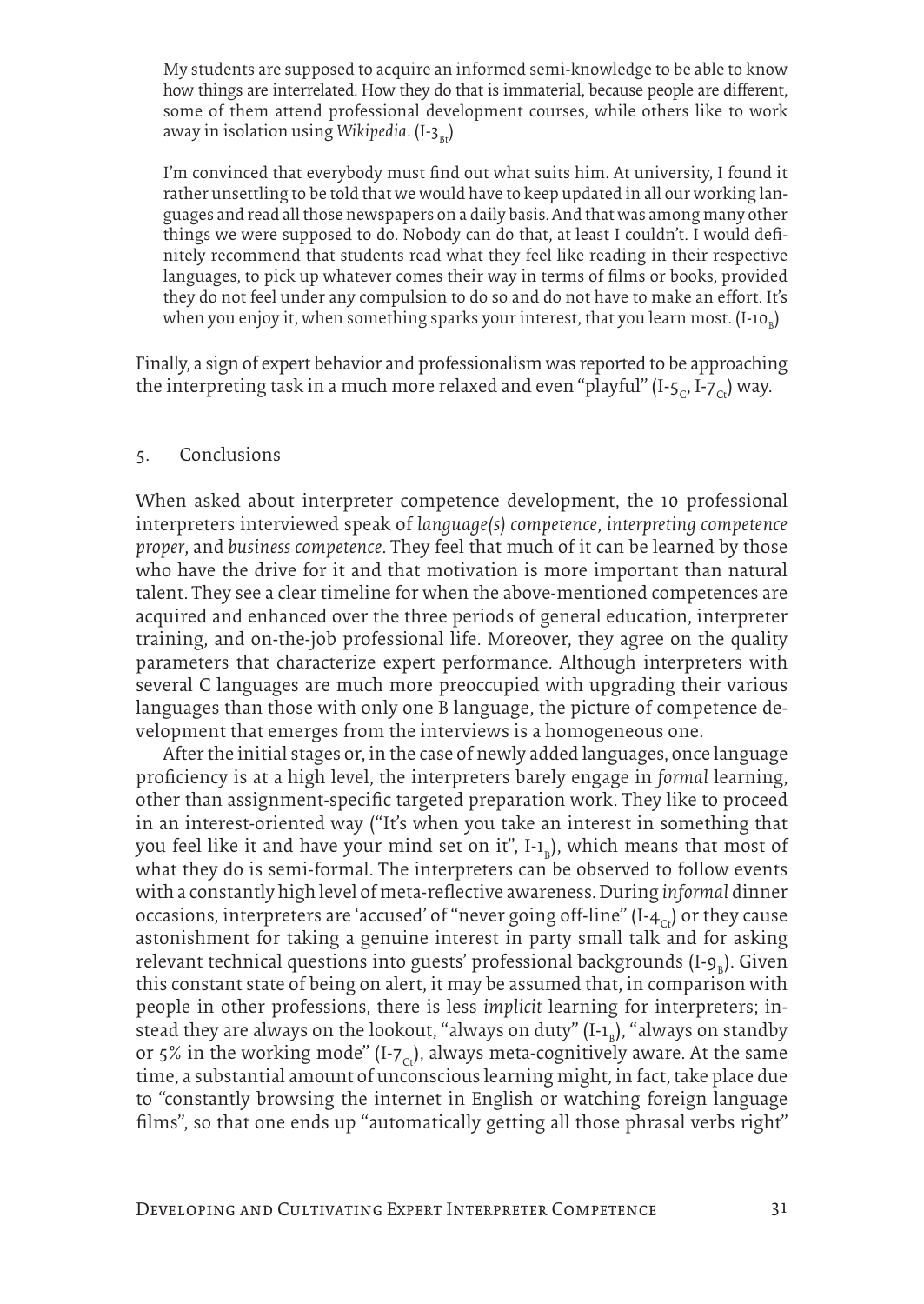$(I$ -10<sub>b</sub>). However, the accent in expert interpreter development seems to be on *assignment-specific*, *semi-formal*, and *meta-reflective informal* competence building.

Based on my study sample, interpreter competence cultivation is, (a*) on the job*, that is, learning by doing, trying to do better each time; (b) *before the job*, that is, efficient, targeted information gathering; and (c) *over time*, that is, becoming a sovereign professional who builds on his experience and affords confidence and courage, awareness, and a relentless willingness to serve the customer, as well as to make languages and interpreting an integral part of his or her life. In this process, the *savoir-faire* part of interpreter competence becomes as important as the continuous updating of language(s) and of *special purpose content and terminological knowledge*.

Some of the interpreter statements might shed somewhat doubtful light on the interpreting profession because they might imply that building and keeping up one's own competence does not require regular effort. While stressing the obvious need for further investigation with larger groups of professional interpreters and different language combinations, I would like to adopt the tentative view that the results could, in fact, lead to a somewhat different hypothesis of expert competence development, which has some basis in the specialist literature and might be worth taking into account in future research. It seems to me that what may sound somewhat neglectful and *laissez-faire* at first (e.g., that advanced interpreters invest little effort in competence building, rely on on-the-job practice, and let regular work routine and experience take the lead rather than engage in systematic and more formal professional skills development) can be shown to tie in with findings in translation research into the ways in which translation competence evolves to support expertise.

According to Shreve (2006), the cognitive changes that bring about the multiple translation-relevant cognitive resources referred to as translation *competence* and are at the foundation of translation *expertise* (that is, consistently superior performance) require *deliberate practice*, that is, the "regular engagement in specific activities directed at performance enhancement in a particular domain" (ibid.: 29). One of four conditions under which deliberate practice can only occur is "informative feedback" (ibid.: 29), which is often restricted to pedagogical settings. In the absence of work environments and professional contexts that offer opportunities for feedback (and feedback is, indeed, a rare commodity in interpreting settings, cf. Albl-Mikasa 2012: 70, 71, 85), a high level of self-directed "metacognitive activity" related to performance assessment is paramount, including self-regulation, namely, "the ability to attend to, monitor, and reflect on the nature of the text and the task" (Shreve 2006: 32). Moreover, the cognitive changes that underpin the development of translation competence are also instrumental in the "reduction in effortful processing, increase in speed of task performance, and [generation of] 'automaticity'" (ibid.: 38), which are typical of expert performance. This means that self-regulation and more automatic processing may replace continuous, deliberate practice.

Similarly, while it is assumed that the accumulation of *experience* needs to be coupled with deliberate practice to bring about the cognitive changes associated with expertise (Shreve 2006: 29), this may no longer be the case once these cogni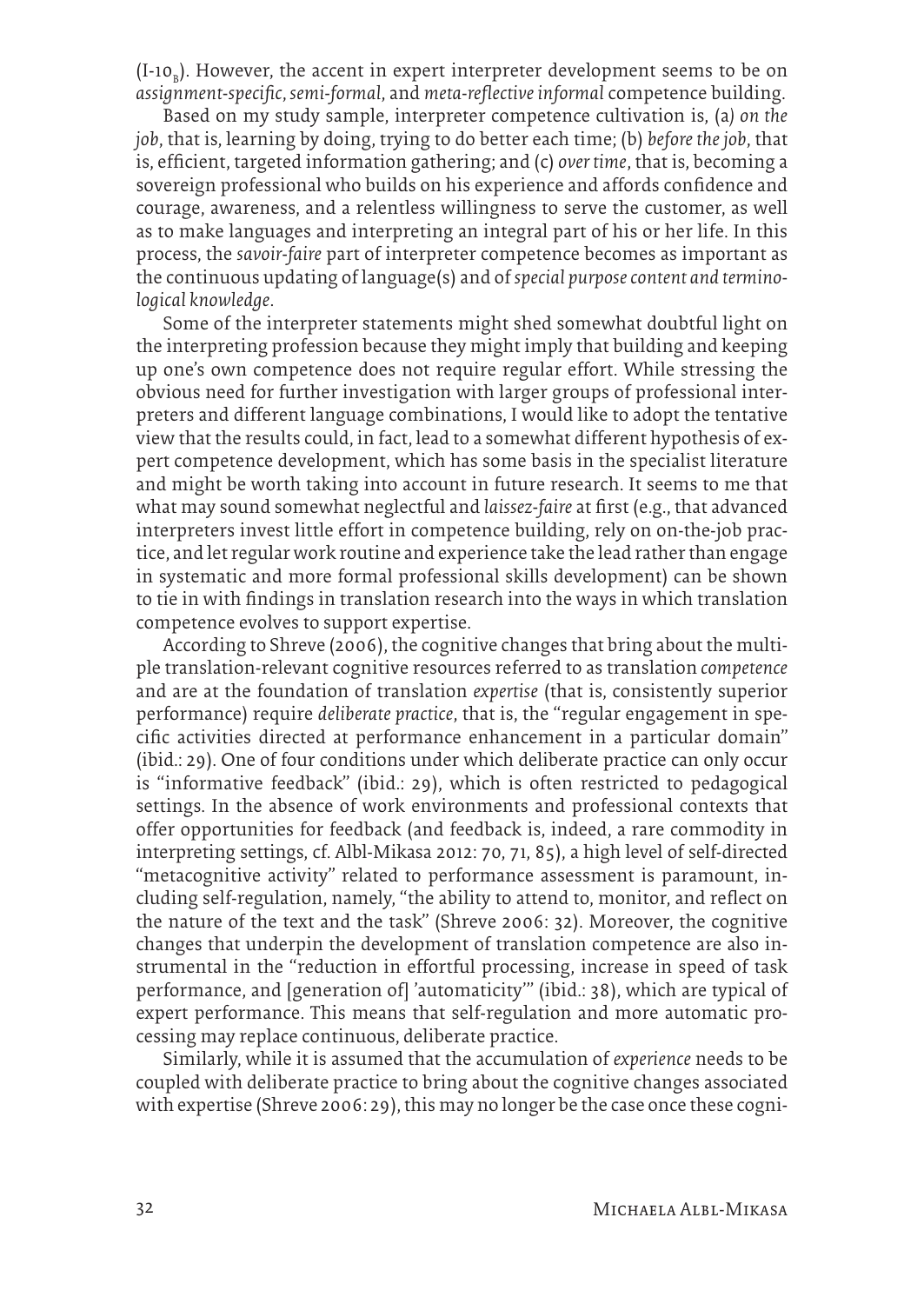tive changes are in place (according to a number of researchers, such as Ericsson and Crutcher 1990, it takes at least ten years of deliberate practice for expertise to emerge). Thus, once competence is acquired and expertise gained, experience *without* deliberate practice may suffice to uphold, stabilize, and even strengthen expert performance, because it is topped up with metacognitive regulation. Finally, there is evidence that the translational behavior of professionals is increasingly "heuristic and intuitive in nature" (Kirally 2006: 81) and that deliberate practice may not play the key role (cf. Albl-Mikasa, forthcoming) that has been posited (cf. Ericsson 2000).

Against this backdrop, the interviewee statements above (to the effect that the interpreters follow their own yardstick, approach their job in a self-determined way, replace perfectionism with an informed appraisal of requirements, remain calm, and handle the task in a more care-free way, etc.) reflect a transitional process from novice to expert, in which regular and targeted efforts and measures (in the sense of deliberate practice) are confined to the competence *development* stages and are then superseded, in the competence *cultivation* phase, by mostly intuitive and experience-enhanced, and to some extent meta-reflective and self-regulatory activity, which is predominantly on-the-job and assignment-based.

#### References

- Albl-Mikasa M. (2010) "Global English and English as a Lingua Franca (ELF): Implications for the interpreting profession", *trans-kom* 3/2, 126-148.
- Albl-Mikasa M. (2012) "The importance of being not too earnest. a process- and experience-based model of interpreter competence", in B. Ahrens / M. Albl-Mikasa / C. Sasse (eds) *Dolmetschqualität in Praxis, Lehre und Forschung. Festschrift für Sylvia Kalina,* Tübingen, Narr, 59-92.
- Albl-Mikasa M. (forthcoming) "Receptivism. An intertraditional approach to intuition in interpreter and translator competence", in L. Zybatow (ed.) *Bausteine translatorischer Kompetenz oder Was macht Übersetzer und Dolmetscher zu Profis*. Innsbrucker Ringvorlesungen zur Translationswissenschaft VII, Frankfurt a.M., Peter Lang.
- Chabasse C. (2009) "Eignungstest für das Simultandolmetschen: Erstellung und Erprobung eines Dolmetscheignungstests mit Schwerpunkt Simultandolmetschen", in M. Albl-Mikasa / S. Braun / S. Kalina (eds) *Dimensionen der Zweitsprachenforschung / Dimensions of Second Language Research. Festschrift für Kurt Kohn*, Tübingen, Narr, 183-194.
- Christoffels I. K. / de Groot, A. M. B. (2005) "Simultaneous interpreting: a cognitive perspective", in J.F. Kroll / A.M.B. de Groot (eds) *Handbook of Bilingualism: Psycholinguistic Approaches*, New York, Oxford University Press, 454-479.
- Ericsson K. A. (2000). "Expertise in interpreting: an expert-performance perspective", *Interpreting* 5/2, 187-220.
- Ericsson K. A. / Crutcher, R. J. (1990) "The nature of exceptional performance", in P.B. Baltes / D.L. Featherman / R. M. Lerner (eds) *Lifespan Development and Behavior,* Hillsdale, NJ, Lawrence Erlbaum Associates, 188–218.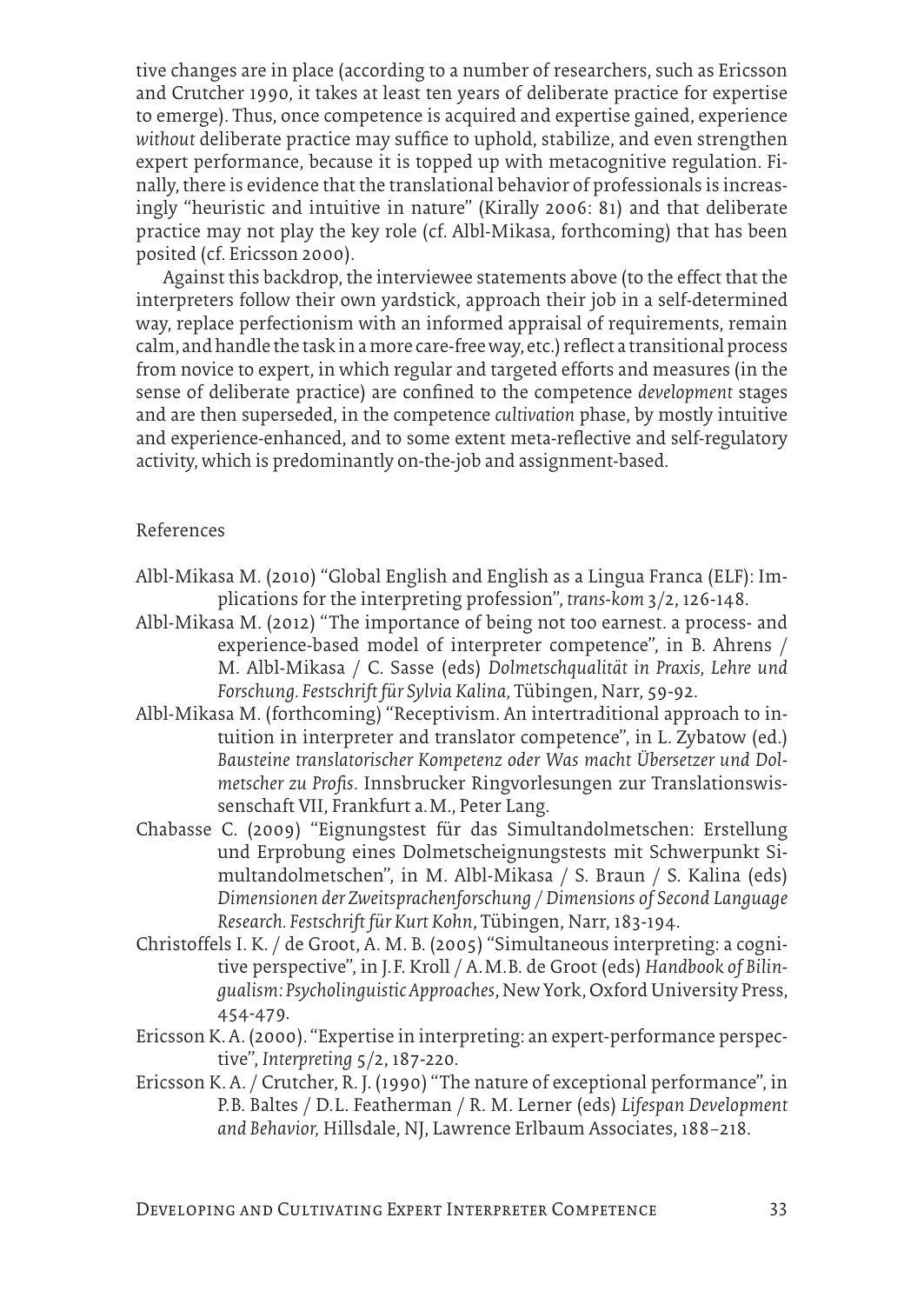- Kalina S. (2002) "Quality in interpreting and its prerequisites a framework for a comprehensive view", in G. Garzone / M. Viezzi (eds) *Interpreting in the 21st Century: Challenges and Opportunities*, Amsterdam, Benjamins, 121-130.
- Kiraly D. (2006) "Beyond Social Constructivism: Complexity Theory and translator education", *Translation and Interpreting Studies* 1/1, 68-86.
- Kutz W. (2010) *Dolmetschkompetenz: Was muss der Dolmetscher wissen und können?* München, European University Press.
- Moser-Mercer B. (2008) "Skill Acquisition in Interpreting. A Human Performance Perspective", *The Interpreter and Translator Trainer* 2/1, 1-28.
- Pöchhacker F. (2007) *Dolmetschen. Konzeptuelle Grundlagen und deskriptive Untersuchungen*, Tübingen, Stauffenburg.
- Russo M. (2011) "Aptitude testing over the years", *Interpreting* 13/1, 5-30.
- Shlesinger M. / Pöchhacker F. (eds) (2011) "Aptitude for interpreting", Special issue of *Interpreting* 13/1.
- Shreve G. M. (2006) "The deliberate practice: translation and expertise", *Journal of Translation Studies* 9/1, 27-42.
- Williams J. N. (2005) "Learning without awareness", *SSLA* 27, 269-304.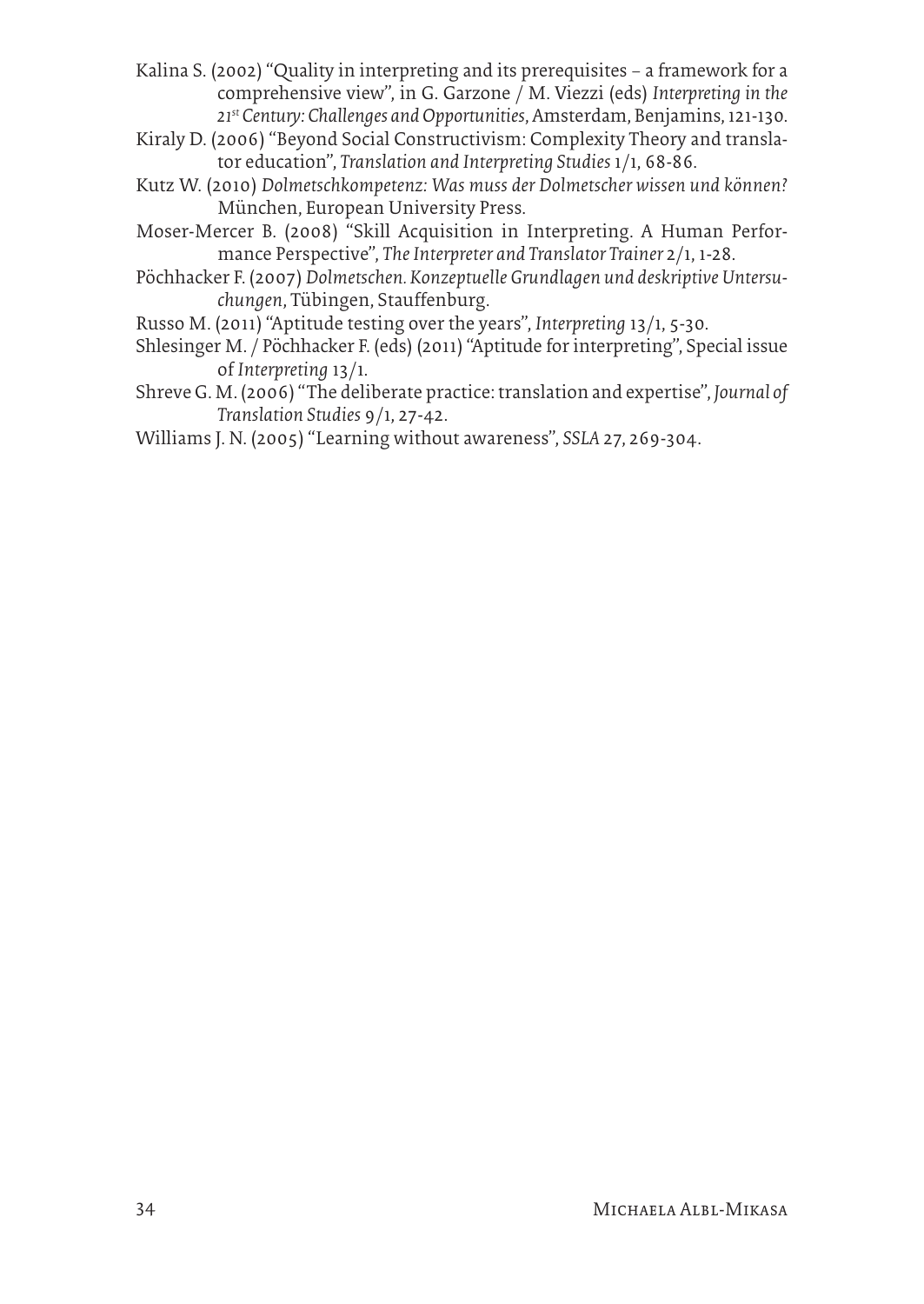# It Don't Mean a Thing... Simultaneous Interpretation Quality and User Satisfaction\*

## PHILIP MACDONALD

École des Hautes Études en Sciences Sociales, Paris

Abstract

*The issue of quality has been extensively discussed in Interpreting Studies (IS). Quality is subjective, ineffable and cultural. As the "aspiring-to-science community" (hereafter*  "ATSC"<sup>1</sup>) defines "scientific" as empirical, quantifiable and objective<sup>2</sup>, it is bound to strug*gle when dealing with such a concept. Yet, precisely because it stipulates that a scientific approach requires a quantifiable dimension, it has to try and define quality in an objective manner. Shackled by its postulates, the ATSC has drawn upon two approaches that have predictably come short. One vainly seeks to define quality and subsequently "objective and quantifiable" criteria to assess it. The other claims to draw on marketing and strives to measure user satisfaction, primarily through questionnaires. The most advanced work in marketing, however, has taken on board the findings of cognitive* 

- I would like to dedicate this paper to one of my dearest friends, Alain Bonzon, who passed away not so long ago and happened to be an intensive Simultaneous Interpretation user. May he rest in peace.
- 1 I will use Gile's convoluted description in this paper although I would prefer the word "positivists".
- 2 A similar statement is unsurprisingly inscribed on the front of the Social Science Research Building at the University of Chicago. Frank Knight, the excellent albeit underestimated economist, is said to have remarked on it one day: "Yes, and when you can express it in numbers your knowledge is of a meagre and unsatisfactory kind!" (McClosky 1983: 482).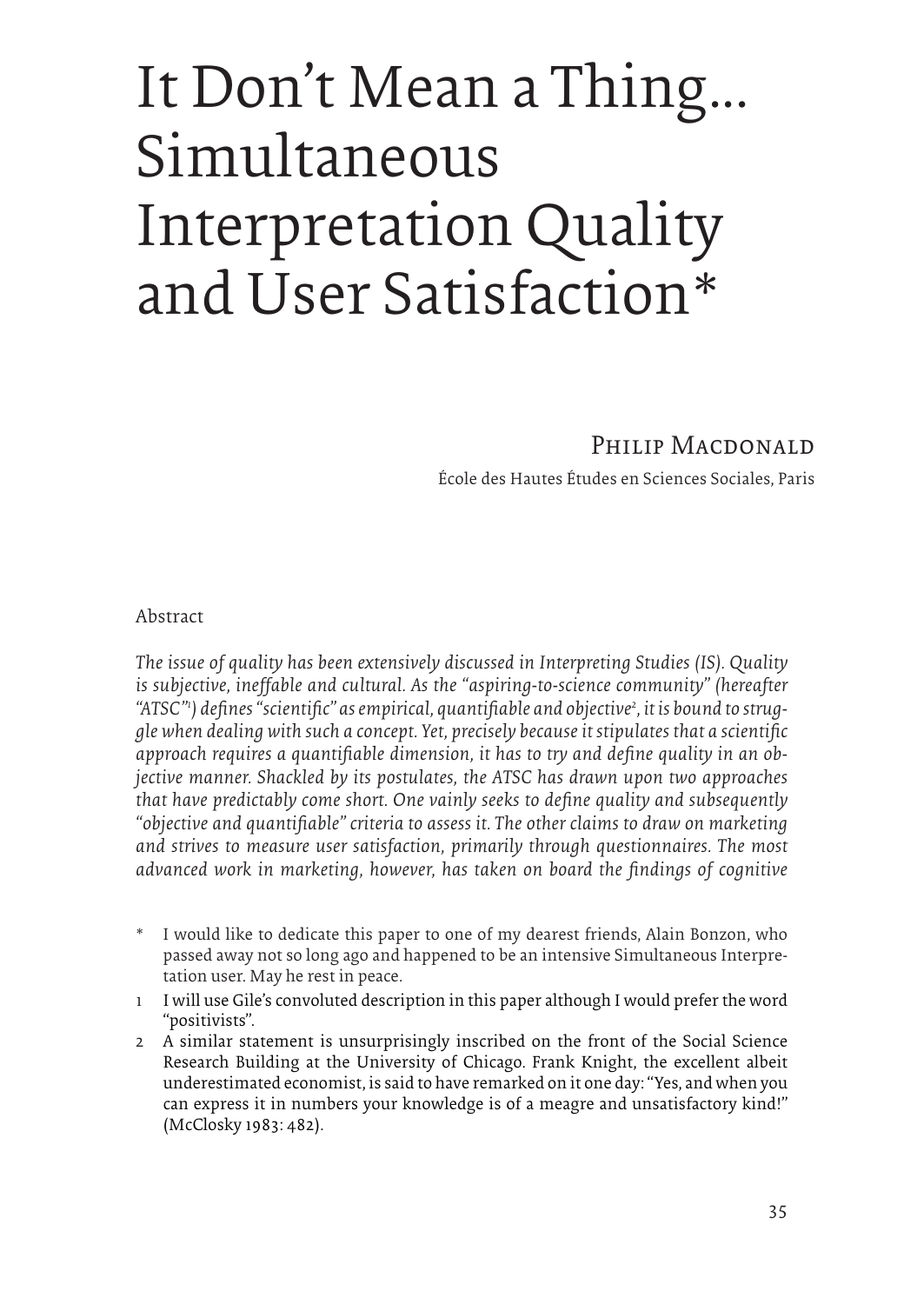*psychology and behavioural economics and rejects questionnaires as a reliable source of information about customers' thoughts and emotions. Moreover, IS questionnaires usually postulate clear-cut distinctions between such norms as fidelity to meaning and performance-related criteria. Quality is frequently restricted to performance in the booth although this could lead to significant problems being overlooked. Lastly, the ATSC might be stifling promising research approaches and projects because of its excessively restrictive criteria.* 

#### Introduction

Daniel Gile (1990a: 233) has argued that "a very important question which has never been studied in depth is the nature of interpretation quality" and called for research to look at how interpreters and delegates define quality. Eleven years later, he was still writing that "[a]ssessing quality in interpretation, as well as translation, evidently is a major issue, both at a professional as well as an educational level" (Gile 2001: 379). In fact, any discussion of expertise and professional performance requires shedding light on the concept of quality. Can "objective" criteria be defined? Or is there an intangible aspect that is subjective, because the *rapport* between interpreters and audience plays a crucial role? We have all experienced cases where users have praised our performance even though we know all too well that it was far from flawless and sometimes actually accumulated mistakes. In other words, what did the users like? If we know that we made numerous mistakes when interpreting names and figures, clearly we cannot hope to define quality by assessing our performance according to such criteria. I would argue that we are moving into a far more slippery area, where the users' reaction may very well depend on "subjective" factors such as the confidence conveyed by the interpreter's voice as well as the impression projected by the interpreter of being interested in the subject, and so forth.

The ATSC's determination to assess quality in interpretation and translation has to be understood in the light of their definition of "scientific". Just as we need to define as precisely as possible a kilogramme, a metre or a litre in order to be able to make measurements, the rationale here is that, since we need to be able to quantify data when carrying out research, we must rely on an "objective and quantifiable" criterion, in other words quality. Afterwards, supposedly, we will be able to conduct tests to gauge the efficiency of, say, an approach in teaching as reflected by an improvement or deterioration in quality. Similarly, Gile (1990c: 29) has argued that scientific work is based on "facts collected through systematic observation, carefully checked and assessed", to be contrasted with unscientific research based on "facts encountered in daily, personal and subjective experience". His dichotomy is founded on the simplistic idea that facts exist objectively and simply wait for researchers to identify them. Such a pre-Kuhnian viewpoint stems from the inclusion of "empirical" in the definition of "scientific". Here, we could draw on E.H. Carr's (1961: 23) famous metaphor when discussing such a viewpoint in history: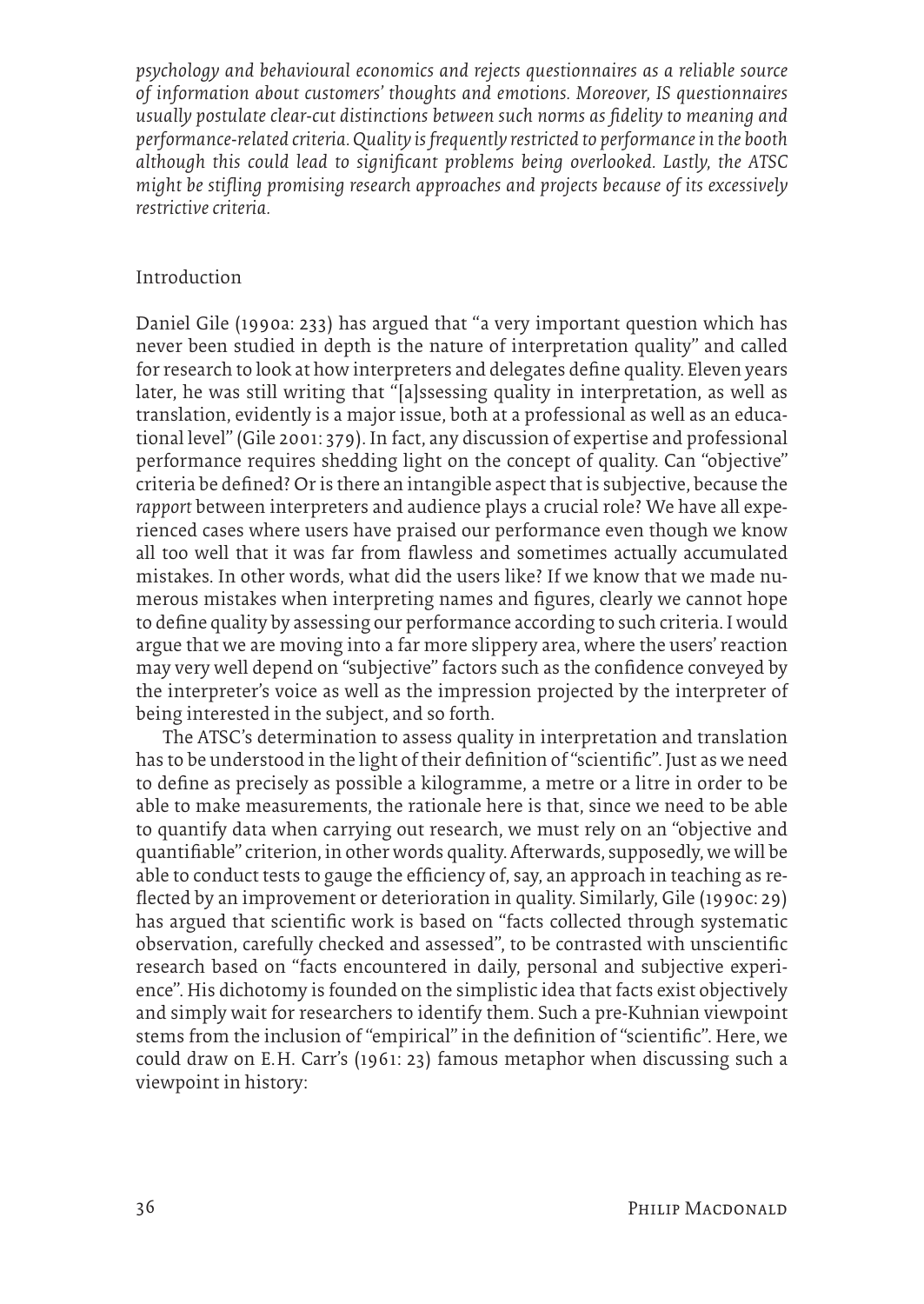[...] facts are really not at all like fish on the fishmonger's slab. They are like fish swimming about in a vast and sometimes inaccessible ocean; and what the historian catches will depend, partly on chance, but mainly on what part of the ocean he chooses to fish in and what tackle he chooses to use – these two factors being, of course, determined by the kind of fish he wants to catch. By and large, the historian will get the kind of facts he wants.

I apologise for insisting on the fact that the ATSC definition of "scientific" is so restrictive but, as we shall see, this plays a crucial role in the debate and accounts for otherwise contradictory and inconsistent statements. An additional reason why quality has been widely discussed in IS is that we conference interpreters claim we deserve to be paid similar rates to those of highly qualified professionals and therefore need to justify such a demand. Any such research in IS therefore needs to be above suspicion like Caesar's wife in order to pre-empt accusations of manipulating findings<sup>3</sup>.

The foregoing leads to a paradox. Some twenty years ago, Gile hailed the fact that what he calls the aspiring-to-science community "has taken the lion's share both in recent publications and in conference participation" (Gile 1995a: 15). The reasons for its success were evident in his opinion: "In concrete terms, [ATSC scholars]:

- − systematically conduct empirical testing of their ideas and theories;
- − systematically provide evidence to back up claims;
- − are explicit about their materials, methods and factual and/or logical grounds for their claims;
- − make a clear distinction between documented facts and speculative thoughts" (Gile, 2004a).

Notwithstanding, although the changeover to a "scientific" approach could have been expected to result in major advances in the study of quality, the lack of any significant progress is striking. Kahane (2000) concedes that there is no consensus on "the elusive concept of quality; quality for whom, assessed in what manner?". Collados Aís and her team (2007: 224) conclude their book by quoting Cartellieri's words from 1983: "Much still remains to be done to overcome the present unsatisfactory state of affairs in the sphere of reliable quality parameters". In fact, such concepts as Quality or Beauty are ineffable, cultural and subjective. Seeking to define Quality "objectively" hardly makes more sense than trying to paint the wind. ASTC researchers have attempted to muddy the waters by talking about quality *per se* when they are clearly referring to a definition that necessarily includes a subjective dimension or about quality defined as equivalent to user satisfaction. In other words, the ASTC approach dooms research to a dead-end because of the flaws and shortcomings of its methodology.

3 I hasten to say that Gile is exemplary in terms of tackling head on the fact that research findings may be inconclusive or suggest that some of the claims made by interpreters are not justified. His willingness to discuss research that apparently undermines some long-standing beliefs and viewpoints in the interpreting community is highly commendable.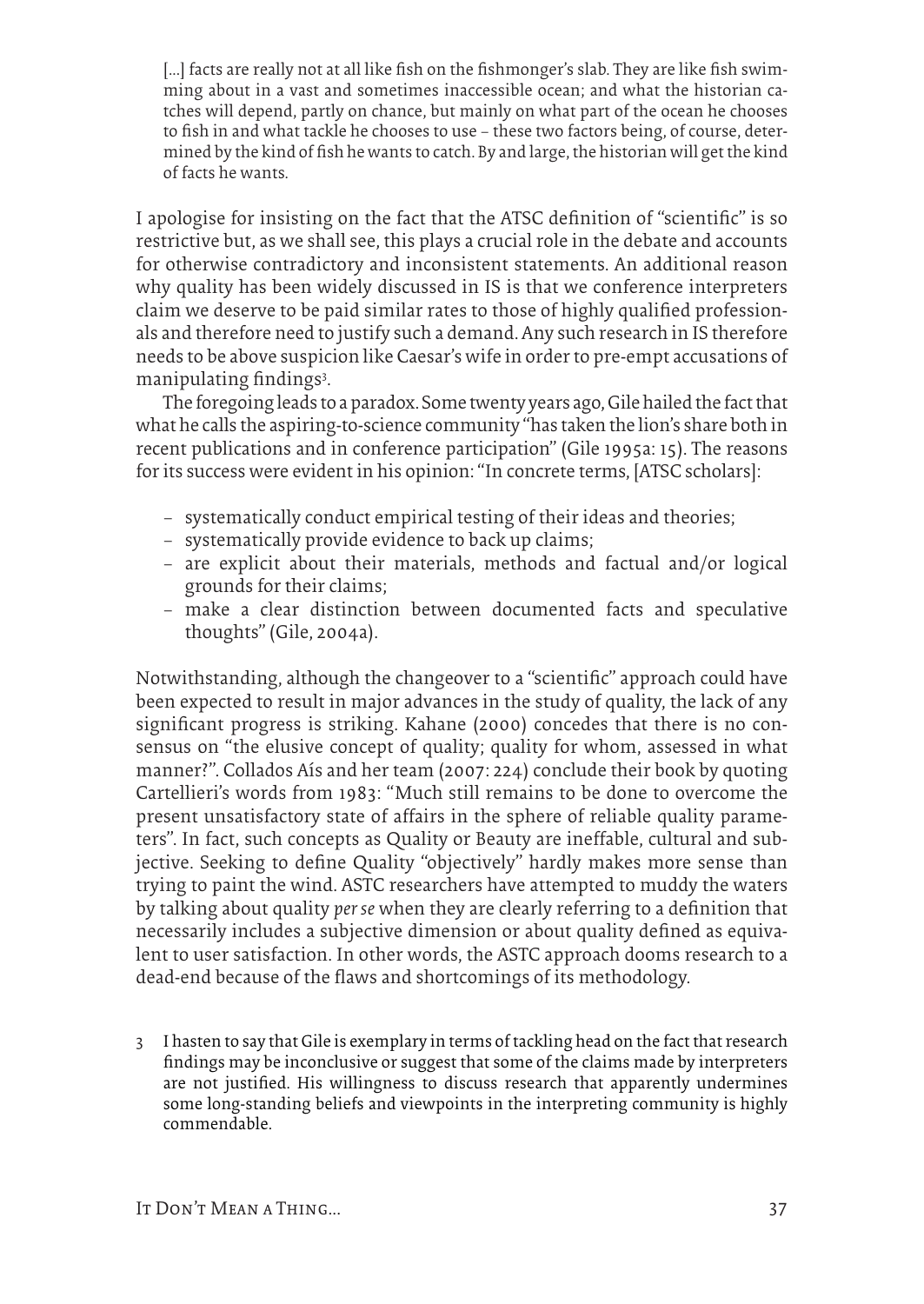In my opinion, the fundamental fallacy of the ATSC is the conviction that "scientific" means objective, quantifiable and empirical. Anything in Interpreting Research that cannot be quantified is rejected into the purgatory of the "Liberal Arts Paradigm". More fundamentally, although the ATSC portrays itself as scientific and objective, relying exclusively on solidly demonstrated evidence, its proponents repeatedly indulge in sweeping assertions that lack any basis whatever but seek to project the image of self-evident statements of fact. For instance, Gile (1995a: 20) writes:

Most interpreters and interpretation teachers with academic degrees in fields other than translation or interpretation are graduates of foreign languages and/or cultures (*sic*) departments. Only a few practi-searchers have a solid background in an *established scientific discipline such as linguistics or psychology* [...] (my italics)

On what grounds can Gile argue that linguistics and psychology are "established scientific disciplines"? Psychology was dominated for far too long by behaviourism, a school that incidentally also argued that its methodology was empirical, quantifiable and objective. Would Gile argue that sociolinguistics is scientific? Would he claim that Chomsky's transformational generative grammar is undisputed and undisputable science? Likewise, Gile (2009: 144) writes: "scientific literature (…) depends less on rhetoric<sup>4</sup> and more on strict, systematic, cautious, logical, *objective use of data* [than academic literature of the liberal arts type]" (my italics). To which it could be retorted that the ATSC resembles Molière's Monsieur Jourdain who was astonished to learn that he had been speaking prose all his life: the ATSC apparently has been using rhetorical devices without being aware of it.

Take the habit of speaking about oneself or one's work in the third person. McClosky (1990: 32-33) explains how "[t]he suppression of the "I" in scientific writing is more significant than one might think. […] The scientist says: It is not I the scientist who makes these assertions but reality itself". He adds that the underlying idea is that "[…] scientific texts are transparent, a matter of "mere communication", […], simply "writing up 'theoretical results' and 'empirical findings' (*ibid.* 36-37)". Not all scientists feel the need to abide by such a convention with everything it entails. Indeed, Watson and Crick's landmark paper begins: "We wish to suggest a structure for the salt of deoxyribose nucleic acid (D.N. A.)" (1953: 737).

By contrast, ATSC researchers have repeatedly used the third person to make unjustifiable value judgements as if they were perfectly bland and self-evident. For instance, Gile has argued that "most interpreters are humanities- or language faculty graduates with no scientific training and expertise, and *they find*  less motivation in the long, somewhat arid efforts actual research implies in terms of data collection, analysis and tests of precise hypotheses than in free theorization" (my italics). Moser-Mercer (1994: 17) divides the IS community into followers of the "natural science paradigm", where research requires "precision of logical processes" and a "liberal arts community" that is content with "explorations which *involve the intellect in a less logically rigorous manner*" (my italics). These two

4 Here, Gile is using a rather negative and limited definition of the word "rhetoric".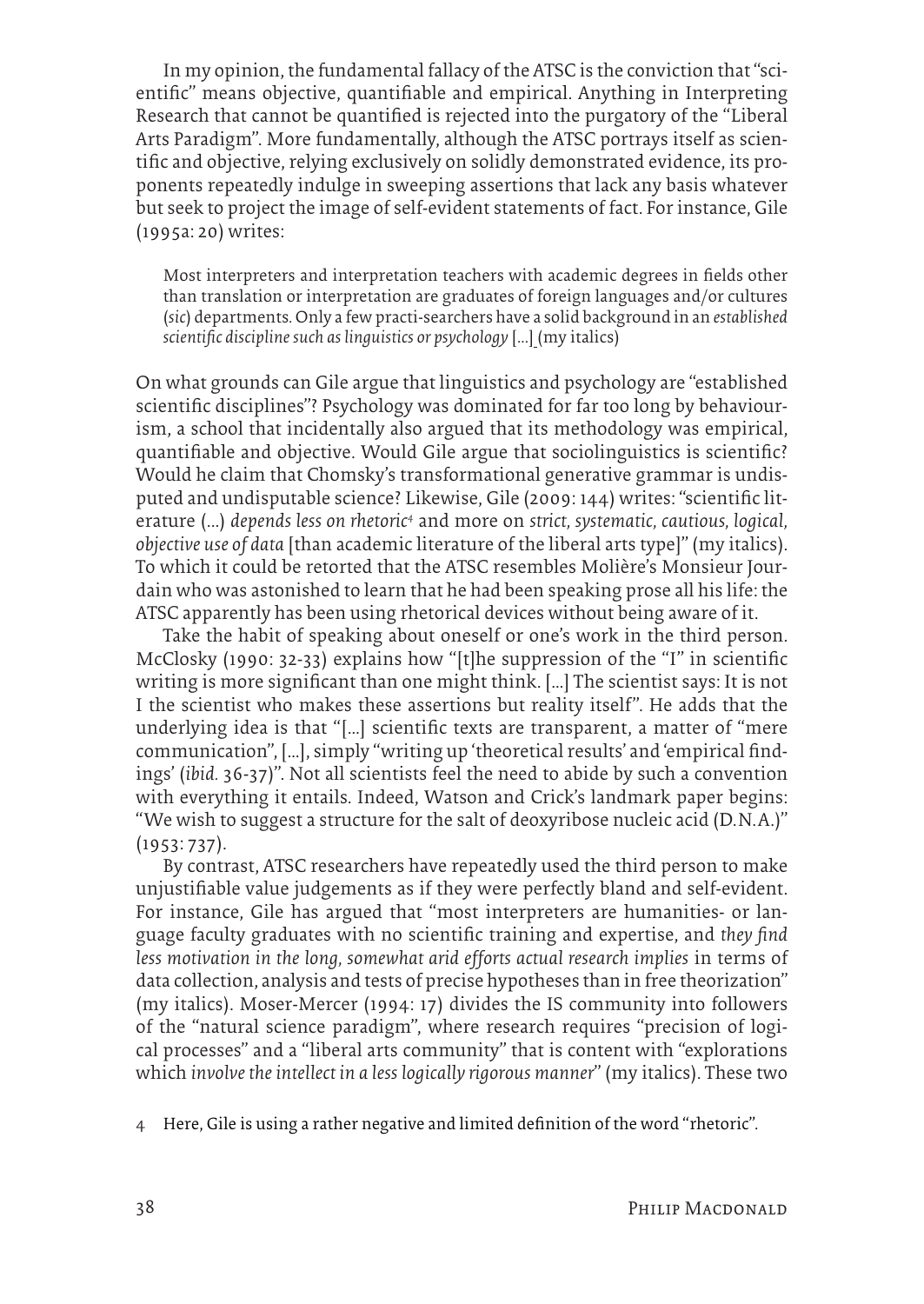statements hardly fit Gile's description of ATSC members' "reluctance to speculate […] without the support of evidence for every step they take" (Gile 2004b): 126). Amazingly, he rejects Pöchhacker's description (2004: 109) of Moser-Mercer's statement above as "divisive" and disingenuously adds "until Pöchhacker presents evidence or at least a strong rationale to support this view, I should like to suggest the opposite"<sup>s</sup>. In other words, Gile seems to be saying that as Moser-Mercer is merely describing reality, i.e. the fact that the liberal arts community is content with explorations that are less taxing intellectually, who could object?

Likewise, Gile has also asserted that "questionnaires have been the most common means to determine user expectations and/or responses, as they are the most straightforward scientific way of collecting data on actual quality perception by delegates" (Gile 1991: 193-4). Kurz (2001: 397) has repeated this argument *verbatim* while referring to Gile's assertion. Neither writer provides the slightest shred of evidence to back up such a controversial claim (I would personally argue that a more compelling argument could be made in favour of participant observation) — although Gile defines the need to give references to "back statements which require them" as a "fundamental criterion for scientific quality" (1999a: 33). Another rhetorical device used at times consists in sprinkling a text with mathematical symbols even when this does not clarify the meaning of the text or provide any meaningful contribution to the argument. This list is obviously not exhaustive. The reader will find more examples of subjective (and even at times glaringly wrong) statements made by ATSC members masquerading as obvious statements of fact in the rest of this article.

#### 1. Am I measuring quality or user satisfaction?

Some researchers have designed surveys targeting interpreters and not users. Such questionnaires seek to determine the importance of various components of quality in the opinion of interpreters. In particular, Chiaro and Nocella (2005: 177) contended that "a genuine delegate is likely to be hard put to be able to judge the fidelity of an interpreted speech with the original" and therefore sent their questionnaire to interpreters. Gile has repeatedly questioned the ability of users to assess interpretation quality criteria. In all likelihood, this is indeed frequently the case and delegates often lack any such expertise. Notwithstanding, the vast majority of users *do* assess, when filling in a questionnaire, the quality of interpretation.

As Kahane (2000) points out, Gile throughout his extensive body of work has been tireless in advocating the need for *objective, quantifiable* criteria. At the same time, Gile has repeatedly highlighted the problems encountered with respect to

5 Ironically, Gile (2004 *ibid*) then writes: "I should like to suggest that a fundamental difference between followers of the 'natural science paradigm' and followers of a 'humanities-inspired paradigm' (or whatever other names one might like to give them) is that the former tend to stay much closer to evidence in their inferences than the latter, for whom it is legitimate to interpret and extrapolate without necessarily having to justify every one of their assertions." Bear in mind that Moser-Mercer does not provide any evidence at all to back her somewhat contentious statement.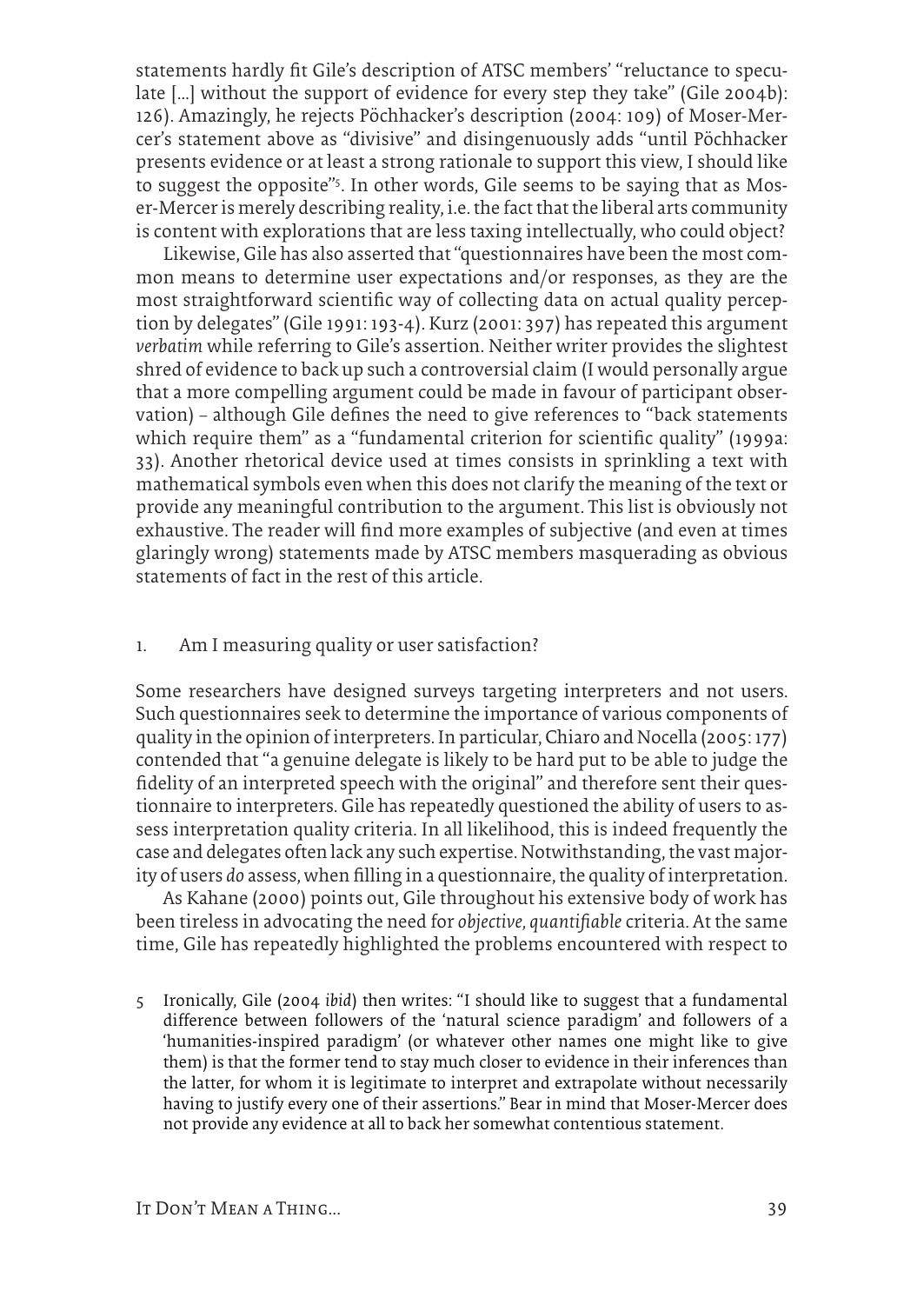the subjective nature of assessment<sup>6</sup>. In fact, how could a consensus ever emerge on quality assessment guidelines? Grbić (2008: 234) states the obvious when she writes that "quality is not intrinsic to an object". Luccarelli and Gree (2007: 2544) illustrate this point:

In 1996, the Private Market Sector invited an expert on quality control systems to a meeting in Lisbon to explore the possibility of AIIC or its members applying for ISO quality certification (...). Our quality control expert recognized the difficulty of the task. Quality would be difficult to control in conference interpreting precisely because it depends on so many factors beyond the interpreter. Listeners may very well form different impressions and give different evaluations. In other words, he deemed that a degree of subjectivity was unavoidable.

To give just one example, we sometimes adapt our output to the people listening to us when we know enough about them. I regularly interpret at a three-day management seminar held by a CAC 40 company. Twice, a former French rugby star was the guest speaker. The first time I was working for two Britons and an American who had all played rugby (the American amazingly had been a long-standing member of the US national team). The second time, I was interpreting for a German, a Dutchman and a Pole and safely assumed they knew virtually nothing, if anything, about the sport.

If I had been taped and the quality of my two versions had been assessed, the obvious and "objective" conclusion would have been that I made far more errors and omissions the second time around. If I had been taped only the second time, my rating would have been quite low. I can remember one specific example because a colleague asked me at the time how I had translated "*on ne va pas faire pleuvoir des chandelles*". The first time I translated "we're not going to kick up-andunders all day" (trust me: that is one way of rendering what it means in English) and the second time "we're not going to play negative rugby". The first time I peppered my interpretation with rugby-specific jargon, the second time I made numerous omissions and actually "mistranslated" quite a few words while adding information the speaker had not given.

Likewise, Peter Mead (2005: 40) describes a study of how seven interpreting teachers at Italian and Austrian universities were asked to assess interpretations by five students:

Lack of consistency between the various assessments indicates considerable variability in standards and priorities from one assessor to another. It was emblematic, for example, that there was unanimity about awarding a pass or a fail for only three out of ten interpretations. Another interesting finding was that almost none of the seven assessors could generally be identified as a consistently higher (or lower) marker than others.

Any criticism on the grounds that the sample is too small statistically can easily be dismissed: extensive research in docimology has shown the subjective dimension of evaluation. This holds true in such subjects as mathematics as well

6 See Gile 1990b: 195 for instance*.* In particular, in this article Gile explores a wide range of reasons that rule out the idea of ever defining objective assessment criteria.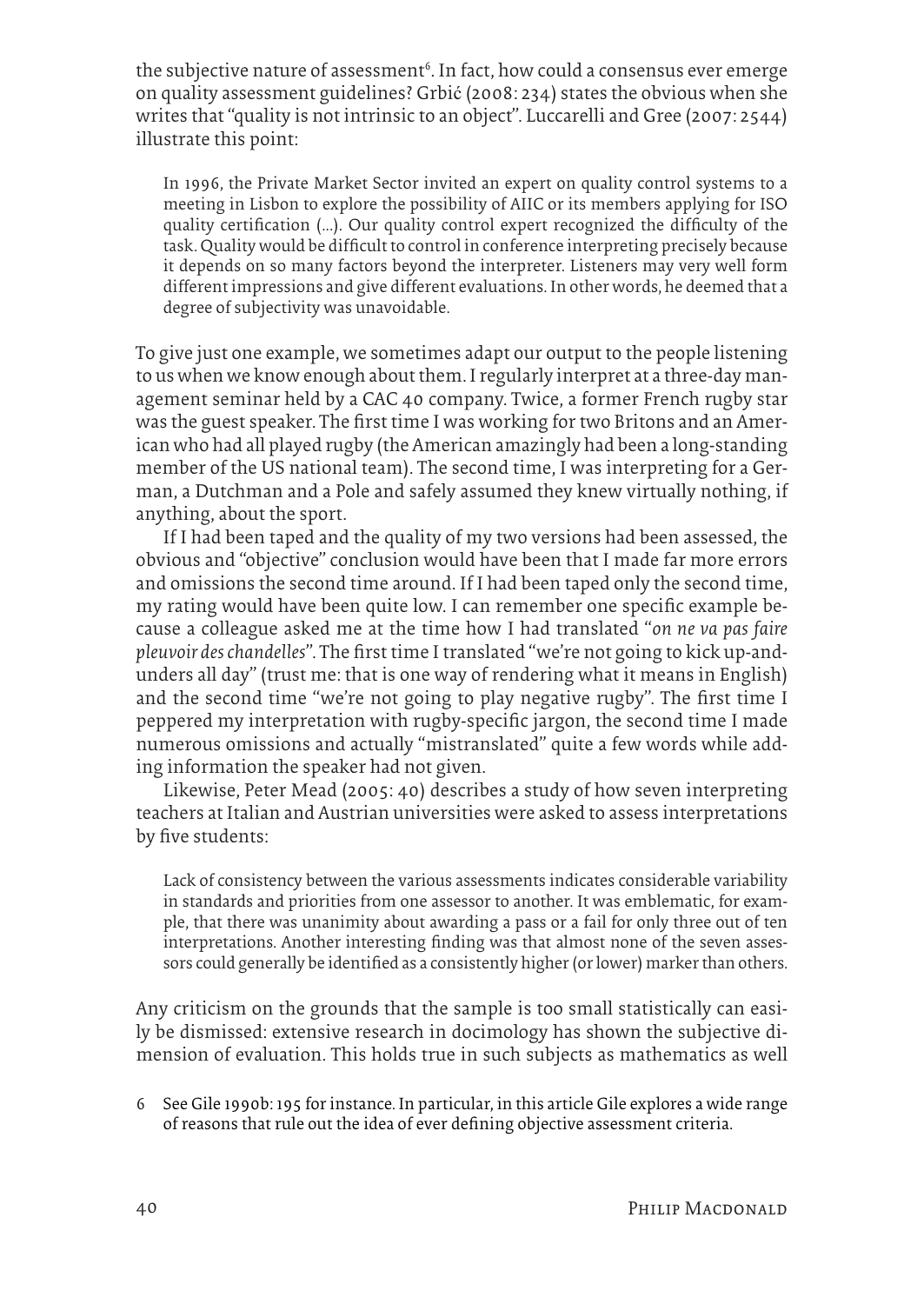as physics. One examiner will fail a student who made a calculation error at the very outset and accordingly every other calculation was wrong, whereas another one will give the same student an excellent grade because she deems a silly mistake in an otherwise faultless demonstration relatively unimportant. Quality is by definition a subjective and multidimensional concept.

I will not discuss in depth Gile's "scientific" definition of interpretation quality as:

[...] a *subjectively* weighted sum of a number of components: the fidelity of the target-language speech, the quality of the interpreter's linguistic output, the quality of his or her voice, the prosodic characteristics of his or her delivery, the quality of his or her terminological usage, *all of them as perceived by the assessor*" (Gile 1995b: 151) (my italics).

He has even included a mathematical formula  $(Q = S$  wi ci) where ci stands for the quality components and wi for their relative weightings (ibid). He fails to explain, however, how these mathematical symbols enhance his explanation or how his approach can be reconciled with the inclusion of subjective components in his definition.

In sum, we are to build a rocket in order to explore a planet called Quality – although nobody has the slightest idea where the planet is to be found. Robert M. Pirsig in 1974 in his cult novel Zen and the Art of Motorcycle Maintenance summed up everything that can be said in this respect: even though Quality cannot be defined, you know what Quality is, in your opinion, when you see/hear/ taste/read it<sup>7</sup>. The main character ends up on the verge of insanity because of his obsessive attempt to nail down the concept.

Another approach has been widely followed. Instead of pursuing the Holy Grail of defining quality, other researchers have sought to measure user satisfaction. Grbić (ibid: 236) has pointed out that several interpreting scholars explicitly refer to marketing and management studies, in particular Total Quality Management and Quality Assurance. An interesting point is that the main thinkers in these fields, the likes of Juran and Deming for instance, never define Quality – they simply measure the cost of failing to provide it. Citing Kotler and Armstrong8 , Kurz (2001: 394) nonetheless asserts:

[...] quality must begin with customer needs and end with customer perception. There is no reason why this generally accepted marketing principle should not apply to conference interpreting as well

More accurately, it could be said that this principle is "generally accepted" among marketing apologists. Such an approach is blatantly functionalist. If quality is achieved by meeting or exceeding customer expectations, my children's subjective assessment of the quality of Big Mac hamburgers, i.e. outstanding, has to be

- 7 I would like to thank Tomás de la Guardia for reminding me of this book and making many other insightful suggestions.
- 8 Actually, this is a textbook for undergraduates.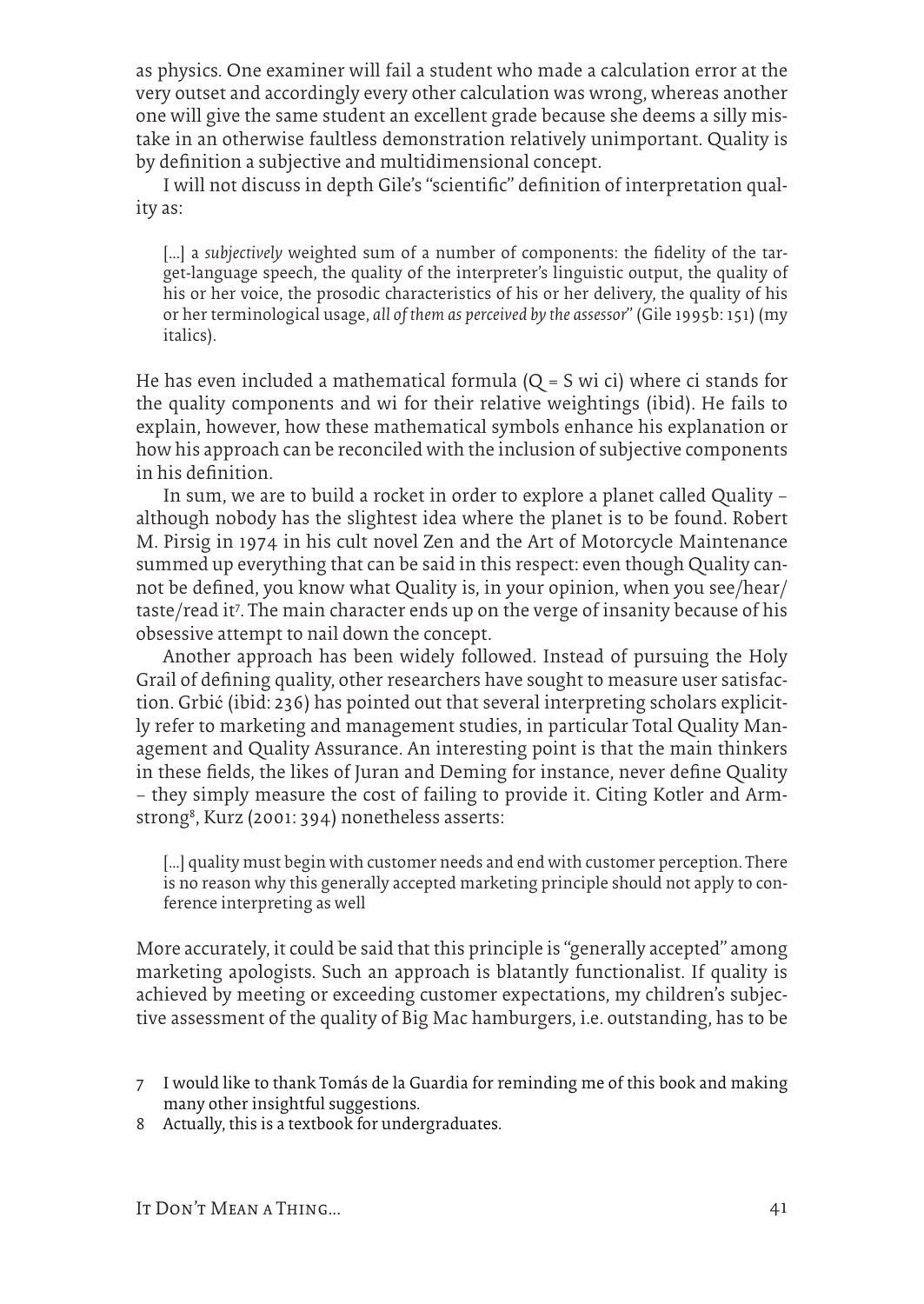endorsed. Hunger and thirst are physiological needs, but a craving for a Big Mac and a can of Coke is a want stimulated by massive advertising, which has resulted in a severe child obesity problem in many countries. How could Kotler's definition be of any use in terms of evaluating quality in interpreting?

The fundamental assumption accepted by nearly all IS researchers who believe quality reflects user satisfaction has been voiced, as said above, by Daniel Gile: "Questionnaires (...) are the most straightforward *scientific* way of collecting data on actual quality perception by delegates" (Gile 1991: 193-4) (my italics). Note that Chiaro and Nocella (2004) made a compelling case that most questionnaire-based quality research carried out in Interpreting Studies suffers from severe methodological flaws in terms of statistical methodology. Interestingly, in their original article they stated that "[w]e would like to approach the issue of quality from the angle of economics, bearing in mind that interpreting is a service [...]" (2004: 280). In their answer to Pöchhacker, they (2005: 177) wrote "judging the quality of an interpretation is quite different from that of judging a regular marketable good. (We suggest that those convinced by our argument skip the rest of this section and move on to 3.2)". I beg to differ and strongly recommend *not* skipping the following part because it is illuminating:

A housewife asked to judge the quality of a pot of jam, for example, has a range of tangible and highly perceptible characteristics upon which to base her evaluation. The colour of the jam, how much it costs, it's (*sic*) shelf life, nutritional information on the label, packaging and, last but not least, it's (*sic*) flavour.

Several ideas spring to mind. First, a sleight of hand is obvious: we have moved from "the angle of economics", and a "scientific" approach buttressed by statistical concepts such as sum of the scores, non-comparative scales and chi squared testing to ... what could be best described as a naïve view of marketing. Second, the housewife (the authors' choice of word) they describe is a *femina oeconomica* who makes rational choices based on objective criteria and is fully aware of the reasons why she makes these choices.

Whatever economic woman may say when answering a survey, her choice is influenced by a myriad of factors she is unaware of. For instance, retailers use colours: red dominates at McDonald's because it causes you to eat more quickly, freeing up room for the next customer. Supermarkets are now using specialised scent machines wafting the smell of fresh baked bread and other scents because shoppers will spend more when smelling them. The best slots on shelves are at adult eye-level, and that is where relatively expensive products are put, often to the right of popular items (to increase the chances that right-handed shoppers will pick them up). The fresh fruit and vegetables section is systematically positioned next to the entry. As *The Economist* (18 December 2008: "*The way the brain buys*") points out:

For shoppers, this makes no sense. Fruit and vegetables can be easily damaged, so they should be bought at the end, not the beginning, of a shopping trip. But [...] selecting good wholesome fresh food is an uplifting way to start shopping, and it makes people feel less guilty about reaching for the stodgy stuff later on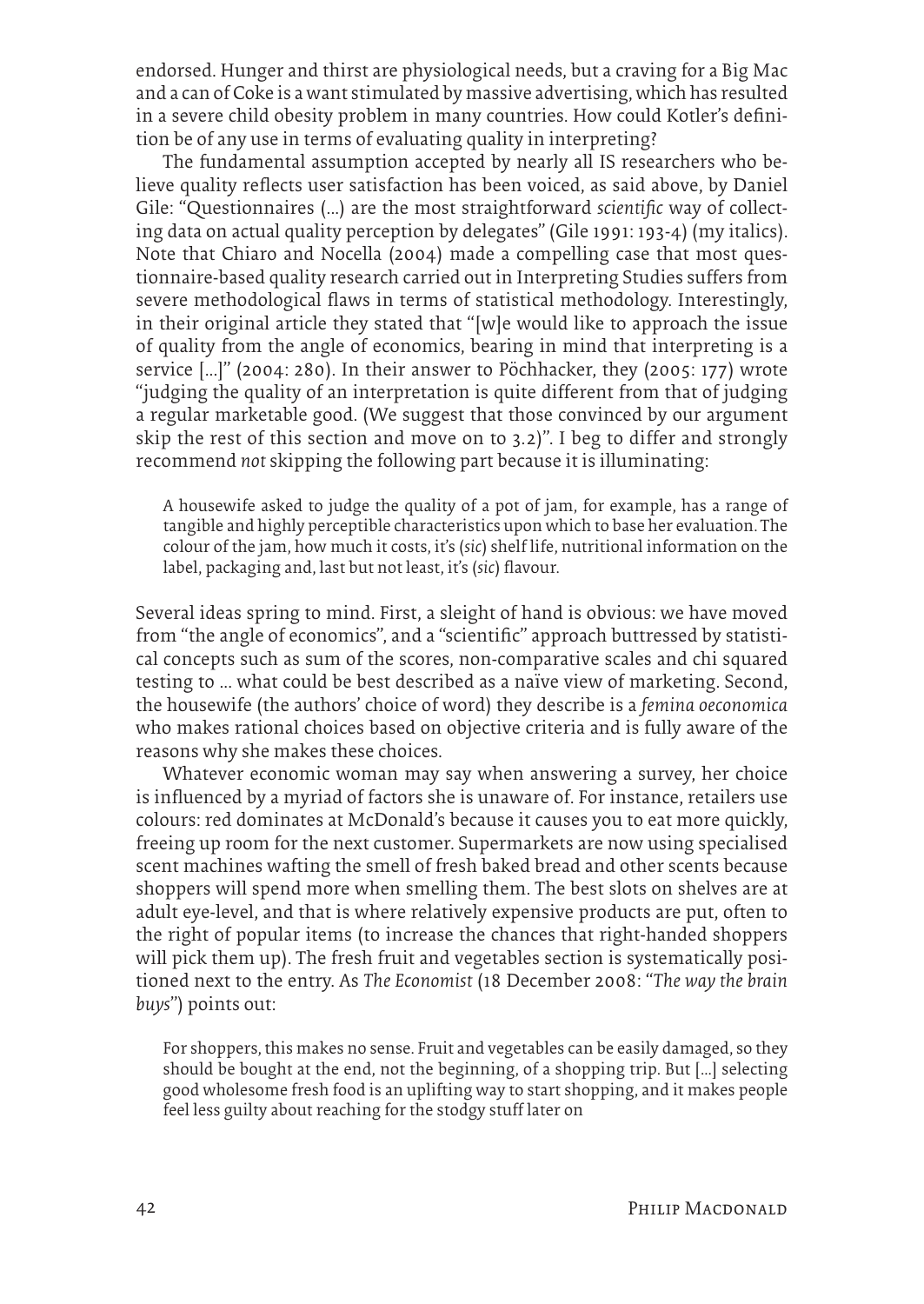In fact, the unreliability of surveys in terms of "reflecting" consumers' feelings and, above all predicting subsequent actions, has been obvious for many marketing professionals for a long time. In the 1950s, for instance, Ernest Dichter9 and the Motivation Research school eschewed empirical marketing research and polling in favour of in-depth interviews and small panels. Robert Peterson (1992: 49) suggested in the 1990s that:

customer satisfaction ratings may well reflect the Hawthorne effect: Attempts to measure customer satisfaction will, in and of themselves, serendipitously increase satisfaction, regardless of the product or service being investigated.

Vavra (1997: 29) reported that "60% of all defecting customers were either extremely or very satisfied according to CSM data"10. American marketing specialist Jack Trout (2008: 42) pointed out that 89% of people who owned cars of a certain make said they were very satisfied and 67% said that they intended to purchase another car from that company. A follow-up study found that fewer than 20% actually did so. As Ogilvy Group UK vice chairman Rory Sutherland in Tarran (2011: *passim*) states:

No-one in any research group would ever say, "If there are four brands of shampoo, I'll buy the one that has most bottles on the shelf", or "I'll choose the one that's on the third shelf up because it's the one that doesn't require much reaching down" or "I'll look at the prices of three products and choose the one in the middle." In reality, we use heuristics and shortcuts and cognitively miserliness like this all the time.

Philip Graves (2010: 91-2) shows that the original estimate of consultants Deloitte  $\epsilon$  Touch projected that 12 million people would visit the Millennium Dome in London in 12 months. Advertising agency M&C Saatchi's subsequent review argued, on the basis of surveys, that 12 million was a "conservative" figure. In fact, only 6.5 million visitors came — a disastrous shortfall. They failed to come despite what they had said when questioned about their intentions.

In fact, more and more companies and researchers agree that watching consumers behave is far more relevant than listening to what they say when asked questions. By the way, any teacher worth her grain of salt knows that asking pupils/students whether they have understood something is senseless. Not only will they feel reluctant to confess they do not understand something more than once from time to time, but also all too frequently they will sincerely and mistakenly answer in the affirmative. Graves (2010: 92-3) makes a telling point of obvious relevance for the issues discussed in this article:

Concern about the quality of research tends to be focused on the validity of the sample and the statistical significance of any differences in the data, but [...] the methodology can be pure and the results still grossly misleading.

- 9 He is credited with the concepts of focus groups and brand images.
- 10 CSM stands for Customer Satisfaction Management.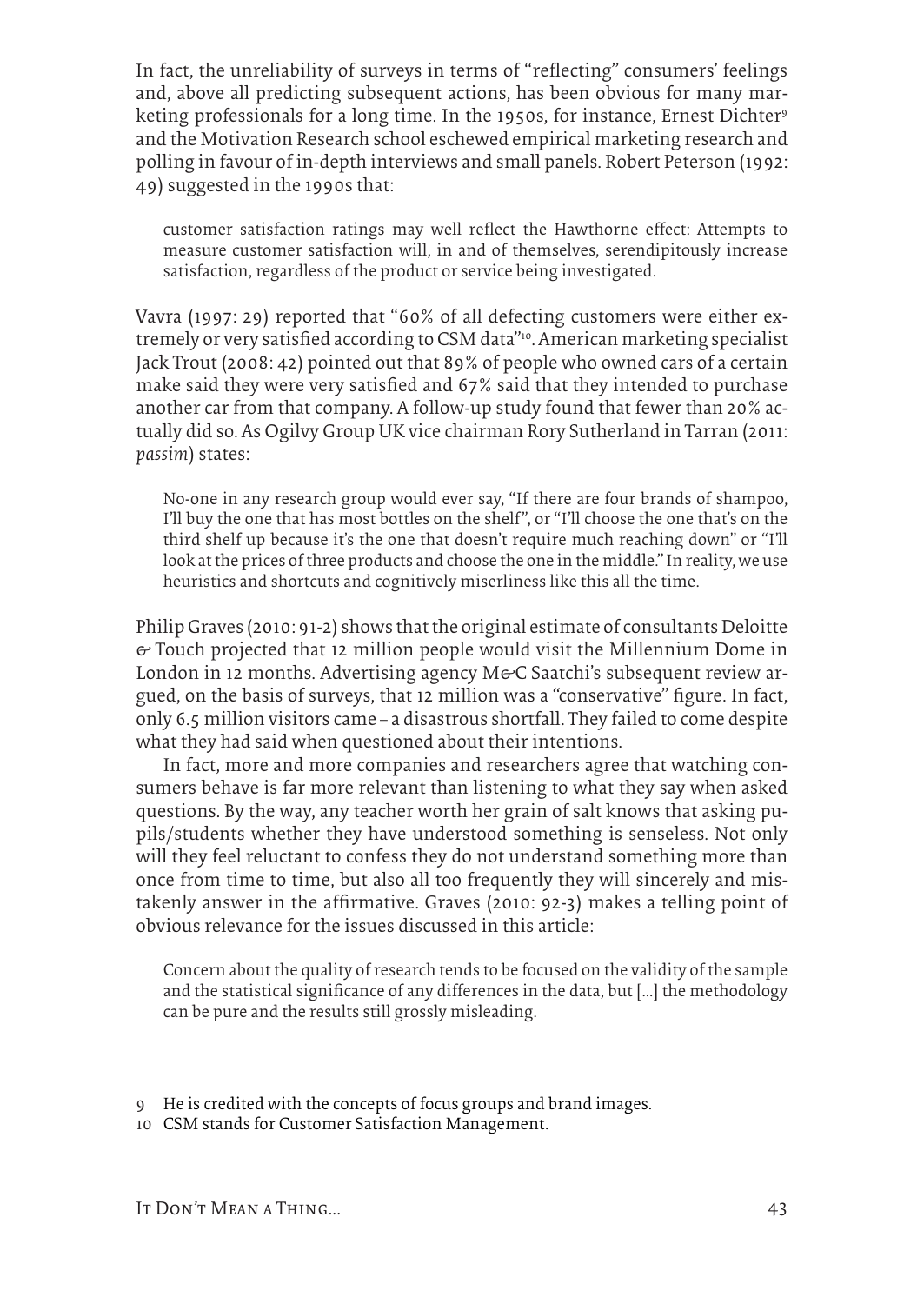He carries on to describe in depth the flaws in surveys, focus groups and questionnaires used in marketing but his crucial point is as follows: "[.. ] over recent decades, a growing body of scientific evidence has revealed something that is both fascinating and somewhat disarming. We don't think in the way we think we do" (*ibid*: x)11. Sutherland spells out the logical conclusion that "survey research is an inherently unreliable means of getting to the truth of consumer behaviour and emotions." For him (Tarran 2011*)* at the very most, "it's still better than ignorance in many cases".

#### 2. Seventy times seven skins<sup>12</sup>

Cognitive psychology sheds light on the process with its "dual-process" model of the brain. According to Daniel Kahneman, who won the "Nobel Prize in Economics" in 2002, we use two fundamentally different modes of thought: "System 113" and "System 2". In his riveting book "*Thinking Fast and Slow*", he writes that System 1 "operates automatically and quickly with little or no effort and no sense of voluntary control" while System 2 "allocates attention to the effortful mental activities that demand it, including complex computations"(Kahneman 2012: 20). He argues that System 1 is sensitive to subtle environmental cues, e.g. instantaneously detecting hostility in a voice, and enables us to carry out everyday activities, such as driving a car, without needing to focus on them and so forth. However, this system is terrible at the sort of statistical thinking required to make complex choices, jumps to wild conclusions and uses irrelevant mental shortcuts or heuristics<sup>14</sup> and is prey to all sorts of illogical biases. System 2 is the conscious being we call "I" and mistakenly think it decides our choices and actions. System 1 is really the one in charge as it "effortlessly originates impressions and feelings that are the main sources of the explicit beliefs and deliberate choices of System 2" (Kahneman *ibid*: 20-21). Most of the time System 1 runs au-

- 11 The foregoing accounts for the emergence of neuromarketing and its techniques that range from measuring facial expression, skin conductance and pupil dilation to measures of brain activation (cf. Knutson *et al.* (2007 : 147-56); Senior C. and Lee N. (2008 : 263-271); and Ariely D. and Berns G.S. (2010 : 284-92). Likewise, the following articles highlight the shortcomings of traditional marketing tools and approaches: Chartrand et al. (2008 : 189-201; Fitzsimons G.J. *et al.* (2002 : 269-279. Another promising, albeit highly controversial, approach is provided by Big Data, with the focus put once more on how consumers actually behave.
- 12 Nietzsche, 1: "(...) how can man "know himself"? He is a thing obscure and veiled: if the hare have seven skins, man can cast from him seventy times seven, and yet will not be able to say "Here art thou in very truth; this is outer shell no more."
- 13 Wilson (2003) calls it the "adaptive unconscious" but Kahneman wanted a complete break from Freud.
- 14 Typified by the following example: "How many animals of each kind did Moses take into the ark?" The number of people who detect what is wrong with this question is so small that it has been dubbed the "Moses illusion" (Kahneman 2012: 73). By contrast, a very high percentage of respondents in a QCM survey in the United States answered the question "Who was Joan of Ark?" by ticking the "Noah's wife" box.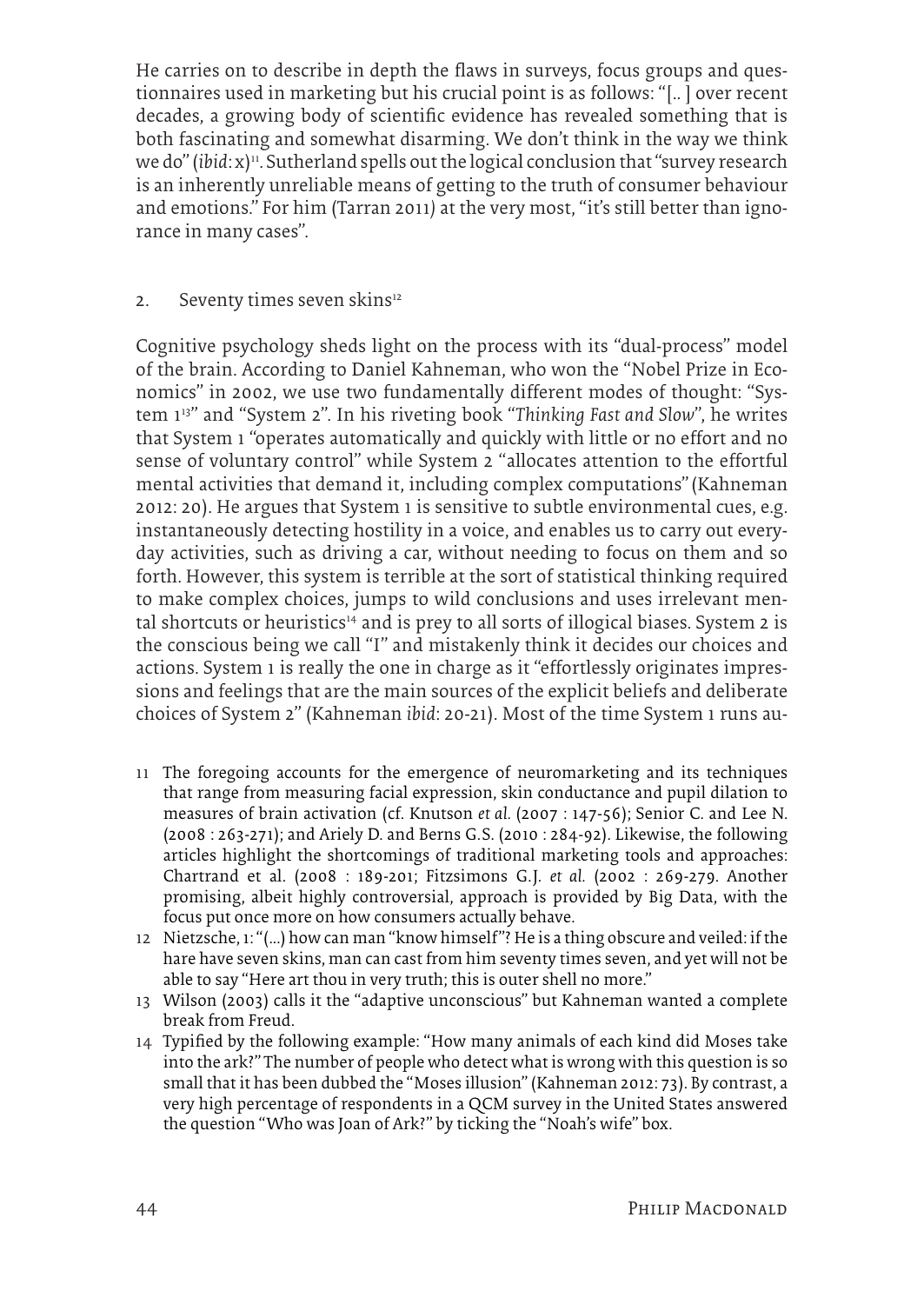tomatically and System 2 is in a comfortable low-effort mode in the background. System 2 is a supporting character who believes him/herself to be the lead actor and often has little idea of what is actually going on.

The fundamental consequence of the dual-process model was summed up by Kahneman (2012: 52) as follows: "The notion that we have limited access to the workings of our minds is difficult to accept because, naturally, it is alien to our experience, but is true: you know far less about yourself than you feel you do". Wilson (2003: 52) reports that our five senses are taking in eleven million pieces of information every second but at the very most we can process consciously around 40 pieces of information. Accepting that human beings are often unaware of why they acted in a given manner, or believe in blatantly false explanations as to why they did, is a crucial step. We cannot expect such self-knowledge to be directly accessible by researchers. Actually, this explains why positivism fails in social sciences.

Economist Dan Ariely's book *Predictably Irrational* (2008) in which he explores, *inter alia*, the conflict between social and market norms has a revealing sub-title "The Hidden Forces That Shape Our Decisions". Studies in this field highlight the astonishing extent to which we are influenced by arbitrary and apparently unrelated factors. The consequences can be dramatic. Kahneman (2012: 43-44) describes a study published in the *Proceedings of the National Academy of Sciences*. Eight judges considering parole applications on average approved 35% of requests. The authors of the study plotted the portion of approved requests against the time since the last food break (morning break, lunch and afternoon break). It spiked after each meal at around 65% and then declined steadily during the two hours or so until the following break, sinking to *about* zero just before the next meal.

#### 3. I can't get no satisfaction

The marketing industry was all the more fascinated by such findings as it was already aware of the problems encountered in surveys. In 1997 Vavra (1997: 71) came to the conclusion that:

One of the insights in assessing customer satisfaction was the understanding that quality (as delivered in our products and services) is not an objective thing to be measured by conformance to engineering or design specifications. Rather, that *quality (as primary determinant of satisfaction) is, frustrating as it may be to engineers and technicians, a very subjective concept*, depending substantially on individually-derived cues and other soft data. So the first learning for a satisfaction professional is to never assume he or she knows exactly what the customer is looking for, *or how the customer defines quality*. (my italics)

Some twenty years ago, Robert Peterson (1992: 71) had complained that "indeed, examination of the satisfaction literature inevitably culminates in a pervasive yet inescapable conclusion -- *it is not clear what customer satisfaction ratings are measuring* (my italics)."

This very point was in fact raised by Cattaruzza and Mack in 1995 in their survey of simultaneous interpretation users, based on Vuorikoski's date quality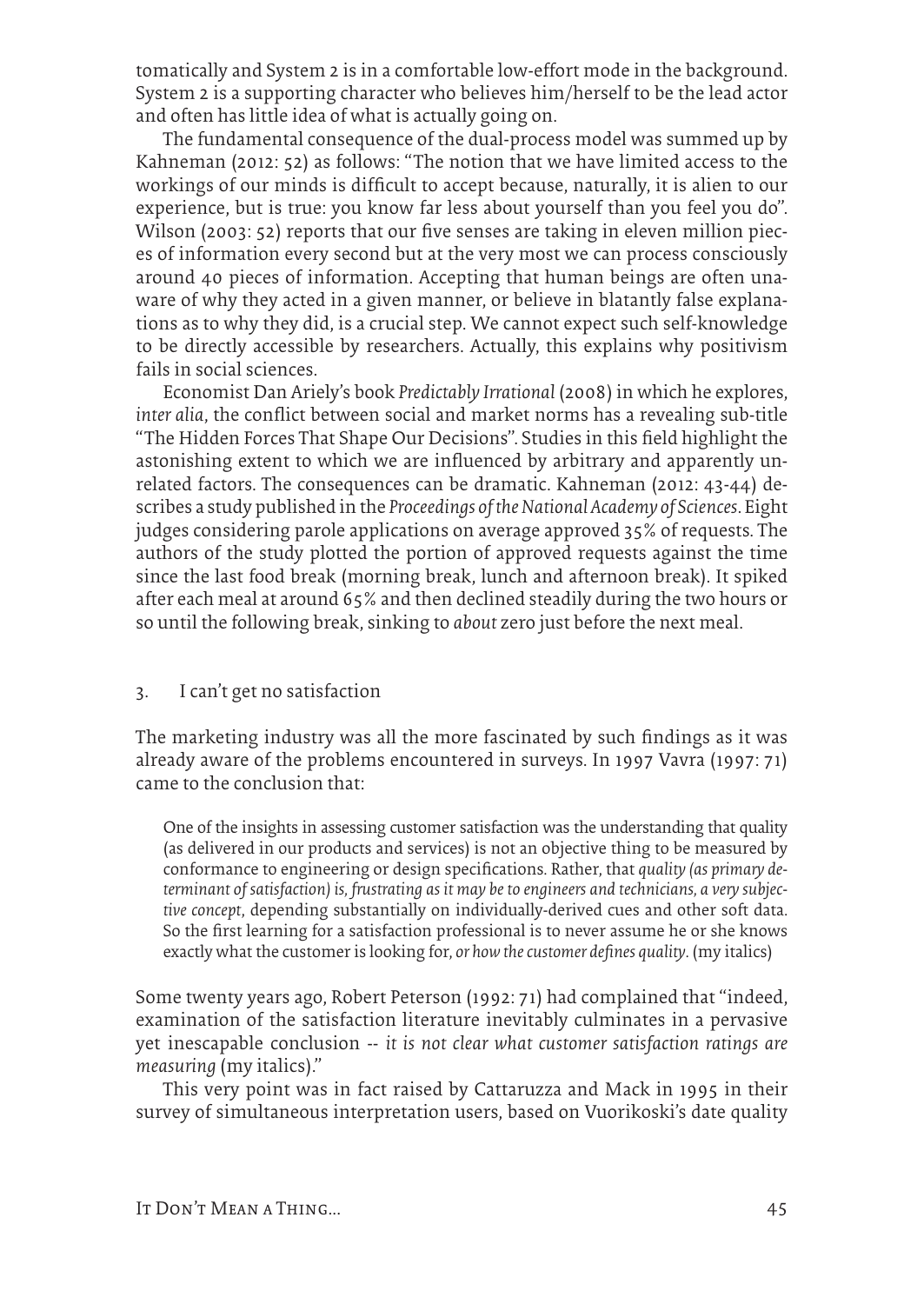criteria, since they asked: "Are we sure we were all talking about the same thing?". Diriker (2011 *passim)* reports that her "semi-structured interviews with users of SI at a philosophy conference (...) hint at the fact that there is not a common and objective understanding regarding quality criteria [...]". In her book, she drove home this point:

[...] although the respondents seemed to be referring to the "same" quality criteria that were also used by some user surveys (such as "fidelity to the original meaning", "correct terminology", "grammaticality", "fluency"), there were significant differences not only in how users of SI *rated* various quality criteria, but also in how individuals *defined* the criteria. (Diriker 2004: 80)

Unfortunately, the use of surveys runs into many other pitfalls than the straightforward fact that respondents understand key words in different manners.

"Prospect Theory: An Analysis of Decision Under Risk" by Kahneman and Amos Tversky, published in the prestigious *Econometrica* journal in 1979, is one of the most frequently cited articles in social sciences. It showed that alternative decision frames produce systematic changes in responses and choices and even reversals in judgments, despite the fact that the frames are equivalent. For instance, large changes of preferences are sometimes caused by inconsequential variations in the wording of a questionnaire. Likewise, Ofir and Simonson (2001) have shown that forewarning customers prior to service consumption that they will be asked to assess quality afterwards leads customers to report less favourable quality evaluations and reduces their willingness to purchase and recommend the service. This is due to ''negativity enhancement'', i.e. forewarned consumers tend to focus primarily on negative aspects of service experiences.

Research in marketing has also shown that significant differences, of around 10-12%, in satisfaction ratings are found between a questionnaire administered orally and a self-administered one, as well as between telephone interviews and those obtained through mail (drawing on "a large, nationally representative sample in excess of 5,000 new car buyers") (Peterson 1992: 70). Bruine de Bruine (2010: 21) writes that:

[…] on written surveys, options that appear near the beginning of the list are more likely to be selected. [...] It appears that earlier options receive more cognitive processing, with respondents presumably thinking of more reasons for selecting them [...]. Possibly, respondents assume that earlier options are more important to the researchers.

Likewise, the ratings respondents can choose will exert an influence; e.g. whether the option to tick "No opinion" is provided. Such effects apply to all surveys. We now need to look at problems encountered in questionnaires that specifically ask respondents to look back at the last day(s) during which they have been listening to interpreters and judge their performance.

At this point, Kahneman's "peak-end rule" is highly relevant. He argues that when we look back at a past experience and evaluate it there is a discrepancy between the "experiencing self" and the "reflective self." We would not be surprised if a friend were to tell us that they were at the opera the night before and had a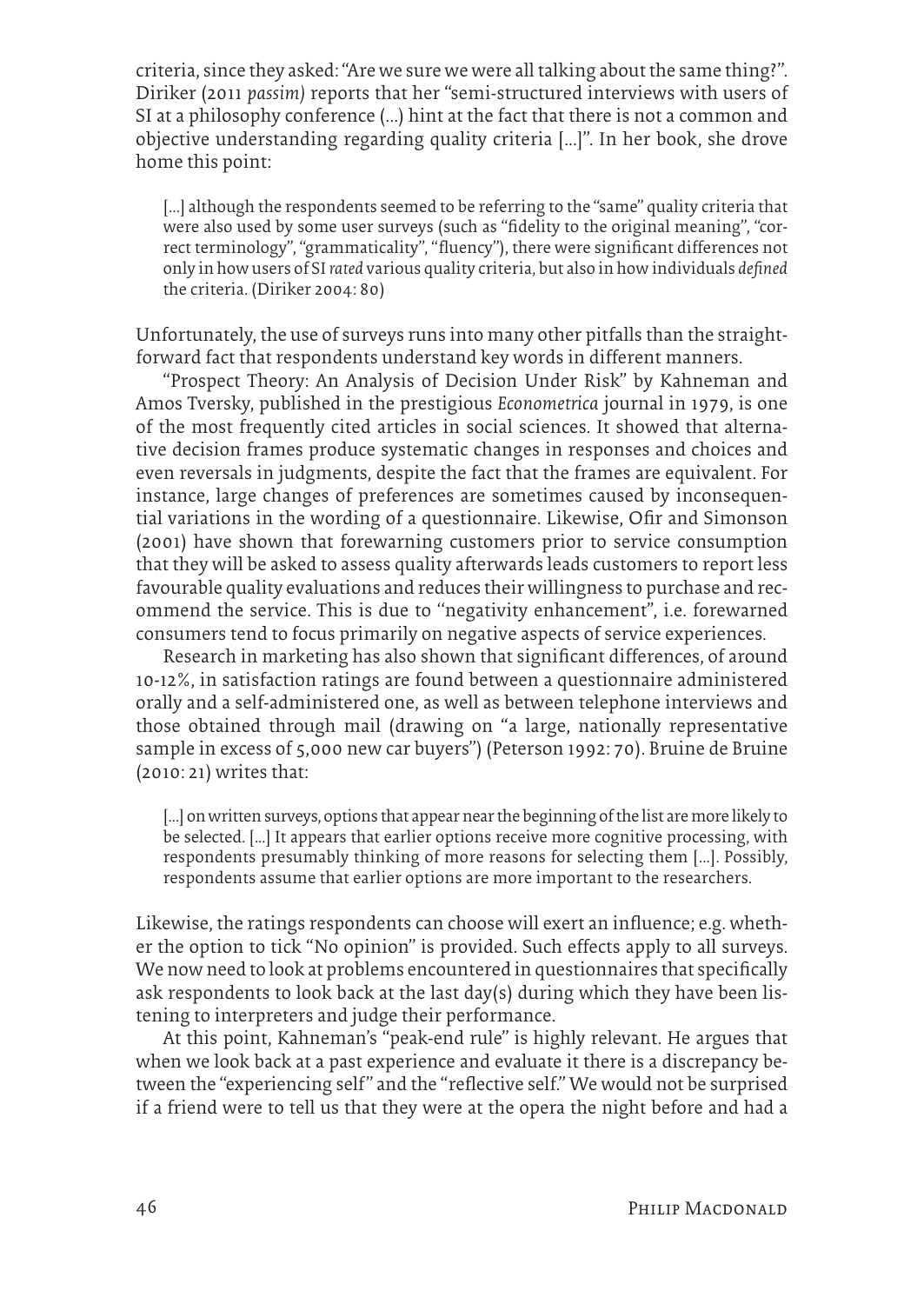fantastic time until the end when somebody's cell phone went off and rang noisily for what seemed an eternity. We would not tick if our friend said that incident had ruined the whole performance. In fact, her memory of the evening may have been ruined but she actually spent hours in musical bliss. Her "reflective self" however is confusing experience with the memory of it, which " [...] is a compelling cognitive illusion – and it is the substitution that makes us believe a past experience can be ruined. The experiencing self does not have a voice" (Kahneman 2012: 381). Kahneman (*ibid*: 388) conducted experiments that confirmed his intuition. "In intuitive evaluation of entire lives as well as brief episodes, peaks and ends matter, but duration does not." Therefore, when delegates fill in a questionnaire at the end of a conference, their reflecting selves are relying on their memory of how the interpreters performed, as determined by the moments when their level of satisfaction (hopefully) peaked and their recollection of the beginning and closing periods. Actually, this might provide an additional explanation to a paradox Gile has mentioned several times (e.g. Gile 1991: 198). Every interpreter has at times come out of the booth thinking "I'm afraid I wasn't very good in this shift" and to her amazement been complimented by users. In fact all parties might be reacting, albeit differently, in accordance with the peak-end rule.

After a conference on Heidegger, a respondent assessing the interpreters she has listened to for one or more days might, for instance, complain about the quality of their work but her memory could be influenced by the fact that she did not understand a lot of the content. What Taleb (2008: 71) calls "narrative fallacy" could be operating here. "Memory is more of a self-serving dynamic revision machine: you remember the last time you remembered the event and, without realizing it, *change the story of every subsequent remembrance*" (his italics). Alternatively, a colleague she admires and who speaks fluent German may praise the interpreters during a coffee break. As a result, whatever the respondent may have felt during the conference could well be overridden and she will voice her satisfaction at the quality of the interpreting.

The foregoing entails that such an innovative survey as the one conducted in 1993 and 1994 by Moser, which included open-ended questions and differentiated between respondents who were listening to SI for the first time and what Moser calls "old timers", different age groups as well as genders, etc., may well provide useful and interesting information. Nonetheless, it cannot hope to measure objectively user satisfaction or quality of interpretation. After discussing why questionnaires are far from problem-free with respect to surveying user expectations and satisfaction, I would now like to focus on two fundamental criteria they make wide use of: fidelity to the original meaning and performance-related criteria.

#### 4. All you do is read in French...

One of the first criteria in the list proposed to users in a questionnaire on the quality of interpreting/user satisfaction tends to be a variant of "sense consistency with the original message", or "fidelity to the original meaning", when it is not the very first parameter.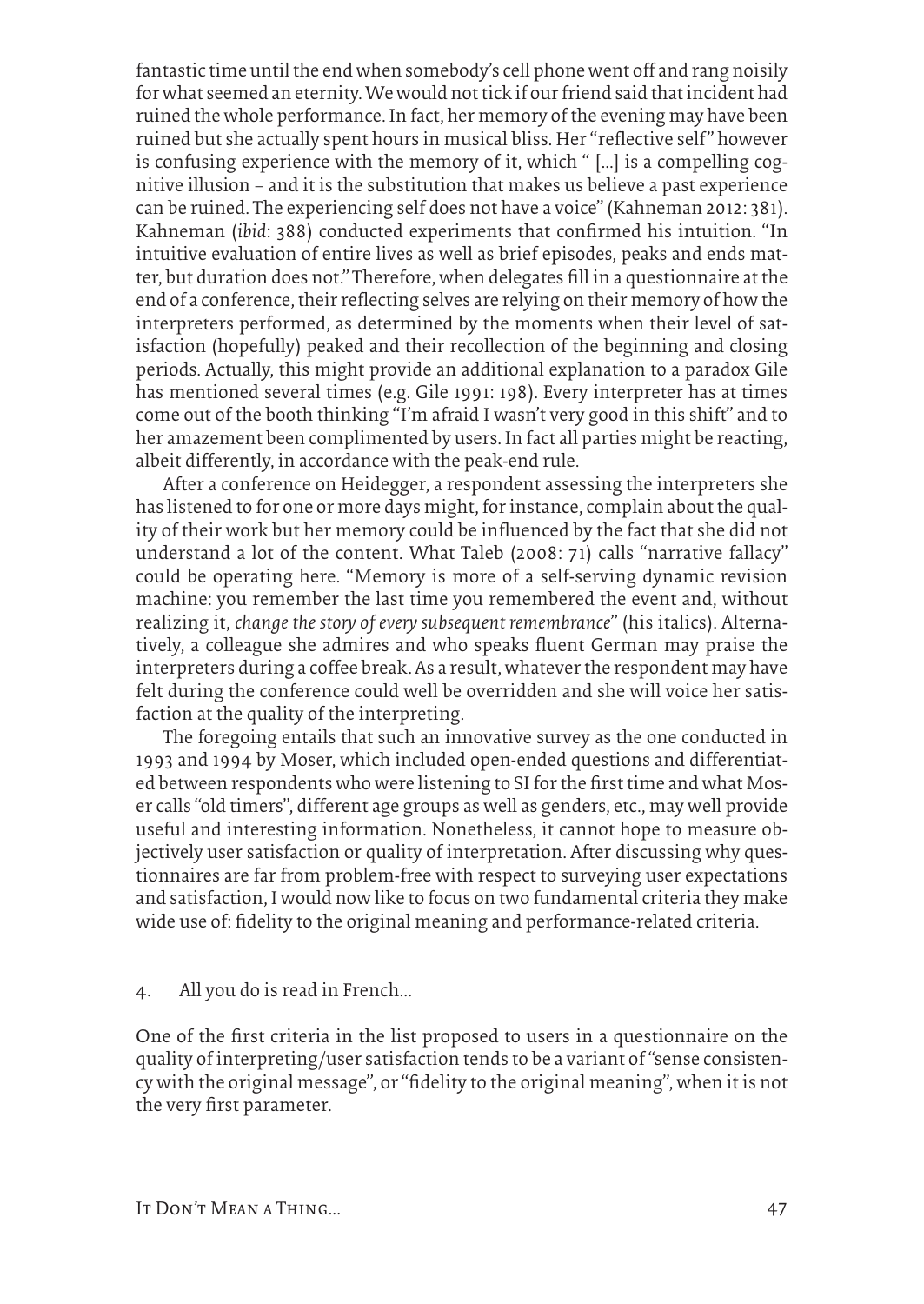Diriker (2011: *passim*) demonstrated that, contrary to what was sometimes claimed earlier in the literature, "homogeneity" of the audience could not be taken for granted. Her interviews confirmed that some users listen exclusively to the interpreters while others shifted between the floor and their headset for various reasons. Furthermore, all interpreters know that somebody who is listening to SI for the first time will easily be "wowed" while a frequent user, say in an international organisation, tends to be far more *blasé*. Their expectations are likely to be radically different.

What about users who do not speak the SL? Interpreters must seek to convey the feeling that they are trustworthy by producing a discourse that "sounds" logical and inspires confidence and leaves users with the impression that nothing of importance has been omitted. In particular, when working for live TV an interpreter cannot afford to hesitate or stumble. When discussing SI, Pym (2008: 98) makes a relevant point: "For a mediator of any kind, once you lose trust, you lose everything." In my opinion, this entails using appropriate terminology but also the "right" jargon given the subject matter, for instance. When interpreting a presentation of financial statements for financial analysts, if the speaker is talking about IFRS-related issues, I would translate the French word "*fusion*" by "business combination." The analysts would understand perfectly well if I used "merger", but I hope that unconsciously they are getting the impression that I am familiar with IFRS jargon. Trust is the key word as shown by (Donovan 2002: 4) "participants often choose to listen to the interpretation even if they can "get by" without. They do so for reasons of convenience, *but only as long as the interpreter inspires confidence*" (my italics).

We often have to cope with speakers whose sentences remind me of Jean-Luc Godard's description of his own films: they have a beginning, a middle part and an end — but not necessarily in that order. In such a case, I will seek to "package" their utterances because I do not want the people listening to me to get the impression that the somewhat incoherent ramblings they would otherwise hear are due to my incompetence. In the same way, one of my rules of thumb is that if the SL people in the audience burst out laughing my listeners should laugh as well. Recently, a speaker I was interpreting disagreed with someone in the room about whether their company had four or three building sites under way in the city of Troyes. To put an end to this rather inconsequential controversy, he quipped "*allez, la guerre de Troyes n'aura pas lieu*." I translated this brilliant play-ofwords by "oh well, you might be right, I was never any good at counting past two." As the English-speakers had just seen their French colleagues laugh heartily, they were in the right mood and giggled in turn.

As said above, the "fidelity to the original meaning" criterion frequently tops simultaneous interpretation user questionnaires and nearly always is one of the first parameters in the list. It also usually receives the highest percentage in terms of satisfaction, although, as we have seen, its very position could be sending the message that the people who drafted the survey think it is the most important parameter and accordingly its very position may influence answers. This criterion in fact will be frequently interpreted in accordance with a widespread "folk model", described by Sperber and Wilson (2004: 37) in the following manner: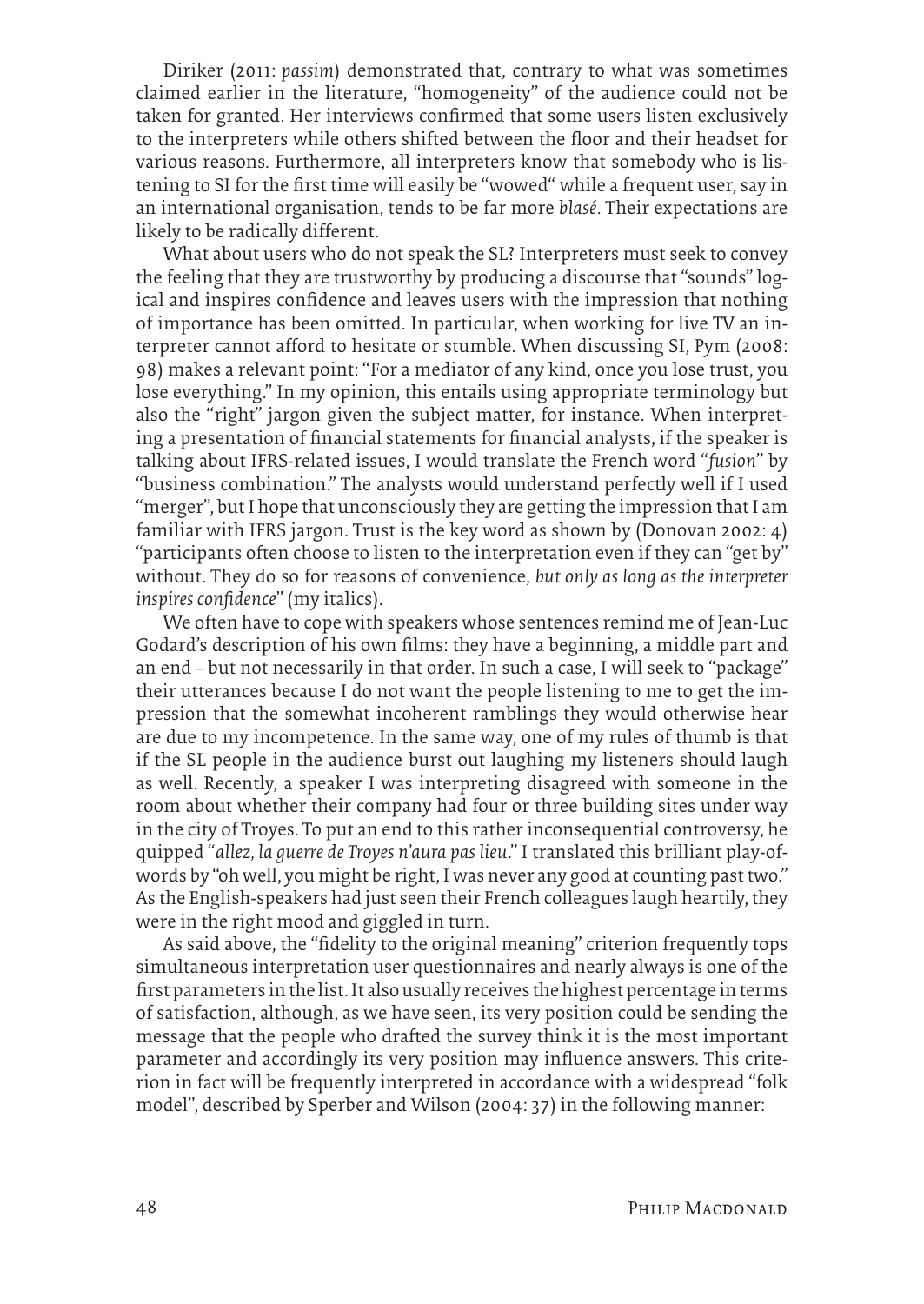The speaker's thoughts, encoded into an utterance, should be replicated in the hearer by a decoding process. The result of verbal communication should be an exact reproduction in the hearer of the thoughts the speaker intended to convey.

Consequently, the interpreter/translator ought to be invisible since s/he is merely decoding a message. A striking illustration of this viewpoint, and its implication that translating/interpreting is not all that difficult, is the potential customer who once balked at the rate I charge for a translation and blurted out: "But all you do is read in French and type in English". Language here consists in individuals exchanging messages that have one, and only one, meaning. "Correct" translating or interpreting is expected to consist in deciphering an individual's message and faithfully as well as entirely replicating it in another language. A contrasting viewpoint is defended by Viaggio (2009: 10): "Every act of translation is, at the same time, an act of mediation. The translator's transparency, no matter how desirable in certain contexts, is a myth […]".

Let me give an example of how different points I have made so far can overlap. At a meeting of an international institution, the head of the French delegation took the floor to voice his frustration because he felt a meaningless discussion was meandering on and on. In fact, in my opinion, he thought a pretext was being used to attack indirectly a key ally of his. He curtly exclaimed "*On ne va quand même pas passer des heures à enculer les mouches*." The other French delegates laughed somewhat aggressively in agreement. My afore-mentioned rule of thumb kicked in and I said something like "Monsieur X has just complained that this issue has been debated far too long by using an obscene French saying that involves doing unmentionable things to flies." The English-speaking delegates roared with laughter. In the meanwhile, clearly thinking he had gone too far, he looked up at me and added "I suppose you shouldn't translate that". I reverted to the first person and translated his second comment. The French joined in the general merriment as he ruefully sighed "Oh well, too late".

The whole mood of the meeting changed. A tense situation that threatened to deteriorate had been defused. If I had merely interpreted his outburst by saying something tame like "Could we drop this issue, it's been discussed long enough?" in a monotonous tone, the English speakers would have noticed that he had spoken in an abrupt manner and the other French delegates were laughing rather unpleasantly. Moreover, the fact that the Frenchman had requested me not to translate his initial statement also implied he regretted his aggressive tone. Note that I did not mediate consciously, I wish I could react that fast, I was thinking only of the need to get my listeners to laugh.

In a nutshell, the "folk model" discussed above focuses on language as communication between individuals. Language is, by definition, a social activity and is "embedded" in culture and society. In 2011, I attended an event organised by the *Société Française des Traducteurs*. The guest speakers were Ros and Chloe Schwarz. Ros had just published a new translation of Saint-Exupéry's *The Little Prince*. Chloe is Ros's teenage daughter and had been used as a sounding board by her mother since the translation was aimed at people of her age. Ros brought up the thorny problem she had faced in translating Saint-Exupéry's unsavoury phrase "*rois nègres*" and asked for suggestions. Regrettably, quite a few translators indignant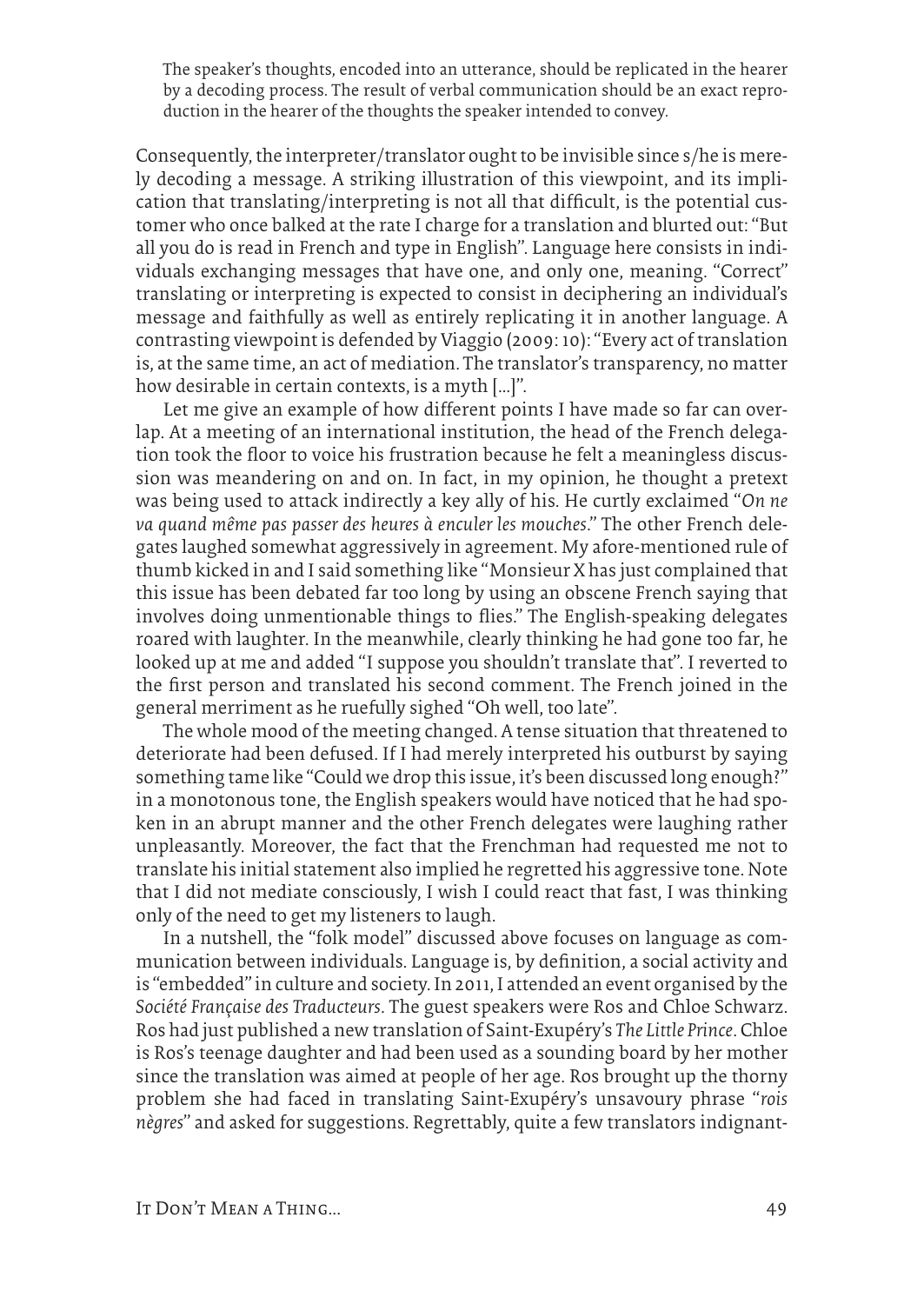ly bleated at what they deemed was yet another case of "politically correct" thinking. I tried to point out that "*rois nègres*" was a common, if unpleasant, phrase in French at the time unlike "nigger kings" in English and such a rendering was thus utterly unacceptable. Ros actually liked my proposal, i.e. "tin pot kings". Unfortunately, when she asked her daughter for her opinion, to my amazement, Chloe said she did not know the phrase. In other words, translating two French words gave rise to a political/cultural problem and an age-related one.

As Sperber and Wilson (2004: *passim*) point out, we can make hypotheses about the speaker's intentions, and will often be right, but we can never be certain. Diriker (2011: 23) argues that:

[...] receivers cannot access authorial intentions completely because each instance of language use contains more meanings, intentions and accents than its formulator may have intended and any single receiver can purport to have accessed.

When we are working in a booth, we cannot always know when the speaker is making a veiled threat, referring to a scandalous situation, being sarcastic or poking fun at a past statement by someone else, and so forth. As a result, our version in the target language may very well distort or omit a crucial component of the message through no fault of our own since we can hardly know the background information (office politics, etc.) the speaker is referring to, or what people listening to us know, or their grasp of the TL. If I had been interpreting a debate about how to translate "*les rois nègres*" in *The Little Prince*, I would never have realised that most teenagers would not understand the phrase "tin pot kings" (like Chloe, my sixteen-year old daughter did not for instance). In a questionnaire handed out at the end of the debate, an English-speaking teenager may well have given me a negative rating since a key concept had been "badly translated."

#### 5. ...If it ain't got that swing

*It makes no difference If it's sweet or hot Just give that rhythm Everything you've got It don't mean a thing if it ain't got that swing It don't mean a thing all you got to do is sing (doo-ah)* Duke Ellington  $\epsilon$  Irving Mills

The category of performance-related criteria encompasses such features as rhythm, intonation, fluency, voice quality and accent. Blatant omissions, lengthy gaps in the interpreter's flow of speech, audible hesitations and sentences that break off abruptly will undermine user trust. Rennert (2010:112-113) adds other flaws such as audible breathing, vowel and consonant lengthening, false starts, repairs, repetitions and speech rate to the reasons that lead the user to get the impression of lack of fluency. She draws the following conclusion: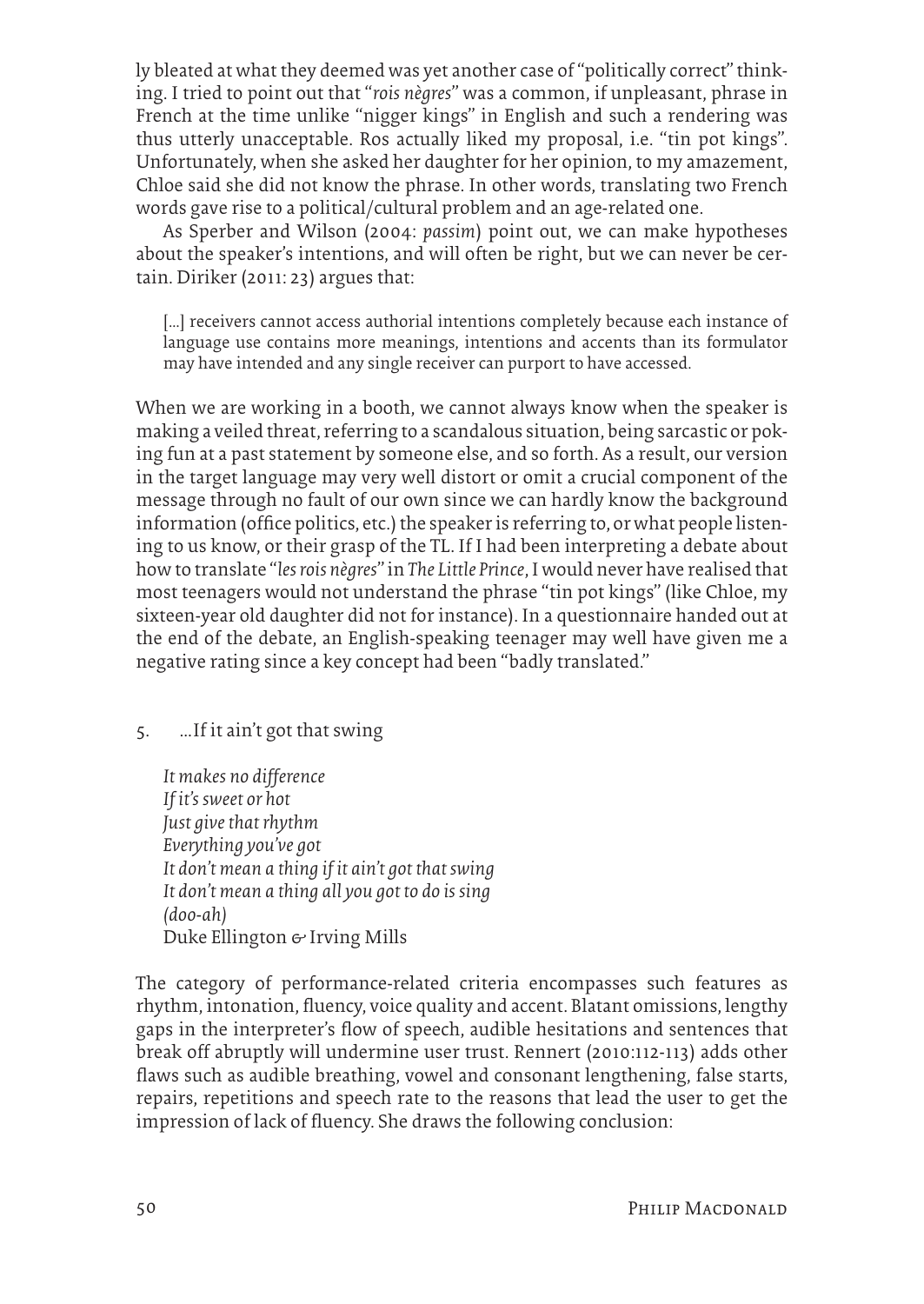[...] the results presented above suggest that there is a link between perceived fluency and perception of the interpreter's accuracy, confirming previous studies that suggested that lower fluency may impact negatively on the perceived quality of an interpretation. [...] fluency cannot be ignored as a factor that influences audience perception.

In like manner, Collados Aís (2001: 109) has shown that "monotonous intonation hampers users' retrieval of information" and apparently "has a negative effect on the evaluation of other quality criteria".

Following in her footsteps, Holub (2010: 117) states: "Analysis showed that monotony can have a negative impact on both comprehension and the assessment of the interpreter's performance." Yao *et al.* published in 2012 a fascinating article based on Yao's Ph. D. thesis. They scanned the brains of 18 participants using functional magnetic resonance imaging (fMRI) while they listened to audio clips of short stories containing direct or indirect speech quotations. Their main conclusion is that when the brain hears monotonously spoken words it feels should be more expressive, it creates an "inner voice" to drown out the offending speech and the brain simply 'talks over' the speech it hears with more vivid speech utterances of its own. Their experiment showed increased brain activity in the 'voice-selective areas' of the brain, i.e. certain areas of the auditory cortex. The brain merely needs to be informed that it is dealing with indirect speech to react in this manner. We can assume that listening to somebody with a monotonous intonation for 30 minutes will result in a significant increase in brain activity, and this will be tiresome. For instance, a monotonous intonation means that the speaker's voice does not drop at the end of an affirmative statement. However, listening is a guessing game, we are constantly predicting what will be said next<sup>15</sup>, and the listener will expect the sentence to continue. We can easily see the detrimental impact on the user's ability to understand the speaker. Collados Aís *et al.* (2007: 167) report that respondents associate monotonous intonation with the feeling of boredom for the listener. Furthermore, boredom reportedly leads respondents to feel tired and accordingly struggle to understand the content. Moreover, monotonous intonation gives the impression that the interpreter does not like his/her work and/or is not interested in what is being said. I would add that we may assume that the reason why respondents are attending an event is that they are usually interested in the subject and will unconsciously react negatively to their impression that the interpreter finds it excruciatingly tedious.

Collados Aís *et al.* (2007: 97) draw attention to their finding according to which respondents, after ranking content-related criteria above performance-related ones, as is usually the case in such surveys, clearly did not confirm this ranking in their actual assessment of interpreters' performance. They note that users brought up such features as diffidence in the interpreter's voice, shrill tone and monotonous intonation when talking about content-related parameters (*ibid*: 104). The Pöchhacker and Zwischenberger (2010) survey corroborates this finding:

15 A key point in Relevance Theory: "The hearer's goal is to construct a hypothesis about the speaker's meaning which satisfies the presumption of relevance conveyed by the utterance." (Sperber and Wilson, 2004: 619)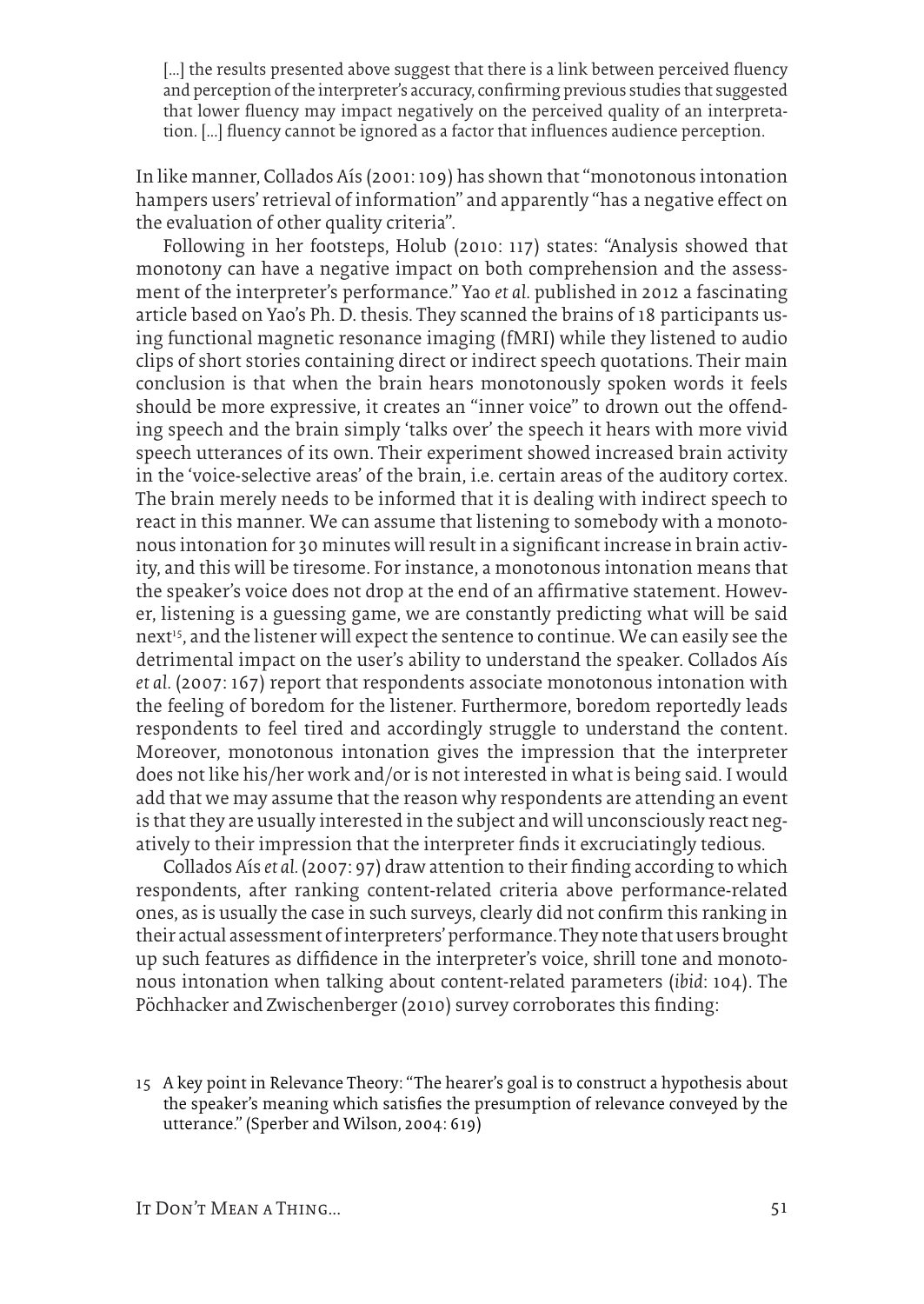The criterion of intonation [...] has an appreciable impact on judgements of overall interpreting quality, even when listening for only one minute. Presumably, the impact of monotonous intonation would be even more pronounced for a standard turn length of up to 30 minutes.

An important conclusion is that *the dichotomy between content- and presentation-related criteria is therefore far less clear-cut than widely believed*. It is confirmed by Diriker (2011: *passim*) "users seem to perceive quality criteria as intertwined constructs with fuzzy borders". Moreover, the way in which respondents claim they evaluate performance apparently does not match what actually occurs.

In view of the foregoing, it is hardly surprising that Collados Aís (2002: 336) should draw the conclusion that "users not only desire but demand ... a certain degree of intrusion or active involvement on the part of the interpreter". The interpreter should assume the conscious role of professional communicator and go beyond the 'ghost role'16. Granted, any comparison is apples to pears and misleading. I chose a jazz standard as the title of this article because, to some extent, an interpreter is a jazz musician in comparison with, say, a translator — who is more of a classical musician. When jazz musicians are jamming in an inspired manner, despite possibly a few flaws, their overall performance and spontaneous creativity can sweep the audience off its feet. An interpreter who is "on fire" creates a somewhat similar *rapport* with his or her listeners. As Gile (1999c: 159 for instance) has rightly emphasised "the high frequency of errors and omissions that can be observed in interpreting even when no particular technical or other difficulties can be identified in the source speech […]". Users will sometimes pick up such flaws, yet nonetheless be satisfied with the interpreters' performance just like spectators will overlook the shortcomings of a jamming session during a jazz concert because they are delighted by the experience as a whole.

#### 6. The elephant in the room

Although I have criticised them in this article, I would certainly not argue that user satisfaction questionnaires should be discarded, if only because they show that we interpreters are interested in user feedback. Surveys can also undeniably provide useful information as long as we keep in mind their intrinsic flaws. For example, Collados Aís (2001: 109) has recommended, on the basis of the surveys and follow-up interviews she has conducted, that students record themselves interpreting and listen to how they sound in the light of the importance of delivery-related criteria. An interesting point is never discussed in the literature to my knowledge although it deserves looking into. Questionnaires ask respondents to assess the quality of interpreting, although we may safely assume that at the very least two interpreters were involved every time. The implicit and contentious

<sup>16</sup> In Collados Ais *et al.* this viewpoint is asserted even more decidedly: "Entre ellos, y a la vista de los resultados, el tema del papel del intérprete como elemento activo y decisorio del proceso de interpretación y experto comunicador, viene a ocupar una posición esencial." [2007: 223]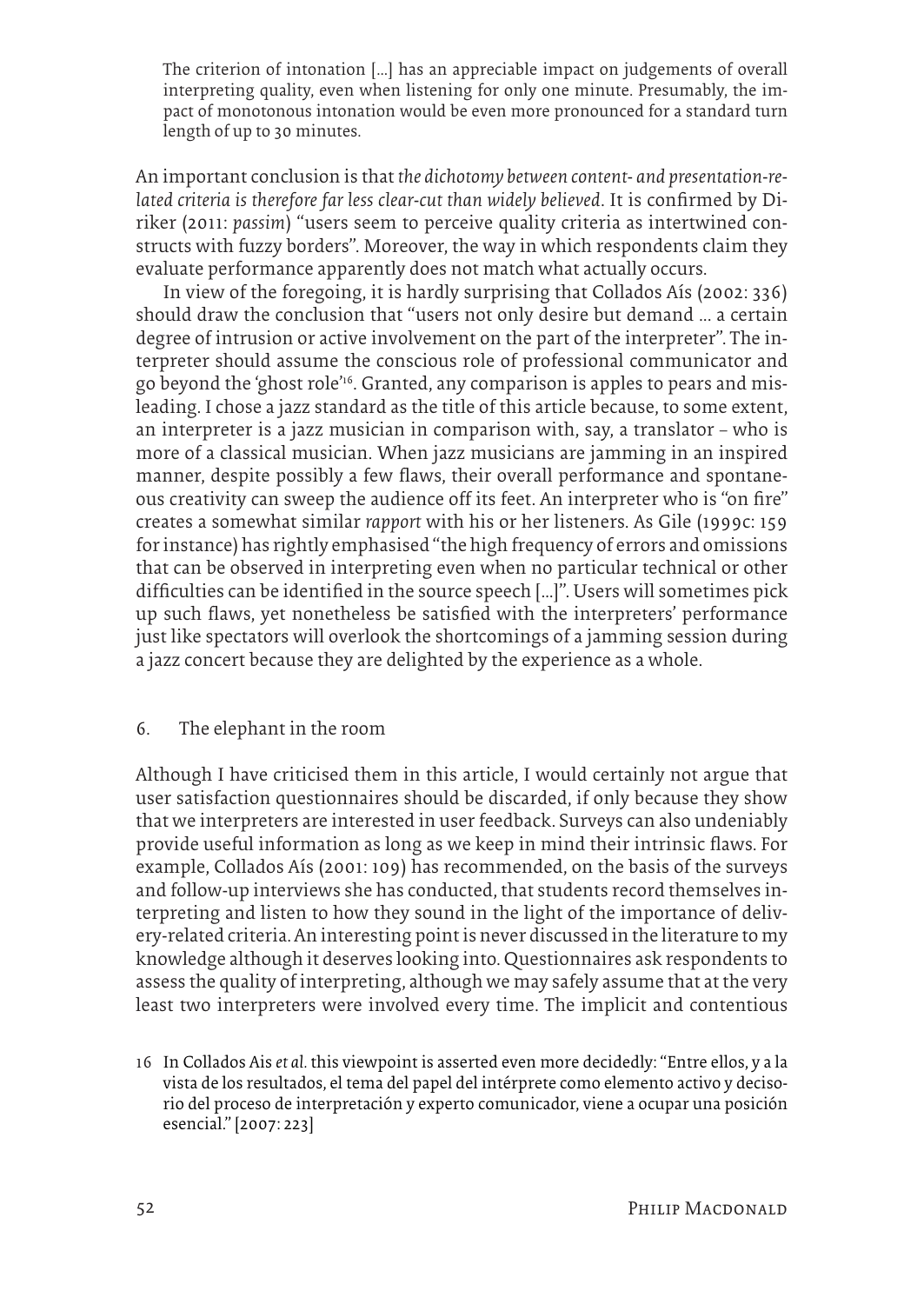message is that interpreters provide homogenous quality. Getting respondents to assess individual interpreters in follow-up interviews and explain differences might actually be useful. In fact, we face the problem of deciding whether we want to carry out objective research or merely seek to defend our professional interests and therefore dodge such controversial issues.

This leads to another crucial issue: all the questionnaire-based quality research in Interpreting Studies I know of breaches a fundamental marketing rule. Surveys poll existing users and most often do not consider former or potential users<sup>17</sup>. Questionnaires could be given to every participant in a conference or seminar to ask them whether they are going to use the interpretation and, if not, why? Some former users would presumably say this is because their grasp of the SL has sufficiently improved. But if some delegates have stopped using the service of interpreters because their expectations were not met in the past, we are systematically skewing results. Moreover, once again, follow-up questions as to why they were not satisfied could reveal important information. The same point holds for people who have stopped recruiting interpreters. Is it only because of the expense?

Interestingly, again to my knowledge, SI quality research never mentions sound technicians although corporations and institutions often employ them on a full-time basis. Their viewpoint may well have an impact, albeit an indirect one perhaps, on the decision to hire interpreters or not. It would be interesting to ask them and other people in administrative jobs at agencies, international institutions, Communication Departments and interpreters' secretariats for instance, whether they have any complaints about interpreters and why they prefer to work with some interpreters and not others?

Alain Bonzon, my late friend whom I met 25 years before becoming an interpreter, worked for an international institution and frequently recruited interpreters. I cannot remember him ever criticising interpreters for their work in the booth. On the other hand, when I read an article published by Viaggio in 1996, "*The Tribulations of a Chief Interpreter*", I could literally hear Alain's voice as he indignantly described cases of freelance interpreters, in particular, behaving in a less than satisfactory manner – especially when reading Viaggio's "caricature<sup>18"</sup> of interpreters (he does pointedly comment though: "As any caricature, my appraisal above contains more than a grain of truth"). To be blunt, I have heard the words "divas" and "prima donnas" used in the same sentence as "interpreters" far too often. Most often, this holds for older colleagues, of my age in other words, who regret the loss of status interpreters have suffered from, like many other professions, and is hopefully less true for younger colleagues.

In a nutshell, in contrast with the usual approach, the quality of the service provided by interpreters needs to be assessed in a holistic manner — not just their

- 17 Peter Moser (1995) is an exception.
- 18 "When you are a recruiter, it becomes immediately apparent that interpretation is an overpriced […] service provided somewhat grudgingly by notoriously testy specimens who count minutes the way Scrooge counted gold coins. […] [Furthermore, they] are complaining every time they do not have a document, or about a speaker going too fast or the slides being projected on the wrong wall […]."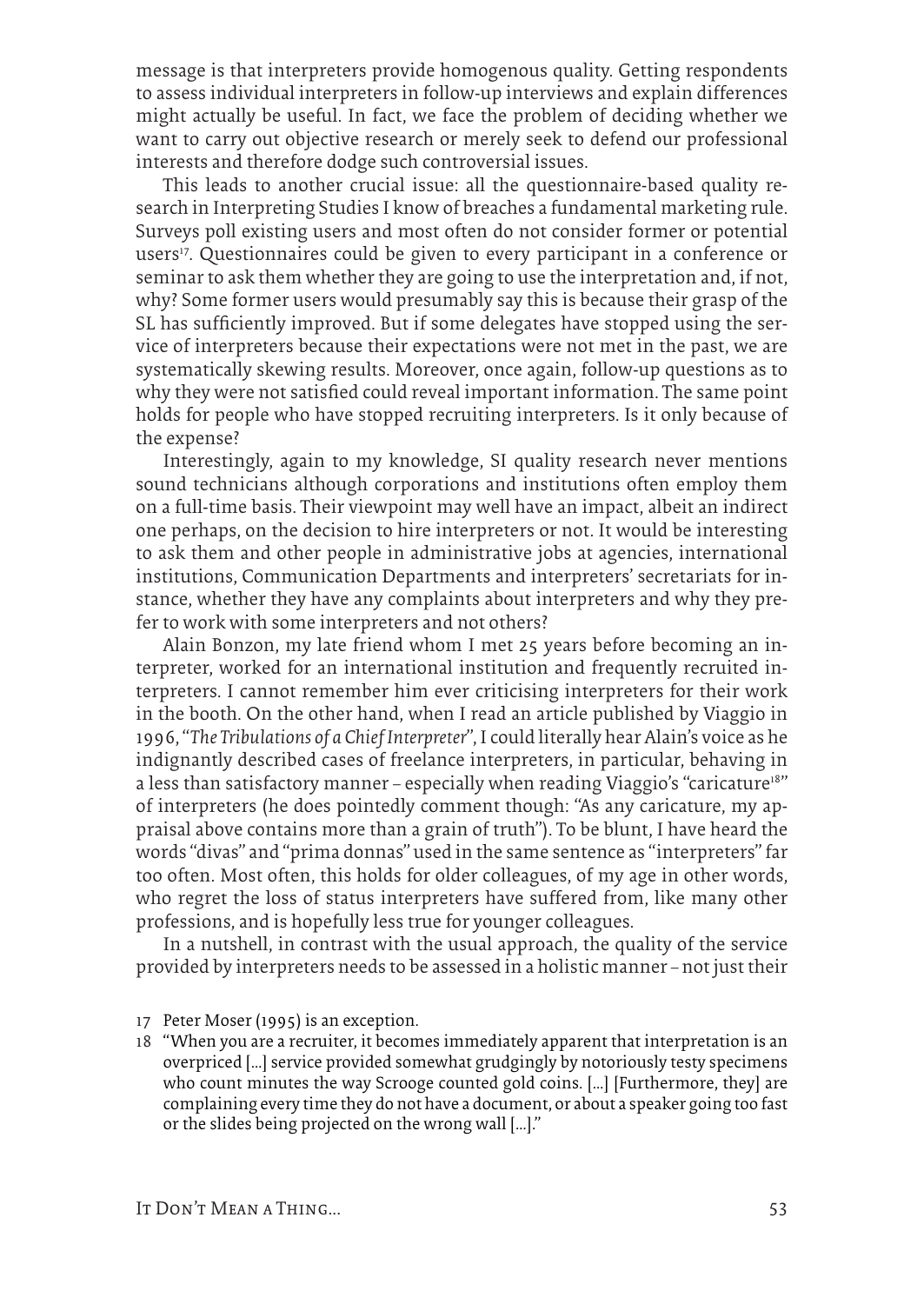performance in the booth. Daniel Gile (1995b: 156) is a noteworthy exception since he also mentions the way interpreters dress, behave inside and outside the booth, interact with delegates, etc. I would like the hypothesis I have just outlined, i.e. too often interpreters have reacted negatively to the relative deterioration in our profession's status by behaving in a demanding and/or exasperating manner, to be proven wrong. I would argue, however, that we cannot ignore such a possibility.

### 7. Completely uninteresting and trivial tautologies

Shlesinger (1997: 129) highlights the fundamental flaw in the idea that accumulating surveys, ultimately, will lead to "scientific" knowledge<sup>19</sup>. "However, as long as each questionnaire focuses on different variables, is formulated along different lines, and is administered to different types of target audiences, comparisons of the results will be difficult". We have seen above many other problems that would also rule out such a possibility, first and foremost the fact that the data from such questionnaires are unreliable since respondents' answers cannot be presumed to shed light on their actual thoughts and emotions. Chiaro and Nocella (2005: 172) voice a totally different viewpoint from mine.:

Over and over again we read that investigating quality in interpreting is not an easy task due to the huge number of variables involved [...] The general idea which comes across to the reader is that dealing with the enormous heterogeneity of circumstances in and around interpreting verges on the insurmountable.

They go on to argue:

But is not apparent insuperability typical of scientific enquiry? Was Watson and Crick's model easy to identify? And what of the excogitation of a formula that shows that distance and time are not absolute? And discovering penicillin? The list of seemingly intractable problems is endless. But is it not this very complexity that is what makes research fascinating and irresistible?

Apparent insuperability can also be absolute insuperability, as alchemists eventually discovered. Note also that Chiaro and Nocella mention only examples from so-called "hard" sciences. Such scientism goes hand in hand with another egregious error. The successes enjoyed by research in physics are not accounted for by its methodology *per se*, but the fact that physics adapted its methodology to what it studies, in other words matter. Positivism claims, by contrast, that there is one, and only one, scientific methodology although it concedes that said methodology may be adapted to social sciences. But, to paraphrase French economist Jacques Généreux, I can drop a stone from the top of the Eiffel Tower and calculate precisely where and when it will hit the ground or some unfortunate passer-by. If I throw the same stone at somebody, I cannot predict how they will react, or

19 A viewpoint Thomas Kuhn described as "the textbook image of science".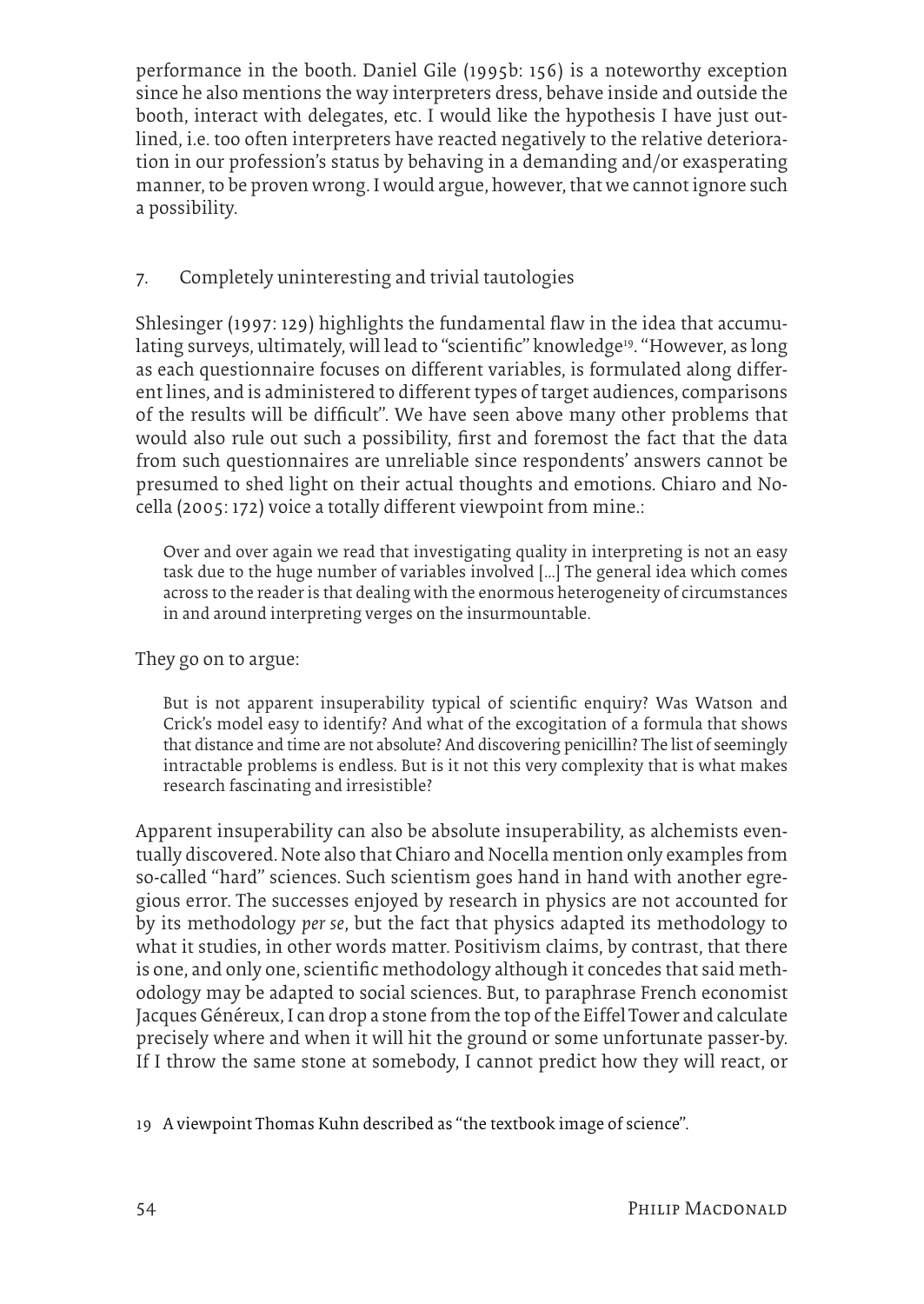in fact how I would react tomorrow if somebody threw a stone at me. As Passet (2010: 256) points out, the words "individual" and "atom" share the meaning of "beyond which no further division is possible". Precisely, positivism postulates that an individual is to society what an atom is to the physical universe. The absurdity of the battle cry of economics, i.e. *ceteris paribus*, consists in the fact that all other things are *never* equal when dealing with social events<sup>20</sup>. Individuals are not atoms unless you believe that there is no such thing as society. Carr (1960: 31) summed up the argument pithily:

[...] take the dictum of J. S. Mill, the classical individualist: 'Men are not, when brought together, converted into another kind of substance.' Of course not. But the fallacy is to suppose that they existed, or had any kind of substance, before being 'brought together'.

One example springs to mind: the important issue of the role played by interpreters during colonialism or even current wars such as Afghanistan or Iraq. At times, research in interpreting accordingly needs to consider cultural, social and economic factors. Assuming that such research is "unscientific" or less "serious" simply reflects a misunderstanding of what science really means.

We cannot accept the "diktats" of the ATSC and their definition of science, as otherwise Interpreting Research will be doomed to the fate Werner Heisenberg, Nobel laureate for the creation of quantum mechanics, described in *Physics and Beyond*:

The positivists have a simple solution: the world must be divided into that which we can say clearly and the rest, which we had better pass over in silence. But can anyone conceive of a more pointless philosophy, seeing that what we can say clearly amounts to next to nothing? If we omitted all that is unclear we would probably be left with completely uninteresting and trivial tautologies. (1971: 213)

They would presumably include attempts to define quality<sup>21</sup> "objectively" and debates about the statistical treatment of data generated by respondents' answers to questionnaires.

To conclude, I would like to emphasize I am not criticising any kind of research *per se*. I am simply arguing that the stifling influence of positivism must be challenged. Asserting that one's approach is hard-headed and scientific while the so-called Liberal Arts Paradigm is merely woolly-headedness may be gratifying, but bold statements tantamount to dismissing the "Humanities" in fact imply that the proponents of such a viewpoint are somehow entitled to call into question the "intellectual rigour" of fellow researchers who have studied such subjects as philosophy. In fact, first and foremost, we need to move beyond C.P. Snow's "Two Cultures" mindset.

- 20 Indeed mainstream economics epitomises all the detrimental consequences of "physics envy".
- 21 Such as the "formula" proposed by Kurz (2001: 405): "Quality = Actual Service Expected Service"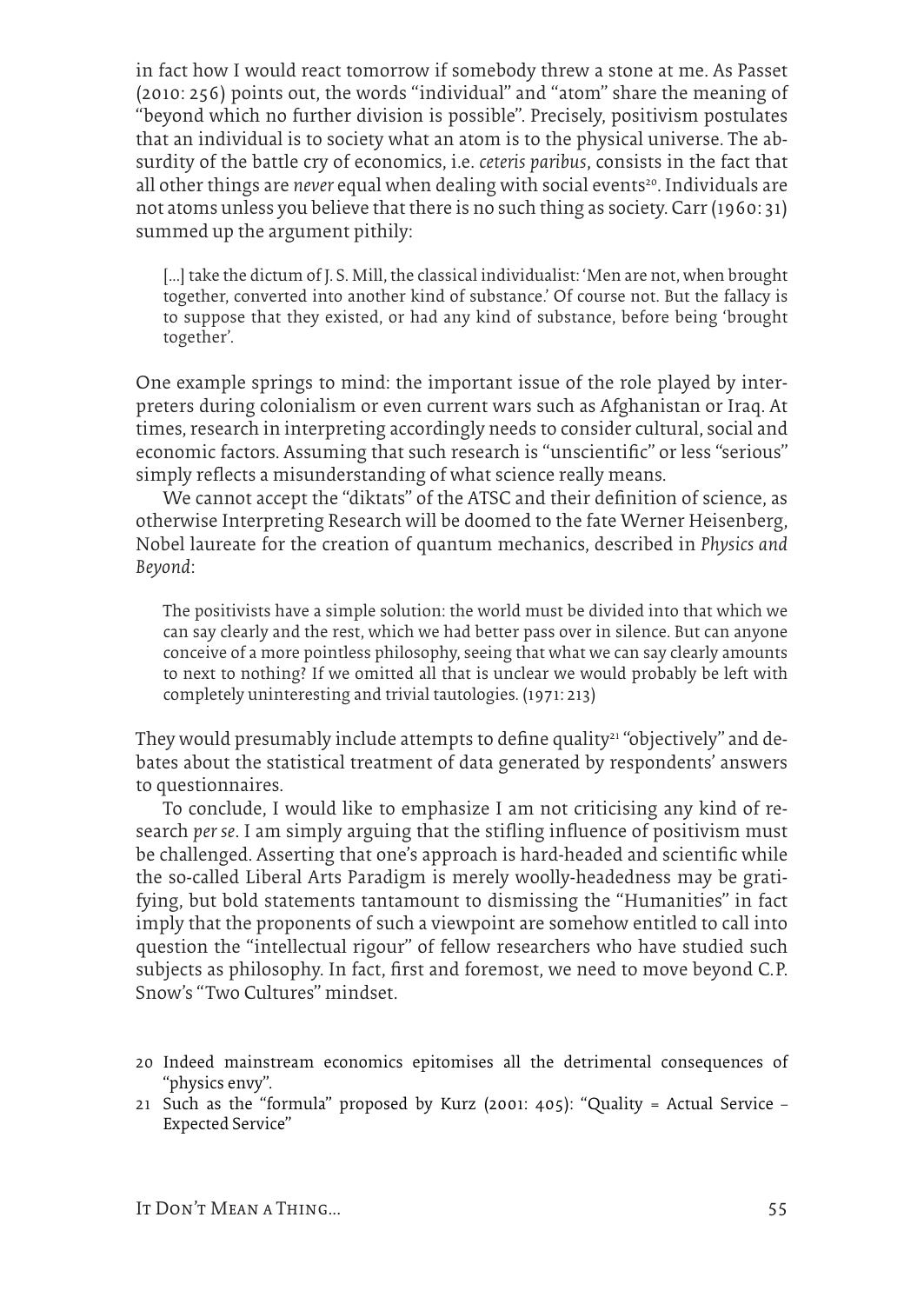- Ariely D. (2008) *Predictably Irrational*, Harper & Collins.
- Ariely D, / Berns G.S. (2010) "Neuromarketing: the hope and hype of neuroimaging in business", *National Review of Neuroscience* 11, 284-92.
- Bruine de Bruine W. (2010) "Framing effects in surveys: how respondents make sense of the questions we ask", in K. Gideon, *Perspectives on Framing*, New York, Psychology Press.
- Carr E.H. (1990/1961) *What is History?*, London, Penguin Books .
- Cattaruzza L. / Mack G. (1995) "User surveys in simultaneous interpretation: a means of learning about quality and/or raising some reasonable doubts," in J. Tommola (ed.), *Topics in Interpreting Research* Turku, University of Turku, 51-68.
- Chartrand T. / Huber J. / Shiv B. / Tanner R. (2008) "Nonconscious goals and consumer choice" *Journal of Consumer Research* 35, 189-201.
- Chiaro D. / Nocella G. (2004) "Interpreters' perception of linguistic and non-linguistic factors affecting quality: a survey through the World Wide Web"
- *Meta: Translators' Journal*, 49/2, 278-293.
- Chiaro D. / Nocella G. (2005) "Looking quality research in the eye: are we beholding the splinter and ignoring the beam?", *The Interpreters' Newsletter* 13, 167-199.
- Collados Aís A. ([2002/1998) "Quality assessment in simultaneous interpreting: the importance of nonverbal communication" in: F. Pöchhacker /M. Shlesinger (eds) *The Interpreting Studies Reader*, London/New York, Routledge, 326-336.
- Collados Aís A. (2001) "Efectos de la Entonación Monótona sobre la Recuperación de la Información en Receptores de Interpretación Simultánea", *The Translator* 5,103-110.
- Collados Aís Á. / Macarena Pradas Macías E. / Stévaux E. / García Becerra O. (Eds) (2007) *La Evaluación de la Calidad en Interpretación Simultánea: Parámetros de Incidencia*, Granada, Colección Interlingua Editorial Comares.
- Diriker E. (2004) *De-/Re-Contextualizing. Conference Interpreting: Interpreters in the Ivory Tower?* Amsterdam/Philadelphia, John Benjamins.
- Diriker E. (2011) "User expectation surveys: questioning findings and drawing lessons for interpreter training", <http://www.iudergi.com/tr/index. php/ceviri/article/viewFile/11090/10348>.
- Donovan C. (2002) "User expectations" in *EMCI Workshop Proceedings*, 1-13.
- Fitzsimons G.J. /Hutchinson J. W./ Williams P./ Alba J. W./ Chartrand T. L./ Huber J./ Kardes F. R./ Menon G./ Raghubir P./ Russo J. D./ Shiv B/ Tavaaoli,N. Y. (2002) "Non-conscious influences on consumer choice", *Marketing Letters* 13: 269-279.
- Gile D. (1990a) "Research proposals for interpreters, in aspects of applied and experimental research on conference interpretation" in L.Gran / C. Taylor (eds), SSLMIT, Università degli Studi di Trieste, 226-36.
- Gile D. (1990b) "A communication-oriented analysis of quality in non-literary translation and interpretation" in M. L. Larson (ed.) *Translation, Theory*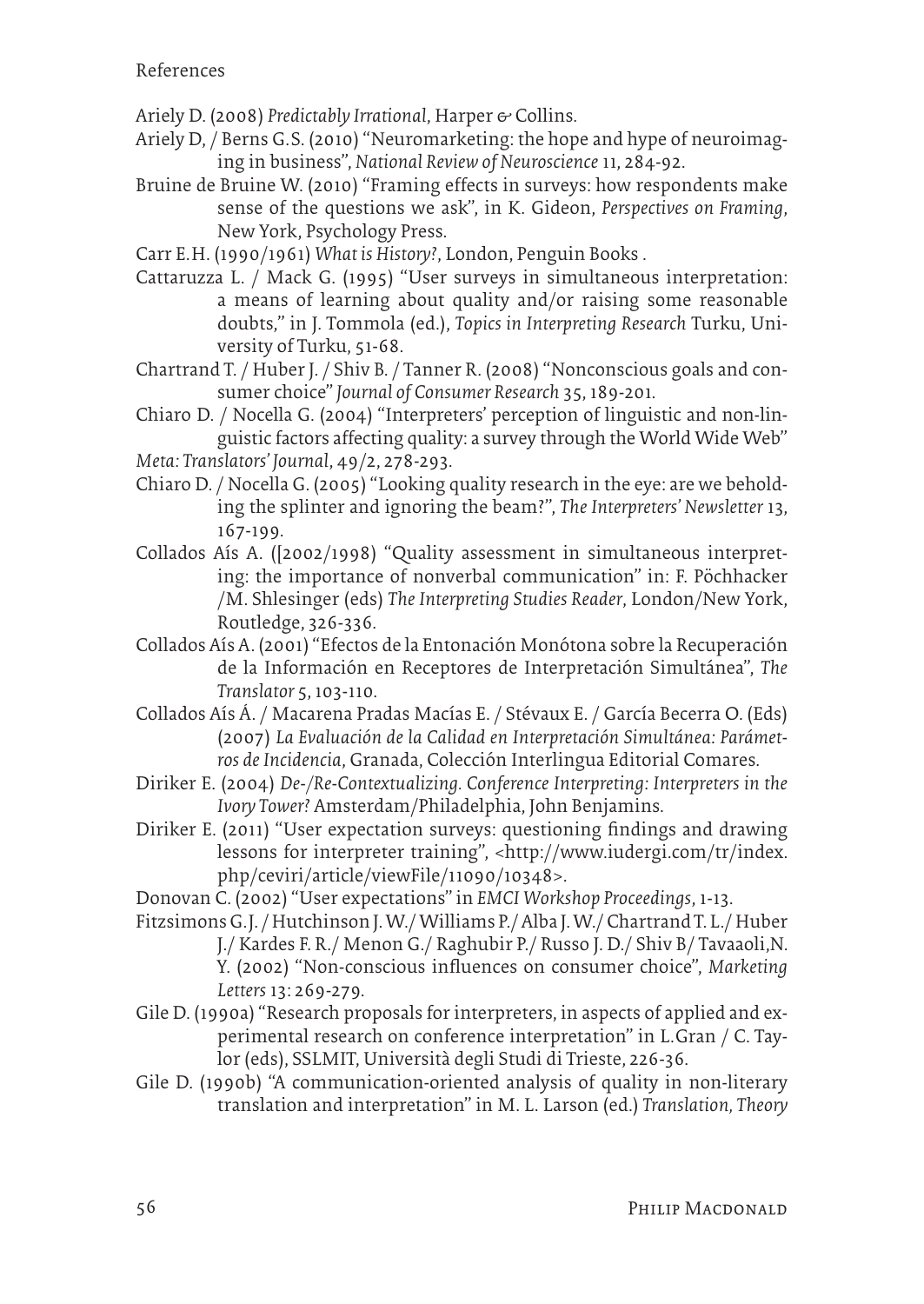*and Practice, Tension and Interdependence*, Amsterdam/Philadelphia,John Benjamins, 188-200.

- Gile D. (1990c) "Scientific research vs. personal theories in the investigation of interpretation" in L.Gran / C. Taylor (eds): *Aspects of Applied and Experimental Research on Conference Interpretation* Udine, Campanotto Editore, 28-41.
- Gile, D. (1991) "A Communication-Oriented Analysis of Quality," Translation: Theory and Practice". ATA Scholarly Monograph Series (M. L. Larson, ed.), Binghamton (NY), SUNY, vol. 5, 188-200.
- Gile D. (1995a) "Interpretation research: a new impetus?", *Hermes, Journal of Linguistics* 14, 15-29.
- Gile D. (1995b) "La qualité en interprétation de conférence", in *Regards sur la Recherche en Intérpretation de Conférence*. Lille, Presses Universitaires, 143- 166.
- Gile D. (1999a) "Use and misuse of the literature in interpreting research", *The Interpreter's Newsletter* 9, 29-43.
- Gile D. (2001) "L'évaluation de la qualité de l'interprétation en cours de formation", *Meta: Translators' Journal* 46/2, 379-393.
- Gile D. (2002) "Conference interpreting as a cognitive management problem" in F.Pöchhacker / M. Shlesinger, London/New York, Routledge, 196-214.
- Gile D. (2004a)) "Principles of empirical science: a reminder", <http://www. translationconcepts.org/pdf/Reminder\_about\_science.pdf>.
- Gile D. (2004b) "Response to the invited papers", in C. Schäffner *Traditions, Gaps and Synergies*, Clevedon , Multilingual Matters Ltd. , 124-7.
- Gile D. (2009) "Interpreting studies: a critical view from within", MonTI. Monografías de Traducción e Interpretación, 1, Universidad de Alicante 135-155.
- Graves P. (2010) *Consumer.ology*, London, Nicholas Brealey Publishing.
- Grbić N. (2008) "Constructing interpreting quality", *Interpreting* 10 /2, 232-257.
- Heisenberg, W. (1971) *Physics and Beyond*, New York, Harper & Row.
- Holub E. (2010) "Does Intonation matter? The impact of monotony on listener comprehension", *The Interpreters' Newsletter*, 15, 117-126.
- Kahane E. (2000) "Thoughts on the quality of interpretation" <http://aiic.net/ page/197>.
- Kahneman D. (2012) *Thinking Fast and Slow*, London, Penguin Books,.
- Kahneman D. / Tversky, A. (1979) "Prospect theory: an analysis of decision under risk", *Econometrica* 47/2, 263-291.
- Knutson B./ Rick S./ Wimmer G.E./ Prelec D./ Loewenstein G.(2007) "Neural predictors of purchases"; *Neuron* 53, 147-56.
- Kurz I. (2001) "Conference interpreting: quality in the ears of the user" *Meta: Translators' Journal*, 46/2, 394-409.
- Luccarelli L. and Gree, D. (2007) "Letter from the Editor standardisation and quality", in *Communicate*, <http://aiic.net/page/2544>.
- McCloskey D. (1983) "The rhetoric of economics", *Journal of Economic Literature* 21, 481-517.
- McClosky D. (1990) *If You're So Smart, The Narrative of Economic Expertise*, Chicago, University of Chicago Press.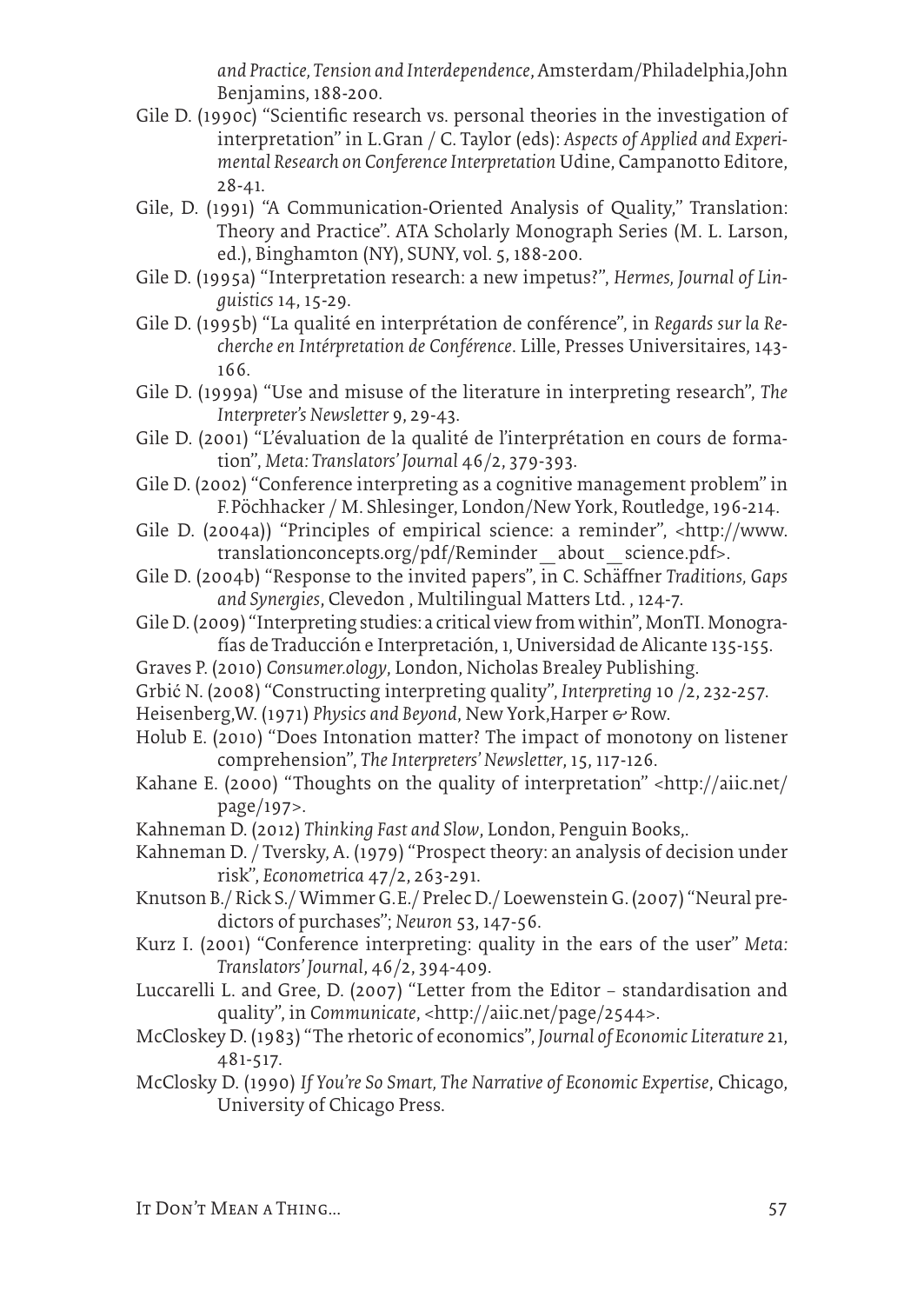- Mead P. (2005) "Methodological issues in the study of interpreters' fluency", *The Interpreters' Newsletter*, 13, 39-63.
- Moser, P. (1995) *Survey on Expectations of Users of Conference Interpretation, Final Report*, <http://aiic.net/page/736/survey-on-expectations-of-users-of-conference-interpretation/lang/1>.
- Moser-Mercer B. (1994) "Paradigms gained or the art of productive disagreement" in S.Lambert / B.Moser-Mercer (eds) *Bridging the Gap: Empirical Research in Simultaneous Interpretation,* Am,sterdam/Philadelphia, John Benjamins, 17-23.
- Nietzsche Friedrich (1871) *Schopenhauer as Educator,*< http://en.wikisource.org/ wiki/Schopenhauer\_as\_Educator>.
- Ofir C. / Simonson, I. (2001) "In search of negative customer feedback: the effect of expecting to evaluate on satisfaction evaluations," *Journal of Marketing Research*, 3, 170-82.
- Passet R. (2010) *Les Grandes Représentations du Monde et de l'Économie*, LLL Les Liens qui Libèrent.
- Peterson, R. A. (1992) "Measuring customer satisfaction: fact and artifact", *Journal of the Academy of Marketing Science*, 20/1, 61-71.
- Pöchhacker F. (2004) "I in TS: on partnership in Translation Studies", in C. Schäffner *Traditions, Gaps and Synergies*, Clevedon , Multilingual Matters Ltd., 104-115.
- Pöchhacker F. / Zwischenberger, C. (2010) "Survey on quality and role: conference interpreters' expectations and self-perceptions", <www.aiic.net/View-Page.cfm/article2510.htm>.
- Pym A. (2008) "On omission in simultaneous interpreting: risk analysis of a hidden effort", in G. Hansen / A. Chesterman / H. Gerzymisch-Arbogast (eds) *Efforts and Models in Interpreting and Translation Research*, , 63-105.
- Rennert S. (2010) "The impact of fluency on the subjective assessment of interpreting quality", *The Interpreters' Newsletter* 15, 101-115.
- Senior C. / Lee, N. (2008) "A manifesto for neuromarketing science", *Journal of Consumer Behaviour* 7, 263-271.
- Shlesinger M. (1997) "Quality in simultaneous interpreting", in Y.Gambier, / D.Gile, / C.Taylor (eds), *Conference Interpreting, Current Trends in Research*, Amsterdam/Philadelphia, John Benjamins, 123-31.
- Sperber D. / Wilson D. (2004) "Outline of Relevance Theory", in L.R. Horn / G.Ward, (eds.), *The Handbook of Pragmatics*, Oxford, Blackwell, 607-632.
- Taleb N. N. (2008) *The Black Swan*, London, Penguin Books..
- Tarran B. (2011) Interview of Rory Sutherland, *Research*, <http://www.research-live.com/features/measuring-emotion/questioning-the-nature-of-research/4005918.article>.
- Vavra T. (1997) *Improving Your Measurement of Customer Satisfaction: A Guide to Creating, Conducting, Analyzing, and Reporting Customer Measurement Programs*, ASQ Quality Press.
- Viaggio S. (2004/1996 ) "The tribulations of a chief interpreter", <http://aiic.net/ page/1324/>.
- Viaggio S. (2009) "To Translate or to Mediate? That is the Question!", http://sergioviaggio.com/?cat=7&paged=4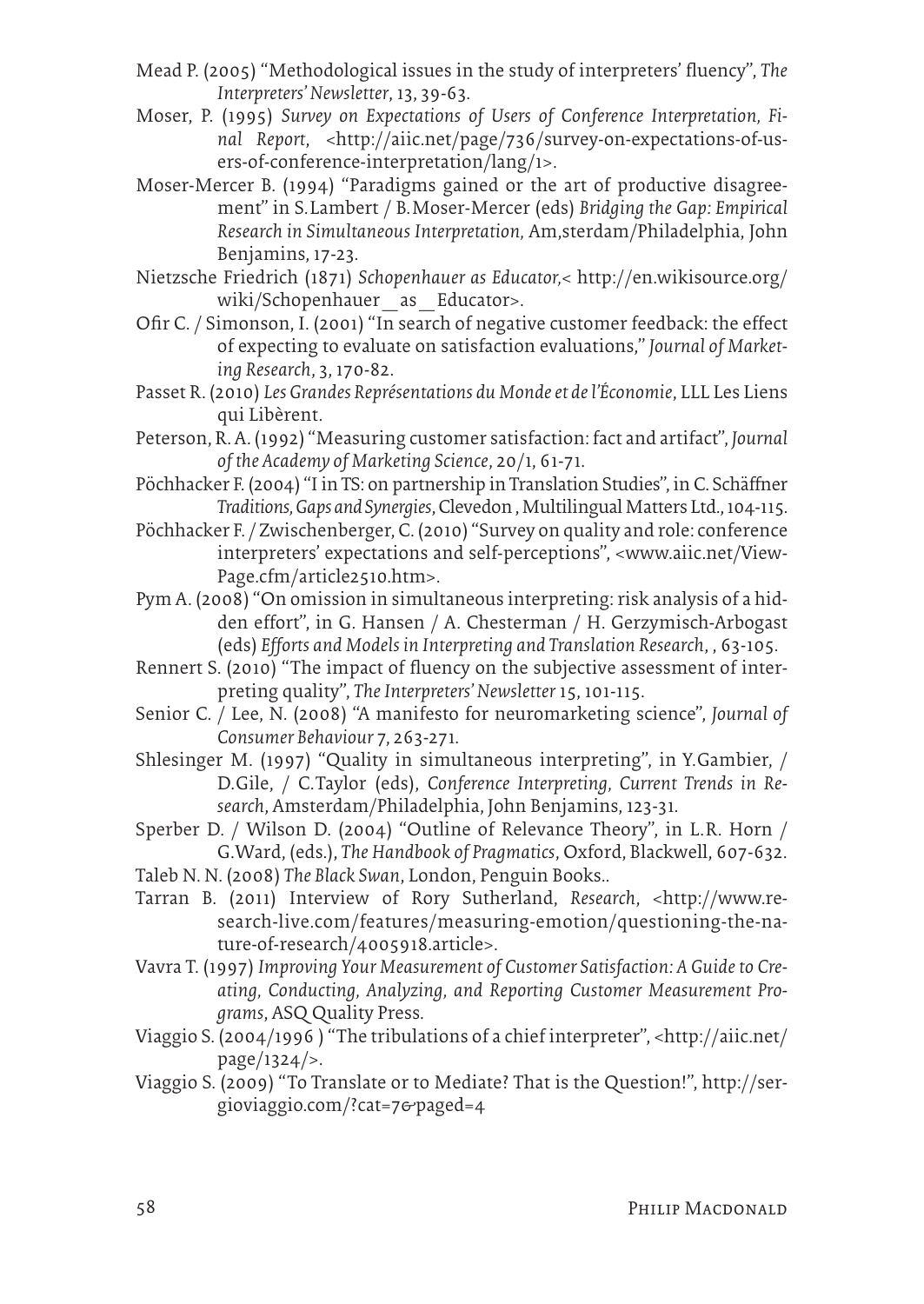- Watson J. / Crick F. (1953) "A structure for Deoxyribose Nucleic Acid", *Nature*, 171, 737-738.
- Wilson T. D. (2003) *Strangers to Ourselves: Discovering the Adaptive Unconscious*, Belknap Press of Harvard University Press.
- Yao B. / Belin P. / Scheepers C. (2012) "Brain 'talks over' boring quotes: top-down activation of voice-selective areas while listening to monotonous direct speech quotations", *NeuroImage*, 60/3, 1832-1842.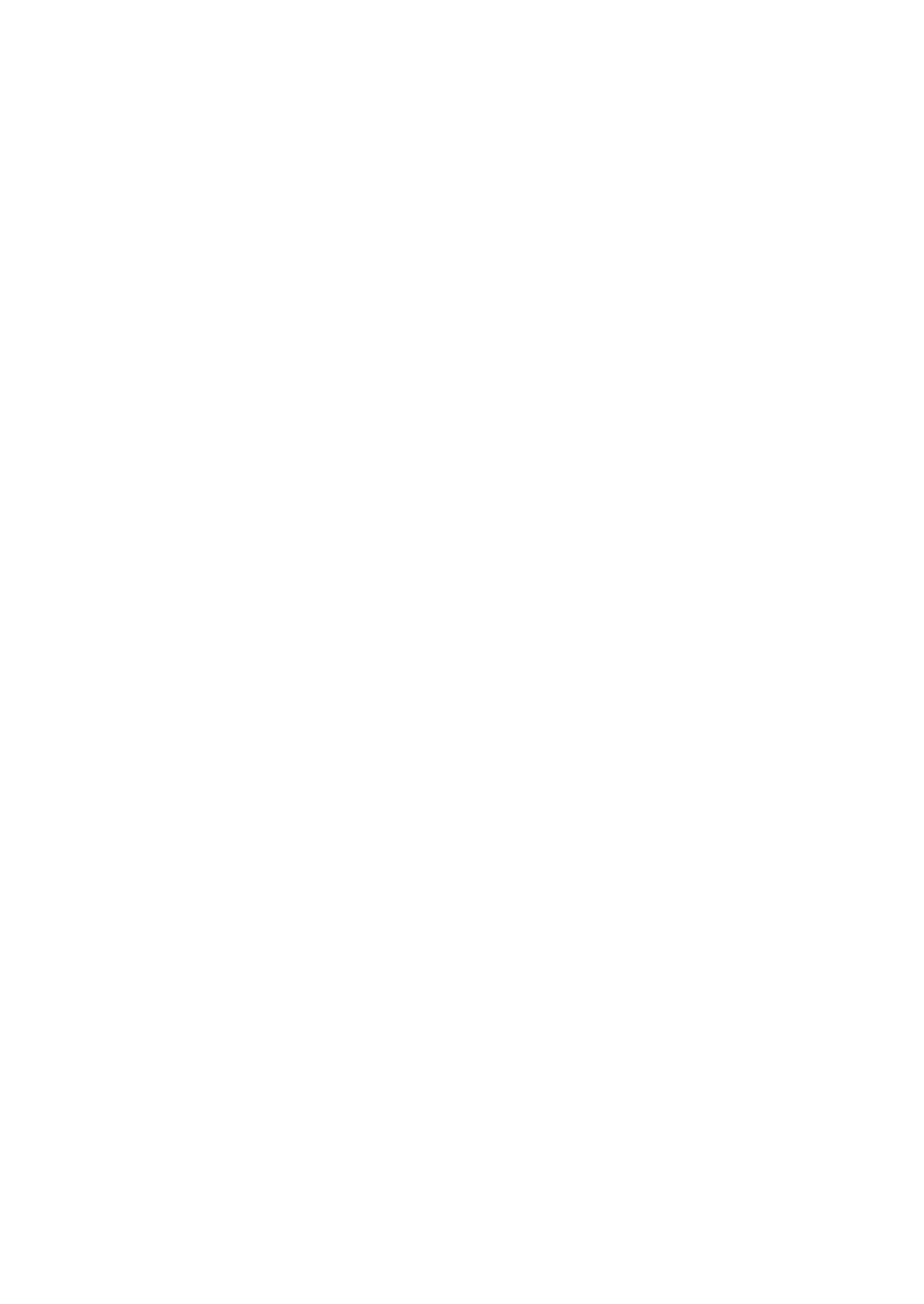# Prosody in Simultaneous Interpretation: a Case Study for the German-Italian Language Pair

# Sara Martellini

Free-lance Conference Interpreter

Abstract

*Prosody in simultaneous interpretation (SI) is a recent research field receiving increasing attention but still insufficiently explored for certain language pairs. The present contribution discusses the prosodic features of interpreted texts as such and in relation to the source text (ST) for the German-Italian language pair.*

*The target texts (TTs) of six professional interpreters were transcribed and analysed according to the following analysis criteria: speech rate, pauses (filled and unfilled and their position in the text) and syllable lengthening, intonation and prominence.*

*The objective of the study was to analyse the prosody of professional interpreters through the perceptual method, assessing the features of prosody as observed in interpreting practitioners. Since the ST is an example of impromptu speech, the study also aimed at understanding the role played by spontaneous speech in the interpreting process.*

*The results concerning interpreters' speech rate and intonation confirmed consolidated theories in SI, whereas categories such as pauses, stress on words and the sub-category of syllable lengthening raised new points, showing that some specific behaviour is intentionally produced by interpreters to deal with difficult portions of text through the use of prosodic features.*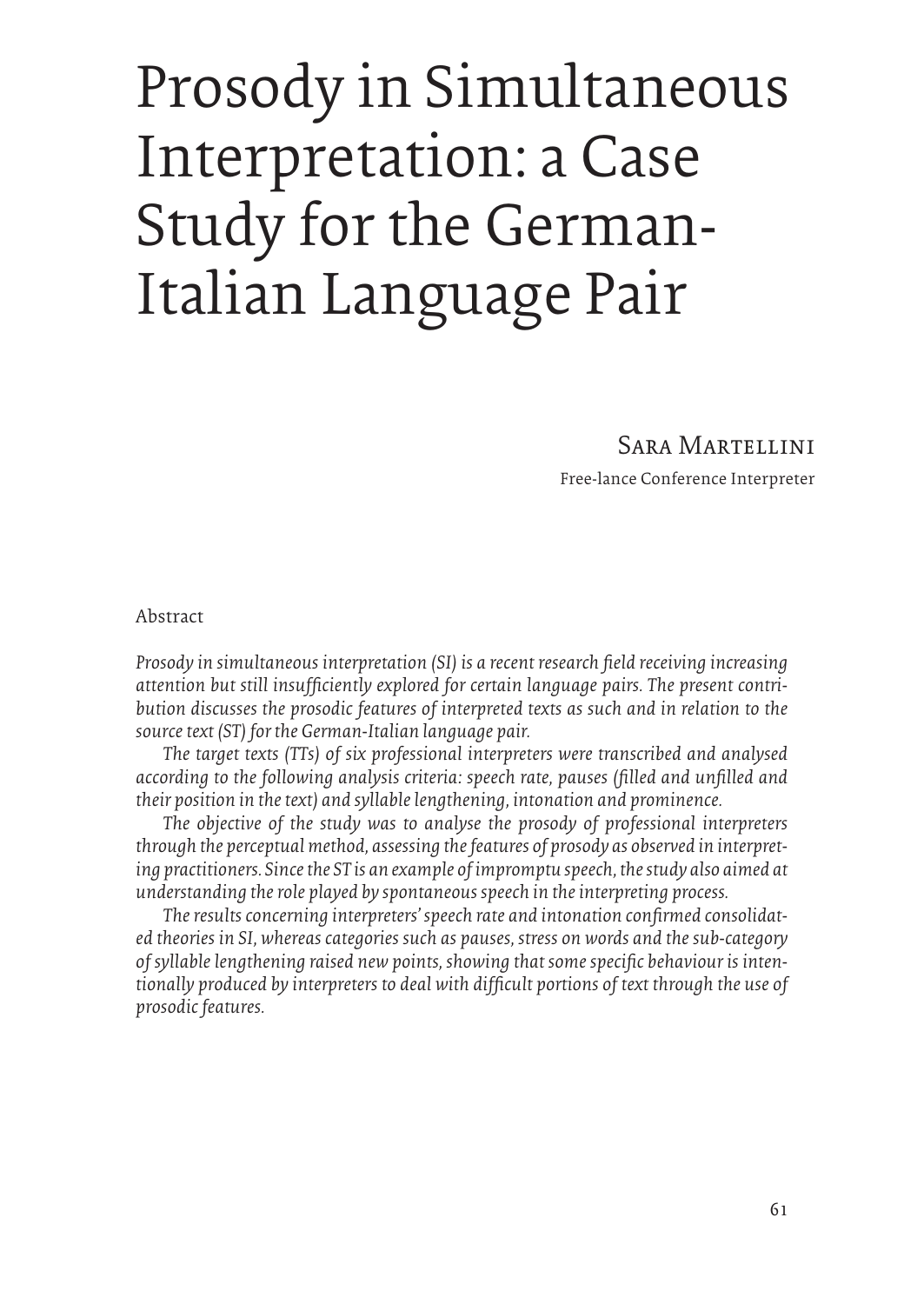#### Introduction

Prosody is the combination of speech intonation, stress and rhythm and is essential for a fluent and natural delivery; it may facilitate or hinder comprehension.

Prosody can be considered a hallmark of expertise since a conference interpreter is a "communication professional who needs to be a good public speaker" and should not speak in a "deadpan monotone, nor in a sing-song […] making *their* (ed.) interpretation as easy and pleasant to follow as possible" (AIIC 1982). Research in the past has shown that professional interpreters sometimes display anomalous intonation and stress patterns (Shlesinger 1994; Ahrens 2004) due to the cognitive load they are exposed to during SI. To what extent the speaker's prosody may affect comprehension of the ST by the interpreters is still little explored and deserves further research.

This case study analyses the prosody of an impromptu speech dense in information and its SIs performed by 6 professional interpreters with the aim of acquiring more data to integrate, confirm or confute previous studies.

According to Beaugrande and Dressler (1981) prosody is a subsidiary system of text cohesion: its absence may influence a crucial phase of SI, namely ST comprehension and, from the perspective of the interpreter's prosody, TT comprehension by the audience. Understanding the ST and producing the TT also depend on a number of paralinguistic elements. Collados Aís *et al.* (2011: 76-91) stresses that intonation is crucial for the logical cohesion of the text and the interpreter can use it to save time by delivering with prosodic features what the speaker expresses verbally or, sometimes, with face or gestures.

Indeed an appropriate use of prosody is first of all desirable in the ST, since it supports the interpreter's comprehension. Then, an interpreter with a good command of all prosodic features will contribute to the audience's comprehension and, therefore, to the success of the communication process.

- 1. Prosody in SI
- 1.1 Prosody: constituents and pertinence for SI

Prosody is defined as the *suprasegmental level* because it concerns specific features of the language whose application domain is wider than that of the single sound (Sorianello 2006: 16).

Prosody is a complex subject not only because the terminology concerning its elements often differs according to the author and the analysis methods. Hargrove and McGarr (1994: 3 ff) define prosody as multifaceted (composed by intonation, pauses, speech rate, etc.) and not directly corresponding to the specific linguistic meaning, because context and situation play a crucial role in the interpretation of prosodic elements by the audience.

The terminology used by prosody researchers is so diverse that the present study draws mainly on the terminology of Sorianello (2006), whose research is one of the most complete and recent Italian contributions to the analysis of intonation and prosody.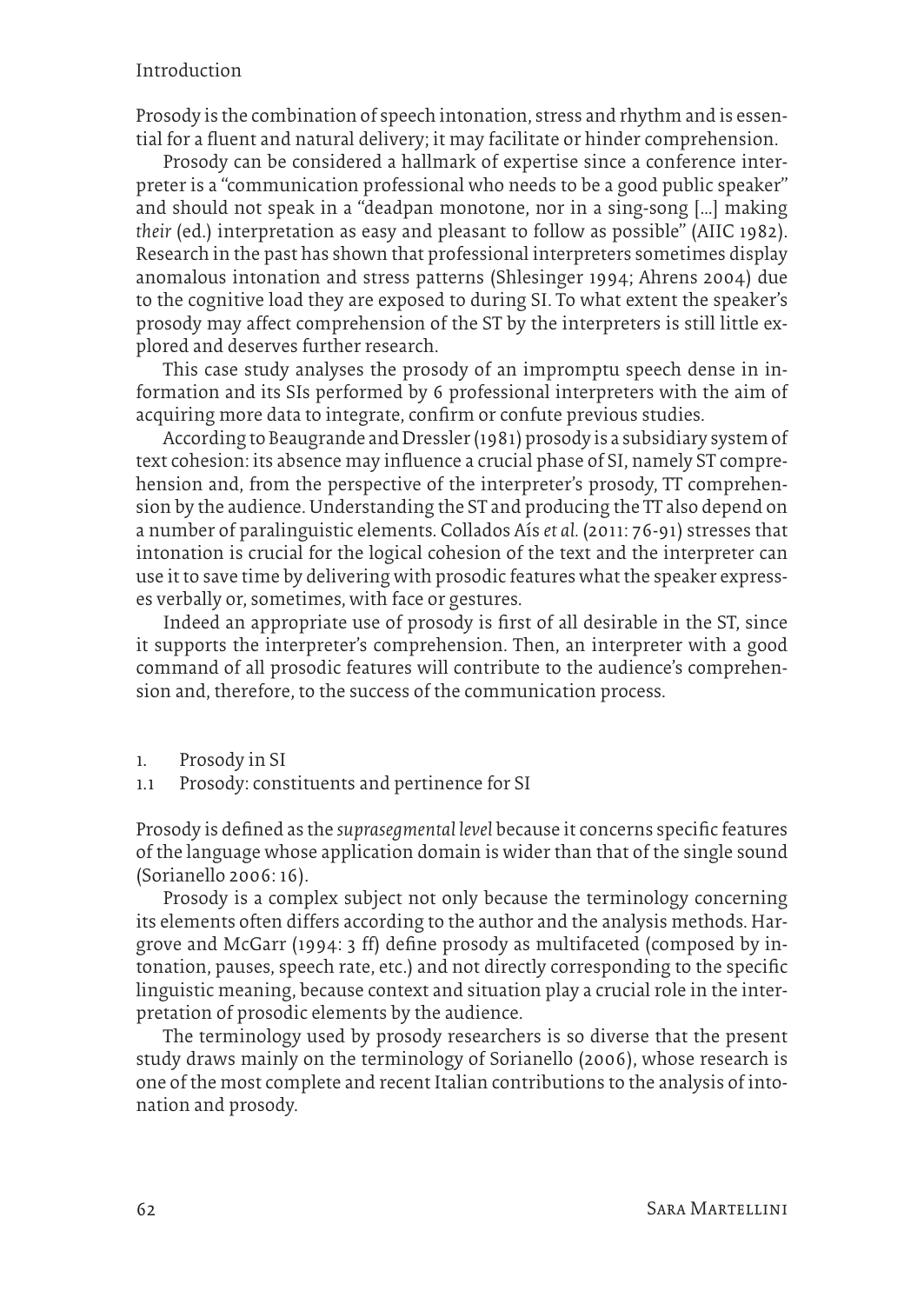The definition of the prosodic elements analysed in this study combines the explanations of Sorianello (2006), Cruttenden (1986), Voghera (1992), Hargrove/ McGarr (1994) and Canepari (1985).

The following prosodic elements were analysed in the case study:

- − *Speech rate* refers to the number of syllables and phonemes uttered in a given time unit (Sorianello 2006: 31). Unlike articulatory speed (Goldman Eisler 1958a: 61), this also includes pauses. Speech rate depends on many prosodic factors including pauses, vowel and consonant lengthening, style, context etc.
- − *Pause* is a temporary interruption of articulatory activity (Sorianello 2006: 30). In prosody literature (Sorianello 2006; Ahrens 2004; Cruttenden 1986; Schwitalla 1997) pauses are unfilled (silence) or filled (hesitations, vocalisations, etc.). The former are the silences within the speech and the latter (ehm, mm) are examples of vocalisation typical of impromptu speech which depend on the difficulty of linguistic production (Sorianello 2006: 30). Syllable lengthening is not an actual interruption of the phonation, but a continuation of the last vowel or consonant of a word while processing the new part of speech to be uttered.
- − *Intonation* is "the pitch contour of an utterance" (Ahrens 2005: 53). One after the other, tone units create the melodic framework of the speech and in order to define the limits of a tone unit, the *tonic* must be found. The tonic is the syllable with the highest intensity compared to the other syllables of the tone unit (Voghera 1992: 111). In Italian the tonic is usually placed on the last accented syllable of the tone unit (Voghera 1992; Canepari 1985). A universal of intonation is the opposition between rising and falling boundary tones (ending tone of a tone unit) – the first usually implying a sentence left open to be continued and the second implying the conclusion of an utterance. Cruttenden (1986: 45) differentiates three *terminal junctures* (boundary tones): falling, rising and level. A falling boundary tone is detected when a conclusive intonation is perceived, whereas a raising boundary tone shows a non-conclusive and ascending intonation (usually in questions). Finally, a level boundary tone is when the intonation of a tone unit is kept also at its boundary, thus being perceived as suspended.
- − *Prominence* is traditionally defined as "a local degree of stress or emphasis" (Liberman, Pierrehumbert 1984 in Sorianello 2006: 49). It refers to the perceptual significance placed on specific syllables or words of an utterance which are consequently perceived as stressed (Sorianello 2006: 49). Often speakers stress the words of their speech which contain new information or when they want to draw the audience's attention.

In SI the interpreter aims at producing a fluent TT, therefore fluency is a fundamental quality feature always included in SI studies (Goldman-Eisler 1980; Kurz 1989; Kopczynski 1994; Altman 1994; Collados-Aís 2008; Collados-Aís *et al* 2011; Zwischenberger / Pöchhacker 2010). It derives from the integration of various prosodic elements such as speech rate, pauses, hesitations, vowel and consonant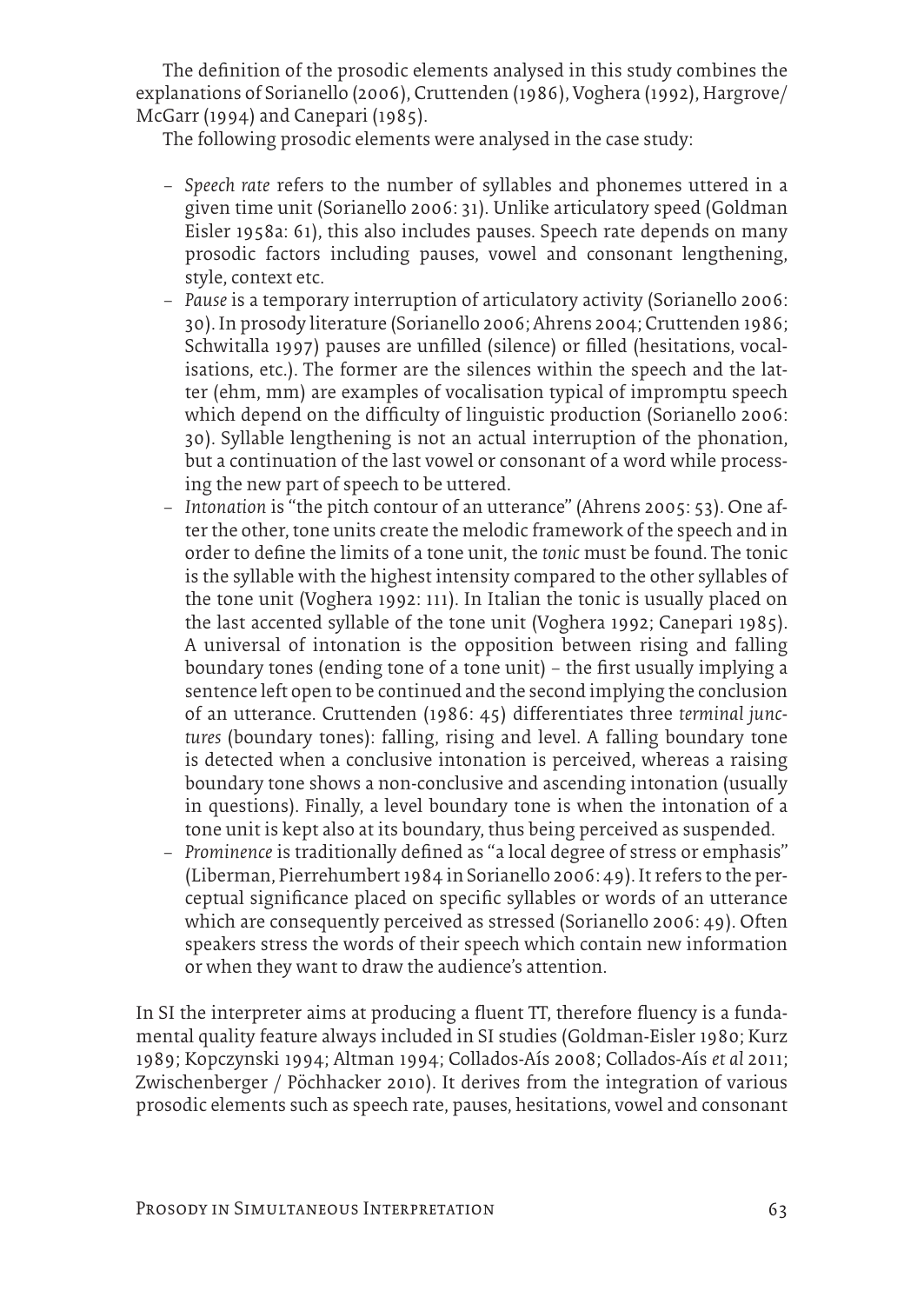lengthening, and self-corrections (Ahrens 2004). Fluency may be defined as an attribute that "indicates the degree to which speech is articulated smoothly and continuously without any 'unnatural' breakdown in flow" (Ejzenberg 2000: 287).

The following paragraph is a short collection of SI studies concerning the single prosody features analysed in the present study in order to gain a general overview of the state of the art.

#### 1.2 Prosody research in SI

The analysis of prosodic elements is an integral part of the Interpretation Studies, yet only few systematic studies on orality involving the ST-TT relationship have been conducted, mainly by Dejean Le Féal (1978), Shlesinger (1989, 1994) and Ahrens (2004). These contributions are relevant for this study because, as stated by Tissi (2009: 9), considering the ST-TT relationship the authors detected specific parameters to take into account while defining the degree of orality of a speech.

The lack of detailed studies on prosody in SI is allegedly caused by the difficulty of controlling non-verbal prosodic elements alongside the fact that the artificial laboratory conditions under which tests are performed do not always reflect the real communication process (Ahrens 2004: 117).

However a number of studies on intonation, pauses, speech rate and prominence should be quoted in order to obtain a clear picture of the state of the art regarding the prosodic features relevant for this study.

Barik (1975), after analysing interpreters' deliveries in order to find omissions, added material etc., detected that TTs are generally rich in false starts and retraces, thereby being "less smooth than 'natural' speech" (Barik, 1975: 294).

Concerning interpreters' intonation, Shlesinger (1994) studied excerpts of a real work situation. The author asserted that interpreters used a particular intonation not to be found in any other language use and mainly characterised by a non-final tone at the end of sentences. It happens because the interpreter has to wait for new ST material, not always knowing when a sentence can be concluded.

Ahrens (2004) conducted an exhaustive analysis of a number of prosodic features applied to interpreted texts by means of speech analysis software (PRAAT). The author simulated the conditions of a work situation at the University of Mainz at Germersheim and six interpreters, two in each booth, interpreted a text (English into German). After analysing the transcripts Ahrens found out that the interpreters produced their own tone units probably because they segmented their speech autonomously and also because of the limited short-term memory available. Moreover, Ahrens detected much more rising and non-final (level) boundary tones (see 1.1 and 2.6) than the more natural final boundary tones.

Nafá (2007) investigated how intonation contributes to the organisation of ST and TT in SI by segmenting STs and TTs in phonological paragraphs. These prosodic units introduce new topics and are signalled by boundary markers. The author's results showed that, generally, both speakers and interpreters use intonational features that contribute to the entire ST and TT organisation. It complies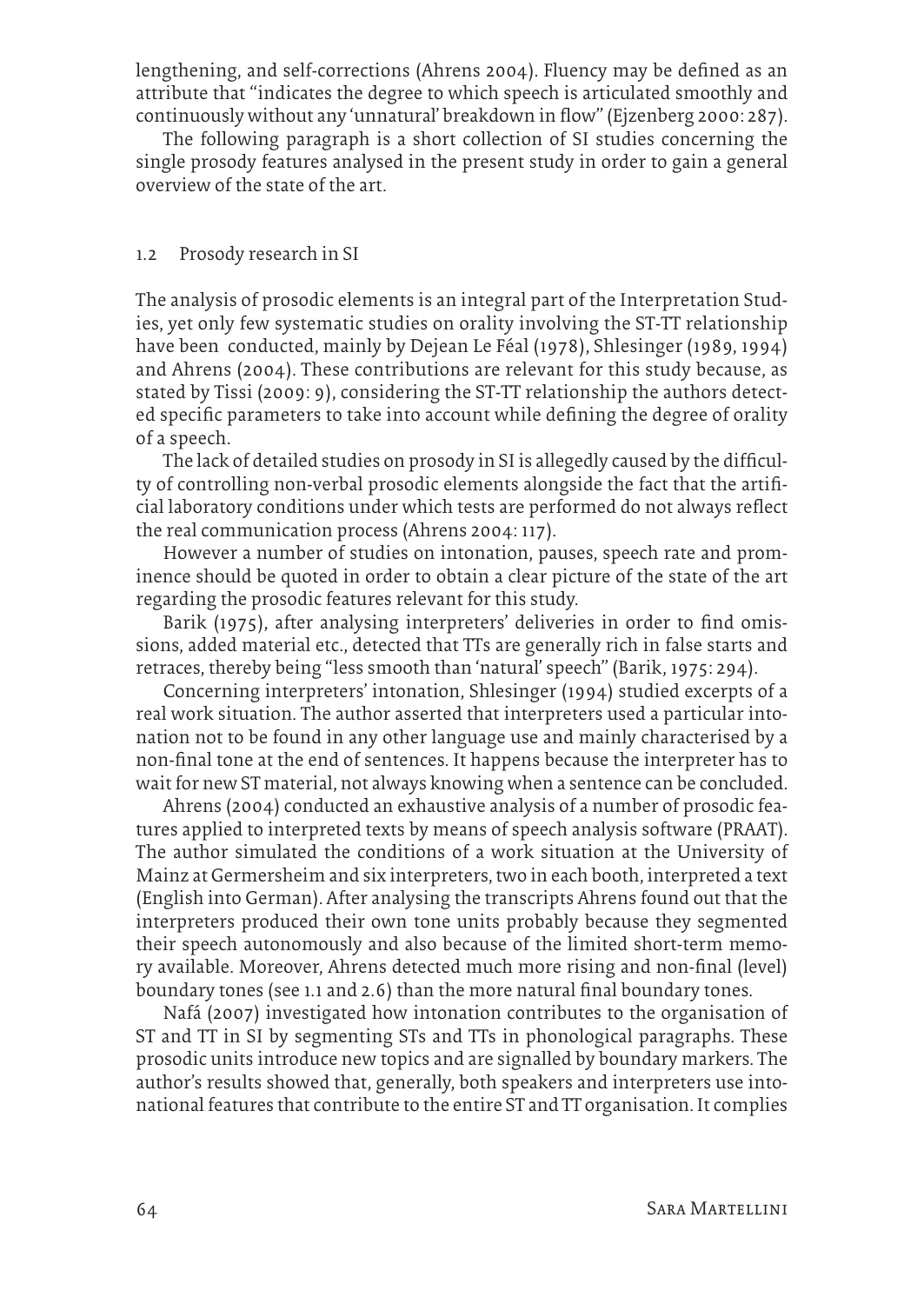with the literature on intonation, according to which high pitch at the beginning and low pitch at the end of a paragraph are to be found. The present study, though, focused on tone units detected, but not analysed, by Nafá (2007: 182).

Intonation as perceived by the audience has been the object of several analyses carried out by Collados Aís (1998, 2008) and Holub (2010), who conducted studies on the impact of monotonous intonation. Their results were in partial contrast to those of previous studies (Kurz 1989 and 1993) according to which a pleasant voice and an appropriate intonation are not crucial quality criteria in SI. Collados Aís and Holub's audiences always defined as better the TTs with lively intonation. Collados Aís (2011: 91) also affirms that a monotonous intonation can be considered by the audience as a lack of interest of the interpreter. Monotony might therefore impair the audience's comprehension, as previously stated by Shlesinger (1994) and Seeber (2001).

Collados Aís *et al.* (2011) published a detailed contribution on quality parameters in SI casting light on the category of intonation in all its parts. A special attention is paid by Collados Aís, in the chapter dedicated to intonation (2011: 61- 92), to the perception of emotions through intonation and the description of the interpreter's *sui generis* intonation (Collados Aís 2011: 77). Moreover, the author asserts that in the evaluation grids of most universities training interpreters, intonation and its related categories are still missing and then recalls her previous studies on audience reactions to interpreters' intonation to underline its importance for a successful interpretation.

Pauses were thoroughly studied by the English psycholinguist Goldman-Eisler (1958a/b, 1968, 1972a/b, 1980), who analysing TT pauses in relation to ST speech rate asserted that interpreters make more pauses than the original speaker. They use pauses autonomously to produce the TT.

Čeňková (1989) calculated the pauses in ST and TT and speech rate including and excluding pauses. The author found fewer and shorter pauses when the speaker accelerated and concluded that interpreters formulate the main part of the TT simultaneously to the speaker. According to Čeňková pauses and intonation are the most important tools used by interpreters for segmenting their TT.

Ahrens (2004) analysed pauses, reaching opposite results to those of Alexieva's renowned experiment (1988), according to which TTs show fewer and shorter pauses than the ST. Ahrens detected fewer pauses in the TTs than in the ST, yet their duration was longer, allegedly because they are used to listen, understand and choose how best to express a concept.

Gerver (1969) focused on the effects of the ST speech rate on the interpreters' performance. The results of his experimental study showed that a fast speech rate leads to the production of more pauses, omissions and errors by the interpreters.

The segmentation of speech carried out by interpreters is a further prosody-related aspect. In his experimental study Barik (1975) observed that interpreters process segments at a semantic level, not word by word. Also Goldman-Eisler (1972b: 69) underlines that the segmentation of simultaneous interpreters is "based on comprehension rather than perception". Furthermore, in the same paper the author noticed that interpreters ignore ST segmentation and model the TT with their individual segmentation, since they cannot always wait for a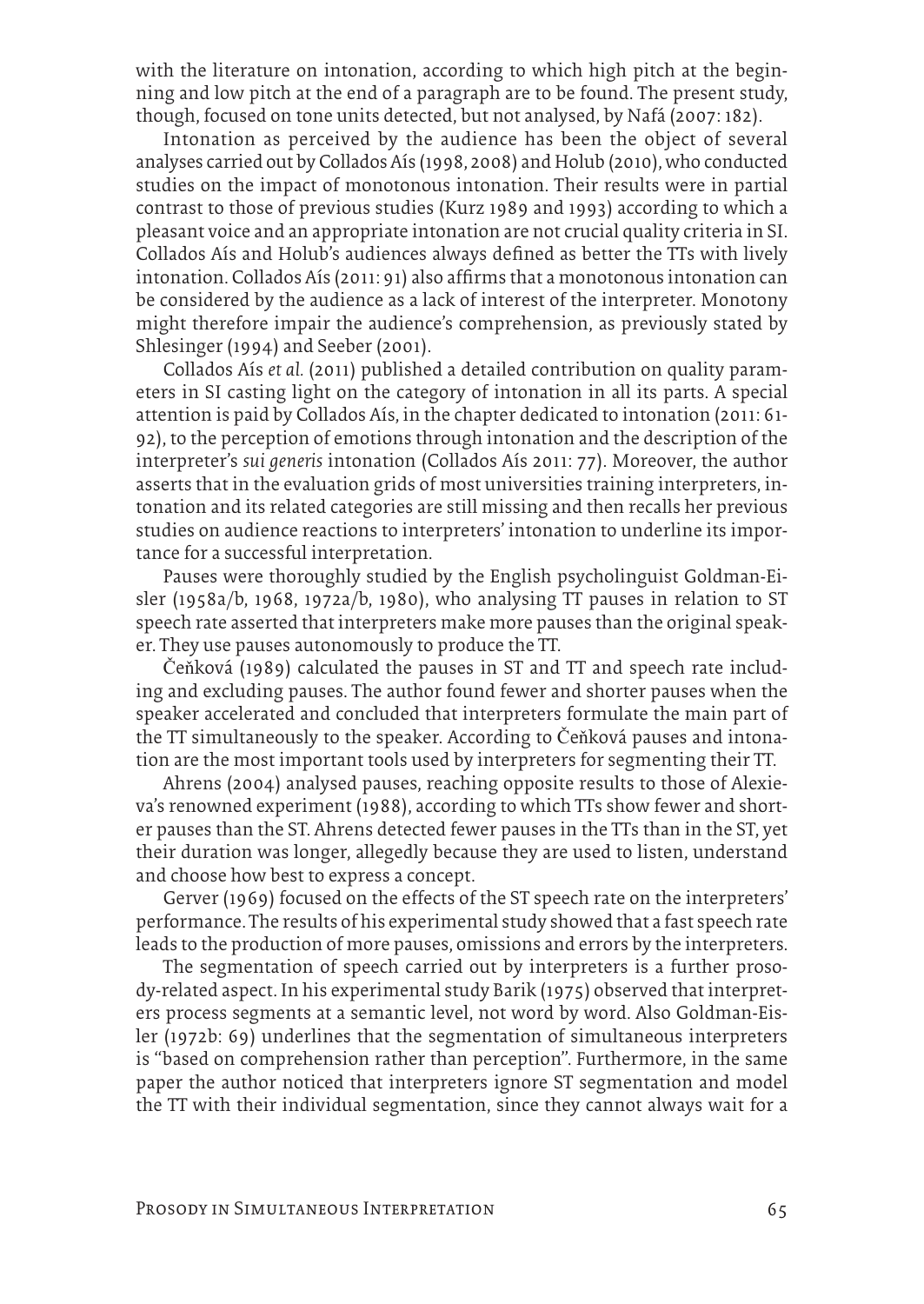ST information unit to be concluded by the speaker before starting to interpret. Ahrens (2004) showed that interpreters' tone units are shorter in order not to overload their working memory with too long ST segments.

A further prosodic feature is the stress on words produced by interpreters. Shlesinger (1994) found that interpreters often stress usually unstressed words, namely those lacking in semantic density, conveying an erroneous perception of new and given information (Shlesinger 1994: 231). Ahrens (2004) confirmed the excessive stress put by interpreters on grammatical categories such as prepositions and auxiliary verbs, explaining that it is due to the higher number of tone units produced by interpreters.

Shlesinger (1994) also detected the presence of several vowel and consonant lengthenings attributing them to hesitation or particular emphasis on a word. Čeňková (1989) stated that interpreters produce such syllable lengthening because they speak more slowly than the speaker and by lengthening the vowel/ consonant they do not produce any real pause.

SI studies have also focused on defining what kind of text is easier to interpret. Dejean Le Féal (1982) considers an impromptu speech easy to interpret and her theories are supported by Seleskovitch (1982: 16) who, in addition to prosody, also considers facial expressions and gestures an important support for the interpreter's performance. This is echoed by Kopczynski (1982: 255), who asserts that impromptu speech is rendered in a similar kind of speech which remains in the axis of orality, without the interpreter having to adjust it.

Impromptu speech is a heterogeneous category which also includes speeches delivered quickly and with misleading pauses and interruption of sentences which may impair the interpreter's performance. Giuliana Ardito (1999) performed an experiment with interpretation students and stated that "some of the characteristics of speeches delivered without a previously written text – register variation and looser text structure in particular – appear to pose difficulties to Italian students interpreting from Dutch into their native language" (Ardito 1999: 177).

The attention of the present study will home in on the prosodic elements present in an impromptu speech which might, if appropriate, support the meaning decisively. Conversely, if wrongly placed these may hinder the interpreting process.

- 2. Case study
- 2.1 Aim of the study

The study was carried out to offer a research contribution to the German-Italian language pair by analysing a series of prosodic features during the process of SI from a non-statistical perspective using the perceptual method. Voghera (1992: 91) explained that *perception* is not the mere acoustic reaction of the speaker, but their interpretation of the linguistic stimuli acknowledged as such.

Since the text used for the study (see 2.2) is an example of impromptu speech, after collecting the data particular attention was paid to the features of the pres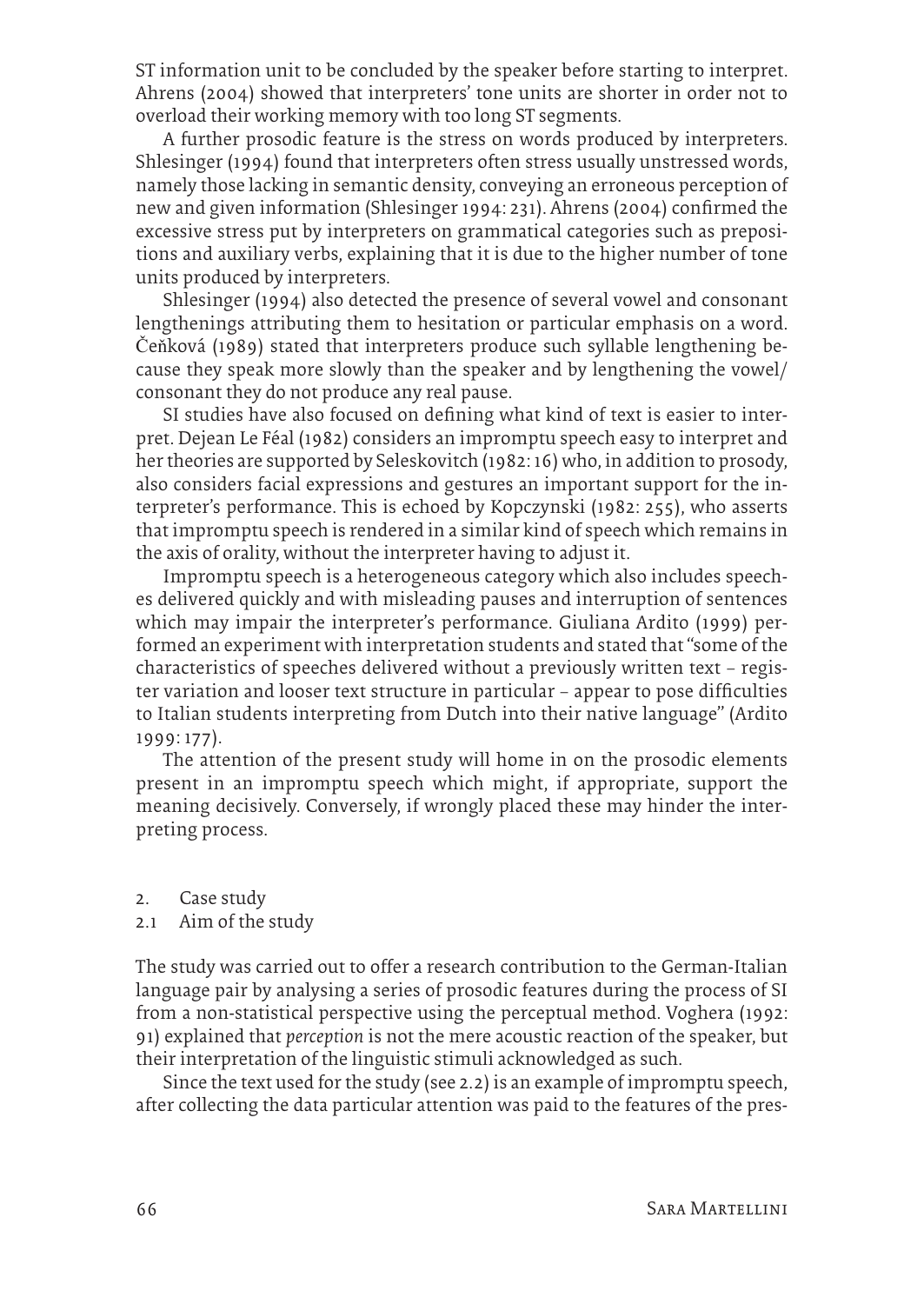ent impromptu speech as ST for the case study and to the reaction of the interpreters during the SI in terms of prosody.

The first objective is to verify whether the interpreters' speech rate is slower than that of the speaker (see Gerver 1969) due to the décalage and especially if the ST is too fast. Furthermore, since the interpreter is not responsible for the content, waiting for new ST material is inevitable and therefore, as second objective, we also wish to verify whether this consequently leads to longer analysis/reflection pauses in TTs (see Ahrens 2004). For the very same reason the third objective is to verify whether interpreters tend to neglect intonation, leaving sentences often open with level boundary tones (see Ahrens 2004, Shlesinger 1994). Lastly, in contrast to SI literature in general (Shlesinger 1994, Williams 1995 in Ahrens 2004, Royé 1983 in Ahrens 2004), the fourth objective of the study is to verify if interpreters actually stress words with high semantic density to support cohesion for the audience (see 3 for the presentation of the results).

#### 2.2 Materials: ST

The ST used for the study is an excerpt (34:54 minutes out of 60:16 minutes) of the speech delivered by Karl Albrecht Schachtschneider, Professor Emeritus in Public and Civil Law at the University of Erlangen in Nuremberg, Germany. The event was the first meeting organised by a Swiss blog: *Alles Schall und Rauch*. The speech was delivered on the  $30<sup>th</sup>$  of June 2009, immediately after the decision of the German *Bundesverfassungsgericht* (Federal Constitutional Court) which deemed the Lisbon Treaty to be constitutional, thereby allowing Germany to ratify it. The author opposed the Treaty and the current process of European integration and therefore expressed his opinion emphatically, producing an impromptu speech on issues with which he was very conversant. The text is thus full of information and often delivered at a fast speech rate (for the specific ST details see 3, table 2), since the author is extremely familiar with the subject. Speaking without reading leads the speaker to suddenly change intonation (often by leaving sentences unfinished) and to stress words in a non-standard way. Not having planned the speech in advance, the speaker needs to think and speak at the same time, creating a speech rich in data, information and content.

#### 2.3 Participants

The participants were six professional interpreters who were all asked to interpret the same excerpt of text (see 2.2) in order to have a quantity of interpreted material comparable to that of Ahrens' study. Table 1 shows the details of the six interpreters.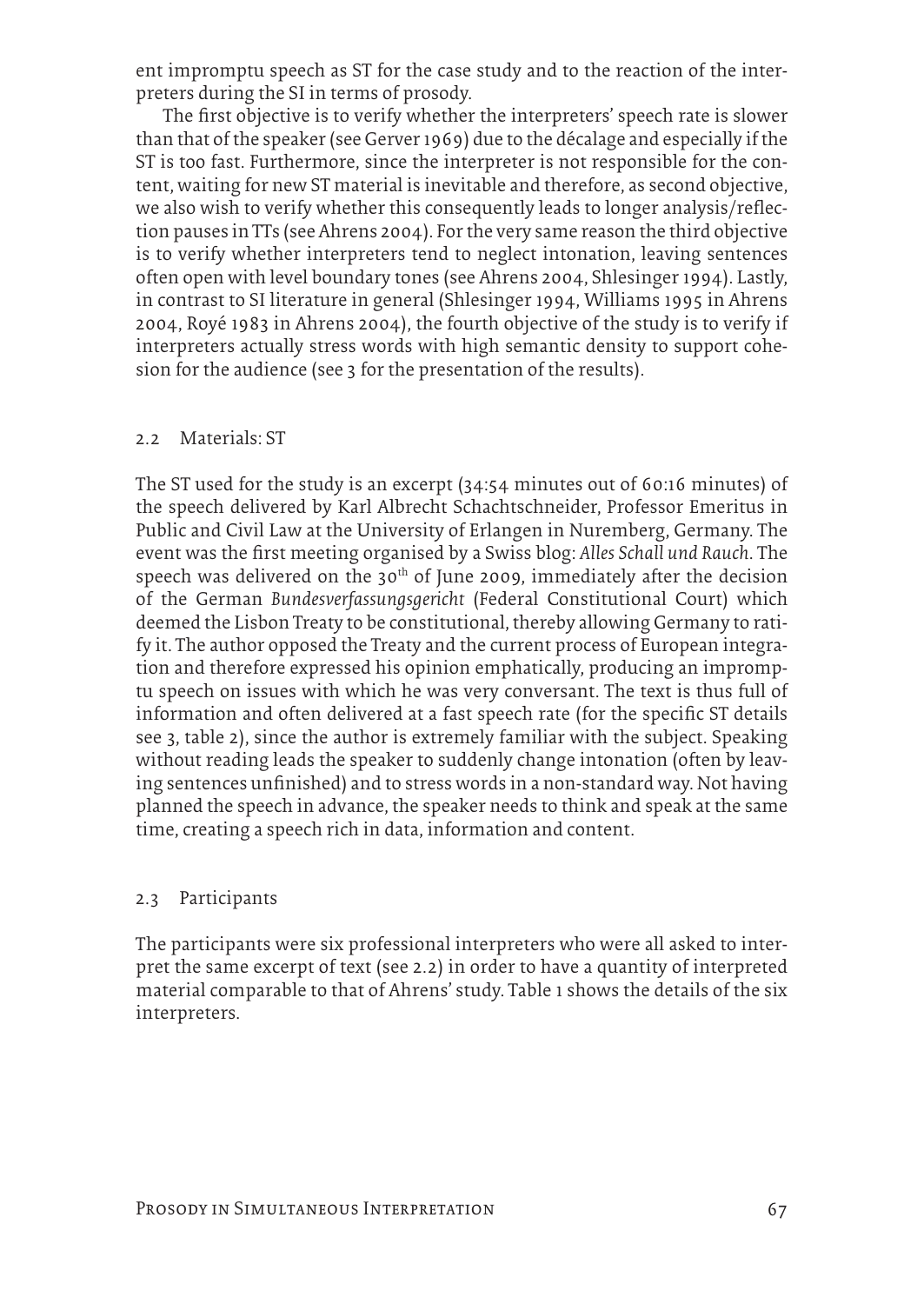| Participants  | mother tongue  | German | gender | years of<br>experience in SI |
|---------------|----------------|--------|--------|------------------------------|
| interpreter 1 | <b>Italian</b> |        |        |                              |
| interpreter 2 | German         | А      |        | 30                           |
| interpreter 3 | <b>Italian</b> | C      | M      | 16                           |
| interpreter 4 | <b>Italian</b> | B      |        | 10                           |
| interpreter 5 | <b>Italian</b> | B      |        | 10                           |
| interpreter 6 | Italian        |        | M      | 17                           |

Table 1. Participants

As table 1 shows one interpreter is listed as being German mother tongue, yet the interpreter has both Italian and German as "A" working languages in the classification of a professional association.

Four interpreters work for the EU institutions, two as fulltime staff and two as freelancers; the remaining two mainly work for the private market in Italy and abroad. The average number of years of experience is 14, with a minimum of 2 years and a maximum of 30 years. Four interpreters are female and two male.

# 2.4 Recording and transcription software

The TTs of the six interpreters were recorded with a M-AUDIO double-track digital audio recorder, model Microtrack 24/96. The ST and the TT were both recorded, but on two different channels to isolate one of the two if needed. The audio tracks were separated to facilitate the transcription. The software used was Audacity, 1.3.13 (Beta). The prosodic transcription required the TTs to be listened to several times. To facilitate the process the software ExpressScribe, specifically designed for transcribing texts, was used.

# 2.5 Method

To overcome the artificial conditions of a laboratory experiment, the interpreters were asked to interpret a 30-minute excerpt of an original speech (not edited for the study). A week before the interpretation they were informed by e-mail about the event in which the speech had been delivered, the speaker, and the kind of speech, to enable them to search for further details on the Internet, as would happen in a real work situation. On the day of the interpretation the first four minutes of delivery were not taken into account and they were considered as a warm-up for the interpreters.

The method chosen was the *acoustic-perceptual speech analysis*. Acoustic-perceptual analysis is when the analysis is carried out by human experts and not by software (see 2.1).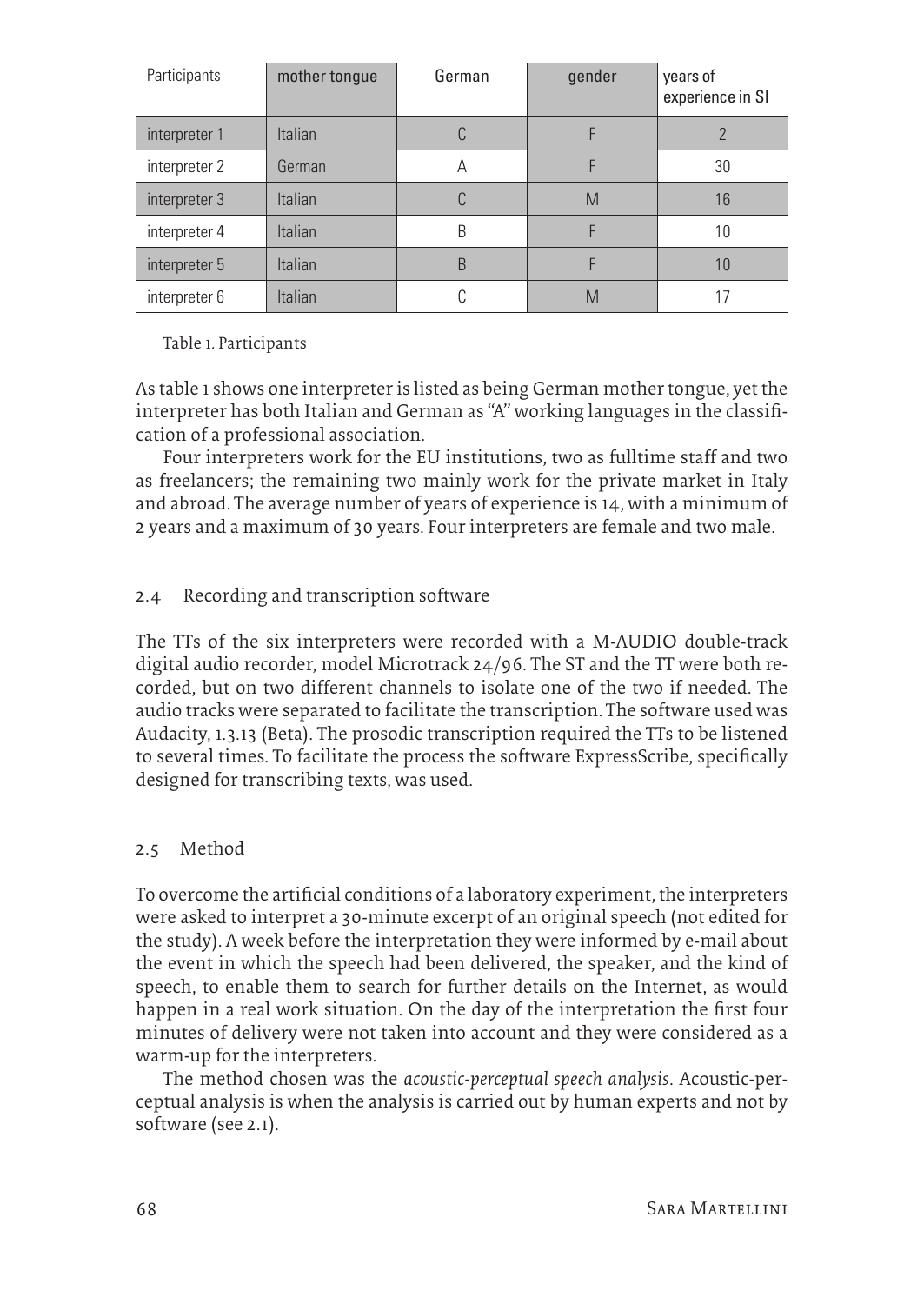The material to be analysed amounts to 200 minutes of interpreted texts. Software-based analysis is typically used for phonology and phonetics studies, where the segments analysed are very short and usually delivered in a laboratory setting – only exceptionally are real-life situations studied.

While the acoustic-perceptual method is often criticised because of its subjectivity, it was primarily chosen because the goal was not to understand the occurrence of prosodic elements in a *normal* speech, but in the complex context of SI. In addition, the human ear can grasp nuances that would be ignored by software (Voghera 1992: 91). The SI context was considered during the analysis, which is why extremely short millisecond-long pauses or slight changes of fundamental frequencywere not considered a crucial variable easily perceptible to the audience.

Two different listeners, both involved in SI, conducted the listening phase of the transcriptions. Voghera (1992: 91) states that perception is not the mere acoustic reaction of speakers, but their interpretation of the linguistic stimuli perceived.

#### 2.6 Analysis Criteria

In order to find a suitable method of analysis, the exhaustive experimental study on prosody carried out by Ahrens (2004) was taken in part as the methodological and structural reference (see 1.2 for the presentation of Ahren's study); especially as far as the analysis categories are concerned.

- − *Speech rate:* for the present study words were used as the unit of measurement of the speech rate because the aim was not to show the absolute difference between ST and TT, but to point out the effect on the interpreter's performance of a speech rate which is too fast or too slow by analysing short excerpts of texts (Gerver 1969, Déjean le Féal 1978).
- − *Pauses and syllable lengthening:* micro-pauses were not considered, whereas their position in the speech flow was. Therefore unfilled pauses <2 seconds were detected but their duration was not precisely measured. Unfilled pauses >2 seconds were noted and measured manually with the support of the transcription software mentioned above (see 2.4). Two seconds is a value already established by Goldman-Eisler (1958b, 1968, 1972a/b) as the limit-value for longer pauses. Audible breaths were considered unfilled pauses because they are actually an interruption of the phonation process. Filled pauses were transcribed as "eh, ehm, mmm" in TTs and "mmm, äh, ähm" in the ST. Syllable lengthenings were included within the filled pauses because they do not interrupt the phonation, yet are a typical example of disfluency in spontaneous speech (Rennert 2010, Pöchhacker 1994, Schwitalla 1997, Voghera 1992, Hargrove/McGarr 1994, Shlesinger 1994).The position of the pauses within the speech was also considered, in particular with respect to the tone and information units (for the definition of information unit see below). Unfilled pauses <2 seconds, unfilled pauses >2 seconds and filled pauses were added together to obtain a total value. Then, after segmenting the speeches into information and tone units, the categories of pause occurrence indicated by Ahrens (2004) were applied (see 3, figure 2).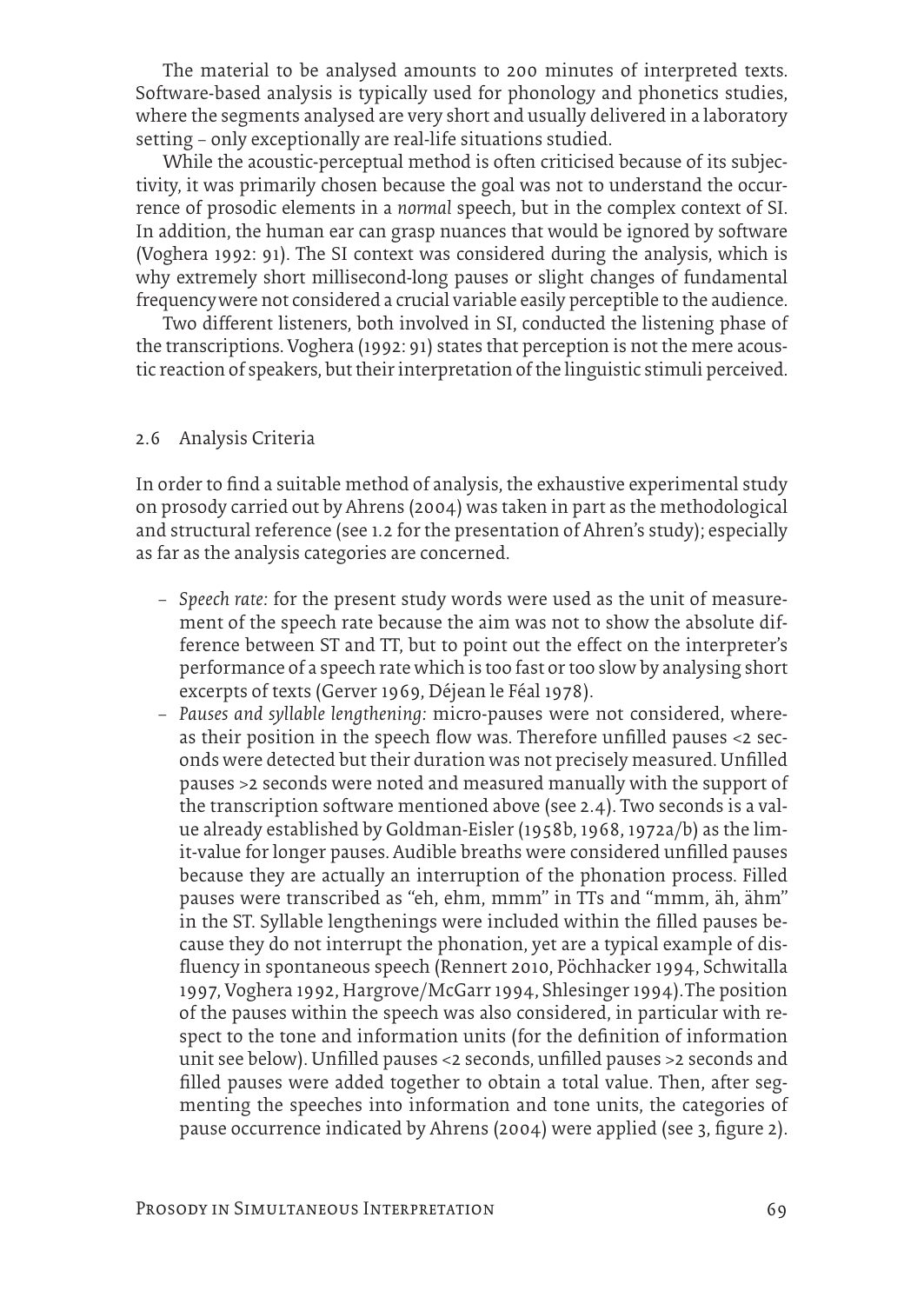The total occurrence of each category of pause was calculated to understand the most frequent position of pauses in natural impromptu speech and in SI.

- − *Intonation and tone units:* tone units were identified in order to ascertain whether the interpreter followed the ST prosodic segmentation or created a personal one. Voghera's (1992), Ahrens' (2004) and Cruttenden's (1986) criteria were taken into account to delimit each tone unit. Cruttenden (1986) in particular asserts that external (at the boundary of a tone unit) and internal (inside a tone unit) parameters may help the detection process. The external criteria used are pauses, whose occurrence usually delimits a tone unit, and syllable lengthening at the end of a word. The internal criteria concern the definition of a tone unit by the presence of the *tonic* (see 1.1) and indicate the intonation contour of a tone unit. However, an information unit does not always tally with the tone unit in impromptu speech. Therefore, the internal and external criteria were pooled: the intonation contour inside a tone unit was considered with special regard to the detection of a boundary tone and the presence of the tonic syllable. Falling, raising and level boundary tones were considered (see 1.1), a taxonomy already applied in SI studies by Seeber (2001) for the research conducted on intonation and anticipation in SI.
- − *Prominence*: all words particularly stressed within the speech were noted, because according to Shlesinger (1994) and Ahrens (2004) interpreters tend to give excessive stress to words in their TTs. Kalina (1998: 200), however, considers prominence an SI-relevant prosodic feature, because in the interest of the semantic and thematic cohesion interpreters usually use more stress than the original speaker. Not all tonics were considered as prominent words – only those actually emerging as overstressed in the speech flow. Ahrens (2004) reports that during an SI, interpreters often stress word categories that are usually unstressed in spontaneous speech, such as articles, prepositions and conjunctions, probably because of the SI-caused cognitive burden and time constraints. Cruttenden (1986) lists words usually stressed in a speech: nouns, main verbs, adjectives, adverbs, possessive and demonstrative pronouns; and words usually not stressed: articles, auxiliary verbs, personal pronouns, prepositions and conjunctions. The prominent words were detected to see whether the interpreters actually stressed a higher number of words compared to a standard speech, and they were then put into the two categories in order to assess whether the interpreters emphasised the usually stressed words.
- − *Information Unit*: in order to understand the role of pauses and the ST-TT relation, the texts were also split into information units. The units were detected by considering new versus given information. An information unit needs to be a complete clause (main clause, coordinate clause, subordinate clause etc.) which introduces a new, albeit sometimes short, concept. Even a correction may lead to a new clause: *"tutto ciò è al centro della costituzion/è al centro della nostra vita"* (all this is at the heart of constitut/it is at the heart of our life) should be considered as two information units, since they both have a complete meaning, even though the second clause is a correction of the first.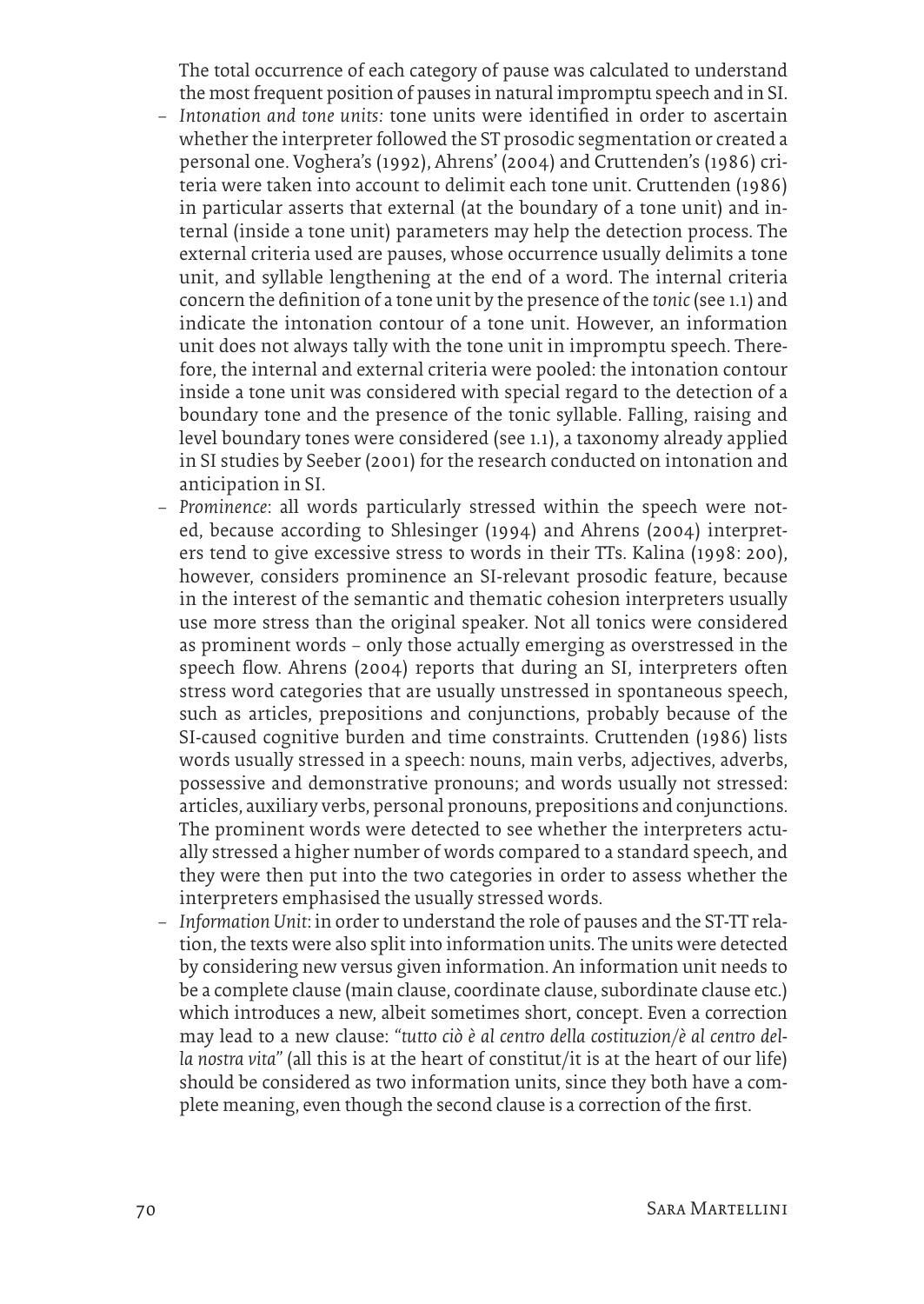# 3. Results and discussion: ST *vs.* TTs

The results relating to the analysed parameters (speech rate, pauses and syllable lengthening, intonation and prominence) are now presented and discussed.

*– Speech rate:* table 2 shows a comparison between the ST and the six TTs along with the average TT values regarding the total duration (in minutes), the total number of words uttered and the speech rate calculated in words per minute (see 2.6).

| subjects                   | duration<br>(min.) | number of words<br>in total | speech rate<br>(words per minute) |
|----------------------------|--------------------|-----------------------------|-----------------------------------|
| <b>ST</b>                  | 31.04              | 3871                        | 124.71                            |
| interpreter 1              | 31.04              | 3534                        | 113.85                            |
| interpreter 2              | 31.06              | 2973                        | 95.71                             |
| interpreter 3              | 31.02              | 2398                        | 77.30                             |
| interpreter 4              | 31.06              | 2638                        | 84.93                             |
| interpreter 5              | 31.01              | 2853                        | 92.00                             |
| interpreter 6              | 31.07              | 2042                        | 65.72                             |
| average TT values<br>31.04 |                    | 2740                        | 88.25                             |

Table 2. ST and TT speech rates and general features

A comparison between ST and average TT values indicates that the six interpreters had a lower speech rate than the original speaker, though there were significant individual differences as shown in table 2. Interpreters 3 and 6 made very long pauses with a remarkably lower speech rate than the ST, yet they delivered a constant speech flow, thereby confirming Kirchhoff's theory (1976/2002) according to which professional interpreters tend to adapt their segmentation strategies to the speaker's speech rate. The ST was sometimes very fast and full of hesitations, changes of planning, and filled pauses. The interpreters, especially those with more experience, tried to establish their own speech rate. In so doing they omitted small parts of sentences, but always tried to keep a constant speech rate. Indeed Riccardi (2003: 229) asserts that interpreters, instead of speaking as fast as a very fast speaker or omitting whole sentences, have a third choice: namely to establish their own speech rate, thereby omitting redundant material. During the study the professional interpreters often summed up very long ST sentences without significantly changing the meaning.

*– Pauses and syllable lengthening*: the presence, position and function of pauses were detected and analysed in the TTs and by comparing ST and TTs. Moreover, the role of syllable lengthening as found in the TTs was investigated.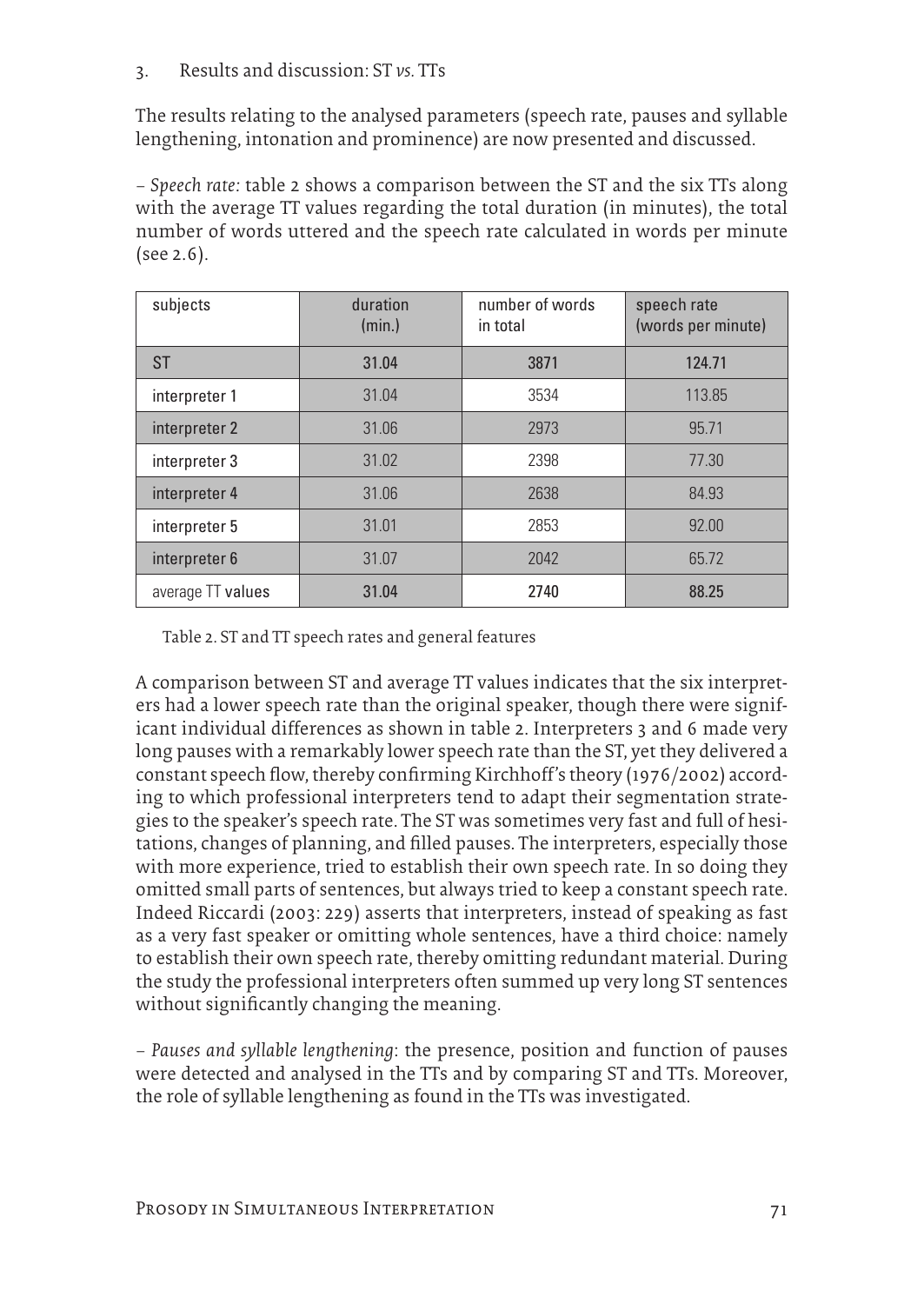

Figure 1. Relation between unfilled pauses and syllable lengthening in ST and TTs

The data concerning pauses comply with Ahrens' results (2004) and contradict Alexieva's theory (1988) according to which TTs usually have fewer pauses which are also briefer than those in the ST (see 1.2). The average number of pauses in TTs was indeed smaller than that in the ST, yet their duration was greater. There were 408 pauses in the ST, whereas the average in the TTs was 292. The ST was full of short unfilled pauses (247 shorter than 2 seconds versus 172 in the TTs), typical of the online planning of the speech. Even though the literature (Dejean le Féal 1982, Seleskovitch 1982, Kopczynski 1982) often considers spontaneous speech easy to interpret particularly because of such pauses, the contrary is true for the present ST (see 2.2). Numerous very short pauses and an almost complete lack of longer pauses for 30 minutes forced the interpreters to choose individually when to make a pause.

Filled pauses (vocalised hesitations) are present throughout the ST, yet not so often in the TTs: 156 in the ST versus 78 in the TTs. Only the interpreter with the shortest professional experience made 178 filled pauses (hesitation pauses), which shows that the difficulty of reconciling the various SI activities can be overcome through expertise and experience. The six interpreters produced an average of 42 pauses longer than 2 seconds (total duration: 257.35 seconds) versus 5 pauses in the ST (24.1 seconds). These had a mainly analytical function: interpreters often stopped during a high-density segment in order to understand it and deliver it appropriately, as explained in Gile's *Effort model* (Gile 1985). Other long unfilled pauses led to omissions.

Figure 1 (above) shows the number of unfilled pauses and that of syllable lengthening in the ST and in the TTs. Interestingly, the TTs displayed a high frequency of syllable lengthening: 235 versus 68 in the ST. Interpreters who produced few unfilled pauses delivered more vowel/consonant lengthenings.

Interpreters 3 and 6 do not follow the trend since they produced more short and long pauses which, as shown in table 2 (page 83), also affected the average words per minute and total word-count. The higher number of syllable lengthen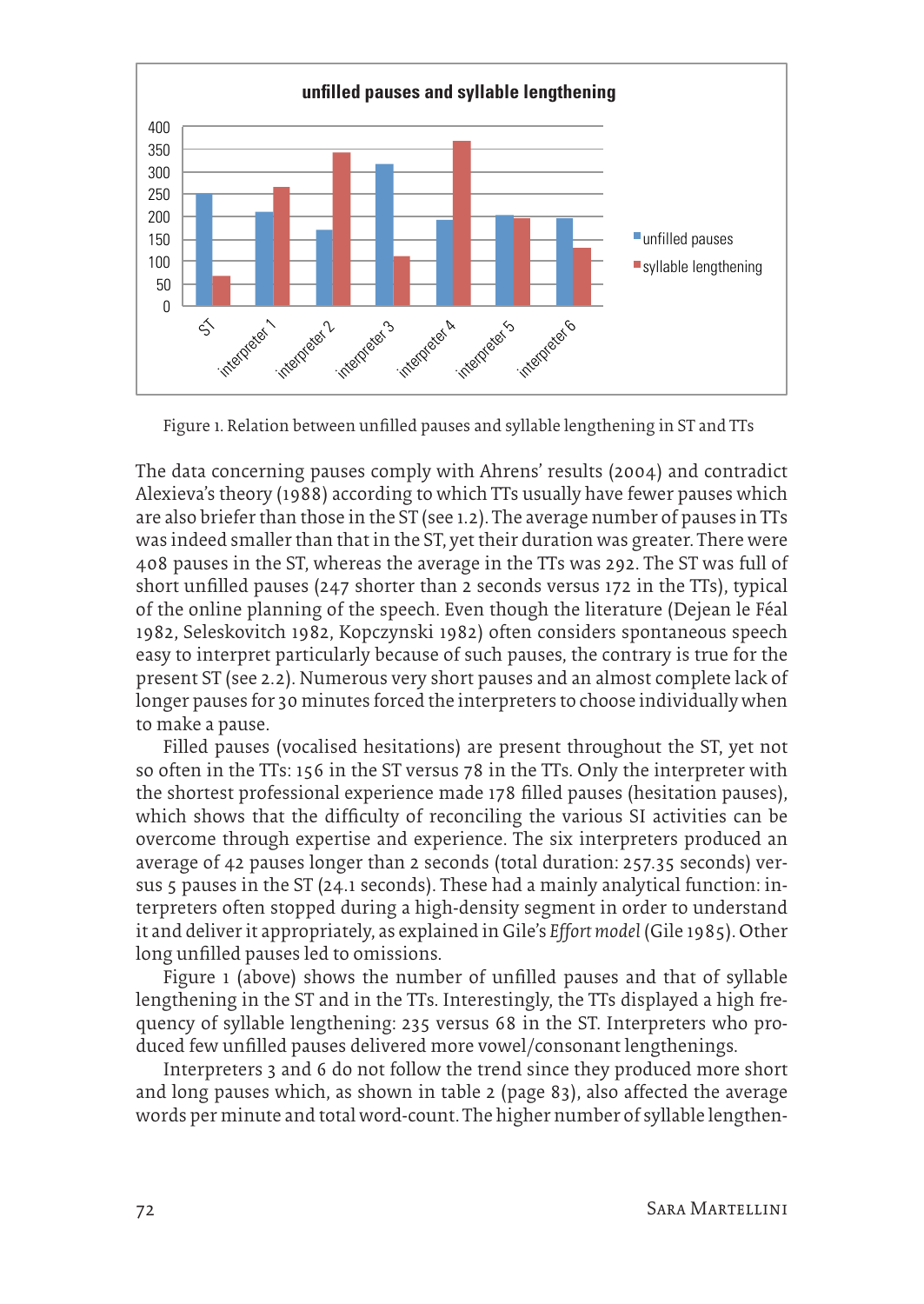ings taken together with a smaller number of unfilled pauses might be explained as a *prosodic strategy* used by expert interpreters to maintain a constant speech rate and also to avoid short interruptions of the speech flow. Although syllable lengthening is sometimes considered a typical disfluency of impromptu speech (Čeňková 1989), it is not as clearly perceived as an unfilled pause, since it enables a continuation of the phonation activity. Detecting such features in professionals' performances shows how crucial expertise is in finding the most suitable solutions in difficult situations, such as the present ST (see 2.2) and in combining the linguistic and suprasegmental levels.



Figure 2. Pause positions in ST and TT average (u. = unit; info = information)

Figure 2 shows the last aspect analysed in the category of pauses, namely their position in the text, especially in relation to information and tone units. The blue columns report the ST's data, whereas the red columns show the average values of the six TTs.

The figure indicates the distribution of pauses with respect to the tone units and the information units in the ST and the average value calculated from the six TTs.

Pauses at the end of an information unit and inside a tone unit were never found either by Ahrens or by the present study and are therefore excluded from figure 2. Pauses at the end of a tone unit corresponding with the end of an information unit are quite usual in the ST, because the speaker decides how to segment the speech. The interpreters proved able to segment their sentences ad hoc at useful and grammatically significant points, as shown by the relatively high number of such pauses (TTs: 152 *vs.* ST: 191). Also the values of pauses inside an information unit but at the end of a tone unit are similar in ST and TTs (TTs: 102 *vs.* ST: 108). They occur when an information unit is divided into several tone units and are actually a prosodic boundary signal. A total of 34.93% of interpreters' pauses belong to this category, thereby showing that they autonomously segment the prosody of their texts for ease of communication. The two pause positions outlined above are both helpful for successful communication because they do not interrupt the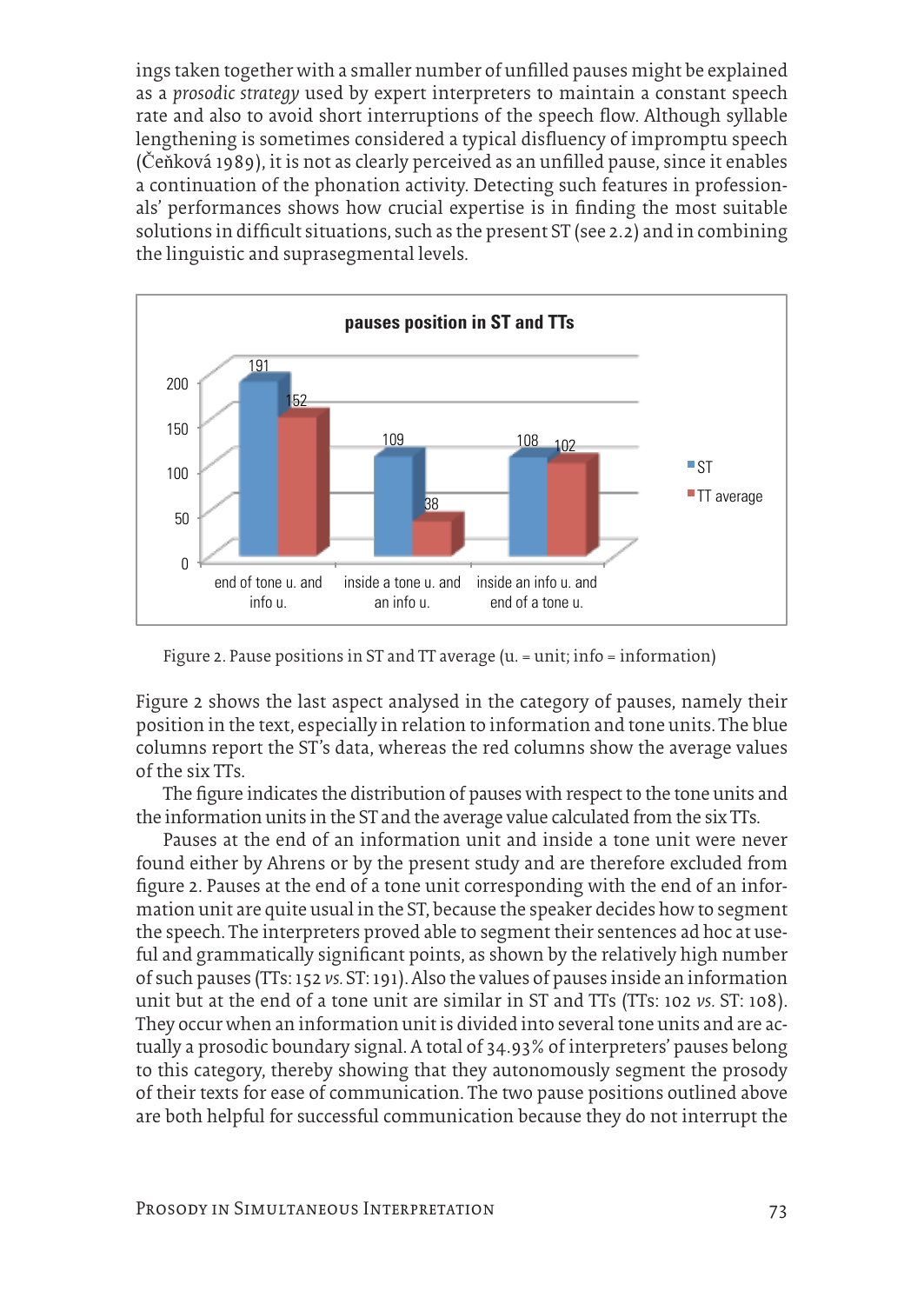speech flow. The last category, on the contrary, produces an interruption of the speech, as the pause occurs inside a tone unit and an information unit. Such pauses were more prevalent in the ST than in the TTs (TTs: 38 *vs*. ST: 109) because before expressing a concept, the speaker of an impromptu speech hesitates while thinking, thereby creating pauses in the sentences (Goldman-Eisler 1972b).

This distribution does not imply that TTs are more fluent in absolute terms – indeed longer pauses are frequent in TTs. An analysis of pause positions was conducted in an attempt to see what interpreters do to make a ST with several disfluencies more manageable. The present study cannot draw hard and fast conclusions because the number of TTs is too small and some interpreters reacted differently. However, the overall impression is that the interpreters introduced pauses in line with the semantic and prosodic segmentation and produced fewer vocalised hesitations than the speaker.

*– Intonation*: the six interpreters produced on average fewer tone units (715) than the original speaker (840). Segmentation in tone units helps interpreters to lend their own rhythm to the interpretation and not always duplicate the original semantic and syntactic structure (Voghera 1992, Cruttenden 1986). Often interpreters break a tone unit when information is not complete, so as to save memory without risking the loss or omission of a segment. Ahrens' study found more tone units in the TTs than in the ST. The present study did not obtain the same result. The average length of a tone unit is shorter than those in the ST (TTs: 3.8 words *vs.* ST: 4.6 words). The nature of the ST may be said to lie behind this phenomenon. The speech is impromptu and linguistically spontaneous, and has fluctuating speed and several hesitations – all factors leading to the production of many tone units. Moreover TTs have longer analysis pauses produced by the interpreters to understand the ST and deliver it in a better, if pithier, fashion.

As well as the number of tone units, the related boundary tones were detected and calculated. The interpreters' intonation was found to be rich in *level boundary tones* (TTs: 63% *vs.* ST: 33%), that is to say an inconclusive intonation caused by the fact that interpreters do not produce the content and have to wait for new material (see 1.2). Shlesinger (1994: 234) asserts: "that interpretation has an intonation all its own is intuitively apparent to anyone using this medium". The results confirm her theories, as already done by Ahrens (2004). The *rising boundary tones*, often related to SI, were not found so often in TTs (8%). The interpreters probably neglected intonation because they suffered a great cognitive burden from the ST used in the study, confirming that an impromptu speech as a ST is not always easy – in fact it is a challenge for the interpreter (see 1.2). However, instead of producing false rising boundary tones, the interpreters delivered more level boundary tones, not attributing the right intonation, yet not completely misleading the audience. The speaker himself produced several incorrect rising boundary tones (about 17%), showing that a speech not planned in advance involves many simultaneous cognitive actions which might undermine its suprasegmental features. Level boundary tones increased in number towards the end of the speech, confirming that long interpretation leads to fatigue, and in such cases interpreters tend to neglect intonation in particular, and prosody in general. *Falling boundary*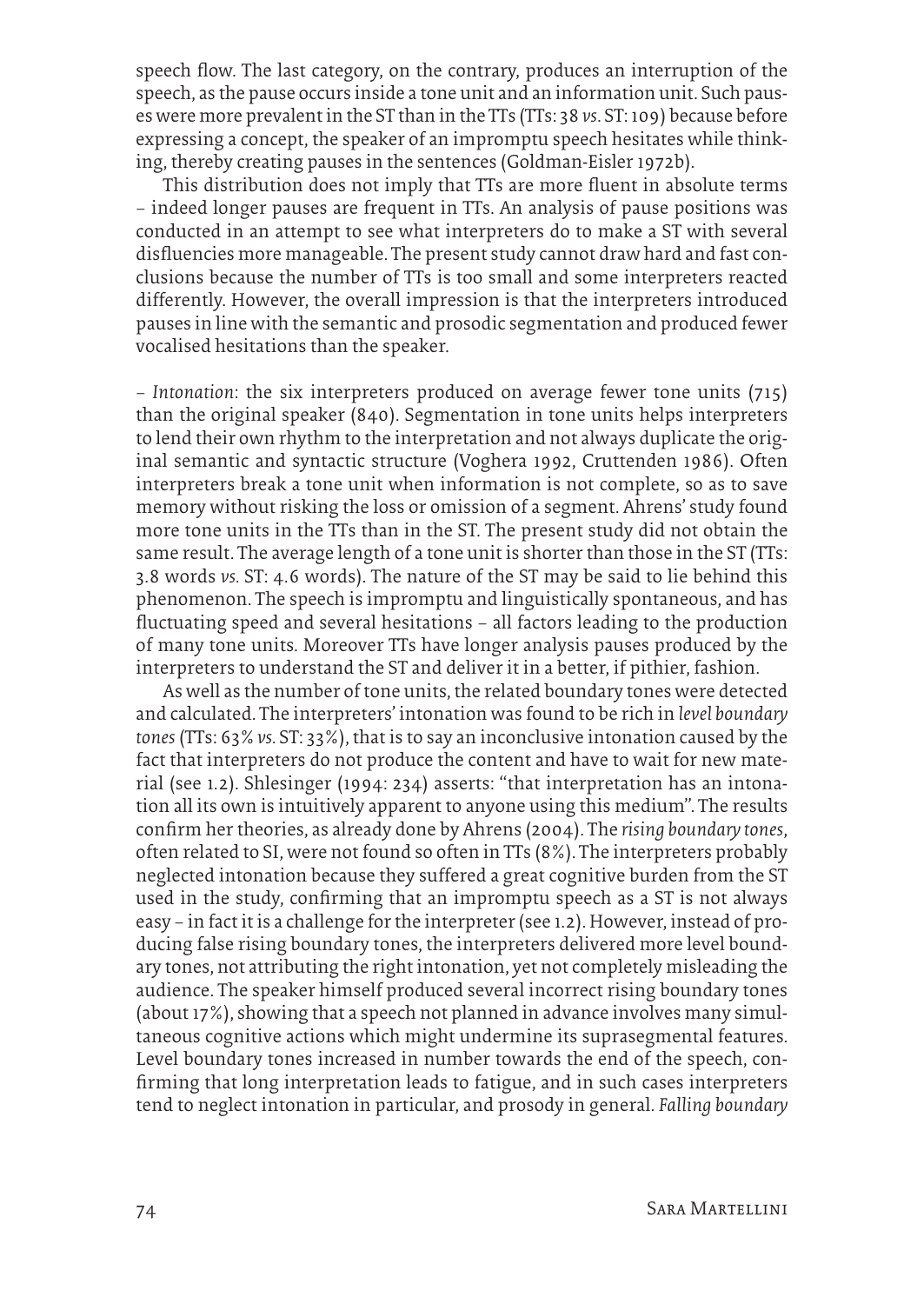*tones* were, as expected, more often detected in the ST (50%) than in the average TTs (29%) since they are conclusive and can be easily produced by the speaker, who decides the content of the speech.

In order to conduct the intonation analysis, the texts were also segmented into information units (see 2.6 and figure 2, page 85). There were fewer such units in the TTs because the interpreters often summed up or omitted redundant sentences typical of impromptu speeches. The German-Italian pair also forces interpreters to anticipate the verb and therefore produce different information units. Goldman-Eisler's theory (1972b/2002) according to which interpreters independently segment their speech due also to SI-related constraints was therefore confirmed.

– *Prominence*: the number of particularly stressed words was calculated. Ahrens' study showed a higher number of stresses in TTs because the author counted the number of tonics, one for each tone unit, which were more numerous in the TTs than in the ST. In contrast, the present study aimed to pinpoint a more overt emphasis on words to detect strangely stressed words. These would be immediately perceptible at a first listening, whereas the tonic syllables were detected after more careful listening. TTs were found to be more stressed than the ST: 218 words on average versus 187 words in the ST. The interpreters (numbers 2 and 4) who showed SI-typical features (level intonation, syllable lengthening) also stressed words more often, indicating that the SI-caused cognitive burden frequently undermines the suprasegmental level. In order to be sure that the TL audience understands the TT, interpreters sometimes assume that TL audience has less general knowledge, even if often the contrary is true, and interpret bearing in mind this consideration – intonation and emphasis on words are obviously sound techniques for this purpose (Kalina 1998 in Ahrens 2004: 197). Then the words usually stressed and those usually unstressed according to Cruttenden's (1986) classification (see 2.6) were calculated. It was found that 85% of the words stressed by the interpreters belonged to the categories usually stressed in normal speech, showing that the six interpreters emphasised the words in a targeted way. Paradoxically the speaker stressed slightly more words usually unstressed than the interpreters (16% versus 15%), ostensibly because of the great effort made in producing an impromptu speech with such information density. But after a second listening the single words usually unstressed but emphasised by the speaker were analysed and found to have been stressed ad hoc by the author at crucial points (especially personal pronouns and negation). The same does not apply to the 15% of words incorrectly stressed by the interpreters: they were the result of difficult sentences or general spontaneity of planning.

## 4. Conclusions

The aim of the present study was to perform an analysis of various prosodic features in interpreted texts, not only a single feature as usually carried out in SI literature (i.e.: pauses by Goldman-Eisler, speech rate by Gerver etc.).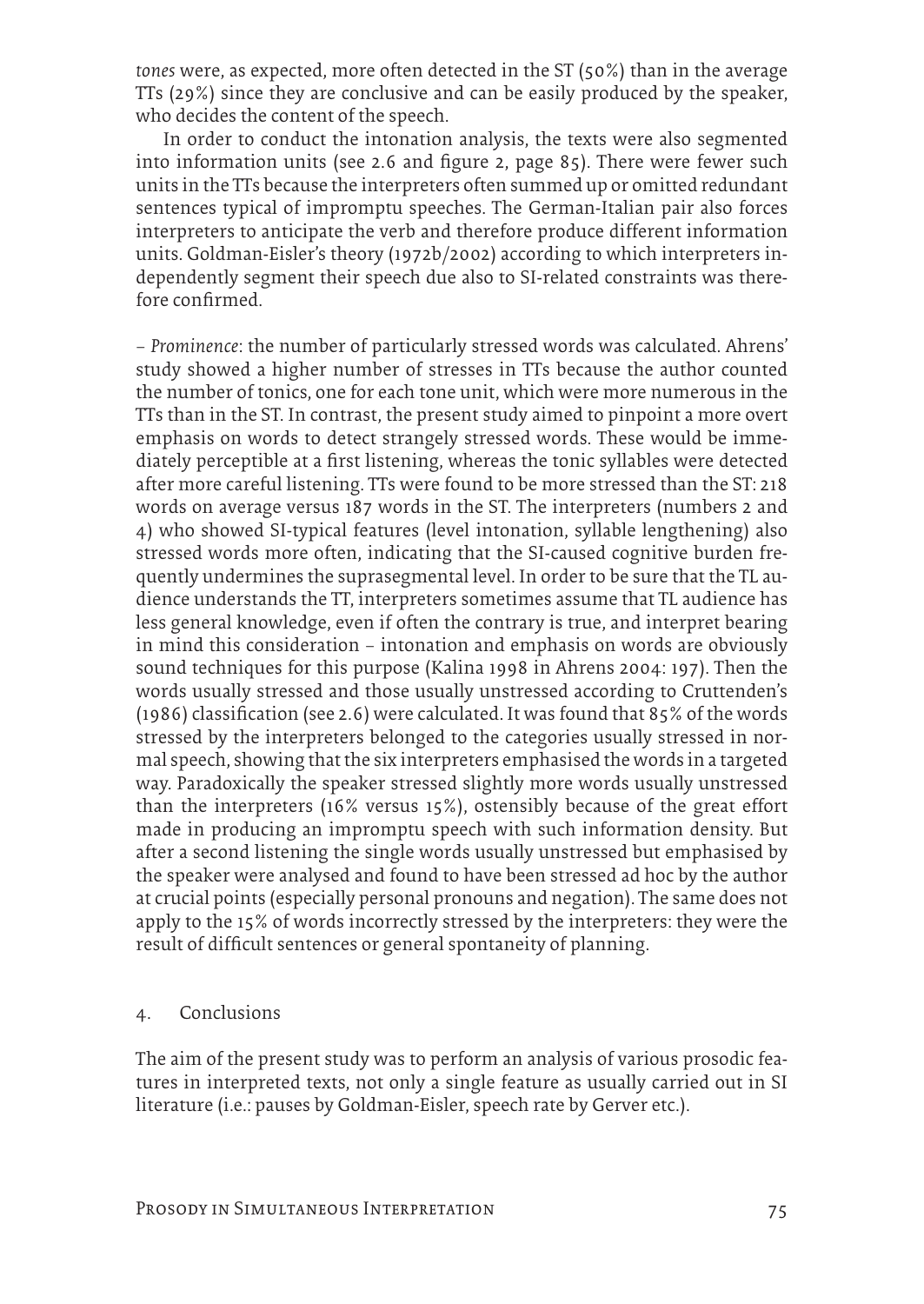The interpreters who participated in the study were all professional SI interpreters, chosen because their expertise involves a more conscious use of prosodic features. Having German mainly as a "B" or "C" language (only one listed with German as "A" language) and their differing levels of experience might have influenced variations in the delivery.

The speech rate was confirmed as being lower in TTs than in ST, partly because the interpreters had to wait for new material and also as a result of the application of SI strategies, i.e. condensation, segmentation and reformulation, which led them to produce a lower number of words.

Fewer pauses were found in the TTs yet their duration was greater than in the ST, confirming Ahrens' theories according to which pauses in TTs have analysis functions. Therefore they might be fewer than those appearing in the ST, but their greater duration shows the interpreter's processing phase taking place while they are produced.

The presence of a high number of level boundary tones verified that interpreters' intonation is unnatural (Ahrens 2004, Shlesinger 1994). The deterioration of intonation is inherent to SI because of the difficulty of distributing cognitive resources and may come to the fore even more in the German-Italian combination where anticipation is crucial but not always successful or feasible.

In opposition to the general theory that interpreters stress usually unstressed words, the study showed that the six interpreters mainly emphasised normally stressed words (i.e. subjects, verbs etc.) in order to facilitate TT comprehension.

Moreover the study underlined that interpreters who made fewer pauses produced more syllable lengthening: it might indeed be considered as a *prosodic strategy* showing how interpreters deliberately use their voices to overcome SI-related obstacles.

The above-mentioned examples of word stressing and syllable lengthening used as strategies show the crucial role of expertise in the interpreting profession. Interpreting is a multifaceted profession and expertise greatly contributes to refining all single aspects (i.e. language knowledge, technique, cultural knowledge, etc.) thereby leading to high-quality performances.

The text interpreted for the study is an example of impromptu speech, which should be easier to interpret as stated in SI literature (see 1.2). The difficulty of the ST used for the study and its excessive orality (see 2.2) suggested that definitive theories cannot be put forward, since spontaneous speeches full of hesitations, dangling sentences etc. can be extremely difficult to interpret.

The general overview obtained by the analysis of all prosodic parameters, which corresponded to Ahrens' and Shlesinger's results, suggests that universals of SI prosody might be found, irrespective of language combination.

The present study is only an initial attempt to analyse SI prosody of Italian interpreters – it would be interesting to enlarge the sample of interpreters and integrate the study with software-based analysis in order to obtain more comprehensive results. Researching prosody in SI could lead to a definition of prosody-related strategies from which *would-be interpreters* could surely benefit while building their interpretation skills.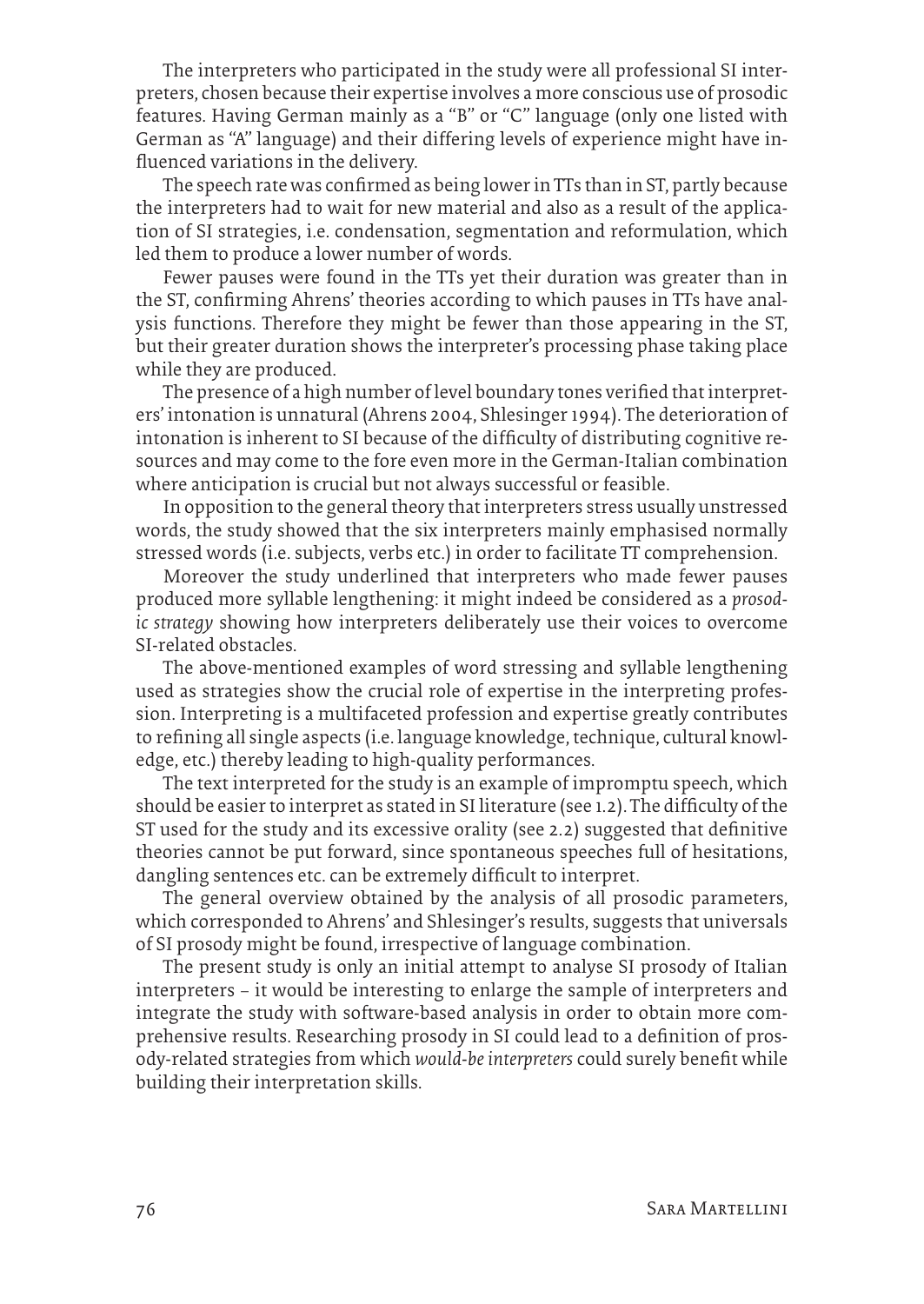- Ahrens B. (2004) *Prosodie beim Simultandolmetschen*, Frankfurt, Peter Lang.
- Ahrens B. (2005) "Analysing prosody in simultaneous interpreting: difficulties and possible solutions", *The Interpreters' Newsletter* 13, 1-14.
- AIIC (1982) "Practical guide for professional interpreters", <http://aiic.net/ page/628#2>.
- Alexieva B. (1988) "Analysis of the simultaneous interpreter's output", in P. Nekeman (ed.) Translation, our Future. Proceedings. XIth World Congress of FIT, 484-488.
- Altman J. (1994) "What helps effective communication? Some interpreters' views", *The Interpreters' Newsletter* 3, 23-32.
- Ardito G. (1999) "The systematic use of impromptu speech in training interpreting students", *The Interpreters' Newsletter* 9, 177-189.
- Barik H. C. (1975) "Simultaneous interpretation: Qualitative and linguistic data", *Language and Speech* 18, 272-297.
- Canepari L. (1985) *L'intonazione: linguistica e paralinguistica*, Napoli, Liguori.

Čeňková I. (1989) "L'importance des pauses en interprétation simultanée", in A. Bothiarel / J. Galden / F. Wisland / J. Zerling (eds) *Mélanges de phonétique générale et expérimentale offerts à* Péla Simon*,* Strasbourg, Publications de l'Institut de Phonétique de Strasbourg, 249-260.

Collados Aís Á. (1998) *La evaluación de la calidad en interpretación simultánea: la importancia de la comunicación no verbal*, Granada, Editorial Comares.

- Collados Aís Á. (2008) "Evaluación de la calidad en interpretación simultánea. Contrastes de exposición e inferencias emocionales. Evaluación de la evaluación", in G. Hansen / A. Chesterman / H. Gerzymisch-Arbogast (eds) *Efforts and Models in Interpreting and Translation Research. A Tribute to Daniel Gile*, Amsterdam/Philadelphia, John Benjamins, 193-214.
- Collados Aís Á. / Iglesias Fernández E. / Pradas Macías E. M. / Stévaux E. (2011) *Qualitätsparameter beim Simultandolmetschen,* Tübingen, Narr.
- Cruttenden A. (1986) *Intonation*, 2nd ed., Cambridge, Cambridge University press.
- De Beaugrande R. A. / Dressler W. (1981) *Einführung in die Textlinguistik*, Tübingen, Niemeyer.
- Dejean Le Féal K. (1978) *Lectures et improvisations : incidence de la forme de l'*énonciation *sur la traduction simultanée: francais-allemand,* unpublished Doctoral Thesis, University of Paris III.
- Dejean Le Féal K. (1982) "Why impromptu speech is easy to understand", in N. E. Enkvist (ed.) *Impromptu Speech: A Symposium*, Åbo, Åbo Akademi, 221-239.
- Ejzenberg R. (2000) "The juggling act of oral fluency: a psycho-socio-linguistic metaphor", in H. Riggenbach (ed.) *Perspectives on Fluency*, Ann Arbor, MI: University of Michigan Press, 87-313.
- Gerver D. (1969) "The effects of source language presentation rate on the performance of simultaneous conference interpreters", in E. Foulke (ed.) *Proceedings of the Second Louisville Conference on Rate and/or Frequency Controlled Speech*, Louisville, University of Louisville, 162-184.
- Gile D. (1985) "Le modèle d'efforts et d'équilibre d'interprétation en interprétation simultanée", *Meta* 30/1, 44-8.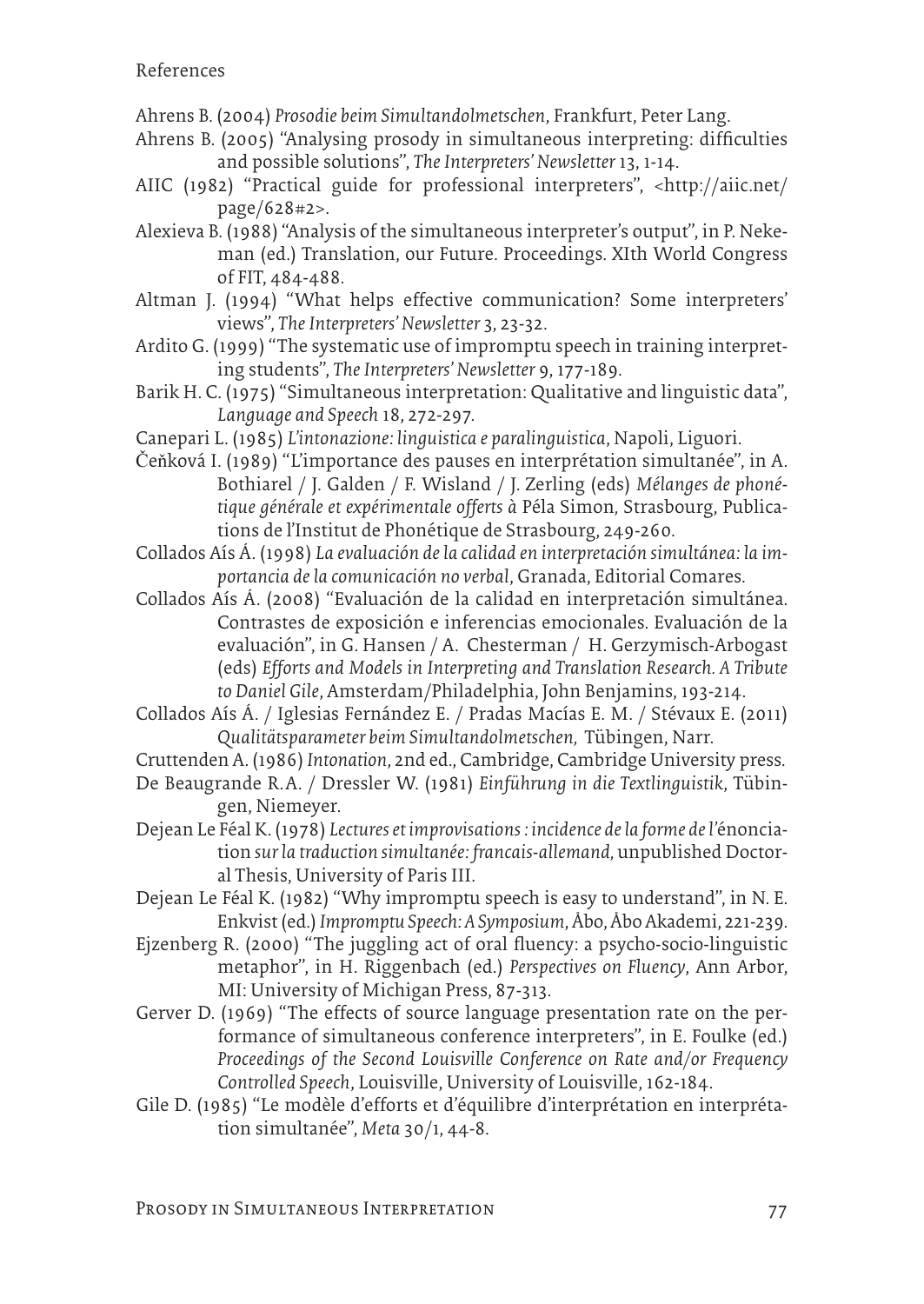- Goldman-Eisler F. (1958a) "Speech analysis and mental processes", *Language and Speech* 1, 59-75.
- Goldman-Eisler F. (1958b) "The predictability of words in context and the length of pauses in speech", *Language and Speech* 1/3, 226-231.
- Goldman-Eisler F. (1968) *Psycholinguistics: Experiments in Spontaneous Speech*, New York, Academic Press.
- Goldman-Eisler F. (1972a) "Pauses, clauses and sentences", *Language and Speech* 15, 103-113.
- Goldman-Eisler F. (1972b/2002) "Segmentation of input in simultaneous translation", in F. Pöchhacker / M. Shlesinger (eds) *The Interpreting Studies Reader* London/New York, Routledge, 69-76.
- Goldman-Eisler F. (1980) "Psychological mechanisms of speech production as studied through the analysis of simultaneous translation", in B. Butterworth (ed.) *Language Production 1: Speech and Talk*, London, Academic Press, 143-153.
- Hargrove P.M. / McGarr N.S. (1994) *Prosody Management of Communication Disorders*, San Diego, Singular Publishing Group Inc.
- Holub E. (2010) "Does intonation matter? The impact of monotony on listener comprehension", *The Interpreters' Newsletter* 15, 117-126.
- Kalina S. (1998) *Strategische Prozesse beim Dolmetschen. Theoretische Grundlagen, empirische Untersuchungen, didaktische Konsequenzen*, Tübingen, Gunter Narr.
- Kirchhoff H. (1976/2002) "Simultaneous Interpreting: interdependence of variables in the interpreting process, interpreting models and interpreting strategies", in F. Pöchhacker / M. Shlesinger (eds) *The Interpreting Studies Reader,* London/New York, Routledge, 111-119.
- Kopczynski A. (1982) "Effects of some characteristics of impromptu speech on conference interpreting", in N. E. Enkvist (ed.) *Impromptu Speech: A Symposium,* Åbo, Åbo Akademi, 255-266.
- Kopczynski A. (1994) "Quality in conference interpreting: Some pragmatic problems" in M. Snell-Hornby, F. Pöchhacker,  $\epsilon$  K. Kaindl (eds) Translation *Studies: An interdiscipline*, Amsterdam, Benjamins, 189-198.
- Kurz I. (1989) "Conference interpretation: user expectations" in D. Hammond (ed.) *Coming of Age. Proceedings of the 30th Annual Conference of the American Translators Association*, Medford, NJ, Learned Information, 143-148.
- Kurz I. (1993) "Conference interpretation: expectations of different user groups", *The Interpreters' Newsletter* 5, 13-21.
- Liberman, M. / Pierrehumbert J. B. (1984) "Intonational invariance under changes in pitch and length", in M. Aronoff / R. T. Oehrle (eds.) *Language Sound Structure,* Cambridge (MA), MIT Press, 157-233.
- Nafá Waasaf M. L. (2007). "Intonation and the structural organisation of texts in simultaneous interpreting". *Interpreting* 9/2, 177-198.
- Pöchhacker F. (1994) *Simultandolmetschen als komplexes Handeln*, Tübingen, Gunter Narr.
- Rennert S. (2010) "The impact of fluency on the subjective assessment of interpreting quality", *The Interpreters' Newsletter* 15, 101-115.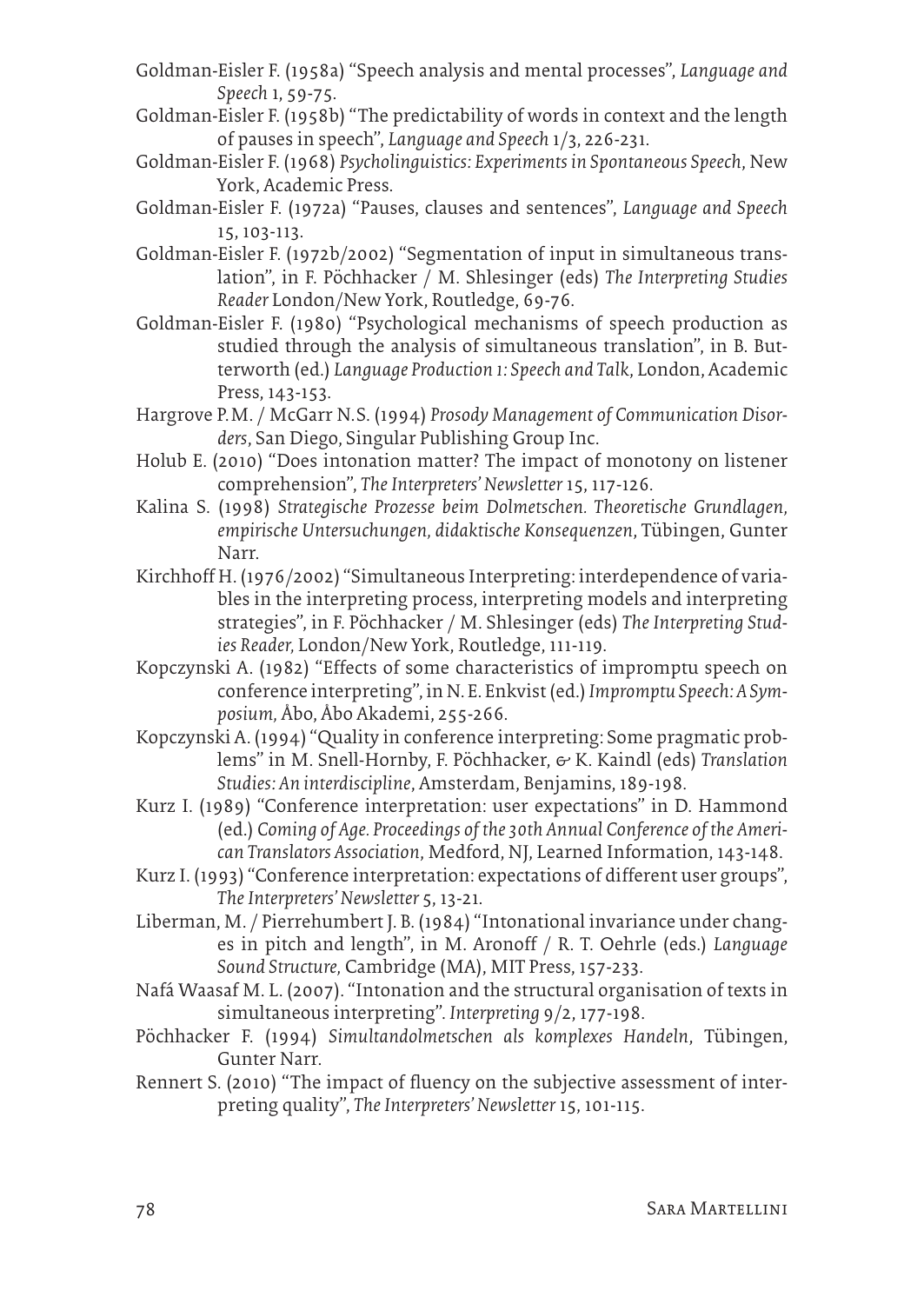- Riccardi A. (2003) *Dalla traduzione all'interpretazione. Studi di interpretazione simultanea,* Milano, LED.
- Royé H. W. (1983) *Segmentierung und Hervorhebungen in gesprochener deutscher Standardsprache. Analyse eines Polylogs*, Tübingen, Max Niemeyer Verlag.

Schwitalla J. (1997) *Gesprochenes Deutsch: eine Einführung*, Berlin, Schmidt.

- Seeber K. G. (2001) "Intonation and anticipation in simultaneous interpreting", *Cahiers de Linquistique Française* 23, 61-97.
- Seleskovitch D. (1982) "Impromptu speech and oral translation", in N. E. Enkvist (ed.) *Impromptu Speech: A Symposium*, Åbo, Åbo Akademi, 241-253.
- Shlesinger M. (1989) *Simultaneous Interpretation as a Factor in Effecting Shifts in the Position of Texts on the Oral-Literate Continuum*, unpublished MA Thesis, University of Tel Aviv.
- Shlesinger M. (1994) "Intonation in the production and perception of simultaneous interpretation", in S. Lambert / B. Moser-Mercer (eds) *Bridging the Gap: Empirical Research in Simultaneous Interpretation*, Amsterdam/ Philadelphia, John Benjamins, 225-236.
- Sorianello P. (2006) *Prosodia: modelli e ricerca empirica,* Roma, Carocci.
- Tissi B. (2000) "Silent pauses and disfluencies in SI: a descriptive analysis", *The Interpreters' Newsletter* 10, 103-128.
- Voghera M. (1992) *Sintassi e intonazione nell'italiano parlato,* Bologna, Il Mulino.
- Williams, S. (1995) "Observations on anomalous stress in interpreting", *The Translator* 1/1 , 47-64.
- Zwischenberger C. / Pöchhacker F. (2010) "Survey on quality and role: conference interpreter's expectations and self-perceptions", <http://www.aiic. net/ViewPage.cfm/article2510.htm>.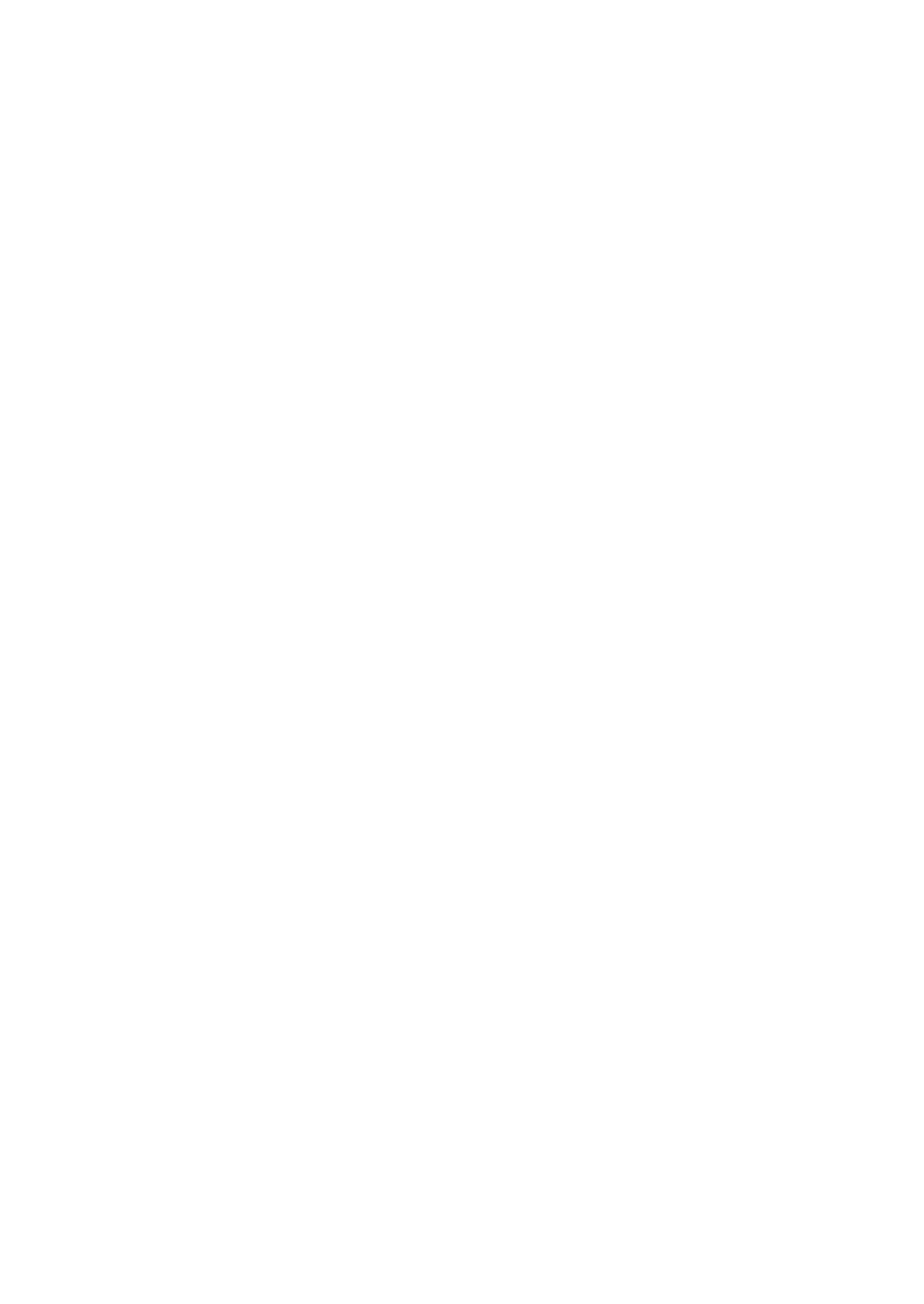# Simultaneous Interpreting from German into Italian: the Importance of Preparation on a Selection of Cultural Items

# Giulia Scaglioni

Free-lance Conference Interpreter

Abstract

*According to the AIIC, the forwarding of preparation material to interpreters prior to simultaneous interpreting (SI) is a contractual term, as it enables interpreters to fully harness their expertise and provide a better service. Yet, despite being largely acknowledged as a fundamental support tool and a helpful resource by professional interpreters and students alike, preparation has been the subject of a limited number of experimental studies. This study aims to examine the importance of preparation for the SI of speeches including a number of cultural items, in order to both underline the importance of previous knowledge for achieving a higher level of proficiency in SI and to raise awareness in speakers and event managers about the need to provide interpreters with all the relevant documents.* 

# Introduction

When confronted with the question "Is preparation in SI useful?" most interpreters (professionals and students) will instinctively and promptly answer in the affirmative. Perhaps it is because of the intuitive nature of this answer that a limited number of studies have been carried out to date on the importance of preparation in SI.

Experts in SI have asserted that knowledge of the SI context enables the interpreter to activate relevant mental frames or schemes, which help to anticipate the content of the Source Text (ST) and overcome difficult passages (Palazzi 1990, Kalina 1998, Riccardi 2001). Moreover, adequate preparation influences comprehension, translation and production processes, therefore it can be considered a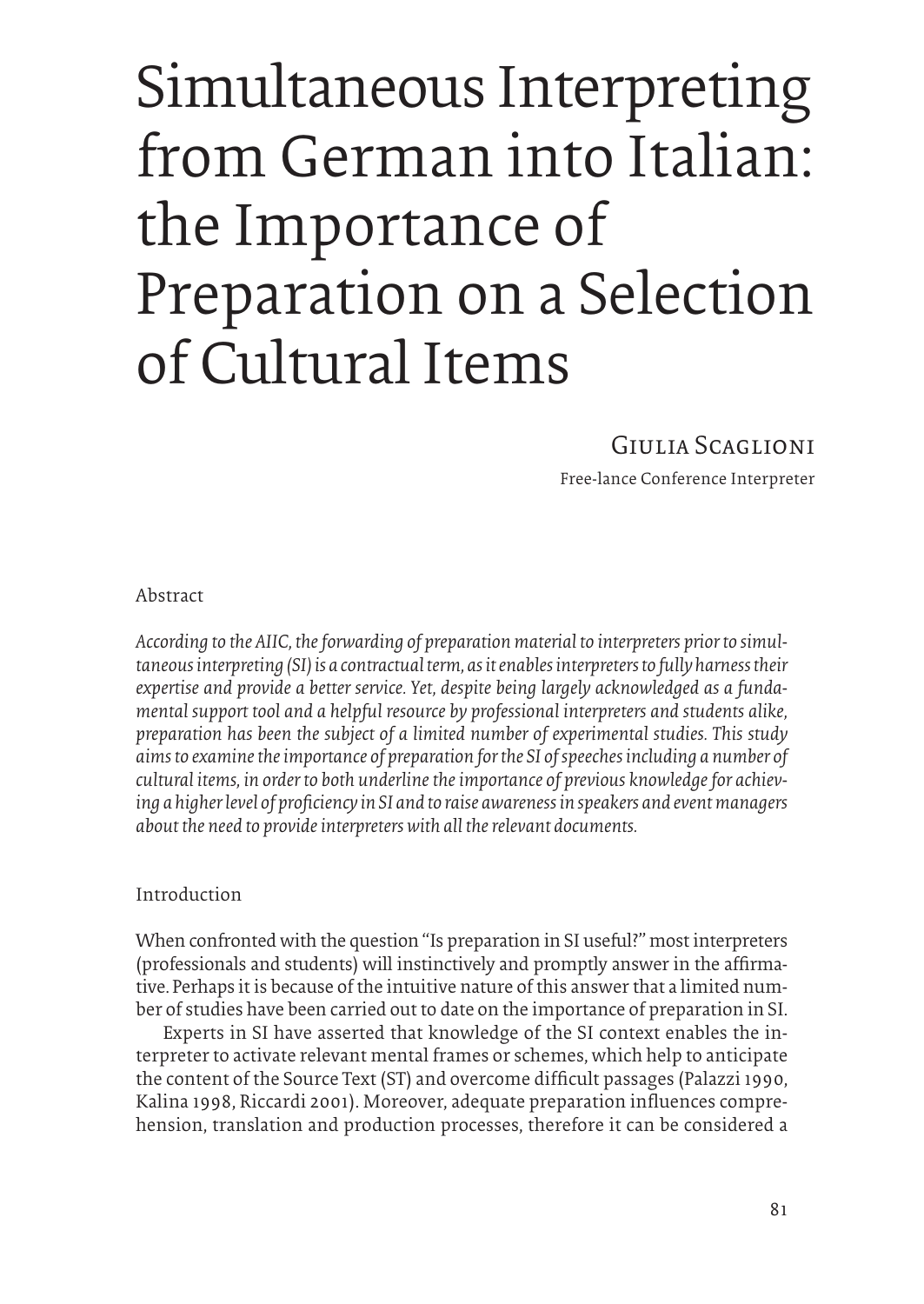strategy in SI (Kalina 1998). Since the ability to combine strategies flexibly and correctly is considered a hallmark of expertise (Riccardi 1998), investigating the way preparation influences SI could represent a contribution for defining the concept of expertise itself.

The aim of this study is to examine whether preparation influences the SI of speeches with quite a high density of cultural-specific items (*realia* or *cultural items*), which, like technical terms (Gile 1984), are not always easily inferred based on the context alone, thereby leading to disruptions in the interpreter's output during SI.

Cultural-specific terms have been defined as

[...] words and combinations of words denoting objects and concepts characteristic of the way of life, the culture, the social and historical development of one nation and alien to another. (Florin 1993: 123)

For this purpose, a number of interpreters (both students and professionals) were asked to simultaneously interpret two STs on similar topics from German into Italian, both including several cultural items. Relevant preparation was introduced as a variable and was provided to a group of interpreters beforehand.

- 1. Strategies, creativity and intercultural aspects in SI
- 1.1. SI as a strategic and creative process

Despite a number of shared features, the setting and conditions of SI lead to message comprehension and elaboration processes that are unlike those of monolingual interaction. Both types of processes are dynamic and share two main comprehension strategies: "knowledge-driven" strategies (based on context and selection and implementation of encyclopaedic knowledge) and "data-driven" strategies (based on information provided by ST words and syntax). According to such strategies, the information processing direction can be either top-down or bottom-up (van Dijk and Kintsch 1983: 4, 84, 154, 205, 351).

At the beginning of SI, due to the difficulty in predicting how the ST will develop, interpreters need to select and process relevant information. To this end, they tend to rely more on morphological and syntactical elements, i.e. using more bottom-up information at first (Riccardi and Snelling 1997: 144). The use of strategies then unfolds in a specific manner during SI, with top-down strategies being integrated later due to the interaction of the interpreter's knowledge with linguistic data.

SI differs from monolingual communication as the latter is made possible by similar cultural and language knowledge shared by participants (Kalina 1998: 102-113), whereas interpreters often suffer from an "information deficit" (especially during technical SI), as they do not possess an equal share of the specific and lexical knowledge of participants.

Such differences, together with the simultaneous nature of SI processes, require interpreters to adopt specific strategies in order to build a mental model (or scheme) of the ST, starting from its superficial and initial traits (i.e. combining top-down and bottom-up processes). Strategic processes have been defined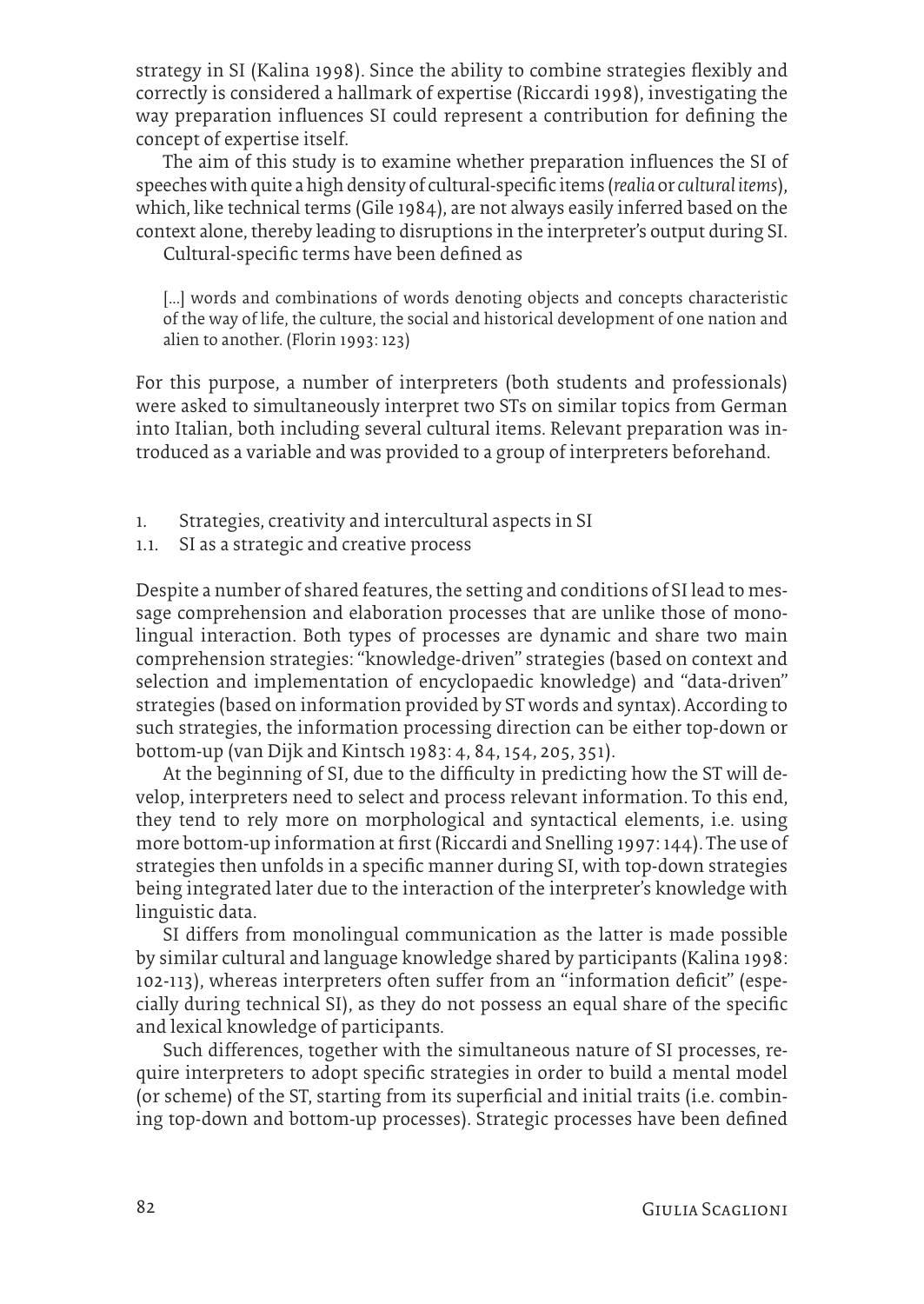as "*intentional auf die Erreichung eines bestimmten Ziels ausgerichtet*" (Kohn 1990: 110), i.e. intentional processes based upon cognitive experience aimed at overcoming an obstacle and saving cognitive resources.

Kalina (1998: 115) divides strategies in SI into two main categories: strategies for ST comprehension and strategies for TT (Target Text) production. Only the former will be closely examined here, as they pertain to the subject of this paper.

In order to fill the "information gap" separating interpreters and primary participants, the former adopt strategies aiming to harness any available knowledge in order to understand the ST (*Wissensaktivierung*) (Kalina 1998: 115). This group of strategies includes preparation (e.g. collecting information about the SI context, analysing similar texts, drafting glossaries etc.) and inferences. The latter help overcome knowledge gaps caused by implicit information included in the ST and/ or poor audio input quality and enable the interpreter to formulate hypothesis about how the ST will develop, thereby anticipating what will come next.

In his analysis of cognitive processes underlying expertise, Reason (1990: 43) identified two categories of strategies applied by humans when confronted with problems: *skill-based* and *knowledge-based* strategies. Riccardi (1998: 174) linked this classification to SI and inferred that the former are based upon the interpreters' abilities and development of automatic mechanisms, which enable them to save cognitive resources, whereas the latter are based upon previous knowledge and require extra cognitive effort. When combined, they help interpreters use and structure their encyclopaedic knowledge in order to create a frame of mind for the ST by making balanced use of cognitive resources while creatively adapting such frames or schemes to the ST. SI thus becomes a creative process during which the interpreter combines and connects linguistic and extra-linguistic information to find appropriate solutions by keeping the cognitive burden at an acceptable level.

#### 1.2. SI as an interlinguistic and intercultural activity

Since the context of SI is a one-time event and as such the interpreter makes linguistic choices based upon relevant elements, SI cannot be examined without considering the context in which it takes place (Riccardi 2001: 88). In order to make such choices, being familiar with the event helps the interpreter activate the relevant mental schemes to understand the ST. As already anticipated, preparation is required beforehand for the schemes to be applied, and this can be strengthened and enhanced during the event.

Pöchhacker (1994: 46) also points out that by being familiar with the event, the interpreter can become more aware of the aim of the conference, the participants and the real target of the SI (audience and target do not always coincide, e.g. during press conferences).

SI can also be considered a service provided in order to enable mutual comprehension and satisfaction of the speaker's and audience's communication needs (Viezzi 1996: 42). To correctly express the communication aims of the speaker and to enable the listener to understand them, the interpreter must be aware of what the speaker's objectives are – and, once again, preparation can be a good way to understand and anticipate them.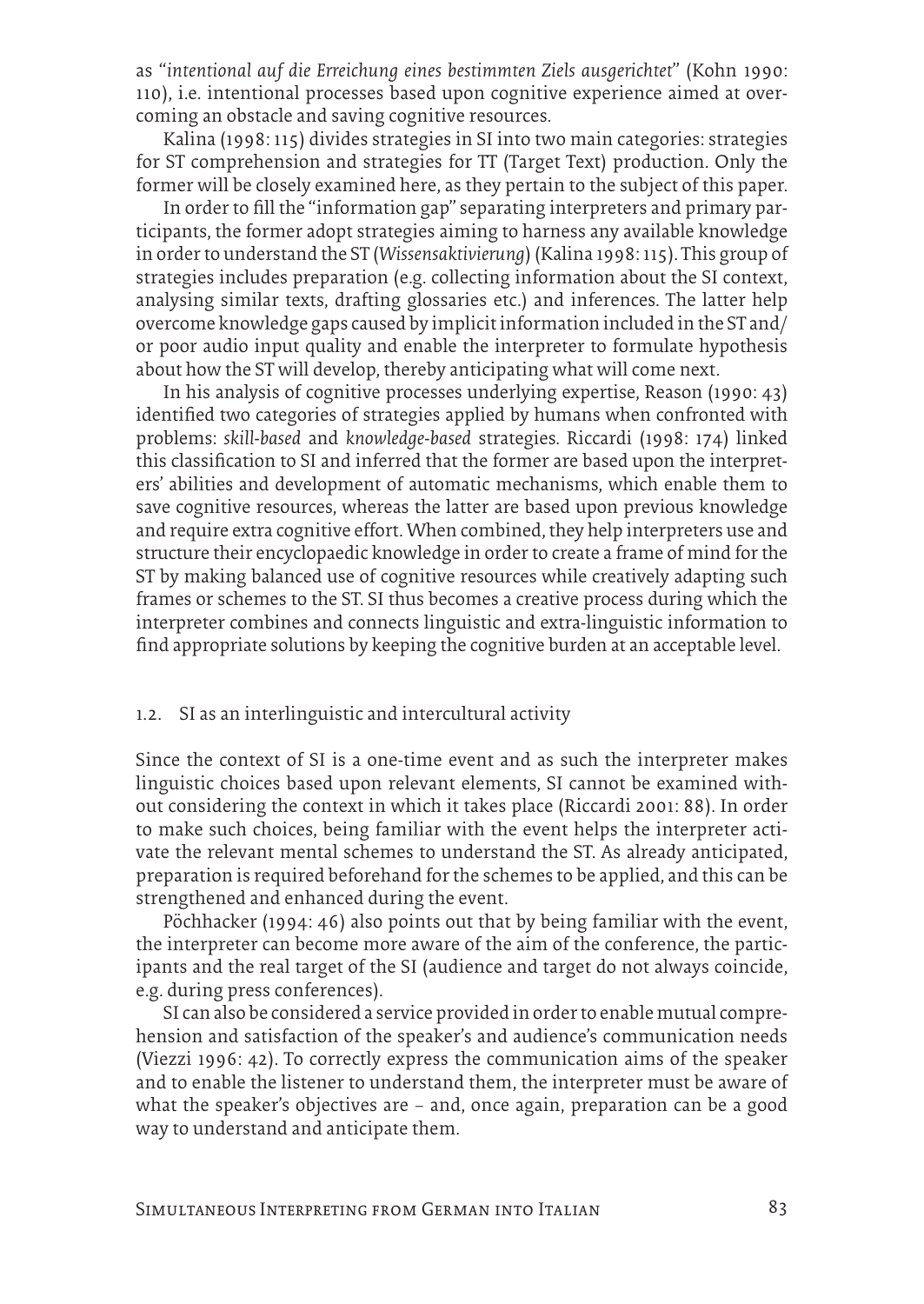### 1.2.1. Cultural items

Since it involves two (or more) languages, SI is unavoidably an intercultural activity; the greater the distance between the cultures of the ST and the TT, the greater the effort the interpreter must make to fill in all possible gaps (Viezzi 1996: 63).

Culture-bound terms (together with rhetorical style, norms for social interaction, etc.) constitute cultural elements that the interpreter must be aware of in order to fill the knowledge gap, as his or her aim is to produce a TT that has a similar effect on foreign listeners as it would on listeners belonging to the same cultural community of the speaker.

Culture-bound terms belong to a larger category of cultural items, which also includes proper nouns, names of institutions and geographical names. Since cultural items differ according to culture, they may represent an obstacle in SI, requiring the interpreter to acknowledge and fill possible information gaps by adapting the cultural item to the target culture. Moreover, according to Viezzi (1996), such gaps can also include an additional, connotative meaning that the cultural items may have acquired in a given culture:

[...] possono assumere uno specifico valore culturale [...] nella misura in cui in una o più comunità essi sono contraddistinti da un valore connotativo accanto a quello denotativo; nella misura, cioè, in cui non hanno esclusivamente un valore referenziale, ma implicano qualcosa di più. Sono associati ad eventi specifici, determinano una qualche risposta emotiva: […] (Viezzi 1996: 65)

Proper nouns make up a specific group of cultural items which often recur in SI and may well be a hindrance, as pointed out by Gile (1984: 79). They can either be simple ("*noms propres simples",* identifying a person, a place or an object) or composed ("*noms propres composés",* made up of a number of words). Irrespective of their nature, they require the interpreter to adopt specific strategies in order to overcome such obstacles and to achieve three main aims: giving the audience the same complete information, limiting any loss of information and saving cognitive resources.

# 2. The importance of preparation in SI

One of the main reasons most interpreters agree that adequate preparation facilitates and improves SI is that it enables them to identify a specific number of possible topics, thereby activating relevant mental frames. As Taylor states (1990: 25):

[...] studying a subject prior to listening to it (and in our specific case prior to interpreting it) makes that listener better able to process and understand the discourse he hears. [...] The gradual absorption of general world knowledge and the specific absorption of temporary information when required will help to [...] render the interpreter's inferential processing times, understanding and consequent performance that much more effective.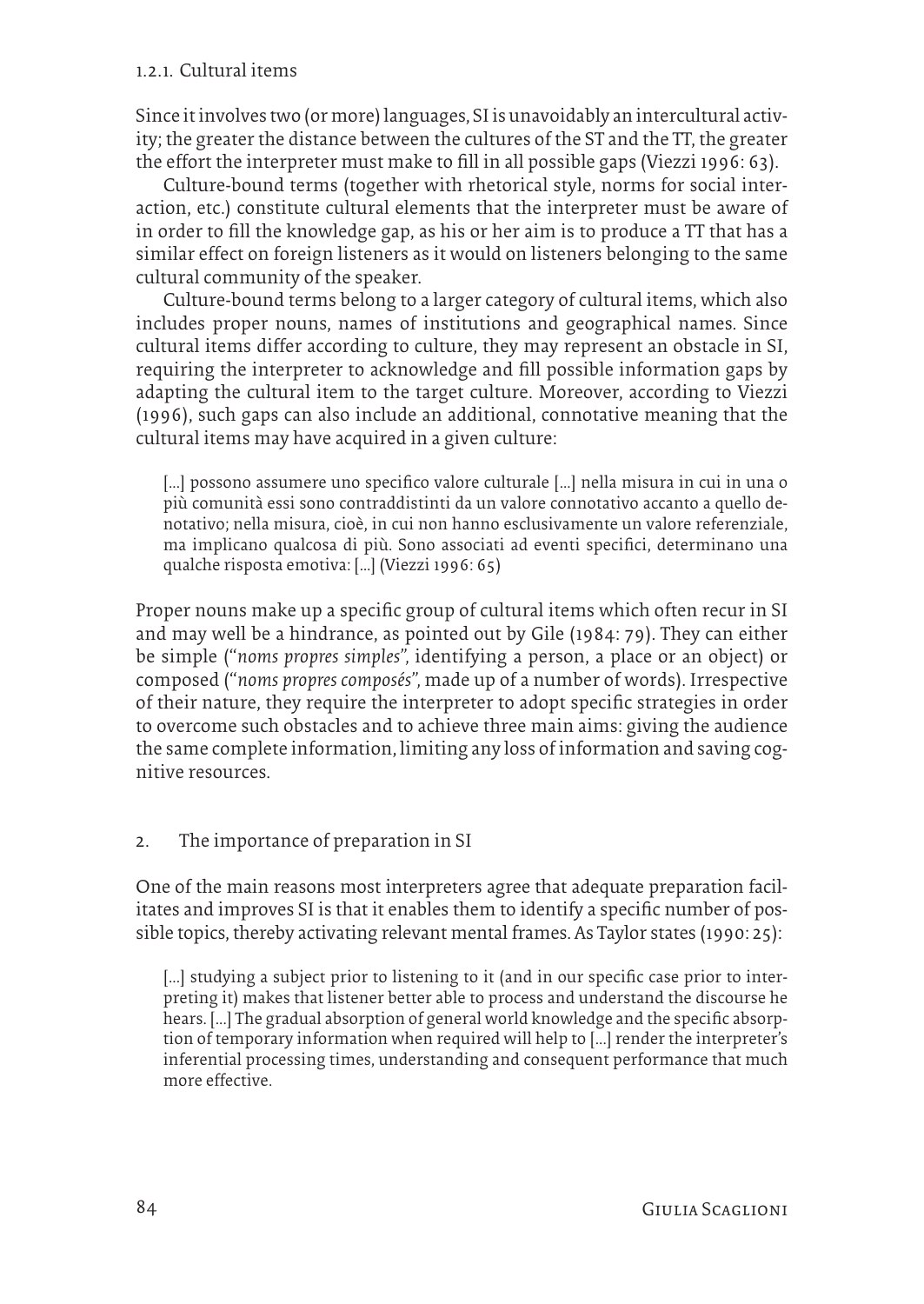If the interpreter's preparation is not adequate, he will have to integrate his knowledge during the event itself, with an increased cognitive effort during the SI (Riccardi 2001: 91).

The interpreter's preparation can be either general or task specific. According to Snelling (2009), all interpreters should be provided with general linguistic and cultural knowledge of the language pairs; a diversified knowledge of the specific event type requiring SI is, however, equally important (Palazzi 1990). Depending on the nature of the conference, the interpreter may, therefore, be provided with dossiers or documents before or during the event, and may have the opportunity to discuss problems directly or ask the speakers questions during an introductory briefing organised for this purpose.

According to Riccardi (2001: 92), knowledge about the event framework can be improved by acquiring information about five basic aspects: first, the topic, which helps identify a limited number of subjects of the speech and creates expectations in the public. Second, the speaker, as communication aims and rhetorical style are closely linked. Third, the audience, depending on whom the interpreter may be required to make implicit information in the ST explicit and adapt the TT. Fourth, the ST, as written speeches and off-the-cuff discourse have very different prosodic features. Finally, the languages involved, as they include both language and cultural information.

A further aspect was identified by Gile (1989) and Pöchhacker (1994: 52): the "conference type". The event can be considered as a "hypertext", including all contributions by different speakers, featuring a number of characteristics: structure, density of information, visual material shown during the conference etc.

#### 2.1. Preparation as a variable in SI experimental studies

Anderson (1979) carried out three experimental studies in order to study both the cognitive and linguistic aspects of interpretation and to further investigate the parameters involved in SI and the conditions underlying the process. Two of these studies were aimed at observing the contextual conditions and the environment surrounding the performance of SI: one was aimed at ascertaining if the visual context has any effect on SI, while the other aimed to verify whether prior information about the context or the content of the speech to be interpreted makes any difference to the interpreting process. The latter study involved 12 professional simultaneous interpreters with a minimum of 5 years' experience; all of them were given the possibility to perform a warm up SI. The input material was taken from videotape recordings.

The interpreters were split into three groups, and each group was provided with a different level of preparation (or none): the first group was given a written copy of the speech shortly before the SI; the second group received a summary of the speech introducing the context, while the third group had no preparation at all. Anderson analysed two main aspects of the TT, namely intelligibility and information content, by means of the two scales assessing intelligibility and informativeness developed by Carroll (1966) (not specifically for SI).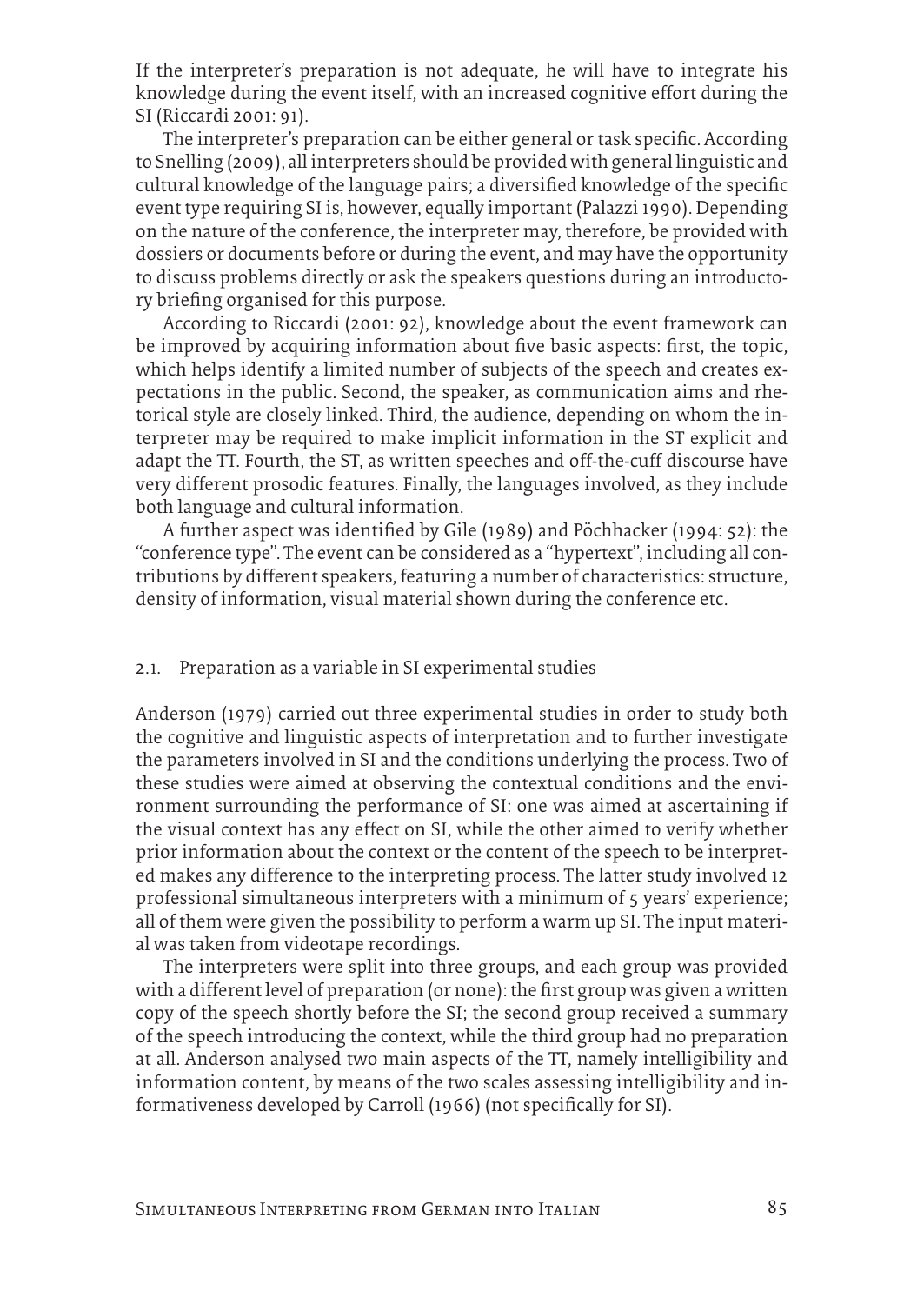The results did not show any statistically significant influence of preparation on the SI as interpreters with different levels of preparation achieved similar results. According to Anderson, the study could have been affected by three main weaknesses: high variability in the test subjects (the only parameter was five years or more of experience), different degrees of difficulty of a number of passages of the ST, and the interpreters being used to interpreting "from scratch", without being provided with any preparatory material beforehand.

Anderson (1979: 109) then suggested that the nature of the STs themselves used in the study may have influenced the results, as the speech dealt with general topics and did not contain any specific scientific or technical terms.

Kalina (1998: 114, 202) affirmed that scientific conferences require the interpreters to be provided with specific material a number of days before the event. As a result, preparation becomes both a way to fill the knowledge gap between the interpreter and the audience and to prevent incorrect interpretation, as well as a strategy to take correct lexical and syntactic decisions, to adapt the rhetorical style and to support skill-based strategies.

The aim of SI is to convey what is being said; therefore one could claim that the ST alone should be enough for the interpreter to produce a TT. However, the interpreter must start producing the TT without having listened to the whole text. "External" knowledge may then help fill this gap by supporting the comprehension process, i.e. helping the interpreter to understand what is being said more readily.

This hypothesis is supported by the study carried out by Kalina (1998: 202) on the *Würzburg-Korpus*, i.e. a collection of data (recordings of SI by professionals and surveys) gathered during the foundation symposium of the Association for European Criminal Law, which took place in Würzburg, and during the experimental study organised two years later at the University of Heidelberg: a "replay" of the Würzburg conference during which the speeches were interpreted by SI students. The results were then compared and analysed.

The preparation strategies adopted by one professional interpreter and five SI students were analysed. The materials collected by the interpreters for the task were analysed and the interpreters were asked a number of questions about their preparatory process (start time, type, duration of preparation, use of the material collected in the booth, preparation during the event, etc.).

The study then focused on the recordings of the SI of six speeches whose transcripts were available and were given to the interpreters beforehand, and on the notes the interpreters had made on the transcripts themselves.

The study resulted in a number of findings: first, it was observed that preparation was linked to the anticipation strategy on the one hand, but led to an increase in the use of word-by-word interpreting on the other (i.e. the process was more semantically-oriented) (Kalina, 1998: 203). Secondly, the study highlighted that the professional interpreter reacted more promptly than the students whenever the speaker "deviated" from the written text. Thirdly, as preparation interacts with other strategies and influences them (i.e. segmentation and anticipation), it contributes to saving cognitive resources. Basic cognitive processes are thus "moved" to the phase preceding the SI, which means the cognitive burden on interpreters during SI is "lighter".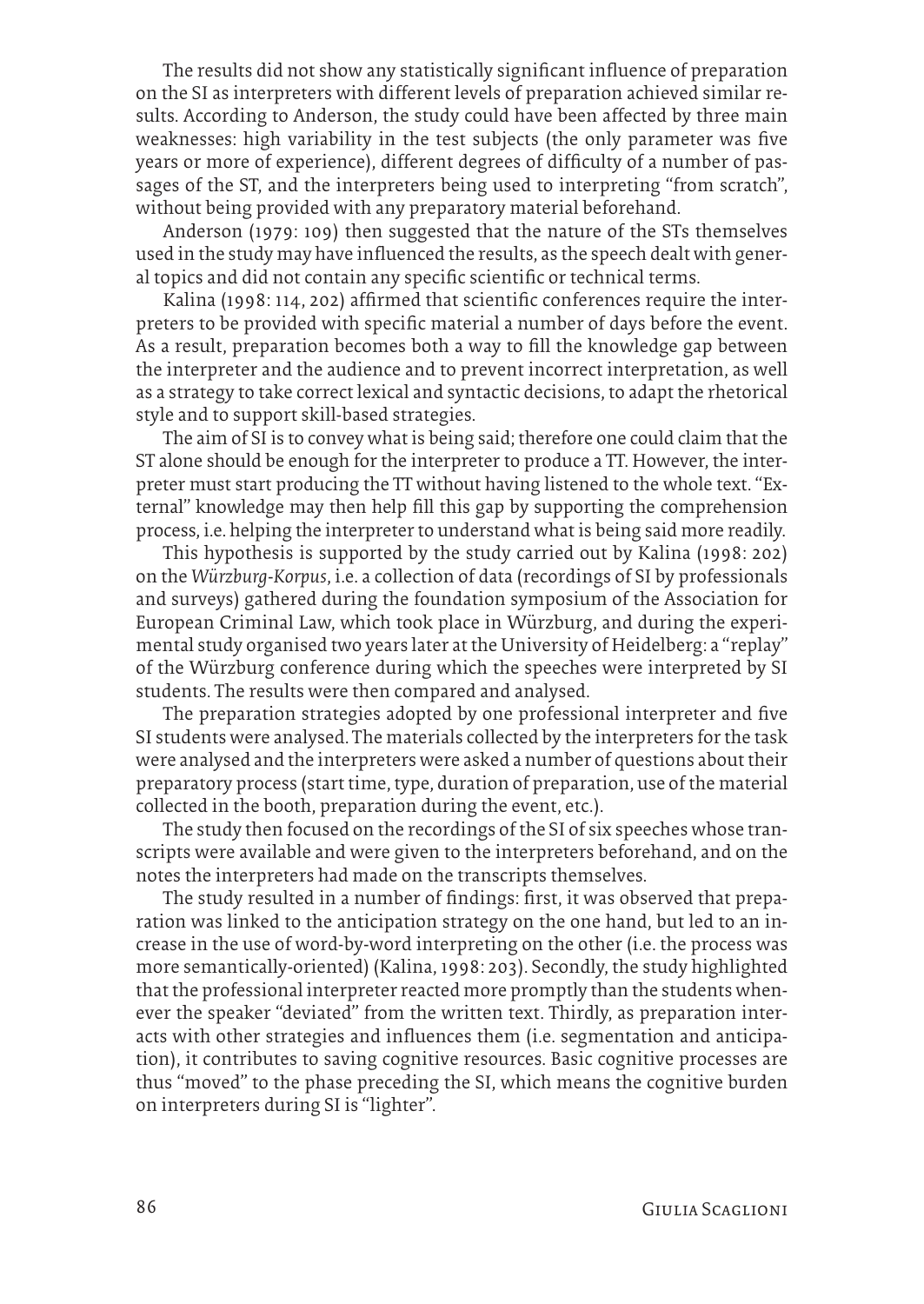#### 3. Experimental study

Intercultural communication is a process including a wide variety of factors, which go well beyond the purely linguistic aspects (Spencer-Oatey 2008: 2). The concept of culture is one which is intuitive yet hard to define (Žegarac 2008: 49), as it includes both physical and abstract objects. However, in order to focus our investigation on a selection of countable and easily identifiable items which could work as a litmus test to check the influence of preparation, in addition to giving the experimental study as defined a structure and scope as possible in order to allow it to be replicated, if required, we deliberately selected only a few categories of culturally connoted items. This choice was primarily to narrow down the topics for the study by concentrating on a small number of representative items, and secondarily to continue the exploration of a research field already examined by other scholars (Gile: 1984).

Moving from Anderson's study of the relevance of prior information in SI and from Kalina's study of the *Würzburg-Korpus* and her findings concerning preparation, an experimental study was carried out in 2011 at the SSLMIT in Trieste within the framework of the author's unpublished thesis.

The study aimed at a further examination of several aspects with respect to the studies mentioned above. The main weaknesses of Anderson's study were the nature of the ST (general greetings) and the short time the interpreters had to prepare for the SI (they were given the material shortly beforehand). As for Kalina's study, the number of SIs analysed was quite small (five SI students and one professional interpreter).

Before carrying out the experimental study described in this article, the author decided to choose recordings of speeches including topics over and above formal greetings (i.e. with a higher informational content), to provide the interpreters involved with the preparatory material one week before recording the SIs, and to recruit a slightly larger sample of interpreters. Unlike Anderson's and Kalina's studies, no transcripts of the speeches were provided to the interpreters beforehand, thus creating a rather different context (the effects of the availability of a transcript of the speech to be interpreted were not tested). In this respect, the study clearly differs from those of Anderson and Kalina, as it focuses on the forms of preparation an interpreter can undertake starting from general references (names of speakers, topic, general context etc.).

#### 3.1. Method

The study was mainly centred on the observation of SI students, i.e. novices. Differences in TTs were analysed according to the different levels of preliminary preparation of the (SI) students. Though it was not considered a variable *per se*, a warm up SI was carried out by all participants and its incidence with respect to preparation was later observed.

Two professional interpreters were also involved in the experimental study, and their results were used by way of comparison. The sample size for these professionals is certainly quite small, and it was not meant to be introduced as a control group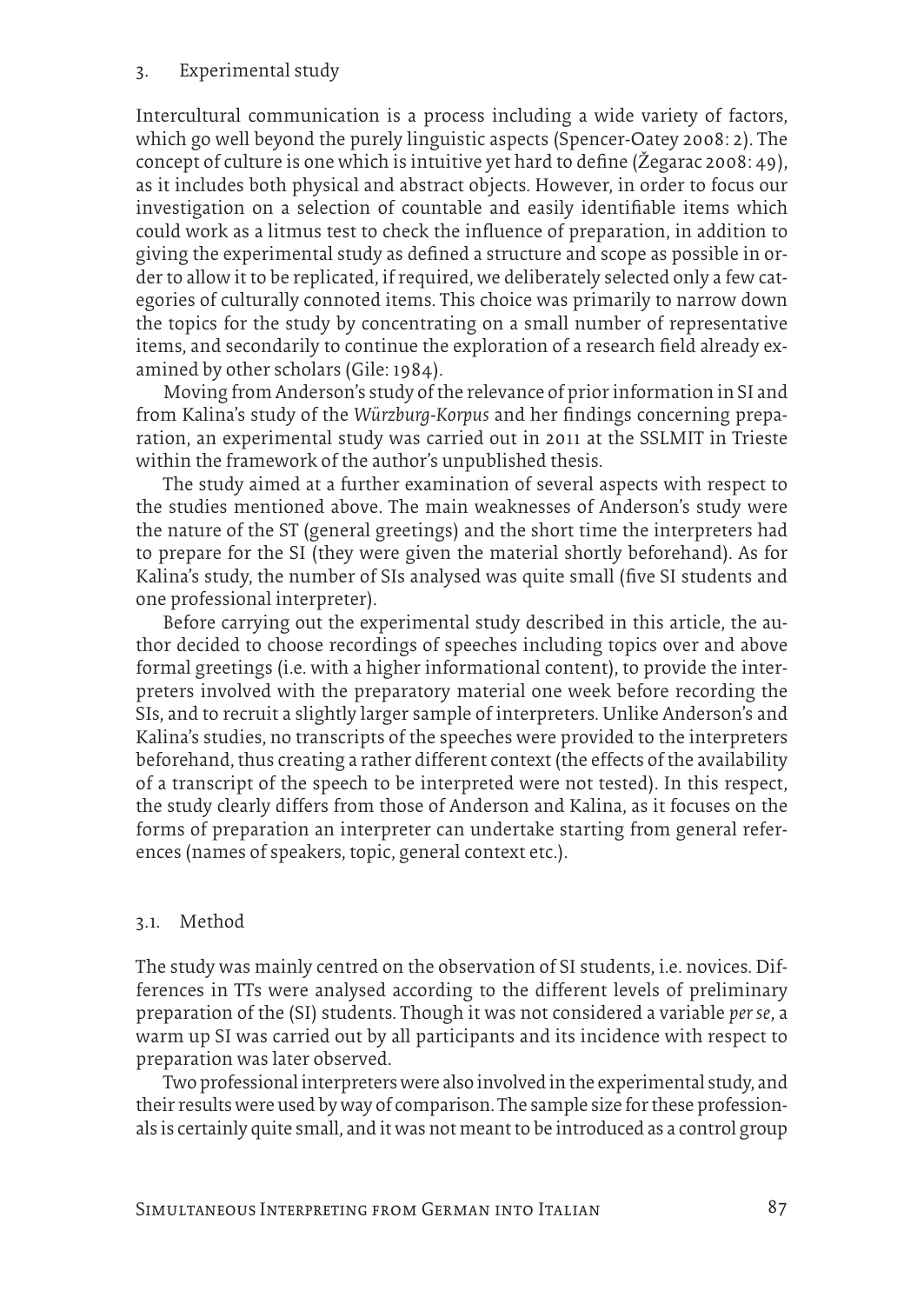in the study. Nonetheless their participation was the only way to observe whether preparation affects the performance and final product of SI students in terms of making it more "professional"-like. By gaining an insight into how experienced interpreters deal with cultural items, it was possible to observe possible analogies and differences with the approach taken by the students. In this sense, this study can be considered a pilot study that helped outline a number of trends, which could be verified in future research investigating the expert / novice paradigm.

### 3.2. Materials

The experimental material consisted of two speeches of equal duration delivered in German by two different speakers during the same event. All participants were asked to simultaneously interpret both STs into Italian, with a break of about five minutes between the two. The first ST was considered a warm up speech.

The STs chosen were two speeches by German politicians given on 9 November 2010 during the same event, the *Europa Rede* in Berlin, a yearly conference aiming to offer a discussion platform for influential politicians of all parties. The speeches are similar in content and include similar cultural items (mostly connected with German and European history), though the second speech features a higher density of cultural-bound terms (first speech: 36 recurrences of cultural items out of 1,660 words; second speech: 82 recurrences of cultural items out of 1,394 words). The keynote speech of the event was given by Herman van Rompuy; the two STs adopted for the study were given as an introduction.

The first speech lasted 12' 24'' and was "traditionally" structured: the speaker first greeted and thanked the participants, then recalled historic events connected to the day before moving on to current aspects of European politics. Due to its clear structure and to the smaller number of cultural items included, this speech was assigned as a "warm up function". The second speech lasted 12' 28'' and featured an original, "non-standard" structure, as it began directly *in medias res*. The speaker briefly thanked the most important participants before immediately dwelling on historical events connected to the 9th of November. He then welcomed the most famous participants, giving their names and posts held, and finally related a short anecdote about a famous European politician.

Both STs were only available as audio inputs.

#### 3.3. Participants

The experimental study included eight interpretation students who had successfully completed their first and second year exams of German to Italian SI. Seven of the eight students had also passed their final exams at SSLMIT – Trieste. Two students were native German speakers, two students had German as their B language and four students had German as their C language.

As mentioned above, two professional interpreters were included in the study in order to investigate possible trends and analogies between preparation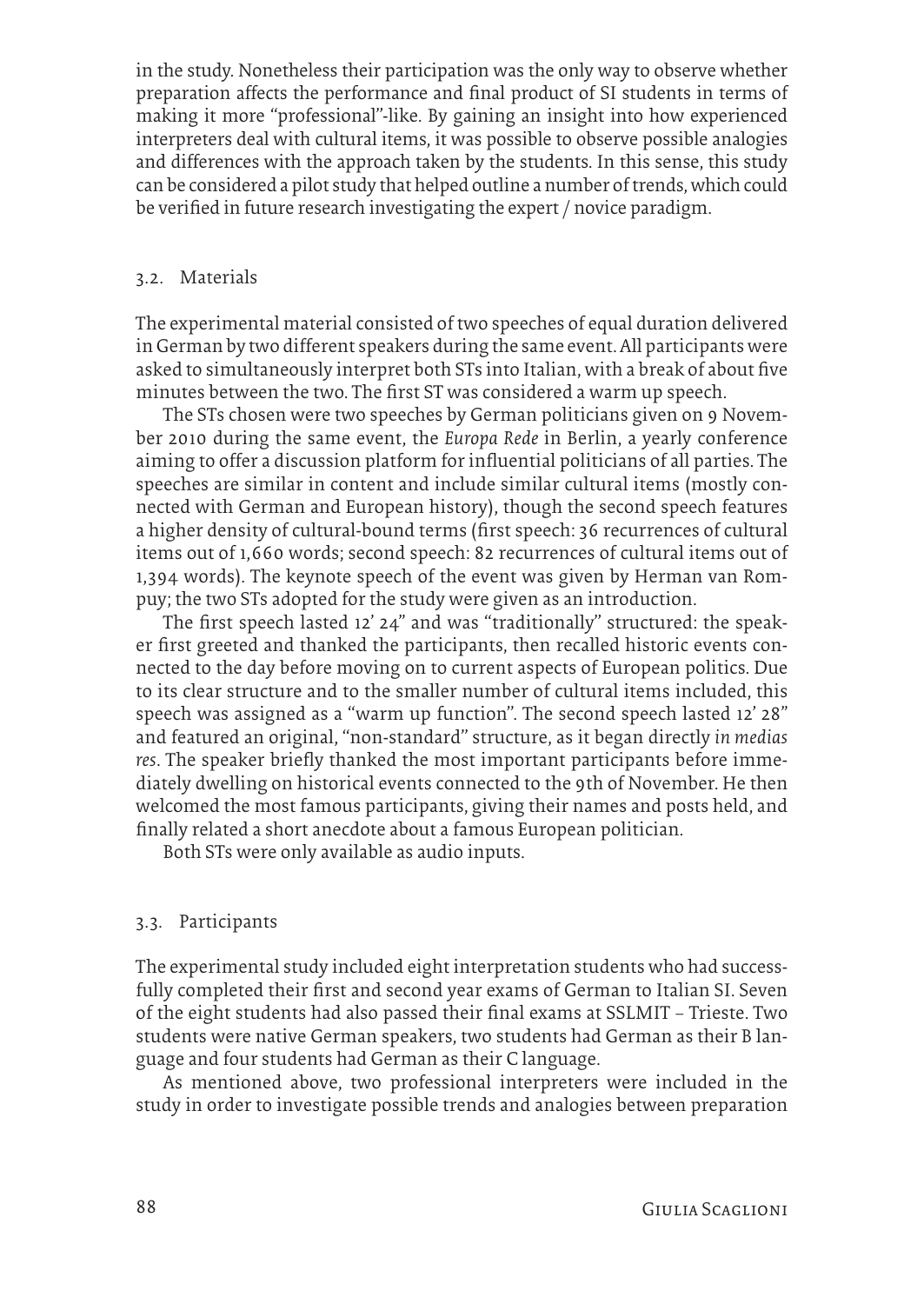and professional results. Both have extensive experience in SI and are accredited AIIC members.

#### 3.4. Preparation

In order to assess the importance of preparation in SI, students were divided into two groups. One group was provided with the opportunity to prepare for the SI in order to create a context similar to real life. All the members in this group were provided with the same Word® file with general information on the context one week before interpreting. The same document was handed out to the group "without preparation" and to the professionals a few minutes before interpreting. All subjects of the study were given a list of the participants at the event quoted by the speaker in alphabetical order before going into the booth.

The preparation hand-out included the subject of the event, its title and the day on which it took place, the names of the foundations which organised the conference, a description of the speakers and the name of the keynote speaker, in addition to a short reference to the 9th of November (a crucial date in German history, as the "Night of Broken Glass/Kristallnacht Pogrom" and the Fall of the Berlin Wall took place on this date).

#### 3.5. Procedure

All SIs were carried out between February and May 2011 at the SSLMIT of the University of Trieste. The TTs of the participants were recorded on different days. All the booths were provided with Philips equipment, and the TTs were recorded with a Microtrack 24/96 M-AUDIO digital double-track recorder (DAT) and saved on a SanDisk Compact Flash® memory card. The TTs were then converted to MP3 format in order to transcribe them.

All the participants had a pen and paper in order to take notes during the SI. After simultaneously interpreting the two STs, all participants were asked to fill in a questionnaire designed to investigate whether they found the preparation (for those who had the opportunity to prepare for the SI) and warm up SI useful and if they perceived cultural items as possible hindrances.

Five types of recurring cultural items were identified: proper nouns/posts held, toponyms, dates, events and institutions. One or more possible translations of the elements were identified in *ad-hoc* charts (i.e. possible ways to transfer the original meaning of the item to the target language) and the time in which the element appeared in the ST was noted.

An orthographic transcription of the TTs was carried out to enable comparison of the results. All cultural items of the STs were inserted in tables including the type of cultural item and the time the item was quoted in the ST and in the TT. Such terms (or their absence) were then identified in the TTs together with the strategy adopted to deliver them by means of comparison with their possible previously formulated translations. The results were included in the tables which were then divided according to speech, whether or not preparation was allowed, and professional status.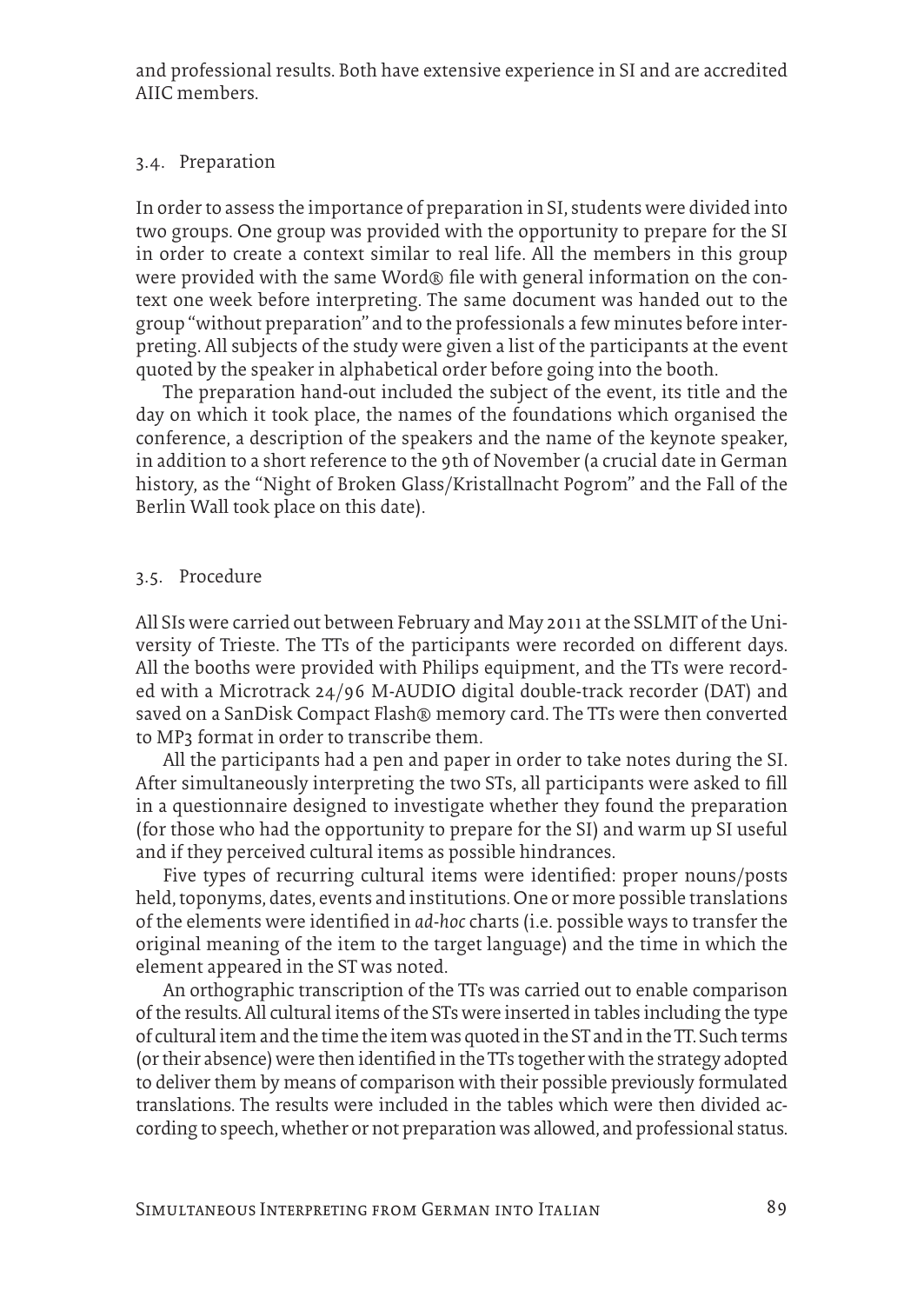|               | Proper nouns /<br>posts held | Toponyms | Dates | Events | Institutions |
|---------------|------------------------------|----------|-------|--------|--------------|
| First speech  | 20                           |          |       |        |              |
| Second speech | 45                           |          |       |        |              |

Table 1. Types and numbers of cultural items analyzed in both speeches.

3.6. Results

3.6.1. Strategies adopted

All the interpreters dealt with the submitted cultural items in three main ways: they included the cultural items in their TTs, they made a mistake in delivering it, or they did not deliver the item at all.

In order to compare the results of the study, the strategies adopted to deliver the cultural items were identified based on an *ad hoc* classification (see table 1), as names and definitions were taken and adapted both from Kalina (1998) and Pedersen (2007).



Table 2. Different ways the cultural items were (not) rendered in the target language by the interpreters

a) Total equivalence

The subjects provided an equivalent translation for the item, i.e. the cultural item was fully translated or transferred to the TT by conveying the complete original information.

This tactic was applied by the interpreters in two main ways: first, through transcoding (see Kalina 1998: 118), i.e. by repeating full proper names correctly,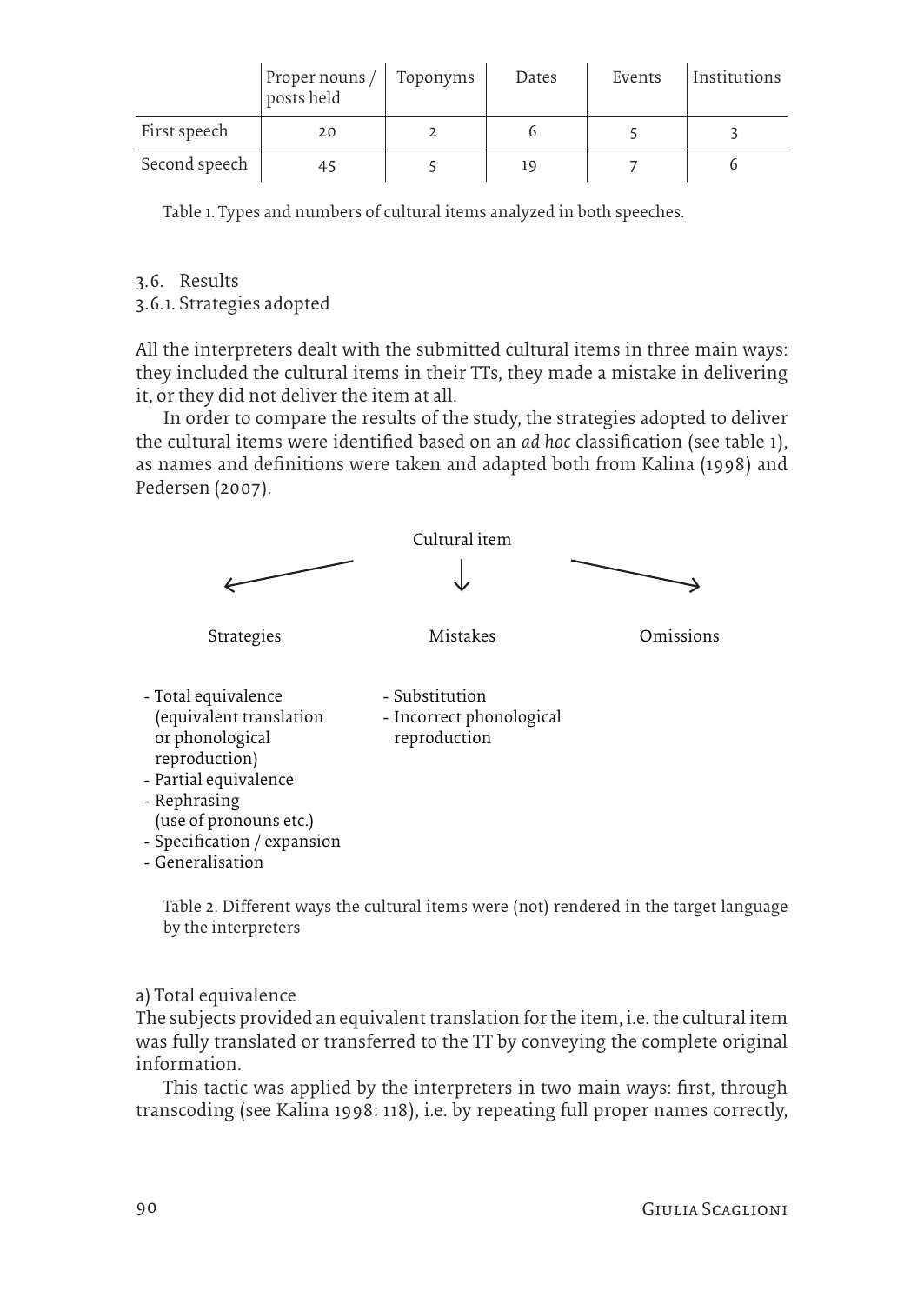by using a standard translation or "official equivalent" of the item, which Pedersen (2007: 4) describes as follows:

For there to be an Official Equivalent, some sort of official decision by people in authority over an extra-linguistic Culture-bound reference is needed […] (Pedersen, 2007: 4)

Ex. 1

- **ST:** […] und dafür möchte ich **Herman Van Rompuy** ganz herzlich danken *[and therefore I would like to thank Herman Van Rompuy for this]*
- **TT:** […] e quindi vorrei ringraziare **Herman van Rompuy** […] *[and therefore I would like to thank Herman van Rompuy]*

Ex. 2

- **ST:** […] der erste ständige **Präsident des Europäischen Rates** *[the first permanent President of the European Council]*
- **TT:** […] il primo **Presidente** permanente **del Consiglio Europeo** […] *[the first permanent President of the European Council]*

Ex.  $3$ 

- **ST:** […] der **Fall des Eisernen Vorhangs** *[the fall of the Iron Curtain]*
- **TT:** […] la **caduta della Cortina di Ferro** […] *[the fall of the Iron Curtain]*

Secondly, by opting for a phonological reproduction (*retention*) of the items (when understandable by an Italian audience). According to Pedersen (2007: 4), retention is the most ST-oriented strategy, as it allows an element in the SL to "enter" the TL (e.g.: *Bundestag*).

Ex. 4

**ST:** […] Herr Präsident des deutschen **Bundestages** lieber Norbert Lammert […]

*[President of the German Bundestag, honourable Norbert Lammert]*

**TT:** […] presidente del **Bundestag** tedesco caro Norbert Lammert […] *[President of the German Bundestag dear Norbert Lammert]*

b) Partial equivalence

The subjects omitted one or more redundant elements without changing the information content of the item (e.g. the shortened version of years).

Ex. 5

- **ST:** […] auch der neunte november **neunzehnneunundachtzig** […] *[Also the ninth of November nineteen-eighty-nine]*
- **TT:** […] il nove novembre dell'**ottantanove** […] *[the ninth of November eighty-nine]*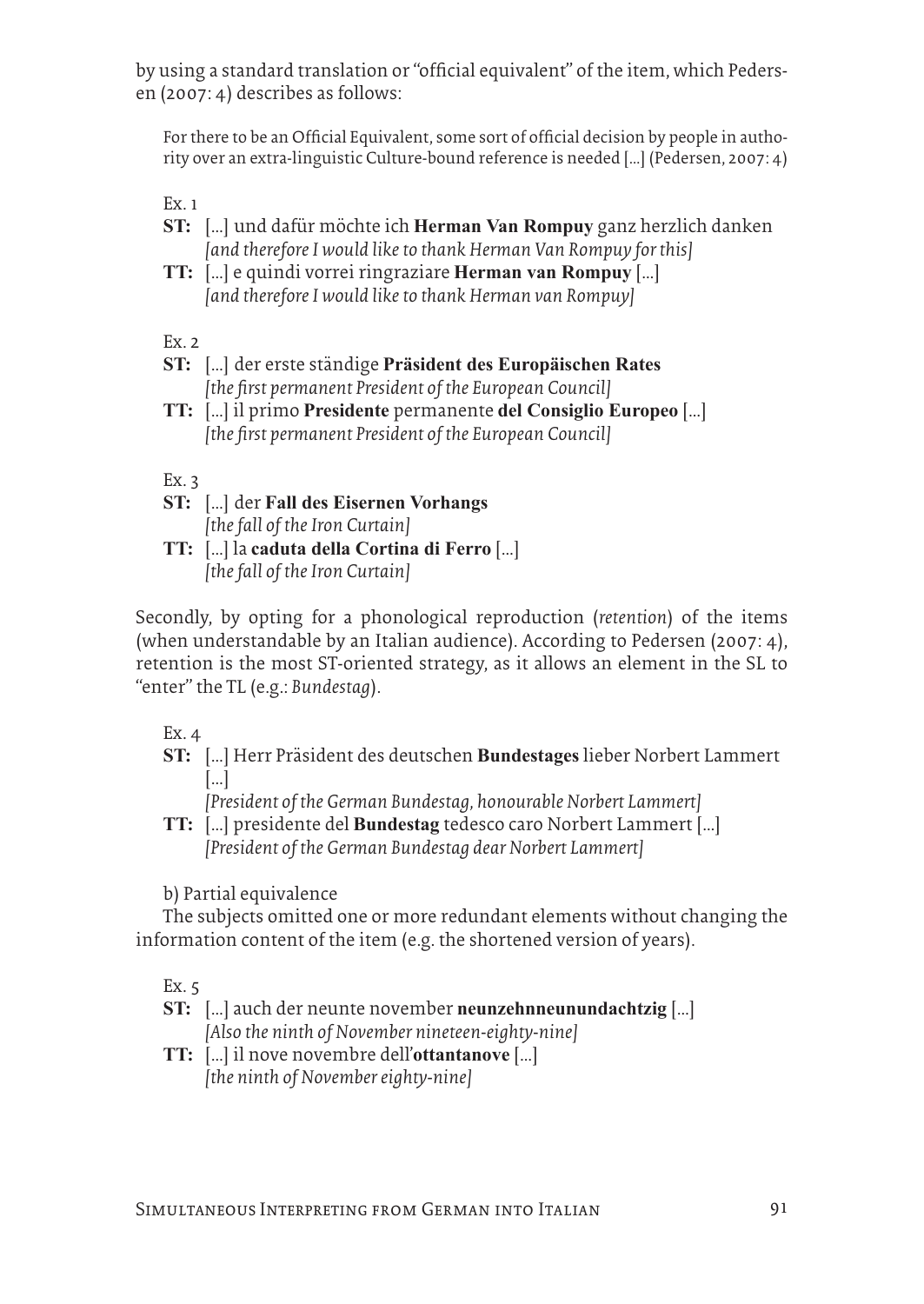c) Rephrasing

The participants obtained an equivalent translation by using pronouns and other semantic elements, or by changing the order of the elements in the TT (e.g. saying "him" instead of full name).

Ex. 6

- **ST:** […] Hans-Gert Pöttering wäre nicht **Hans-Gert Pöttering** wenn […] *[Hans-Gert Pöttering would not be Hans-Gert Pöttering if]*
- **TT:** […] Hans-Gert Pöttering non sarebbe **lui** se […] *[Hans-Gert Pöttering would not be himself if]*

d) Specification

The participants added information that was not included in the ST, further specifying the cultural item. This strategy is defined by Kalina (1998: 119) as "*Expansion*".

Ex. 7 **ST:** […] der **Mauerfall** […] *[the fall of the wall]*

**TT:** […] la **caduta del muro di Berlino** […]  *[the fall of the Berlin wall]*

e) Generalisation

The subjects substituted a cultural item with a more general one (e.g. "*der Historiker Heinrich August Winkler*" delivered as "an important historian").

Ex. 8

| ST: [] der Historiker Heinrich August Winkler []                                    |
|-------------------------------------------------------------------------------------|
| [the historian Heinrich August Winkler]                                             |
| <b>TT:</b> $\left[\ldots\right]$ uno storico molto importante $\left[\ldots\right]$ |
| [a very important historian]                                                        |

Furthermore, two kinds of mistakes were identified in the TTs:

# f) Substitution

The interpreter removed the cultural item and substituted it with an incorrect one due to an error in comprehension or translation, thereby changing the information conveyed by the ST.

Ex. 9

**ST:** […] als **Haushaltsminister** […] trug er entscheidend […]

*[as Minister for the Budget he contributed in a decisive way to]*

**TT:** […] <da **ministro degli esteri** ha contribuito> […]  *[as Minister for Foreign Affairs he contributed to]*

92 Giulia Scaglioni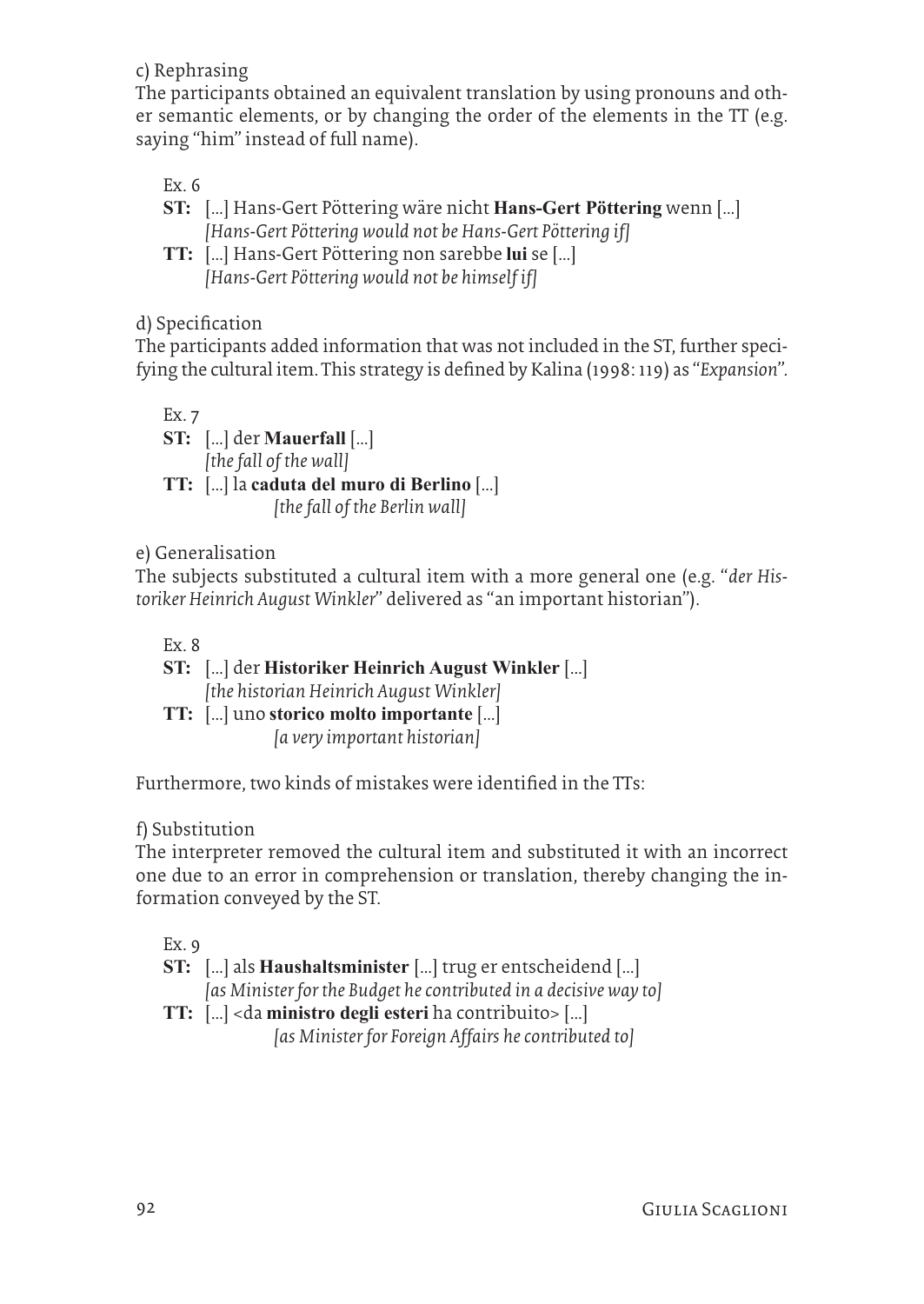g) Incorrect phonological reproduction

Incorrect pronunciation of a name (where a completely different name was invented), thereby causing the loss of the relevant information and the transfer of different information to that originally provided.

Ex. 10 **ST:** […] Kardinal **Geoff Sterzinsky** […] *[Cardinal Geoff Sterzinsky]* **TT:** […] cardinale **Geoff Sterzing** […]  *[Cardinal Geoff Sterzing]*

A third macro category was identified, i.e. omissions. As Kalina (1998: 120) points out, omissions can be either strategic or non-strategic. The former are a way for the interpreter to "filter" and carry out a selection of the essential elements of the ST, especially if some of them are redundant. The latter involves the loss of information. Since no strategic omission was identified in the TTs representing the subject of this study, only non-strategic omissions have been examined.

Ex. 11

**ST:** […] heute vor zweiundsiebzig Jahren fand in der Reichspogromnacht das dunkeste, das unfassbare und unbegreifbare Kapitel der deutschen Geschichte […]

*[seventy-two years ago the Reich's Pogrom Night was the darkest, the incomprehensible, inconceivable chapter of German history]*

**TT:** […] il nove novembre è anche un una giornata di (.) ricordo (.) perché si è tenuta il (.) si è tenuto il capitolo più buio della storia tedesca […] [*the ninth of November is also a significant day, as on this date the darkest chapter of German history took place*]

# 3.7. Students' performance

All the data collected was divided into the five categories of cultural items identified in the STs. These were then classified according to how the elements were delivered by comparing them with an *ad-hoc* chart of previously identified possible translations and, finally, according to the presence or absence of preparation. Lastly, this scheme was also used to compare the results of SI students with those of the professionals<sup>1</sup>. The aim of the analysis was both to show the main trends in the two groups of students (with and without preparation) and to compare the TTs of the first (warm up) speech with those of the second ("official") speech.

The results were converted into percentages in order to enable clearer comparison. The most relevant results from the students are described below; the

1 All detailed tables and charts concerning the analysis of the STs and the results of the study can be found in the author's unpublished dissertation (Scaglioni 2011).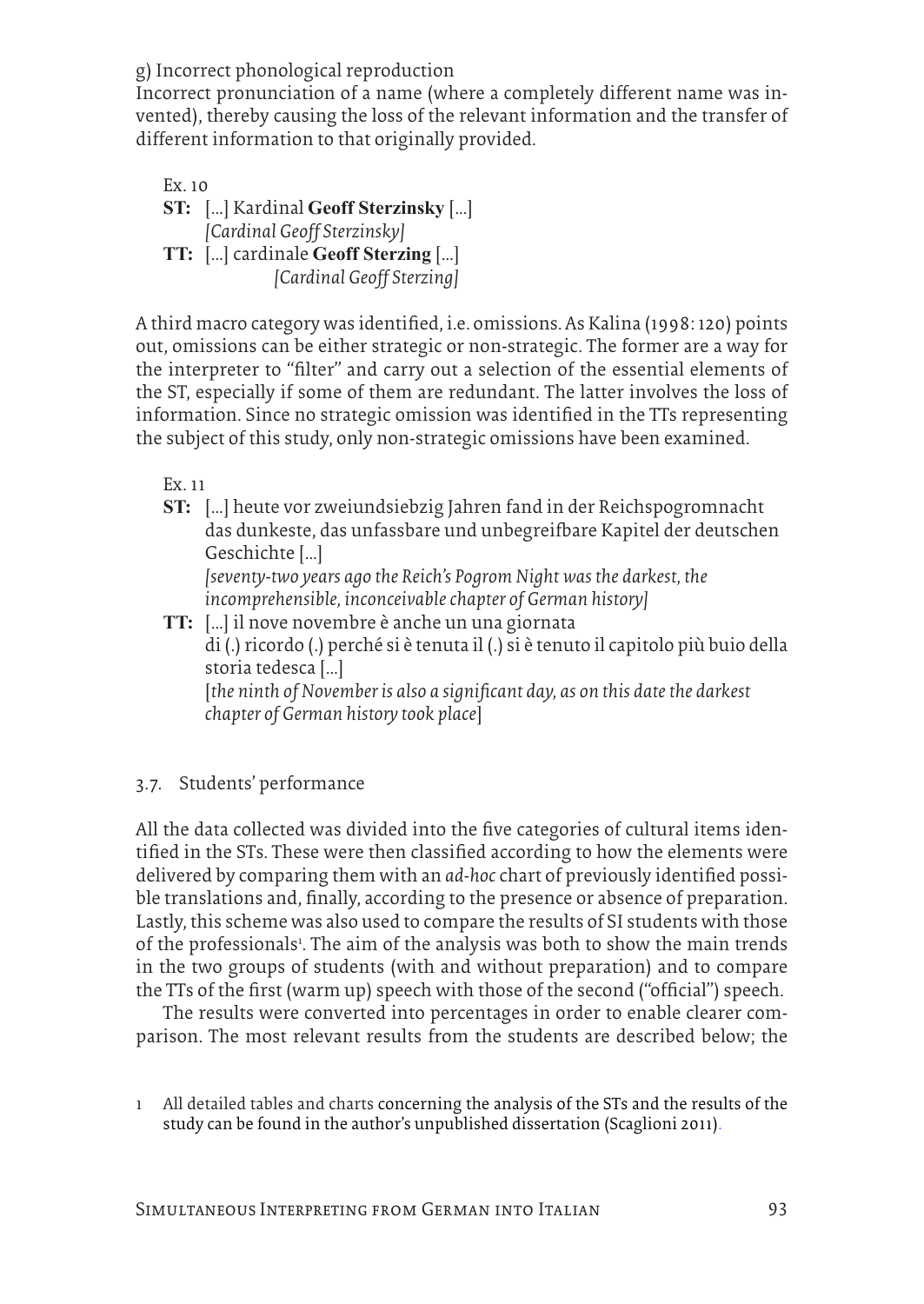results from the professionals are not fully represented here, however, they will be mentioned in the following section.

Students given the opportunity to prepare for the SI are identified with the abbreviation "*SP*" (students with preparation) and students who did not prepare for the interpretation are identified with the abbreviation "*SWP*" (students without preparation).

### a) Proper nouns and posts held

When interpreting this category of cultural items during the warm up speech, *SWP* adopted total or partial equivalencies in 51% of cases, whereas they adopted rephrasing in 5%, generalisation in 1%, and specification in 8% of cases.

Omissions, incorrect phonological reproduction and substitution made up 35% of total deliveries.

In interpreting the second speech, the total number of total and partial equivalencies increased (67%), whereas the number of omissions and errors decreased (22%). However, strategies such as rephrasing and specification were less frequently adopted by the students (11% overall).

In terms of the TTs by the *SP* for the first speech, the students found a total (54%) or partial (23%) equivalent for proper nouns / posts held, and omitted or gave a phonetically incorrect equivalent in 18% of cases. As for the use of strategies, rephrasing (4%) and specification (3%) were adopted. As for errors, the highest percentage is represented by omissions (15%).

In interpreting the second speech, the *SP* adopted total equivalencies in 64% of cases and resorted to other strategies more often (e.g. specification: 6%). The number of omissions decreased as did the number of phonetically incorrect equivalents (9%).

As far as this category goes, the name and the post of Herman van Rompuy is a good example: it was sometimes omitted or, as regards the name, mispronounced by both groups (though more often by the *SWP*) in the TTs of the first speech, whereas the information was correctly transferred or even the subject of specification in the TTs of the second speech.

Ex. 12 – SWP; First speech

**ST:** […] und ein Europäischer Rat in dem die siebenundzwanzig Staaten […] zusammen mit dem Kommissionspräsidenten unter der Leitung von **Herman van Rompuy** die Leitlinien der europäischen Entwicklung beschließen […]

*[and a European Council in which the twenty-seven states […] together with the President of the Commission under the guidance of Herman van Rompuy decide the guidelines]*

**TT:** […] e un consiglio che insieme ai presidenti della commissione (.) stabilisce […]

*[and a council which, together with the presidents of the Commission, decides]*

Ex. 13 – SWP; Second speech

**ST:** […] wird gehalten von dem […] **Präsidenten des Europäischen Rates** […]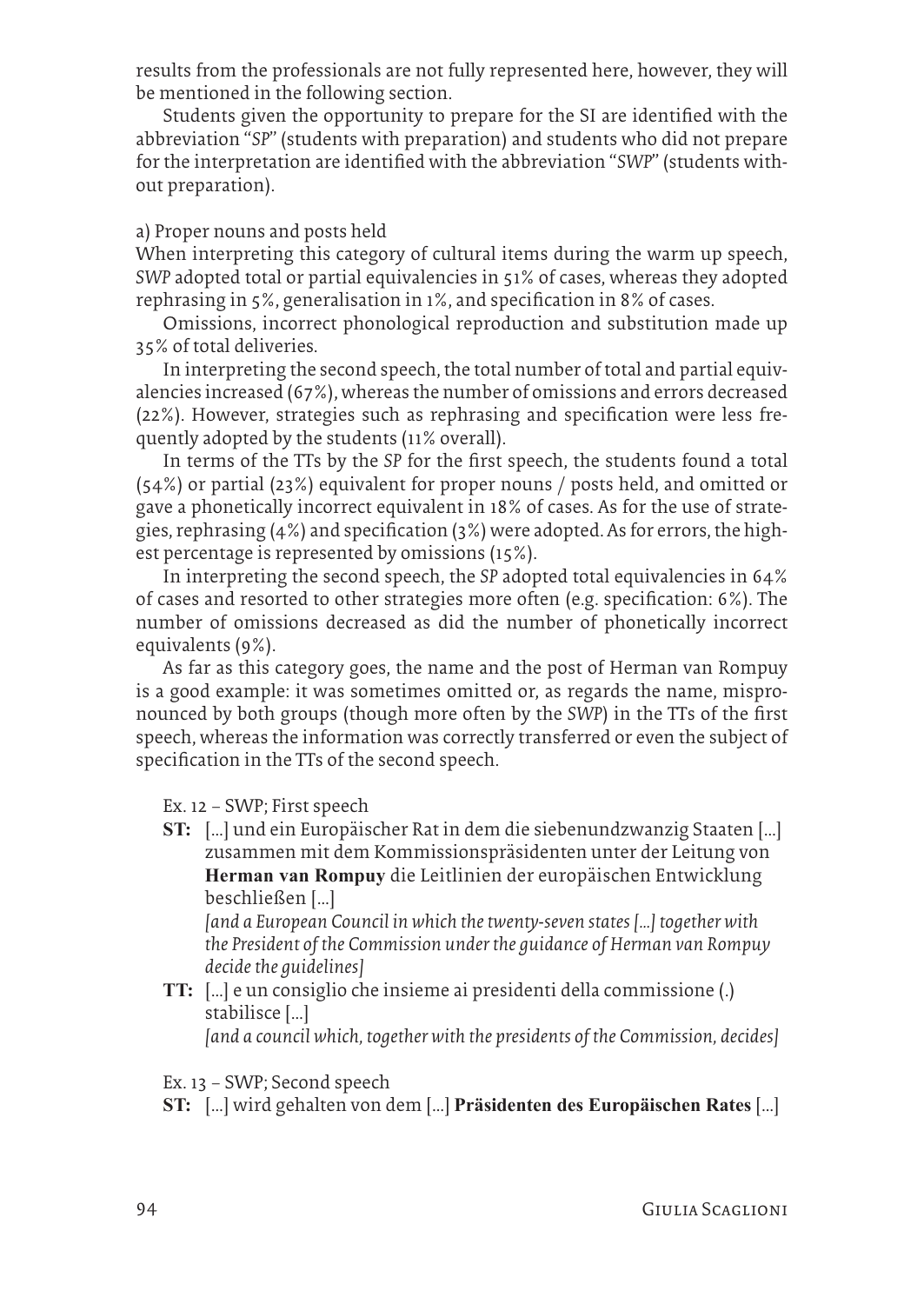*[held by […] the President of the European Council]*

**TT:** […] viene tenuto dal **presidente del Consiglio van Rompuy** […] *[held by the President of the Council van Rompuy]*

# b) Toponyms

Toponyms only represent a small number of cultural items in both speeches (2 out of 36 in the first speech and 5 out of 82 in the second speech). The names of places quoted were often repeated by the two speakers, and it should be pointed out that the second speech contained a higher number of toponyms which would be less familiar to an Italian audience (e.g. names of museums located in Berlin etc.).

For the first speech, *SWP* resorted to total equivalences in 38% of cases, resorted to rephrasing in 13% of cases and omitted toponyms in 50% of cases. When interpreting the second speech, the number of total equivalencies increased (75%) whereas rephrasing (5%) and omissions (20%) decreased.

*SP* correctly delivered 100% of toponyms for the first speech, always adopting total equivalencies.

As far as the second speech is concerned, the number of total equivalencies decreased (65%), whereas students resorted to generalisation in 5% of cases. The number of errors also increased (30%).

Despite the relatively minor representativeness of this category, it should be noted that during the SI of the first speech, the *SWP* omitted the name of the German capital city in some cases, whereas it was correctly transferred by the same group in most cases during the SI of the second speech.

Ex. 14 – SWP; First speech

- **ST:** […] ein Willkommen hier **in dieser schönen Kulisse in Berlin** […] *[you are warmly welcomed in this beautiful backdrop - Berlin]*
- **TT:** […] vorrei ringraziare Herman van Rompuy […] sono: lieta che tu sia **qui** oggi con me […]

*[I would like to thank Herman van Rompuy […] I'm glad that you are here with me today]*

Ex. 15 – SWP; Second speech

- **ST:** […] auf der **Museumsinsel im Herzen Berlins** […] *[on the Isle of the Museums in the heart of Berlin]*
- **TT:** […] nell'**isola dei musei nel cuore di Berlino** […] *[on the Isle of the Museums in the heart of Berlin]*

c) Dates

The date occurring often in both speeches is the 9th of November, quoted in association with different years (1938, 1989, 2009, 2010, 2011). In a number of cases, this date is connected to a precise historical context probably known to the students; in other cases the dates are linked to recent or future events that may be less well known, and therefore less predictable and requiring a greater cognitive effort.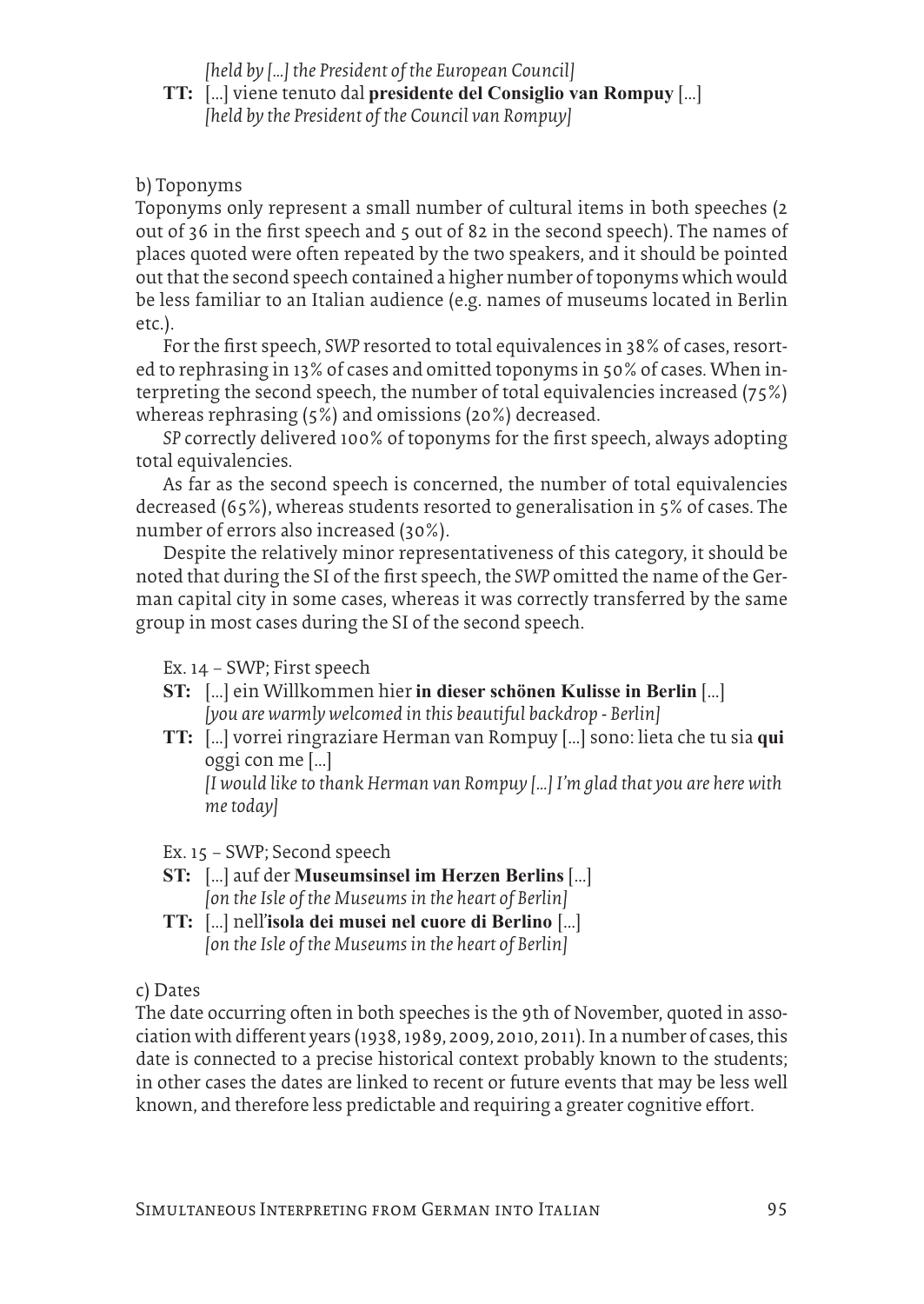It should be noted that due to its very nature, this category was often the subject of rephrasing (e.g. "*(Heute) vor 72 Jahren*" became "*in 1938*") and rendered with partial equivalents (e.g. "*Juli 2007*" was delivered as "*2007*" etc.).

When interpreting the first speech, *SWP* adopted total equivalencies in 71% of cases and adopted rephrasing in 4% of cases. 25% of dates were omitted or wrongly transferred. As for the second speech, the number of total equivalencies decreased (54%), yet the participants adopted partial equivalents in 13% of cases and resorted to rephrasing in 8% of cases. Mistakes / omissions again equalled 25% of cases.

*SP* delivered 75% of dates in the first ST with total equivalencies and resorted to rephrasing in 8% of cases. No other strategies were adopted. Mistakes and errors made up 17% of cases.

When delivering the second speech, *SP* resorted to a wider variety of strategies: total equivalencies made up 68%, partial equivalencies 5% and rephrasing 4%. The participants also adopted generalisation in 3% of cases. The number of mistakes, however, increased (5%); interestingly, "new" and "unpredictable" dates were omitted (14%), i.e. items which were not closely linked to the main topic of the speech and which had probably not been included in the preparation phase.

As stated before, the category "date" is not only the one whose elements were mainly conveyed by partial equivalence or rephrasing, but a number of methods were used to apply these strategies (see examples).

Ex. 16 – SP; Second speech

- **ST:** […] **am oder um den neunten November** […] *[on or around the ninth of November]*
- **TT:** […] i: **il giorno odierno** […] *[on the same day as today]*
- Ex. 17 SP; Second speech
- **ST:** […] auch der **neunte November neunzehnneunundachtzig** […] *[also the ninth of November nineteen-eighty-nine]*
- **TT:** […] anche il **nove novembre dell'ottantanove** […] *[the ninth of November eighty-nine]*
- Ex. 18 SP; Second speech
- **ST:** […] **Heute vor zweiundsiebzig Jahren** […] *[seventy-two years ago today]*
- **TT:** […] **nel millenovecentotrentotto** […] *[in nineteen thirty-eight]*

d) Events

This category best identifies the activation of relevant mental frames by the interpreter, as it is the most closely linked to the context.

It should be pointed out that specifications were often used for the term "*Fall der Mauer*" or "*Mauerfall*", as a number of interpreters specified that the wall quoted was the Berlin Wall.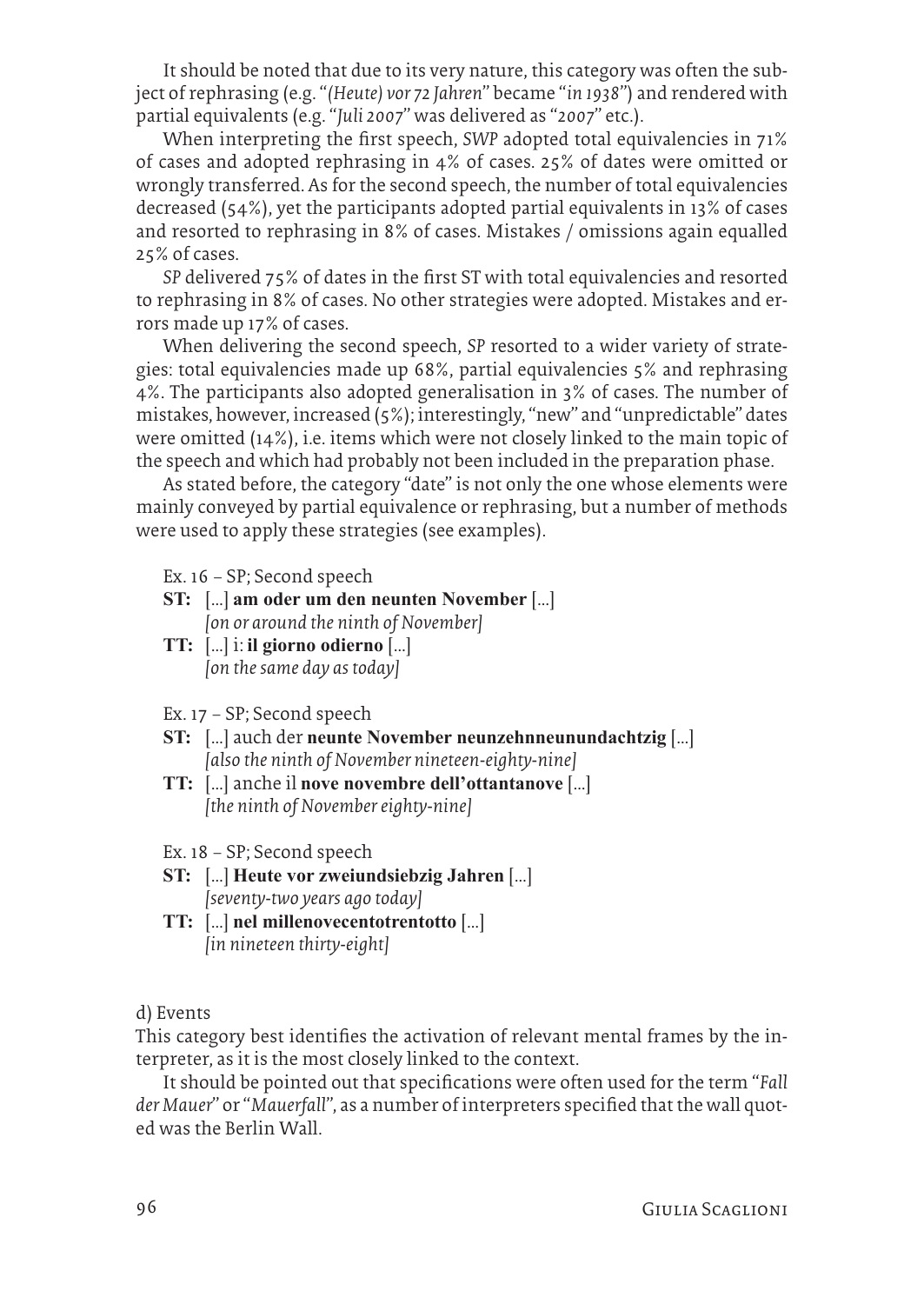In the TTs of the first speech, *SWP* adopted total equivalencies in 56% of cases. No other strategies were adopted. Incorrect substitutions made up 31% of cases and omissions accounted for 13%.

The number of total equivalencies increased by 5% in the TTs of the second speech (61%). *SWP* also resorted to rephrasing (2%), specification (5%), and generalisation (5%). The number of mistakes decreased (2%), yet omissions increased by 12% (25%).

During SI of the first text, *SP* resorted to total equivalencies in 44% of cases. They resorted to the strategies of specification (6%) and generalisation (6%), wrongly substituted 25% of items and omitted them in 19% of cases.

As for the second ST, the number of total equivalencies increased (64%) and partial equivalencies were also included (2%). Rephrasing amounted to 7% and specification to 16%. The number of errors and omissions decreased (12%).

Interestingly, the *SP* "scored" better results than the *SWP* when interpreting the events included in the second speech. Such events could have easily been included in thorough preparation.

Ex. 19 – SWP; Second speech

- **ST:** […] mit ihm verbinden wir […] **friedliche Revolution und Mauerfall** […] *[this day is linked to the peaceful revolution, to the fall of the wall]*
- **TT:** […] <a questo giorno associamo> […] **la caduta del muro di Berlino** […] *[we associate this day with the fall of the Berlin wall]*

Ex. 20 – SP; Second speech

- **ST:** […] mit ihm verbinden wir **friedliche Revolution und Mauerfall** […] *[this day is linked to the peaceful revolution, to the fall of the wall]*
- **TT:** […] noi colleghiamo […] **una rivoluzione pacifica e la caduta del muro** […] *[we associate this day with a peaceful revolution and the fall of the wall]*

Ex. 21 – SWP; Second speech

- **ST:** […] das **Ende der SED Diktatur der Fall des Eisernen Vorhangs** […] *[the end of the dictatorship of the SED (Socialist Unity Party), the fall of the Iron curtain]*
- **TT:** […] ha segnato . la **fine . di una dittatura** […] *[marked the end of a dictatorship ]*
- Ex. 22 SP; Second speech
- **ST:** […] das **Ende der SED Diktatur der Fall des Eisernen Vorhangs** […] *[the end of the dictatorship of the SED (Socialist Unity Party), the fall of the Iron curtain]*
- **TT:** […] **fine della** s **dittatura della SED caduta della Cortina di Ferro** […] *[the end of the s SED dictatorship, fall of the Iron curtain]*

e) Institutions

A limited variety of institutions were mentioned in both speeches: mainly the three foundations promoting the event. Their names were also included in the list given to the interpreters before the interpretation.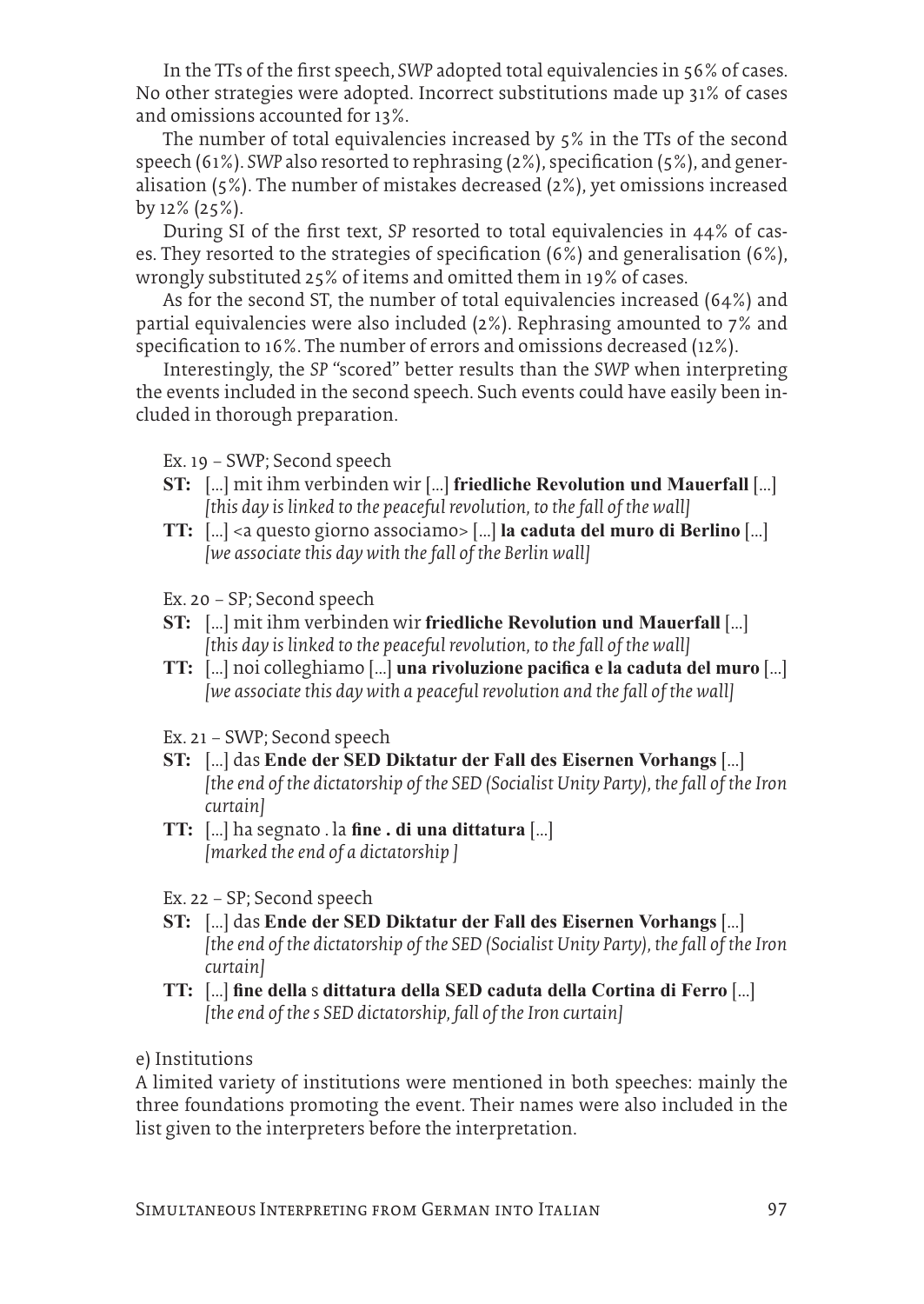For the first speech, *SWP* used a total or partial equivalent in 42% of cases. They rephrased the name of the institution in 25% of cases and resorted to specification (8%). Omissions and errors made up 25% of cases.

 The overall number of total and partial equivalencies increased in the TTs of the second speech (67%), whereas rephrasing decreased (4%). Specification amounted again to 8%. In 21% of cases the items were omitted; no mistake was made.

*SP* used a total equivalent in 17% and a partial equivalent in 42% of cases in the first speech. They adopted rephrasing in 33% and specification in 8% of instances; no error / omission was made.

As far as the second speech was concerned, total equivalencies increased (79%), whereas partial equivalencies decreased (8%). Rephrasing was never used and the amount of specifications remained the same. Omissions increased (4%). It should be underlined that the organisations omitted were not included in the list given to the novices prior to the SI, and that the *SP* achieved better results in conveying this category than *SWP*.

Ex. 23 – SWP; Second speech

- **ST:** […] die Stiftung Zukunft Berlin, die Robert Bosch Stiftung und wir die Konrad Adenauer Stiftung […] *[the Zukunft Berlin Foundation, the Robert Bosch Foundation and us, the Konrad*
- *Adenauer Foundation ]* **TT:** […] la Fondazione Futuro di Berlino Zukunft Berlin la fondazione Konrad Adenauer […]

*[the Future of Berlin Zukunft Berlin Foundation the Konrad Adenauer Foundation]*

- Ex. 24 SP; Second speech
- **ST:** […] die Stiftung Zukunft Berlin (.) die Robert Bosch Stiftung und wir die Konrad Adenauer Stiftung […] *[the Zukunft Berlin Foundation, the Robert Bosch Foundation and us, the Konrad Adenauer Foundation]*
- **TT:** […] la Fondazione Zukunft Berlin (.) la Fondazione Robert Bosch noi la Fondazione Konrad Adenauer […] *[the Zukunft Berlin Foundation, the Robert Bosch Foundation us the Konrad Adenauer Foundation]*

# 4. Discussion

Based on the results obtained after analysing the data collected, it is possible to state that cultural items represented an obstacle in SI from German into Italian, even if they were known to the students. Moreover, when confronted with cultural items such as those that are the subject of this study, all interpreters adopted a number of strategies according to their cognitive burden when encountering the elements, knowledge of the item etc. Though only five strategies have been identified in this study, many others can be used to overcome obstacles posed by cultural items.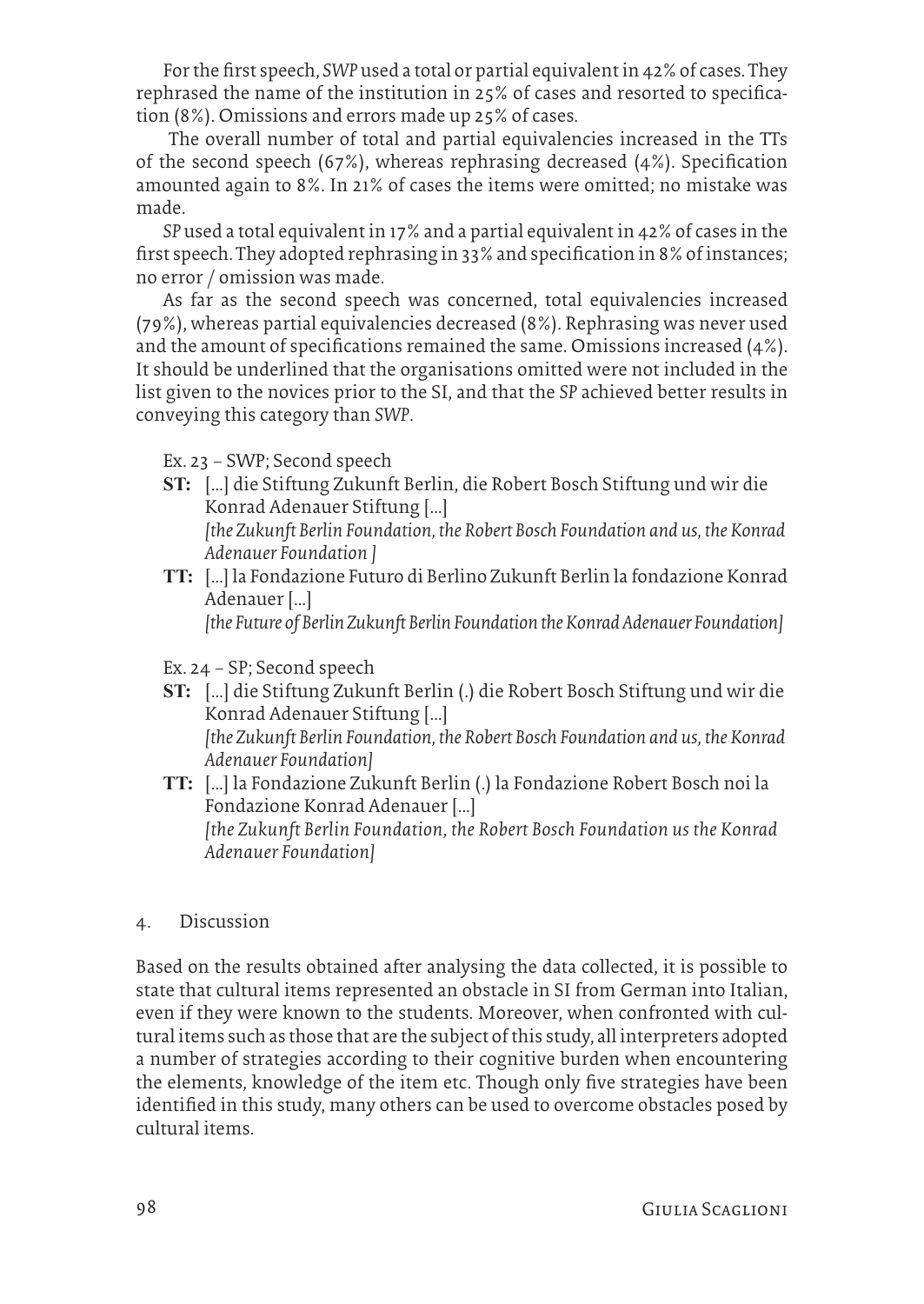Furthermore, the findings are corroborated by the results of the questionnaires: all the interpreters agreed that the cultural items in the STs were potential obstacles to a fluent delivery and some of them required additional mental effort. The students who were given preparation agreed on its usefulness and all the interpreters affirmed that the warm up SI played a remarkable role in helping them to familiarise themselves with the topic of the SI and supported the SI process for the second ST.

In addition to confirming the hypothesis underlying the experimental study, the results highlighted three further trends. In order to better compare the results and illustrate the trends observed, the results of the study are summarised in the table below where each category has been divided into further strategies and mistakes/omissions. The table shows the overall outcomes of the study, yet it should be pointed out that the second speech included a higher number of cultural items.

| <b>Cultural items</b> | <b>Speech</b>   | <b>SWP</b>                                           |                                  | SP                                                   |                                  |
|-----------------------|-----------------|------------------------------------------------------|----------------------------------|------------------------------------------------------|----------------------------------|
| analysed              |                 | <b>Items</b><br>transferred<br>through<br>strategies | <b>Mistakes</b><br>and omissions | <b>Items</b><br>transferred<br>through<br>strategies | <b>Mistakes</b><br>and omissions |
| 1) Proper nouns       | 1 <sup>st</sup> | 65%                                                  | 35%                              | $83\%$ <sup>2</sup>                                  | 18%                              |
| and posts held        | 2 <sub>nd</sub> | 78%                                                  | 22%                              | 88%                                                  | 12%                              |
| 2) Toponyms           | 1 <sup>st</sup> | 50%                                                  | 50%                              | $100\%$                                              |                                  |
|                       | 2 <sub>nd</sub> | 80%                                                  | 20%                              | 70%                                                  | 30%                              |
| 3) Dates              | 1 <sup>st</sup> | 75%                                                  | 25%                              | 83%                                                  | 17%                              |
|                       | 2 <sub>nd</sub> | 75%                                                  | 25%                              | 80%                                                  | 20%                              |
| 4) Events             | 1 <sup>st</sup> | 56%                                                  | 44%                              | 56%                                                  | 44%                              |
|                       | 2 <sub>nd</sub> | 73%                                                  | 27%                              | 89%                                                  | 11%                              |
| 5) Institutions       | 1 <sup>st</sup> | 75%                                                  | 25%                              | $100\%$                                              |                                  |
|                       | 2 <sub>nd</sub> | 79%                                                  | 21%                              | 96%                                                  | 4%                               |

Table 3. Overall results of the study

The analysis and comparison of the data obtained from the TTs of *SWP* and *SP* for each category of cultural item, and more specifically the percentages of elements correctly delivered to those for omitted/wrongly delivered items for each category, provide an index of the comprehension of the items itself, and the interpreter's familiarity with the context. The more elements correctly delivered, the better the comprehension of the ST.

By considering the most numerous category (proper nouns / posts held, which make up more than the half of all the cultural items identified in both

2 The total amount of proper nouns / posts held interpreted by SP during SI of the second speech was 101%, as the percentages have been rounded up for easier comparison of results.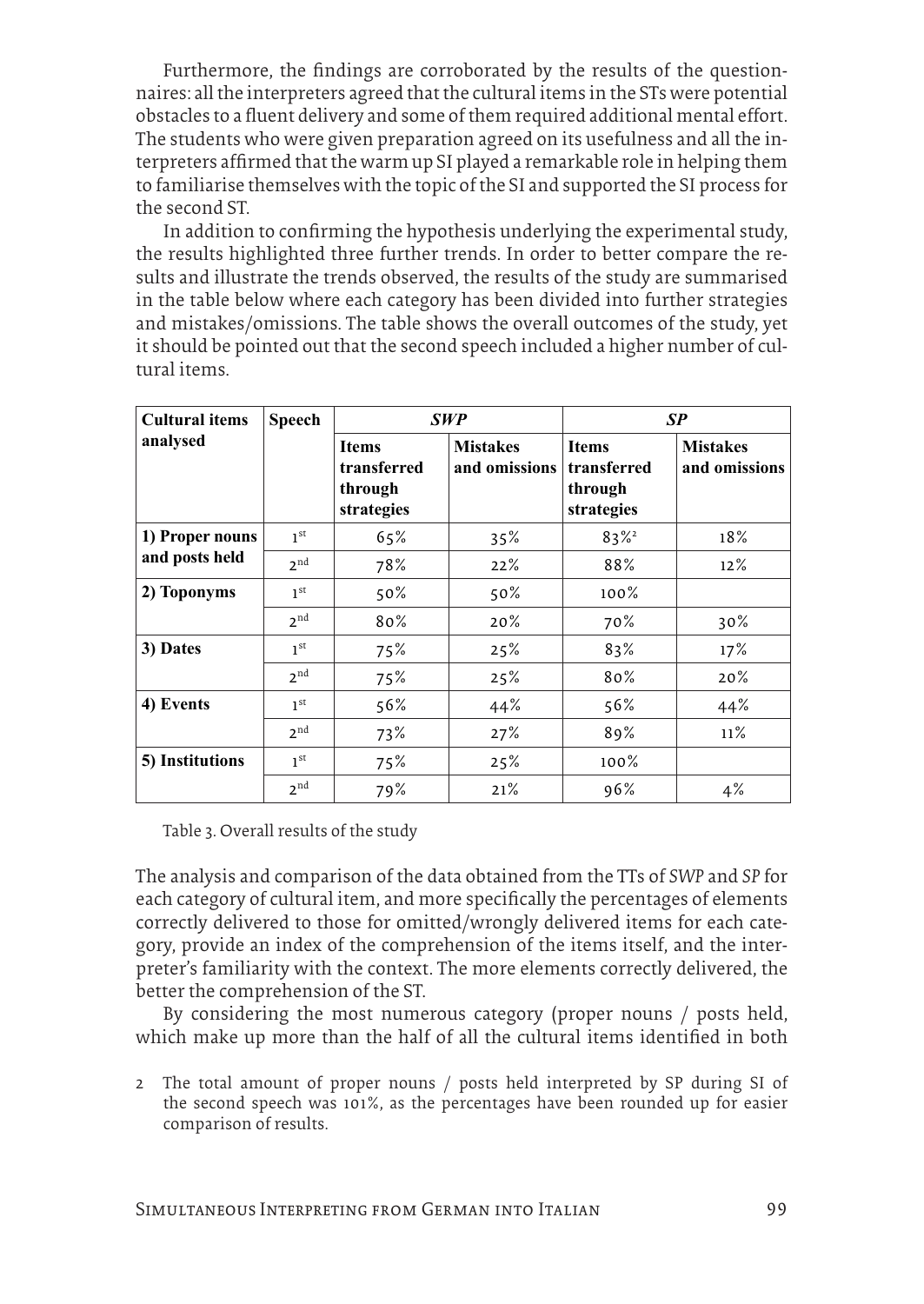texts), it should be noted that *SP* correctly delivered a higher number of cultural items and made less mistakes / omissions during SI of both speeches compared to *SWP*. *SP* also resorted less often to strategies such as rephrasing, specification and generalisation than *SWP*, as they rendered the item through total equivalencies. Greater familiarity with the names quoted in the speeches for *SP* may have contributed to these results.

The category of toponyms also supports the theory on the usefulness of preparation: *SP* correctly delivered 100% of place names during SI of the first speech.

As for dates and events, *SP* had already developed a higher degree of knowledge of these elements before the SI, whereas *SWP* were not familiar with the context and often resorted to omission. Moreover, as for the category of proper nouns / posts held, *SP* often resorted to total equivalencies. It should be pointed out that *SP* also sometimes adopted the strategy of specification when interpreting events, which could show deeper knowledge of the context and lighter cognitive burden.

Lastly, the category of "institutions" supported the observed trend: more elements were delivered and fewer omissions and mistakes were made by *SP* during the first speech.

To conclude, *SP* not only achieved better results in terms of delivering cultural items, but they also resorted more often to total equivalencies and specification, as they were probably more familiar with the elements and had more cognitive resources at their disposal, thus being able to convey useful information and adapt the TTs for an audience with a different cultural background.

*Importance of SI of a warm up speech for SI from German into Italian -* In order to observe if the warm up phase has any effect on SI, the results obtained from TTs of the first and second speech were compared. A higher number of cultural item correspondence in the TTs of the second speech may point to greater familiarity with the topics and names included in the ST developed through the SI of a similar warm up speech.

The analysis of proper nouns / posts held shows that both *SWP* and *SP* achieved better results in the SI of the second speech, thereby making fewer mistakes and omissions.

As for toponyms, *SWP* certainly drew advantages from the warm up SI; yet *SP* made more omissions and incorrect substitutions. This could point to a difference in the importance of the warm up SI for the two groups: since it was the only source of relevant knowledge available, the warm up may have allowed *SWP* to achieve a better improvement margin with respect to *SP*. This hypothesis is supported by the results of the "institutions" category: the percentage of correctly translated elements during the second SI decreased slightly for *SP*, whereas it increased for *SWP*.

Dates and events displayed a different trend: *SWP* translated the same number of dates in both speeches, whereas *SP* made more mistakes / omissions during the second SI. As for events, *SP* correctly delivered a higher number of elements during SI of the second speech, whereas *SWP* did the opposite. It should be noted, however, that events and dates were not evenly distributed in the two STs: specifically, the second contained more items than the first. The second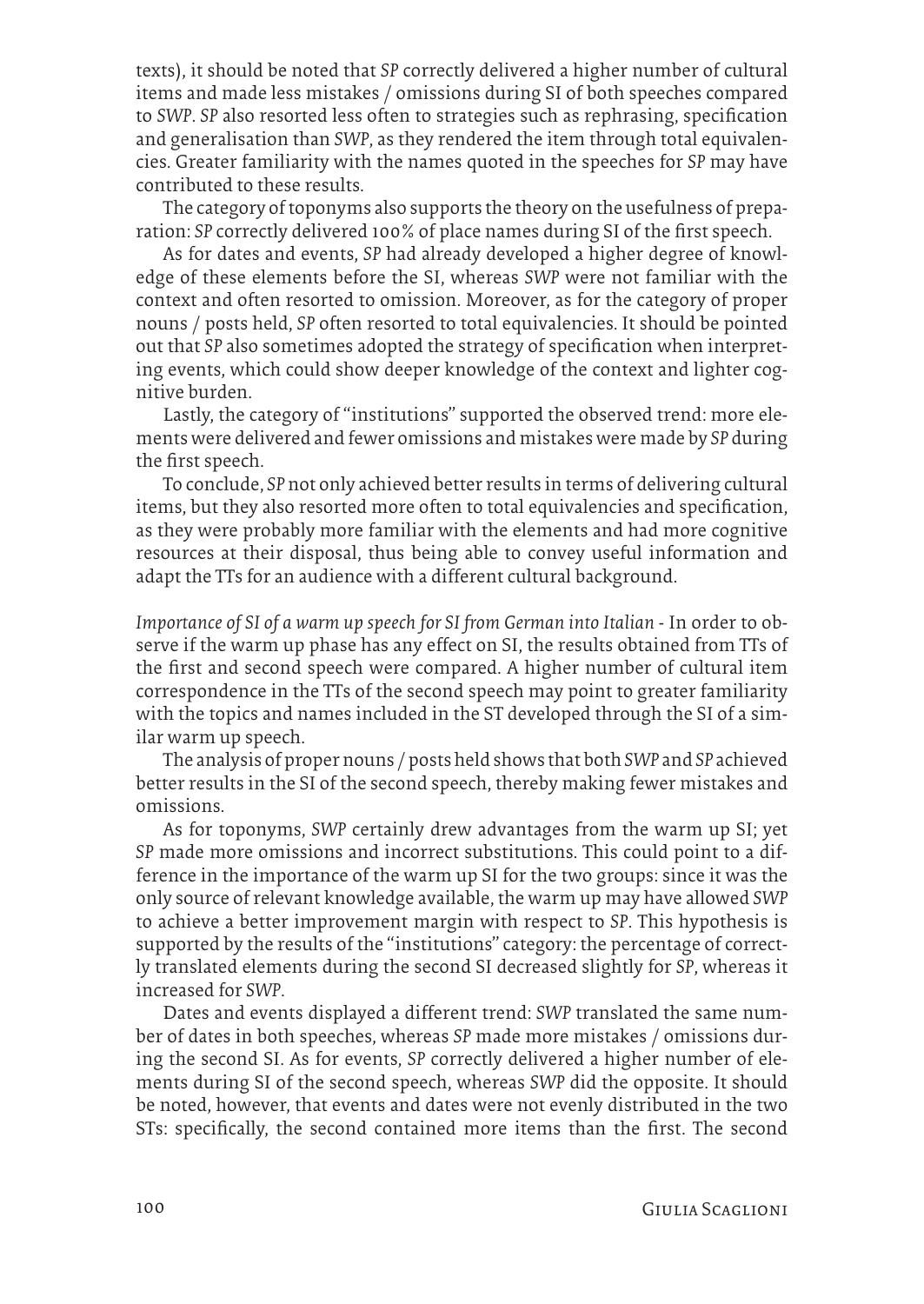speech included a number of events specific to German history which were not mentioned during the first speech and which were more susceptible to adequate preparation: for *SWP* they might well have represented new and potentially "unexpected" elements.

Finally, the TTs of *SWP* registered a remarkable increase in the total equivalencies during the second speech. Such a trend may indicate both the general usefulness of a warm up SI and its importance in the absence of other specific preparation.

*Similarities between SP and professional interpreters* - The comparison of the results obtained by *SP* and professional interpreters (who did not receive the preparation hand out), points to a number of similarities. In terms of proper nouns and posts held in the first and second speech, there was an increase in the number of total equivalencies and a decrease in partial equivalencies for both groups. The subjects also resorted less frequently to rephrasing and more often to specification and generalisation.

Moreover, the same similarity is observed in the data collected for the "dates" category: total equivalencies and rephrasing decreased, whereas partial equivalencies and generalisation increased. Lastly, the same characteristic was also found when analysing the rephrasing, errors and omissions percentages for the "events" category.

Such similarities highlighted a further possible trend: data collected from *SP* and from professional interpreters share some similarities from a quantitative - and qualitative standpoint. These trends are not only observed in the number of equivalencies and omissions / errors, but also concern the types of strategies adopted, thereby suggesting that preparation can help SI students develop the processes of selection and application of relevant strategies used by professionals.

### 5. Conclusions

This experimental study represented an opportunity to closely verify the importance of preparation in SI, under set circumstances. The results show that preparation helps activate correct mental frames relevant to the topic of the speech, thus enabling anticipation and correct translation of cultural items. Moreover, they revealed a similar trend in the use of a number of strategies by SI students with preparation and by professional interpreters with no preparation.

Preparation can thus be considered an interpretation strategy (Kalina 1998: 116) that students should adopt to achieve a higher level of professionalism by producing more complete and precise TTs. Expert *adaptive* interpreters (Sunnari/ Hild 2010) have been defined as professionals who can simultaneously interpret speeches on different topics effectively by continuing to develop the strategies adopted and improve the output quality. Students of interpretation can profit from this and try to achieve professional results by supporting constant exercise and delivery control through improvement of their general and specific knowledge by means of preparation.

The findings in this study cannot be considered definitive. The study revealed a number of weaknesses that further experimental studies could try to counter,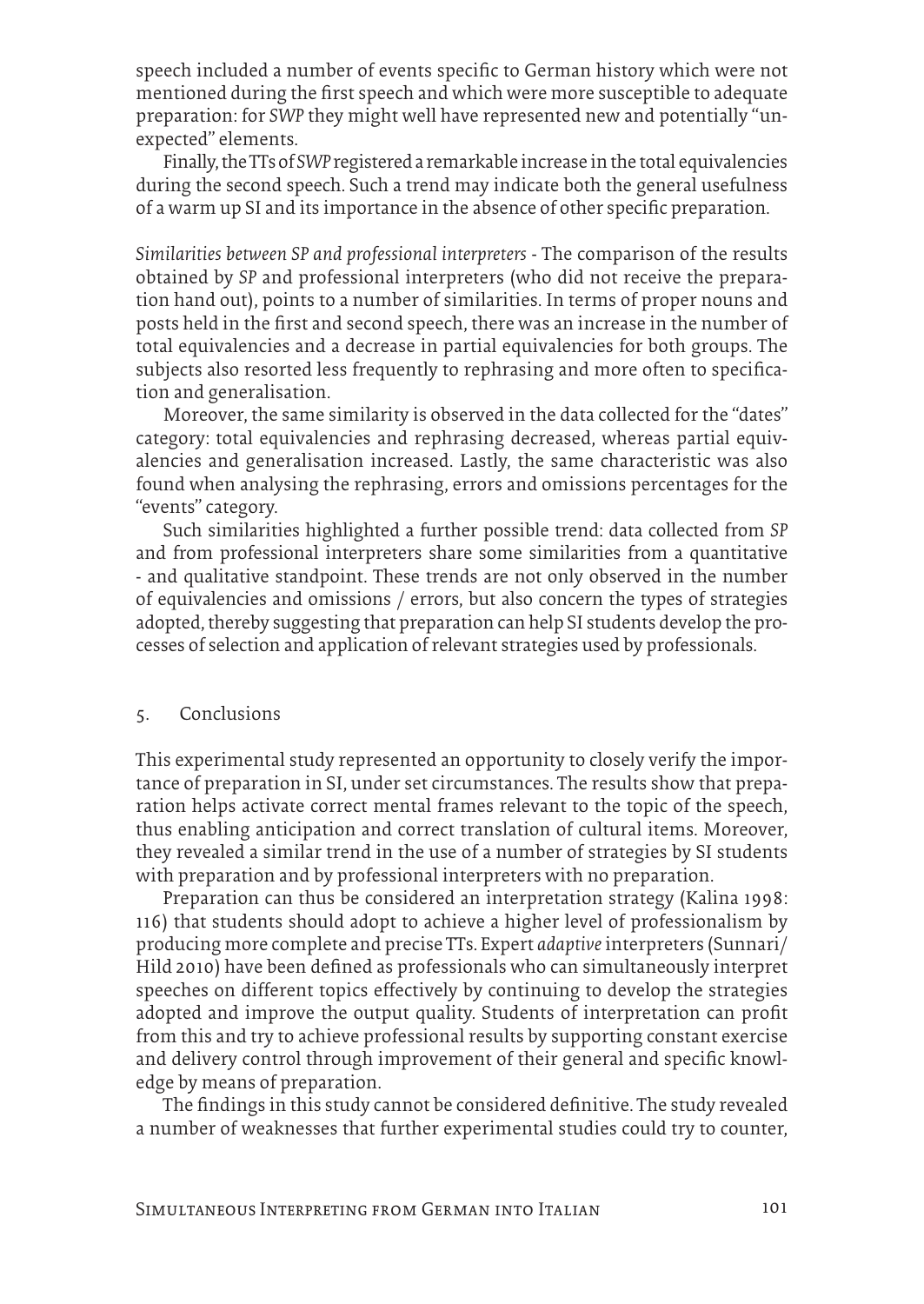i.e. the sample of SI students was too small for general conclusions to be drawn, the lack of a "real" control group and the testing of only one possible way for preparing for the SI (autonomous preparation based upon context communicated beforehand). New studies could involve a larger sample of participants, i.e. three equal groups of students and professional interpreters (for professionals to make up a real control group) and a fourth group of students provided with the speech transcript (for a further comparison with the studies by Anderson and Kalina). They could also consider culture from a broader perspective (including other cultural aspects in addition to realia). A further possibility could be to repeat the experimental study by changing the linguistic variable, e.g. by choosing technical speeches to observe if the effects of preparation are even more visible in terms of the information transferred and the personal perceptions of the interpreters.

This experimental study offers a brief view of the gap dividing SI students and professional interpreters as far as SI of STs including cultural items is concerned. A study based on a similar premise could be carried out in order to investigate how experience influences ability, as well as the strategies applied to deal with the SI of cultural items. Such research could contribute to achieving a better understanding of where the gap lies between students and professional interpreters, thereby guiding students for the development of their SI skills.

#### References

- Anderson L. (1979) *Simultaneous Interpretation: Contextual and Translation Aspects,*  Unpublished dissertation, Montreal: Concordia University.
- Carroll J.B. (1966) "An experiment in evaluating the quality of translations", *Mechanical Translation and Computational Linguistics* 9, 55-66, <http:// mt-archive.info/MT-1966-Carroll.pdf.>.
- Florin S. (1993) "Realia in translation", in P. Zlateva (ed.) *Translation as Social Action: Russian and Bulgarian Perspectives,* London / New York, Routledge, 122-128.
- Gile D. (1984) "Les noms propres en interprétation simultanée", *Multilingua* 3-2, 79-85.
- Gile D. (1989) *La communication linguistique en réunion multilingue, Les difficultés de la transmission informationnelle en interprétation simultanée,* Unpublished dissertation, Université Paris III.
- Kalina S. (1998) *Strategische Prozesse beim Dolmetschen. Theoretische Grundlagen, empirische Fallstudien, didaktische Konsequenzen,* Tübingen: Gunter Narr.
- Kohn K. (1990) *Dimensionen lernersprachlicher Performanz. Theoretische und empirische Untersuchungen zum Zweitsprachenerwerb,* Tübingen: Gunter Narr.
- Palazzi Gubertini M. C. (1990) "De l'Utilité du "Briefing" pour l'Interprétation Simultanée", in L. Gran / C. Taylor (eds.), *Aspects of Applied and Experimental Research on Conference Interpretation*, Udine: Campanotto, 237-244.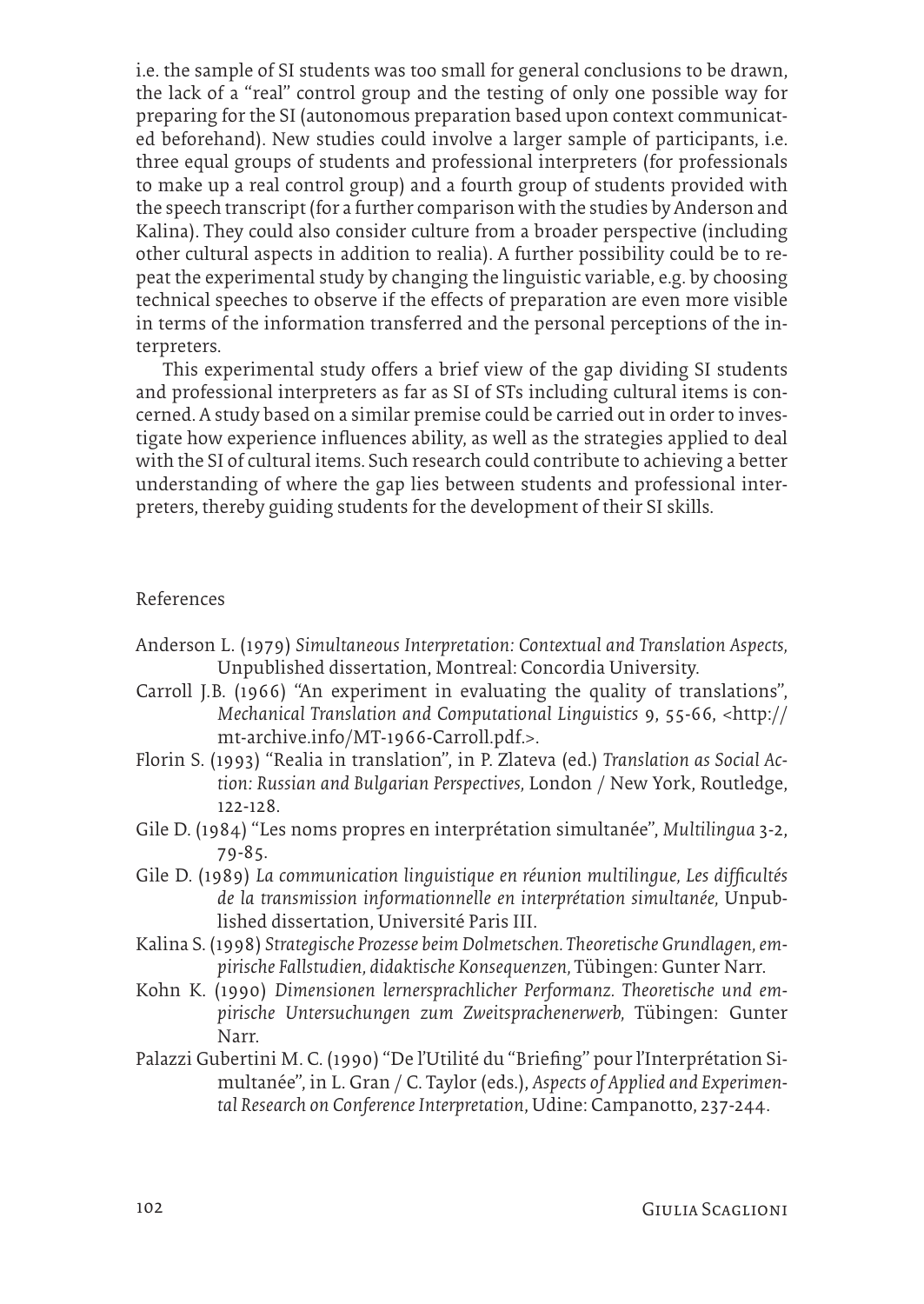Pedersen J. (2007) "How is culture rendered in subtitles?", in H. Gerzymisch-Arbogast / S. Nauert, *Challenges of Multidimensional Translation, Proceedings of the Marie Curie Euroconferences MuTra: Challenges of Multidimensional Translation* – Saarbrücken, 2-6 May 2005 <http://www.euroconferences.info/proceedings/2005\_Proceedings/2005\_proceedings.htm l>.

- Pöchhacker F. (1994) *Simultandolmetschen als komplexes Handeln,* Tübingen, Gunter Narr.
- Reason J. (1990) *Human Error,* Cambridge: University Press.
- Riccardi A. / Snelling D. (1997) "Sintassi Tedesca: Vero o Falso Problema per l'Interpretazione?" in L. Gran / A. Riccardi (eds), *Nuovi Orientamenti negli Studi in Interpretazione,* Sert 6, Trieste: SSLMIT, 143-158.
- Riccardi A. (1998) "Interpreting strategies and creativity", in A. Beylard-Ozeroff, / J. Králová / B. Moser-Mercer (eds), *Translators' Strategies and Creativity,*  Amsterdam / Philadelphia: John Benjamins, 171-179.
- Riccardi A. (2001) *Dalla Equivalenza all'interpretazione Studi d'interpretazione simultanea,* Milano: Led.
- Scaglioni G. (2011) *Rilevanza della preparazione per l'IS di realia dal Tedesco in Italiano,*  Unpublished dissertation, Trieste: SSLMIT – Università degli Studi di Trieste.
- Snelling D. (2009) "The interpreter's general knowledge" in *The Interpreters' Newsletter* 14, 91-98.
- Spencer-Oatey H. (ed.) (2008) *Culturally Speaking: Culture, Communication, and Politeness Theory* [2nd ed.], London: Continuum.
- Sunnari M. / Hild A. (2010) "A multi-factorial approach to the development and analysis of professional expertise in IS"*,* in *The Interpreters' Newsletter* 15, 33-49.
- Taylor C. (1990) "Coherence and World Knowledge", in L. Gran / C. Taylor (eds), *Aspects of Applied and Experimental Research on Conference Interpretation,*  Udine, Campanotto, 21-27.
- Van Dijk Teun A. / Kintsch W. (1983) *Strategies of Discourse Comprehension,* Orlando / London, Academic Press.
- Viezzi M. (1996) *Aspetti della qualità in interpretazione,* Sert 2, Trieste, SSLMIT.
- Žegarac V. (2008) "Culture and Communication", in H. Spencer-Oatey (ed.), *Culturally Speaking: Managing Rapport across Cultures*. [2nd edition], London, Continuum, 48-70.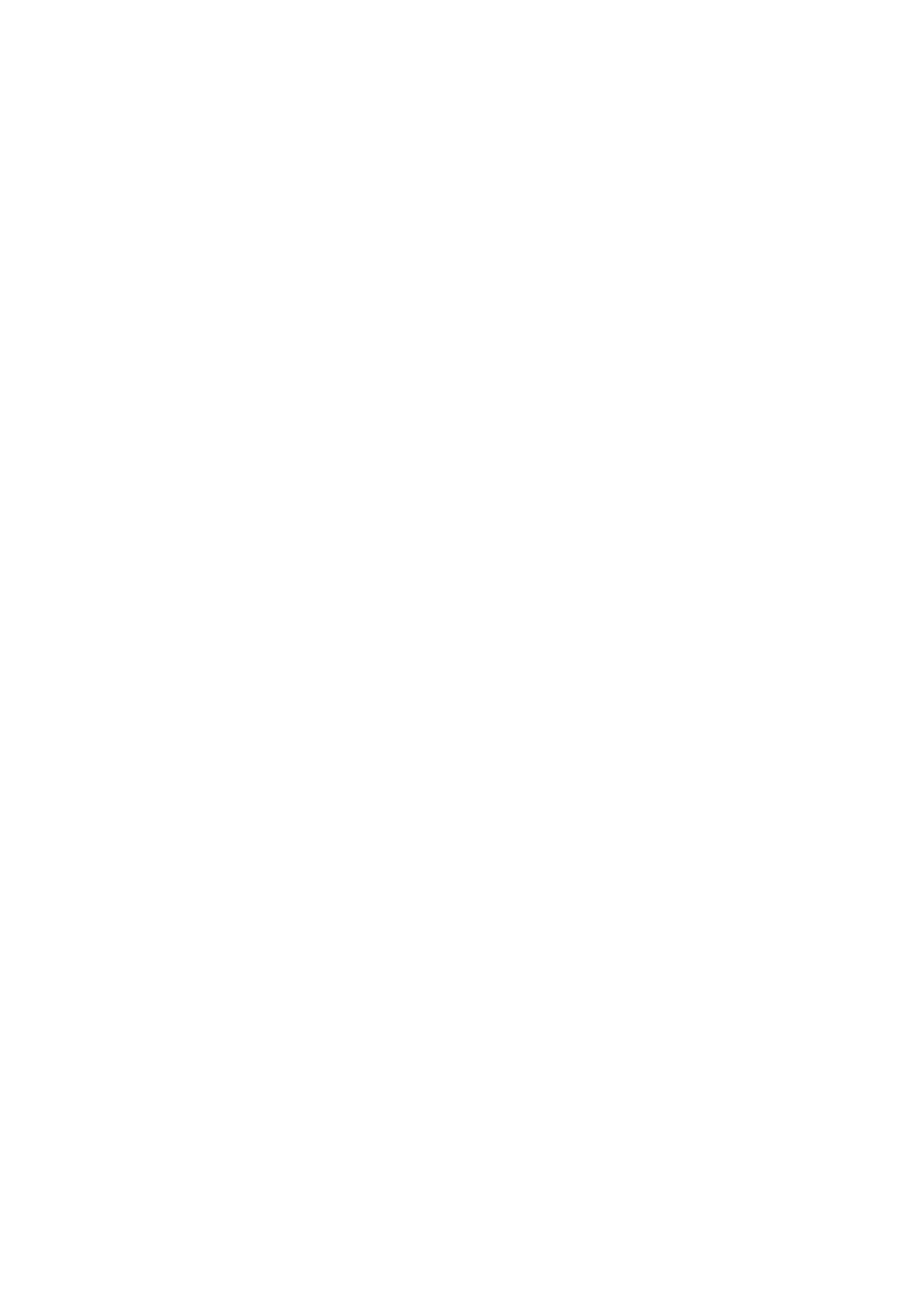# Are Interpreting Strategies Teachable? Correlating Trainees' Strategy Use with Trainers' Training in the Consecutive Interpreting Classroom

#### Xiangdong Li Xi'an International Studies University, Xi'an, P. R. China

Abstract

*Since the early 1970s, interpreting strategies have aroused much interest among interpreting research scholars. Strategies should be recommended as components of interpreter training because they are useful for interpreters to solve or avoid problems resulting from cognitive and language-specific constraints. This paper reports on a small-scale study, investigating if undergraduates' strategy use is positively related to their teachers' inclusion of strategy training in the consecutive interpreting classroom. Forty-one undergraduate trainees and three of their teachers participated in the study. Retrospection was used to collect data on participants' mentioning of strategy use immediately after performing consecutive interpreting from English into Chinese. Questionnaires were administered to elicit data on teachers' inclusion of strategies in class. Data analysis shows that sixteen strategies were used by the students and that those strategies were taught by their teachers. A correlation analysis shows that there is a moderate correlation between student's strategy use and their teachers' inclusion of strategy training.*

# Introduction

Interpreting strategies are important aspects of interpreting expertise. Mode-specific strategies (Kalina 1994a: 221; Agrifoglio 2003: 99), for example, anticipation in simultaneous interpreting, give interpreters advantages to ease the workload caused by mode-specific constraints. Moreover, strategies allow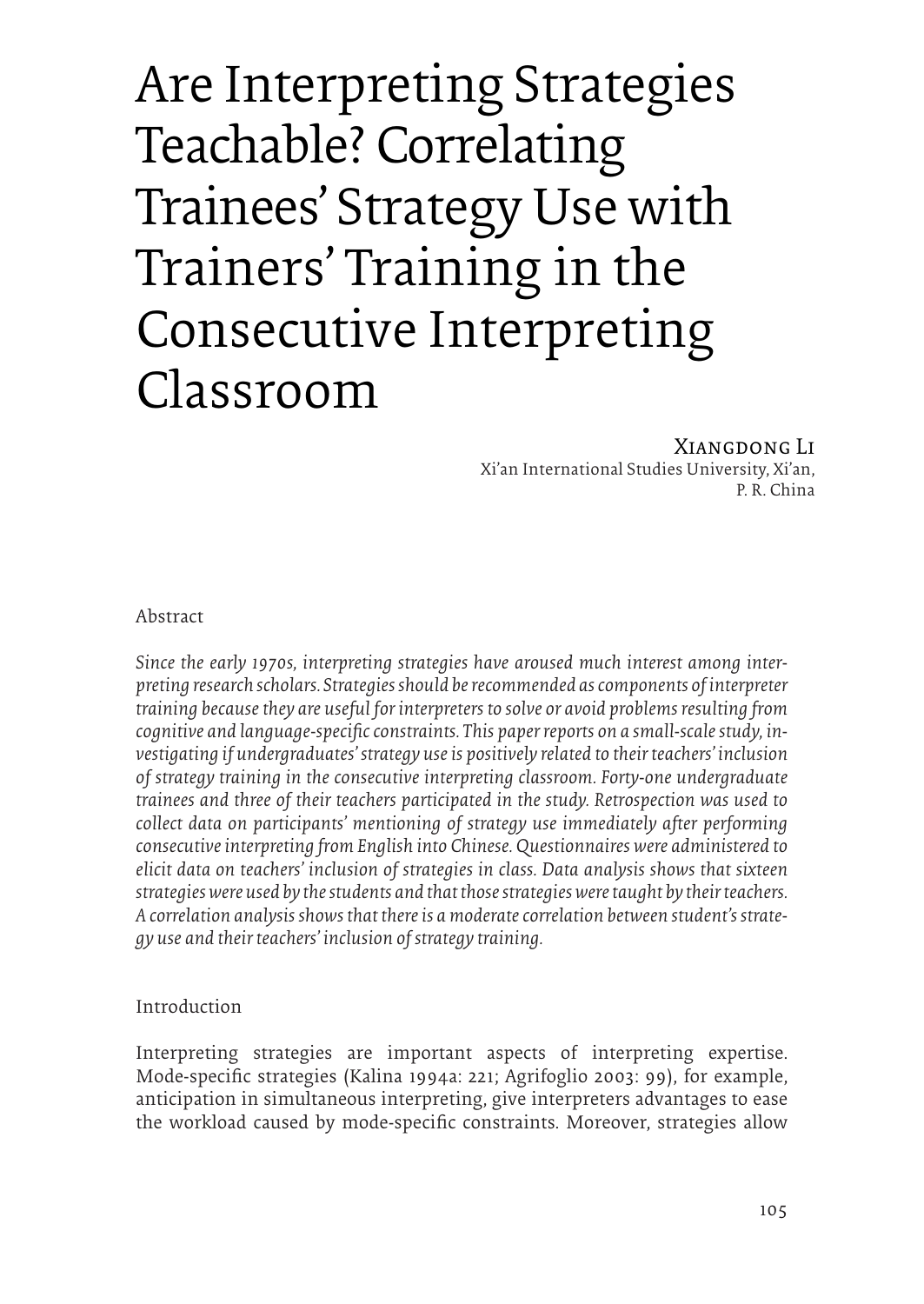interpreters to use a minimum amount of processing efforts to reduce the negative effects of cognitive constraints (Riccardi 1998: 174; Gile 2009: 201), for example, high time pressure, extreme speech conditions, and less satisfying working conditions (Setton 1999: 35; Kalina 2002: 126). Furthermore, strategies such as segmentation (Lee 2007: 153), restructuring (Riccardi 1995: 216) and anticipation (Chernov 2004) lower the risk of overloading processing capacity caused by language-specific constraints, and are thus important aspects of expertise for interpreters working between languages that are syntactically different. Additionally, research has shown that expert interpreters' strategy use is different from that of novices (Kalina 1994b: 229; Sunnari 1995: 118), which support the status of strategy use as part of interpreting expertise. Therefore, strategies are crucial for high quality interpreting performance and should be seen as an essential component of interpreting competence (Kalina 2000: 7).

Since the 1970s (see Barik 1971; Goldman-Eisler 1972; Kirchhoff 1976/2002; Wilss 1978), interpreting strategy research has been the interest of many scholars. Past research on strategies concentrates mainly on simultaneous interpreting. Far less attention has been paid to strategies in consecutive interpreting. The relationship between students' use of strategies and strategy training has not received much attention.

Psychological research has proved that a minimum of six months of intensive training in tasks involving divided attention allows human beings to acquire particular procedural skills to carry out overlapping tasks (Hirst *et al*. 1980). Considering that strategies are also procedural skills, it can be hypothesized that training on strategy use enables trainees to apply them in their interpreting practice.

This paper reports on an observational study investigating if students' strategy use and strategy training are positively related. It first reviews the literature, then describes the research methodology, and moves on to analyze the results before presenting the conclusions.

- 1. Studies on strategies in interpreting research
- 1.1 What is an interpreting strategy?

Interpreting strategies are termed differently as "coping tactics" (Gile 2009: 191) or "techniques" (Jones 1998: 101). According to the relevant literature (Kalina 1992: 253; Gile 2009: 191; Bartlomiejczyk 2006: 152), strategies are intentional and goal-oriented procedurals to solve problems resulting from the interpreters' processing capacity limitations or knowledge gap, or to facilitate the interpreter's task and prevent potential problems. The repeated and successful use of strategies leads to automatic activation. It is then that the interpreter is able to overcome the capacity limitations and make good use of available processing capacity (Kohn/Kalina 1996: 132; Riccardi 2005: 758).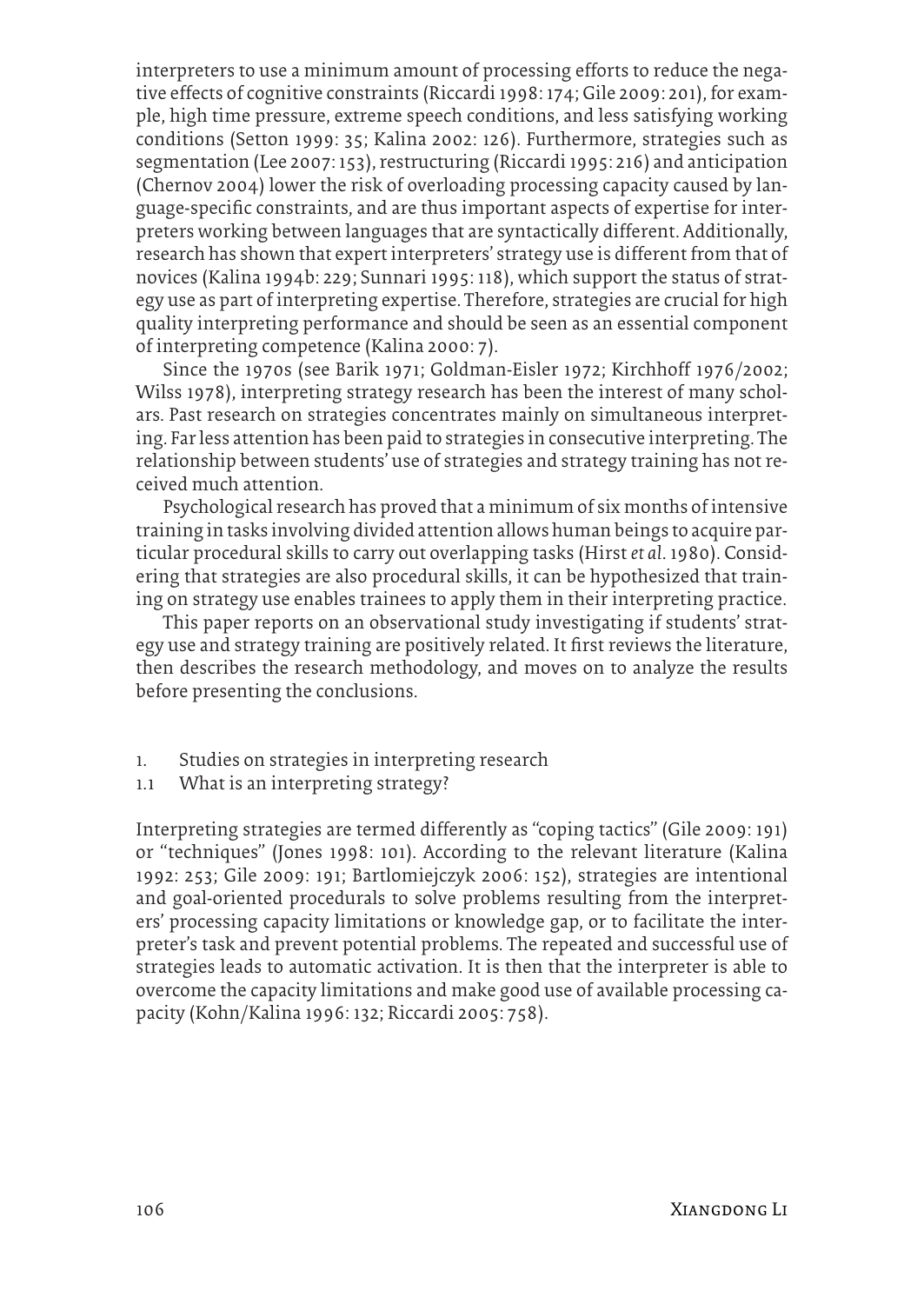There are many reasons for strategies to deserve the attention of trainers, practitioners and researchers.

Firstly, interpreting strategy as an important aspect of interpreting expertise should be a crucial component of interpreter education. It is held that "successful repeated use of a specific strategy leads to automation" and that "automated strategic processes reduce the cognitive load of interpreting" (Bartlomiejczyk 2006: 151). Trainers may group strategies into "general interpreting strategies, independent of the language pair used," or "language pair-specific strategies, taking into account solutions imposed by structural and lexical diversities of the languages used" (Riccardi 2005: 765). Then exercises can be devised to help the trainees automatize the use of those strategies before students can use them to overcome constraints in certain interpreting tasks (An 2009: 206; Lee S. 2013: 27). For example, compression should be taught to students to cope with limitations of memory and the time pressure (Viaggio 1992: 51; Dam 1993: 311). Additionally, differences in strategies employed by novice and expert interpreters can be compared and contrasted for pedagogical purposes. Both Kalina (1994b: 229) and Sunnari (1995: 118) confirm that professionals' strategic decisions are different from those of trainees. Experienced interpreters know how and when to use condensing based on macro-processing, while novice interpreters fail to produce a coherent message in the target language. According to Kalina (2000: 7), strategy application is crucial for high quality performance in interpreting and should be treated as an essential component of interpreting competence which serves the basis of pedagogical design.

Secondly, the interpreter has to allocate his or her available processing capacity strategically in interpreting practice to cope with two sources of constraints: cognitive constraints and language-specific constraints. The sources of cognitive constraints include high time pressure, division of attention, extreme speech conditions, and unsatisfying working environment (Setton 1999: 35; Al-Qinai 2002: 310; Kalina 2002: 126; Gile 2009: 192; Li 2010: 19). Such constraints require a lot of processing capacity. In Gile's (2009: 190) words, if the required processing capacity exceeds the interpreter's available processing capacity at a given time in the interpreting process, problems arise. Strategies allow the interpreter to use a minimum amount of processing efforts to get rid of the negative effects of those constraints (Riccardi 1998: 174; Gile 2009: 201; Lee M. 2013: 180). It is found that interpreters resort to a number of strategies that may ease the cognitive burden, improve the pace of delivery, and avoid the accumulation of untranslated information so that their memory and processing capacity will not be overloaded (Al-Qinai 2002: 318; Mizuno 2005: 750; Gile 2009: 190). Language-specific constraints also require the use of interpreting strategies. If the languages involved are syntactically different, the interpreter's processing capacity is more likely to be overloaded. The interpreter has to store larger segments before syntactic disambiguation and restructure the message to comply with the target language rules (Riccardi 1998: 173; An 2009: 188; Liontou 2011: 152). The use of strategies such as anticipation (Lim 2011: 59; Liontou 2012: 230), segmentation (Donato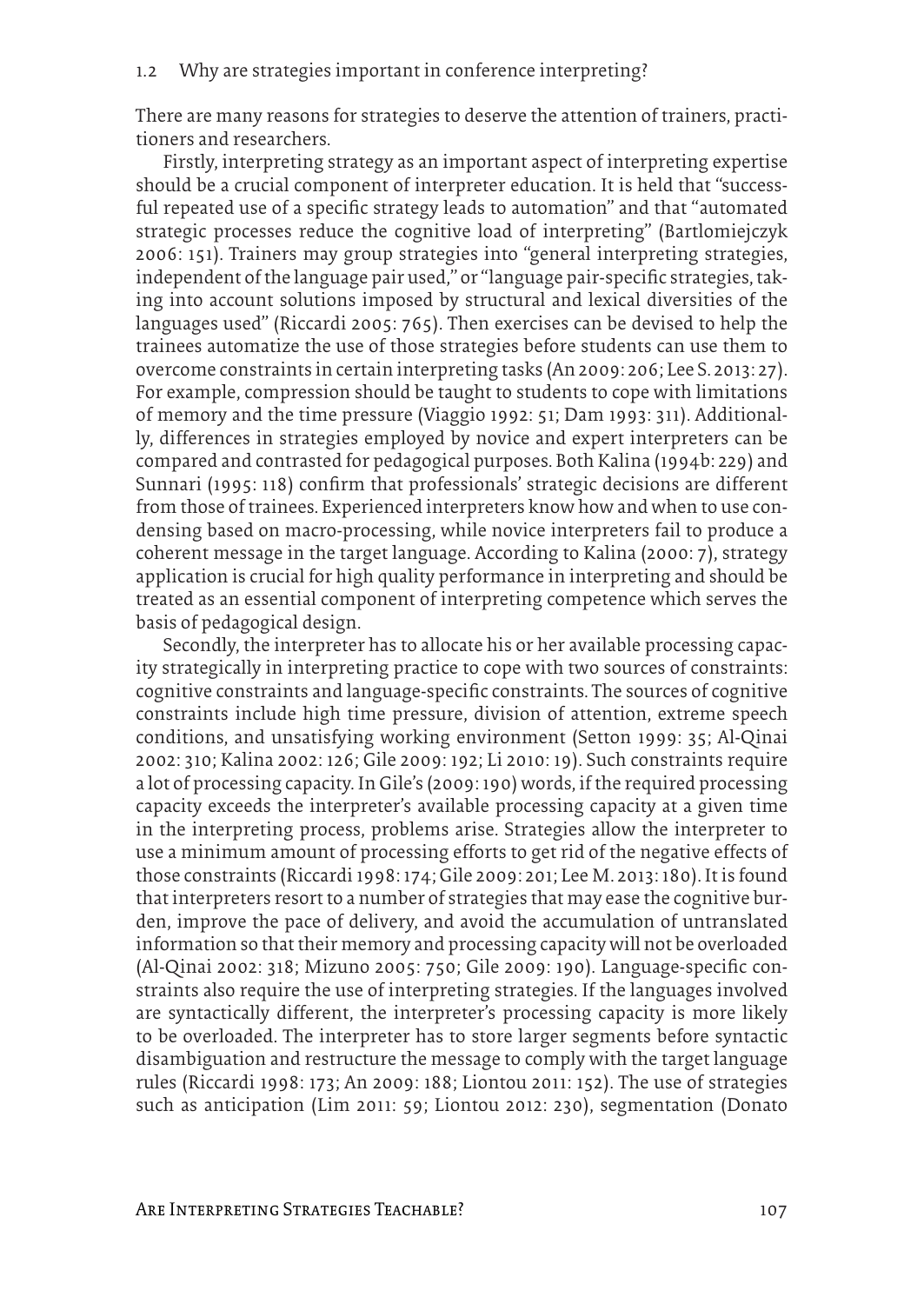2003: 129; Lee 2007: 153), and restructuring (Riccardi 1995: 216; Donato 2003: 129) is particularly crucial.

Interpreting mode is an important factor that impacts the use of strategies. Consecutive and simultaneous are performed under different conditions. In Gile's (2009) words, the listening, memory, and note-taking phase is separated from the note-reading and reformulation phase in consecutive. The interpreter is not paced by the speaker. By contrast, in simultaneous, the interpreter is externally paced by the speaker, multitasking between listening, producing and monitoring.

The different mode-specific constraints lead to the use of mode-specific strategies (Kalina 1994a: 221; Agrifoglio 2003: 99). Considering the more demanding working conditions of simultaneous, strategy use is more typical of and crucial in simultaneous than in consecutive (Kalina 2000: 7). In simultaneous, when linguistic and extra-linguistic cues are available, the interpreter may use anticipation; when there is a lack of such cues, the interpreter may resort to segmentation to ease the workload (Riccardi 1998: 179; Seeber/Kerzel 2012: 232). Anticipation, segmentation, and extending or narrowing Ear-Voice-Span are specific to simultaneous. In consecutive, the interpreter may be more likely to use strategies like changing order, addition, and syntactic transformation and so on. Additionally, since both consecutive and simultaneous interpreting may share constraints such as high time pressure, high information density, incomprehensible input and so on, strategies can be used in both modes, for example, inferencing, omission, transcoding, compression, addition, repair, etc.

Thirdly, strategies are of great theoretical value in interpreting research in that they contribute to the description of the interpreting process. Strategies show "which decisions must be taken in a given situation or in view of certain probabilities so as to reach a goal within a behavioral plan" (Kirchhoff 1976/2002: 114). Interpreting can be "analyzed through the strategies applied to achieve the communicative goal" (Riccardi 2005: 753). An understanding of interpreters' use of certain strategies to solve problems reveals about the relations between the original discourse, the interpreted discourse, the possible problems in interpreting, the strategies applied, the interpreter, and the communicative setting. That might be why strategy remains one of the research interests of doctoral projects (Dam 1995; Kalina 1998; Chang 2005; Wang 2008; Liontou 2012).

Most studies on strategies are concerned with simultaneous interpreting. Research on consecutive interpreting strategies is rare. Kohn/Kalina (1996) explore SI and CI from a strategic point of view by means of recording and retrospection data, indicating that real-life interpreting situations do involve a group of specific strategies. Dam (1993, 1995) provides an empirical description of the condensation strategy in Spanish-Danish consecutive interpreting. Hu (2006) discusses the use of adaptation strategies (reduction, addition, etc.) in consecutive interpreting between Chinese and English.

Since the 1990s, the proportion of empirical studies has been on the rise. Some are devoted to individual interpreting strategies like anticipation (Lederer 1978, 1981; Van Besien 1999; Chernov 1992, 2004; Lim 2011; Liontou 2012) and compression (Sunnari 1995; Dam 1996, 1998; Wang 2008). Others investigate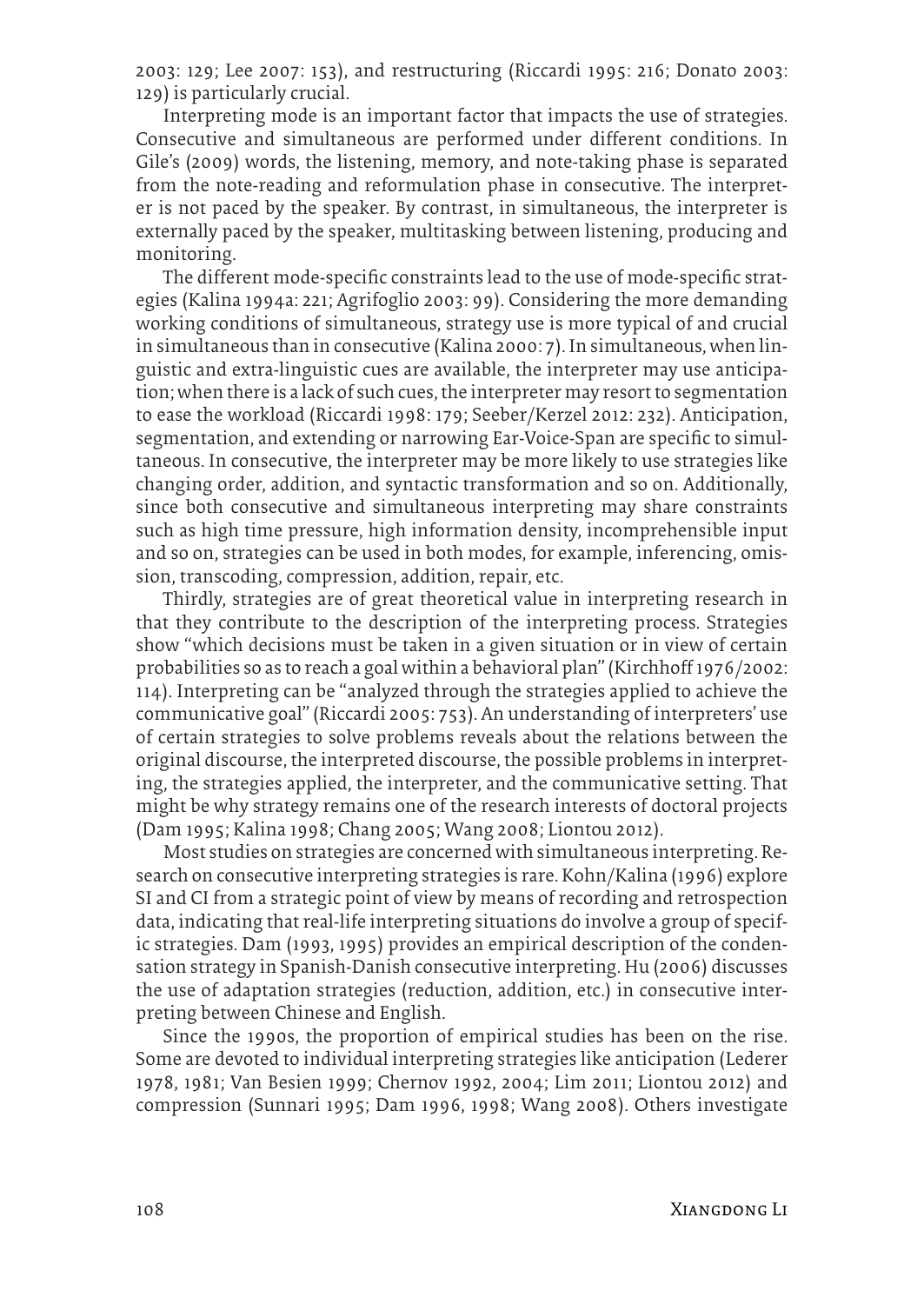empirically all strategies or a group of strategies used in a given interpreting task (Kohn/Kalina 1996; Donato 2003; Bartlomiejczyk 2006; Liontou 2011). Kalina (1994b) and Sunnari (1995) conclude that professional interpreters are better than student interpreters in terms of strategy use. Donato (2003) and Bartlomiejczyk (2006) confirm that strategy use is related to language pair and working direction of the interpreting task. Snelling (1992) examines simultaneous interpreting as a language pair specific task, exploring the contrast between Romance languages and Germanic languages. Other empirical explorations of interpreting strategies can be found from Kalina (1992), Kohn/Kalina (1996), and Mizuno (2005).

As far as methods are concerned, some discussions on strategies are based on personal theorizing and for pedagogical purpose (Gile 2009; Wu 2001). Some are empirical research by using retrospection (Kohn/Kalina 1996; Bartlomiejczyk 2006), a methodological tradition of psychological research. Others adopt a corpus-based product-oriented approach (Kalina 1998; Donato 2003; Wang 2008; Liontou 2012). Another paradigm is the expert-novice approach (Kalina 1998; Riccardi 2005; Sunnari 1995) which look into differences between experts and novices in terms of their interpreting problems and the different strategies they use.

Literature review reveals that scholars have not reached a consensus on the definitions of strategies. For instance, Kalina's (1998) expansion and Bartlomiejczyk's (2006) addition refers to the same strategy. Another example is the definition of omission. One defines it as: "when the interpreter decides to omit something that has been both heard and understood presumably because he or she assesses the information as redundant, not important, or not transferable due to differences between the SL and TL cultures" (Bartlomiejczyk 2006: 161). The other believes that omission is used when the interpreter encounters "incomprehensible input," "repetitive input," or "lags behind the speaker" (Al-Khanji *et al*. 2000: 553). The two definitions have something in common, but the latter is wider in scope in that it includes the condition of "incomprehensible input."

Additionally, some strategies overlap with others. For example, compression and omission have something in common. Compression happens when the original meaning is rendered by the interpreter in a more general and concise way, deleting what is repetitive or redundant. Omission is used when the interpreter omits incomprehensible input, unnecessarily repetitive, redundant, unimportant, or unacceptable utterances. Therefore, the application of one of them may entail the employment of the other.

Strategy training and the correlation between strategy training and strategy use among student interpreters have not been touched upon yet.

#### 1.3 Strategies in consecutive interpreting and their definitions

More than thirty strategies can be identified in the literature. Only the sixteen strategies relevant to the current study will be discussed in this section.

Since the definition between scholars varies, it is important to define the strategies concerned. Table 1 presents each strategy with its names, definition and relevant authors. One strategy might be named differently by different scholars,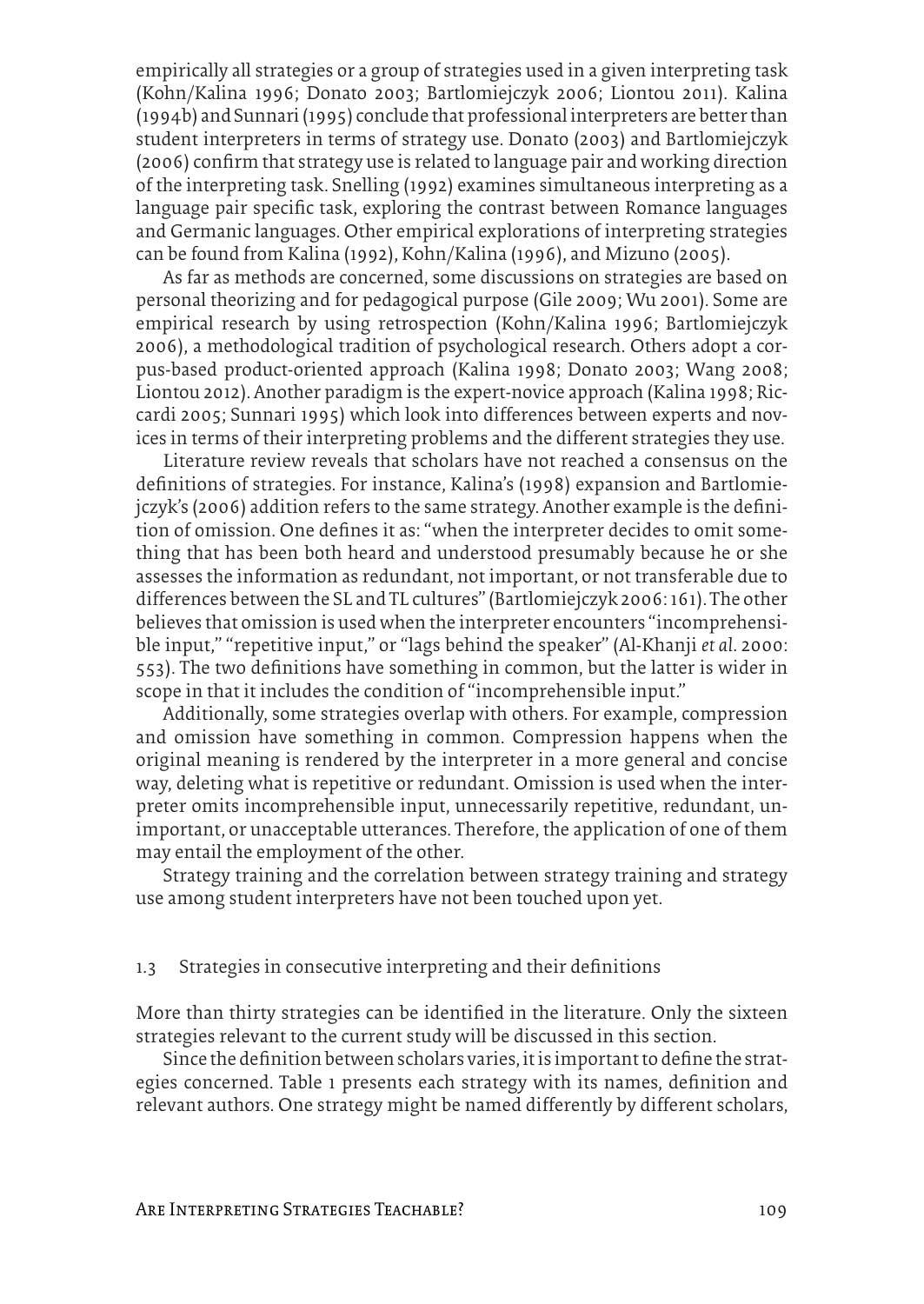for example, omission, deletion and skipping all referring to the same strategy. Those strategies are not put into broad categories because they are termed differently by different scholars and the boundaries between some of them are not clearly identified. More detailed descriptions about them may be found in the relevant literature.

| Strategy names                                             | Definition                                                                                                                                                                                                                                                                                               | Researchers                                                                                                                                                                                                                                                |  |
|------------------------------------------------------------|----------------------------------------------------------------------------------------------------------------------------------------------------------------------------------------------------------------------------------------------------------------------------------------------------------|------------------------------------------------------------------------------------------------------------------------------------------------------------------------------------------------------------------------------------------------------------|--|
| Compression/<br>condensation/<br>summarizing/<br>filtering | The original meaning is<br>rendered by the interpreter<br>in a more general and<br>concise way, usually with<br>all repetitive, unimportant,<br>or redundant information<br>deleted or omitted.                                                                                                          | (Sunnari 1995; Kohn/Kalina<br>1996; Dam 1996, 1998, 2001;<br>Kalina 1998; Al-Khanji et al.<br>2000; Wu 2001; Al-Salman/<br>Al-Khanji 2002; Al-Qinai<br>2002; Donato 2003; Chang<br>2005; Wang 2008; Bart-<br>lomiejczyk 2006; Li 2010;<br>Liontou 2011)    |  |
| Omission/<br>skipping/<br>ellipsis/<br>message abandonment | The interpreter uses periods<br>of silence and pauses in<br>which certain messages are<br>not interpreted at all due<br>to comprehension, note-<br>reading, or memory failure.                                                                                                                           | (Barik 1971; Kohn/ Kalina<br>1996; Kalina 1998; Niska<br>1998; Al-Khanji et al. 2000;<br>Wu 2001; Al-Salmon/<br>Al-Khanji 2002; Al-Qinai<br>2002; Donato 2003; Chang<br>2005; Bartlomiejczyk 2006;<br>Pöchhacker 2007; Gile 2009;<br>An 2009; Lee M. 2013) |  |
| Text expansion/<br>addition/<br>elaboration                | The interpreter adds<br>information or expands the<br>source discourse, so as to<br>better convey or clarify the<br>message and avoid unclear<br>information in the target<br>discourse.                                                                                                                 | (Barik 1971; De Feo 1993;<br>Kohn/Kalina 1996; Kalina<br>1998; Al-Khanji et al. 2000;<br>Messner 2000; Donato<br>2003; Bartlomiejczyk 2006;<br>Liontou 2011)                                                                                               |  |
| Delaying response/<br>stalling                             | The interpreter produces<br>generic utterances, absent<br>in the source speech.<br>They provide no new<br>information, but enable<br>the interpreter to delay<br>production while avoiding<br>long pauses when faced with<br>reformulation difficulties<br>from information retrieval<br>or word choice. | (Kirchhoff 1976/2002; Set-<br>ton 1999; Al-Qinai 2002;<br>Donato 2003; Riccardi 2005;<br>Bartlomiejczyk 2006; Meu-<br>leman /Van Besien 2009;<br>Gile 2009; Liontou 2011)                                                                                  |  |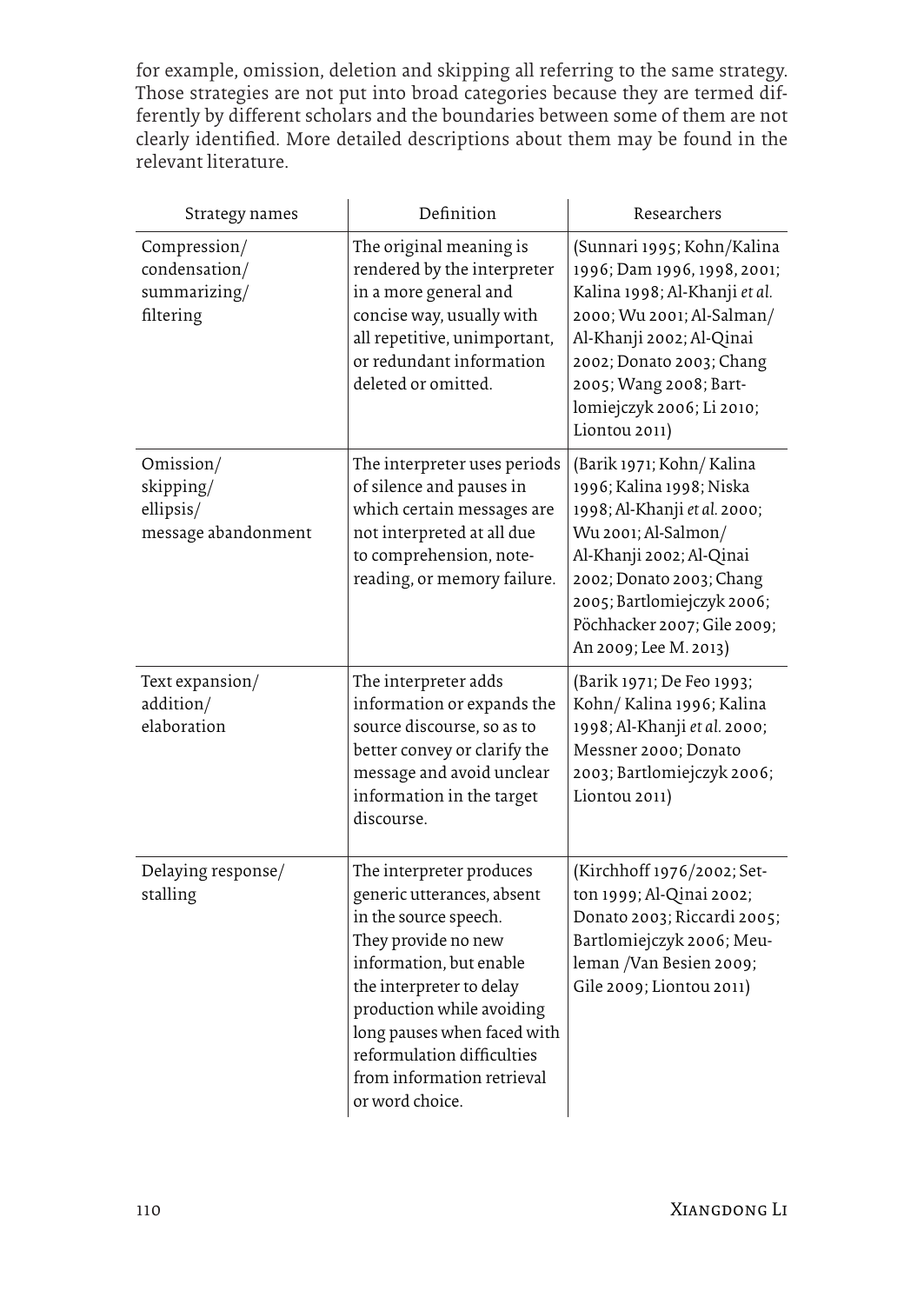| Strategy names                          | Definition                                                                                                                                                                                                                                                                                                                       | Researchers                                                                                                                                                           |
|-----------------------------------------|----------------------------------------------------------------------------------------------------------------------------------------------------------------------------------------------------------------------------------------------------------------------------------------------------------------------------------|-----------------------------------------------------------------------------------------------------------------------------------------------------------------------|
| Approximation/<br>attenuation           | When the interpreter<br>is not able to retrieve<br>the ideal equivalent of<br>a lexical element in the<br>source discourse, she or he<br>provides a near equivalent<br>term, a synonym, or a less<br>precise version of it in the<br>target discourse.                                                                           | (Kalina 1992, 1998; Kohn/<br>Kalina 1996; Niska 1998;<br>Al-Khanji et al. 2000; Al-<br>Qinai 2002; Al-Salmon/Al-<br>Khanji 2002; Donato 2003;<br>Bartlomiejczyk 2006) |
| Paraphrasing/<br>explaining             | The interpreter explains<br>the intended meaning of<br>a source speech term or<br>wording when the suitable<br>target correspondent is hard<br>to retrieve at the moment.                                                                                                                                                        | (Niska 1998; Wu 2001; Al-<br>Qinai 2002; Donato 2003;<br>Chang 2005; Bartlomiejczyk<br>2006; Gile 2009)                                                               |
| Morpho-syntactic<br>transformation      | The interpreter tries to<br>depart from the surface<br>structure of the original<br>sentence and decides<br>to express the meaning<br>of the original message<br>using a different syntactic<br>construction.                                                                                                                    | (Kalina 1998; Riccardi 1999;<br>Donato 2003; Chang 2005;<br>Bartlomiejczyk 2006; Lion-<br>tou 2011)                                                                   |
| Transcodage/transcoding/<br>calque      | The interpreter selects the<br>word-for-word translation<br>method because the inter-<br>preter is not able to grasp<br>the overall meaning of the<br>source text.                                                                                                                                                               | (Seleskovitch 1978; Kohn/<br>Kalina 1996; Kalina 1998;<br>Al-Qinai 2002; Donato 2003;<br>Al-Salman/Al-Khanji 2002;<br>Bartlomiejczyk 2006; Gile<br>2009)              |
| Parallel reformulation/<br>substitution | The interpreter tries to<br>invent something that is<br>more or less plausible in<br>the context, or to substi-<br>tute elements that are not<br>understood with elements<br>mentally available, because<br>of comprehension, note-tak-<br>ing or note-reading failure,<br>so as not to pause or leave a<br>sentence unfinished. | (Kohn/Kalina 1996; Al-<br>Khanji et al. 2000; Wu 2001;<br>Al-Qinai 2002; Donato 2003;<br>Bartlomiejczyk 2006; Gile<br>2009)                                           |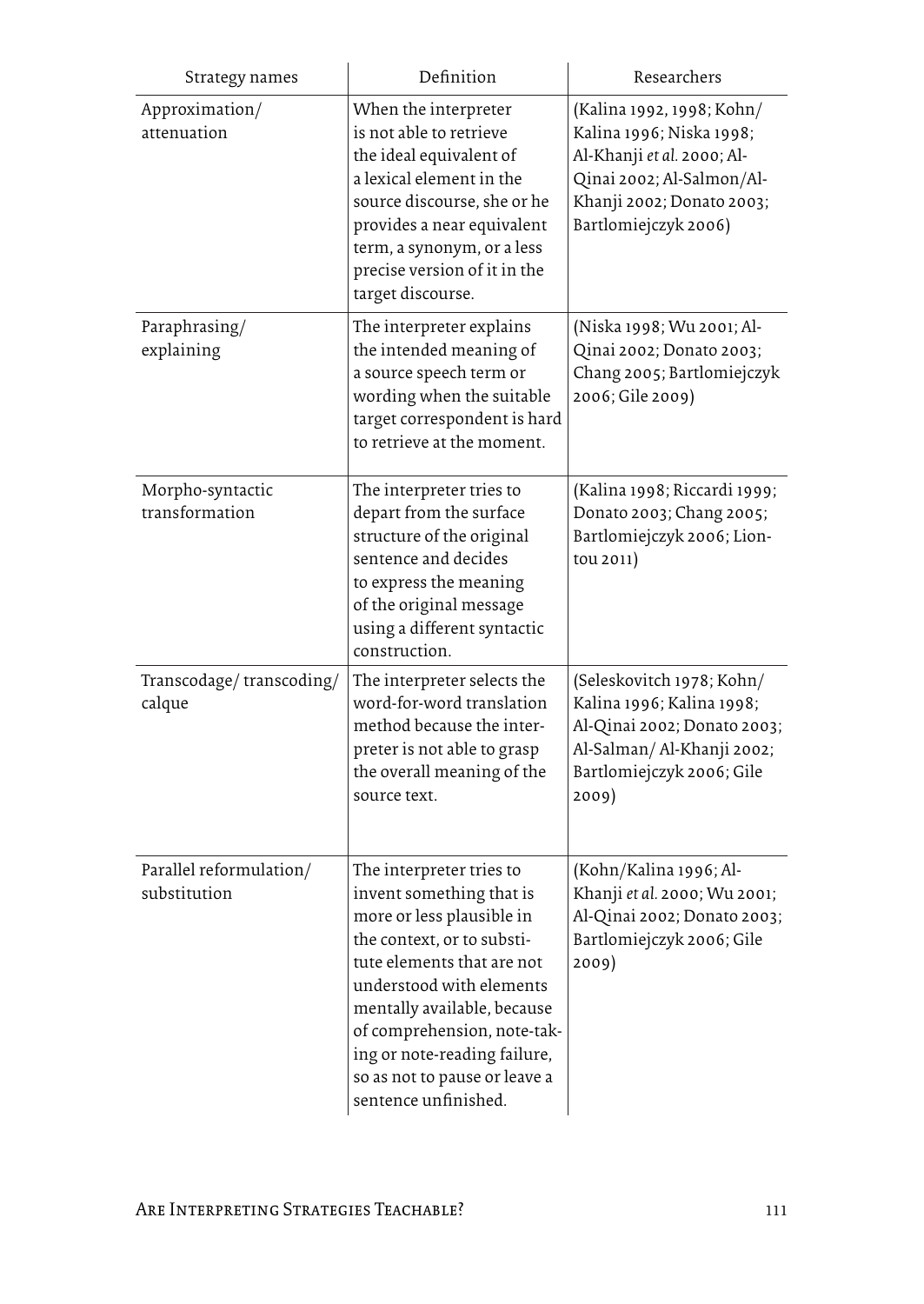| Strategy names                   | Definition                                                                                                                                                                                                                                                                                                                                | Researchers                                                                                                           |
|----------------------------------|-------------------------------------------------------------------------------------------------------------------------------------------------------------------------------------------------------------------------------------------------------------------------------------------------------------------------------------------|-----------------------------------------------------------------------------------------------------------------------|
| Restructuring/<br>changing order | What is conveyed by the<br>speaker in one position<br>in the source discourse<br>is interpreted by the<br>interpreter in a different<br>place in the target discourse,<br>which ensures more<br>idiomatic target language.                                                                                                                | (Kirchhoff 1976/2002;<br>Riccardi 1995; Al-Qinai<br>2002; Donato 2003;<br>Bartlomiejczyk 2006; Gile<br>2009; An 2009) |
| Inferencing                      | The interpreter recovers<br>lost or incomprehensible<br>information on the basis of<br>the speech context and his<br>or her general knowledge.                                                                                                                                                                                            | (Kohn/Kalina 1996; Kalina<br>1998; Chernov 2004;<br>Bartlomiejczyk 2006; Gile<br>2009)                                |
| Repair                           | The interpreter realizes<br>that something said is<br>misinterpreted, or can be<br>interpreted in a better way,<br>and he or she decides to<br>make a correction.                                                                                                                                                                         | (Kohn/Kalina 1996; Al-<br>Khanji et al. 2000; Petite<br>2005; Bartlomiejczyk 2006;<br>Liontou 2011)                   |
| Evasion/<br>neutralization       | The interpreter avoids<br>committing himself or<br>herself to a definite position<br>where analysis of the source<br>discourse does not provide<br>sufficient specification, and<br>instead of misleading the<br>audience, he or she leaves it<br>for the audience to decide.                                                             | (Kohn/Kalina 1996; Kalina<br>1998; Al-Khanji et al. 2000;<br>Donato 2003)                                             |
| No repair                        | The interpreter leaves the<br>fragment in question as it<br>is, since repairs may cause<br>more harm than help. It<br>is different from making<br>an error of which the<br>interpreter is not aware,<br>which is then not a strategic<br>decision. No repair is a<br>conscious choice not to<br>make repairs in monitoring<br>the output. | (Kalina 1998;<br>Bartlomiejczyk 2006;<br>Liontou 2011)                                                                |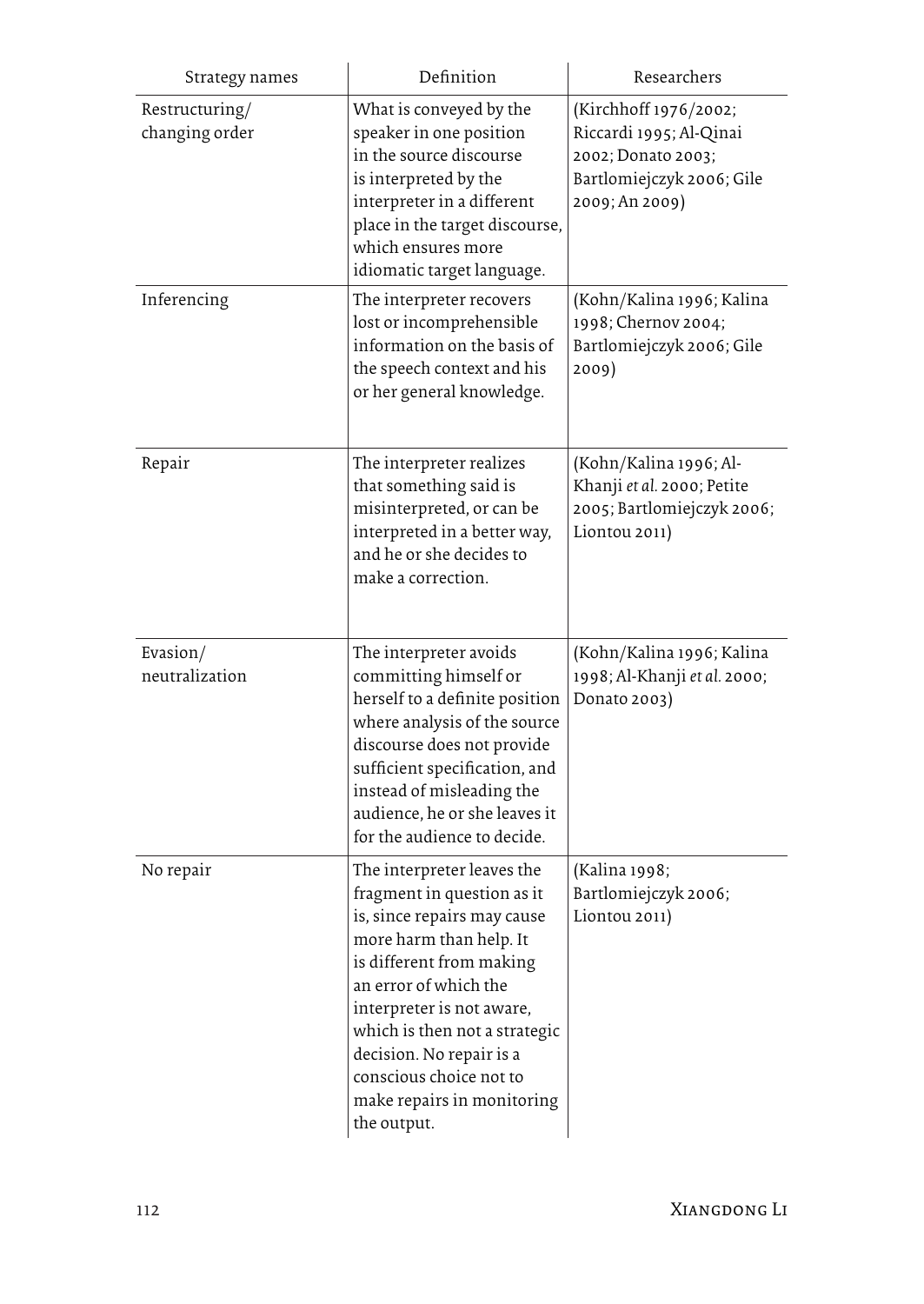| Strategy names      | Definition                                                                                                                                                                                                                                                                                                                   | Researchers                                             |
|---------------------|------------------------------------------------------------------------------------------------------------------------------------------------------------------------------------------------------------------------------------------------------------------------------------------------------------------------------|---------------------------------------------------------|
| Incomplete sentence | The interpreter uses<br>fragmented utterances,<br>stops in mid-sentences,<br>and omits large units of the<br>source discourse because<br>of comprehension, note-<br>reading, or memory failure.<br>This is considered as a<br>strategic decision because it<br>is a conscious choice, instead<br>of an unconscious behavior. | (Al-Khanji et al. 2000; Al-Sal-<br>man /Al-Khanji 2002) |
| Repetition          | The interpreter repeats<br>previously interpreted<br>elements through<br>synonyms or synonymic<br>phrases as a way of<br>enhancing lexical accuracy<br>or generating more time to<br>organize the language.                                                                                                                  | (Donato 2003)                                           |

Table 1. Consecutive interpreting strategies, definitions and references

This paper focuses on the strategies used by student interpreters in a consecutive interpreting task from English to Chinese. The procedure entails recording and retrospection for trainees, and questionnaires for trainers. The purpose is to explore whether students' strategy use is influenced by teachers' training.

- 2. Methodology
- 2.1 Research question

This study aims to address the following question: Is students' strategy use related to strategy training in class?

# 2.2 Subjects

Forty-one students, 7 male and 34 female, participated in the study. Aged between 21 and 23, they were all third-year undergraduates with Chinese and English as their A and B language. They finished 6 months of training on sight translation and consecutive interpreting in the same T&I program.

Measures were taken to ensure validity in sampling. The students' language proficiency, particularly analytical listening skills, differs. Those who are weak in interpreting will transfer to the track of translation at the end of the third year. Although all 41 students participated in the study, only those who showed good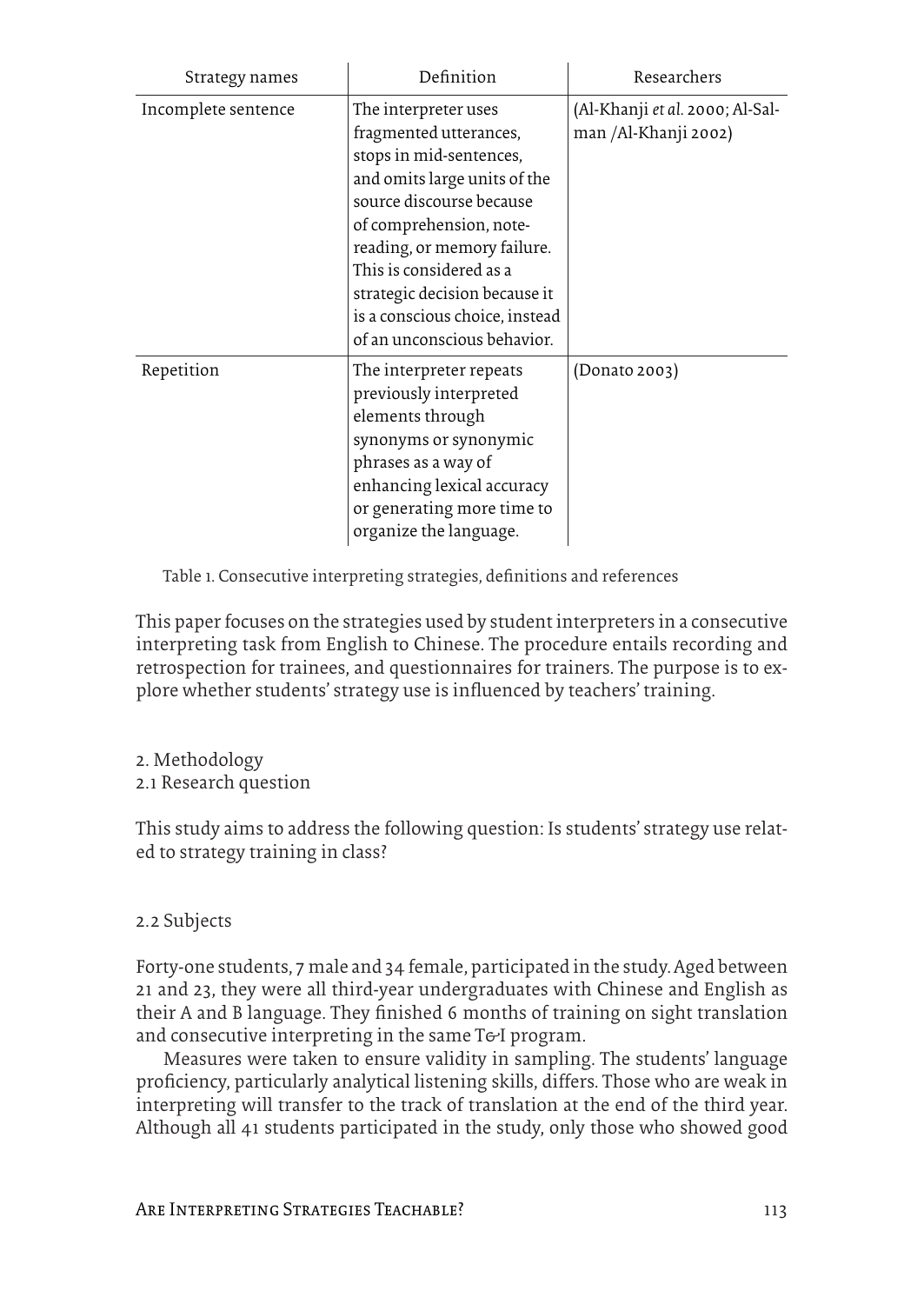accuracy and delivery and scored 85 or more in the consecutive interpreting task concerned were chosen as the source of data for analysis. Two raters who were also the participants' teachers scored the interpretations holistically in terms of content consistency, language quality and delivery. Only 25 recorded consecutive interpretations were selected in data analysis. Such a decision was made to ensure that all the interpretations were comparable to the interpreting quality of novice interpreters. This is consistent with Duff's (2008) homogenous strategy of case selection. The aim is to remove out cases that will exert negative impact on the results, and describe well the subgroup concerned. In the current study, the homogenous subgroup was composed of those who scored 85 or more and whose interpreting performances were comparable to those of novice interpreters.

Three female teachers who are also freelance interpreters ranging from the age of 32 to 43 were involved in this research. They were all teachers of the participants with the same working language combination. They had been teaching interpreting for more than five years. The use of three teachers is not a large sample, but considering the size of the faculty and that all the teachers must be teachers of the student subjects, three teacher subjects was the best that could be done in this study.

#### 2.3 Instruments

The instruments to collect data involved an interpreting task and its rating criteria, a stimulated oral verbalization task and teacher questionnaires.

The main criteria in choosing the source texts were authenticity and difficulty. Two English speeches were selected, one for warming up and the other for the real interpreting tasks. They are authentic test material taken from China Aptitude Test for Translators and Interpreters Level 3 (see appendix 1). According to an interview after the retrospection, none of the subjects had heard or read the speech before. A detailed description of the input material can be seen from table 2.

| Description of the input speech |                                        |  |  |  |
|---------------------------------|----------------------------------------|--|--|--|
| Topic                           | Asia's prosperity and value            |  |  |  |
| Genre                           | Political speech                       |  |  |  |
| Medium                          | Audio                                  |  |  |  |
| Length                          | 371 words                              |  |  |  |
| Delivery speed                  | 148/wpm                                |  |  |  |
| Speaker                         | Male                                   |  |  |  |
| Intonation/accent               | Neutral/almost standard                |  |  |  |
| Concrete/abstract               | Primarily abstract                     |  |  |  |
| General/technical               | General                                |  |  |  |
| Vocabulary/syntax               | A few hard words and complex sentences |  |  |  |
| Language function               | Informative and persuasive             |  |  |  |

Table 2. Description of the input speech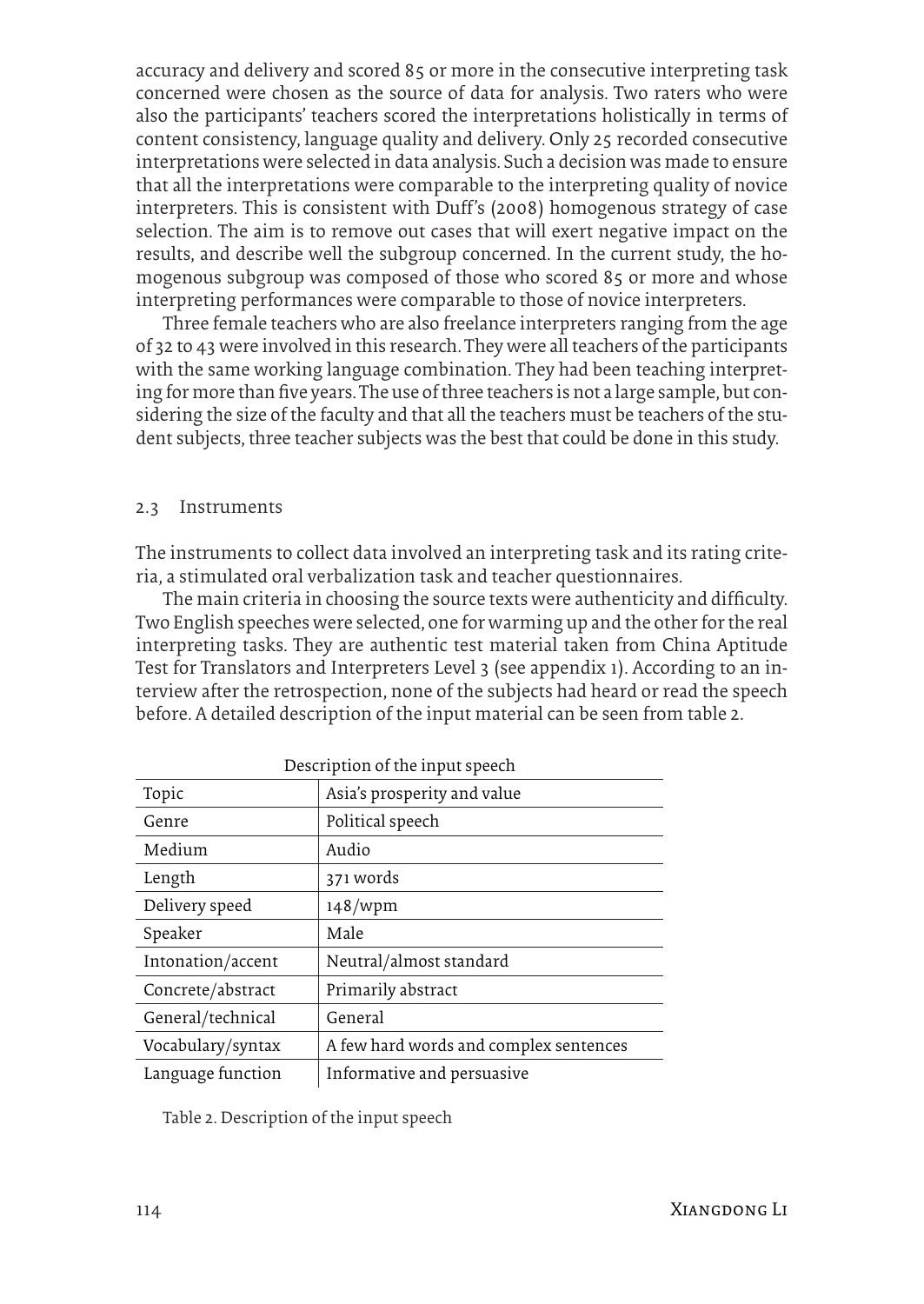Rating criteria were designed to remove the poorly interpreted versions out so that the student interpreters' performance was comparable to novice interpreters in terms of content consistency, language quality and delivery.

The interpreting process lasted for about five minutes. Immediately after the interpreting task, retrospective verbalization was used to investigate the strategies employed. The student subjects were advised to verbalize their problems and their correspondent solutions from memory after the interpreting task. This process was prompted by stimuli, namely, reading the original transcript of the speech, and listening to their own interpretations.

Teacher questionnaires were designed to check if the teachers train students in the use of strategies in class. The instructions in the questionnaire made it clear that "Your choice should depend on what you did instead of what you should do". In this way, the possibility of saying yes to strategies that sound good but which have not been taught is lowered. The questionnaires were administered when the analysis of the students' data was done. The questionnaire consists of two sections, one on background information and the other including 16 strategies identified from the data of student subjects' verbalizations and interpretations (see appendix 2). The items on strategy training employ five-point scales. The more the statement applies to the teachers' practice in class, the higher the points they give.

It should be made clear that only the 16 strategies that were used by the students appeared on the teachers' questionnaire. Though the teachers might have taught more than 16 strategies, those that were not used by the students cannot help reveal the correlation between strategy training and strategy use. Given the purpose of this study, strategies making no contributions to the current research are excluded.

### 2.4 Data Collection

Data collection from student subjects was done in a computerized interpreting lab. Each subject's interpreting was recorded. Immediately after the interpreting, the subjects were asked to read the transcript of the source speech, listen to their own interpretations, and recall their interpreting process. Each time they recalled problems that occurred or threatened to occur in their interpreting, and decisions to solve the problems or to prevent them from arising, they took them down. Subsequently, the subjects reported their feedback in Chinese which is their mother tongue and was recorded. The recording and retrospection data were transferred to a computer for rating, selection, transcription, and analysis.

The questionnaires were used to collect data from the teachers after the students' data were analyzed. The researcher sent the questionnaires to the three teachers via email and they were all returned.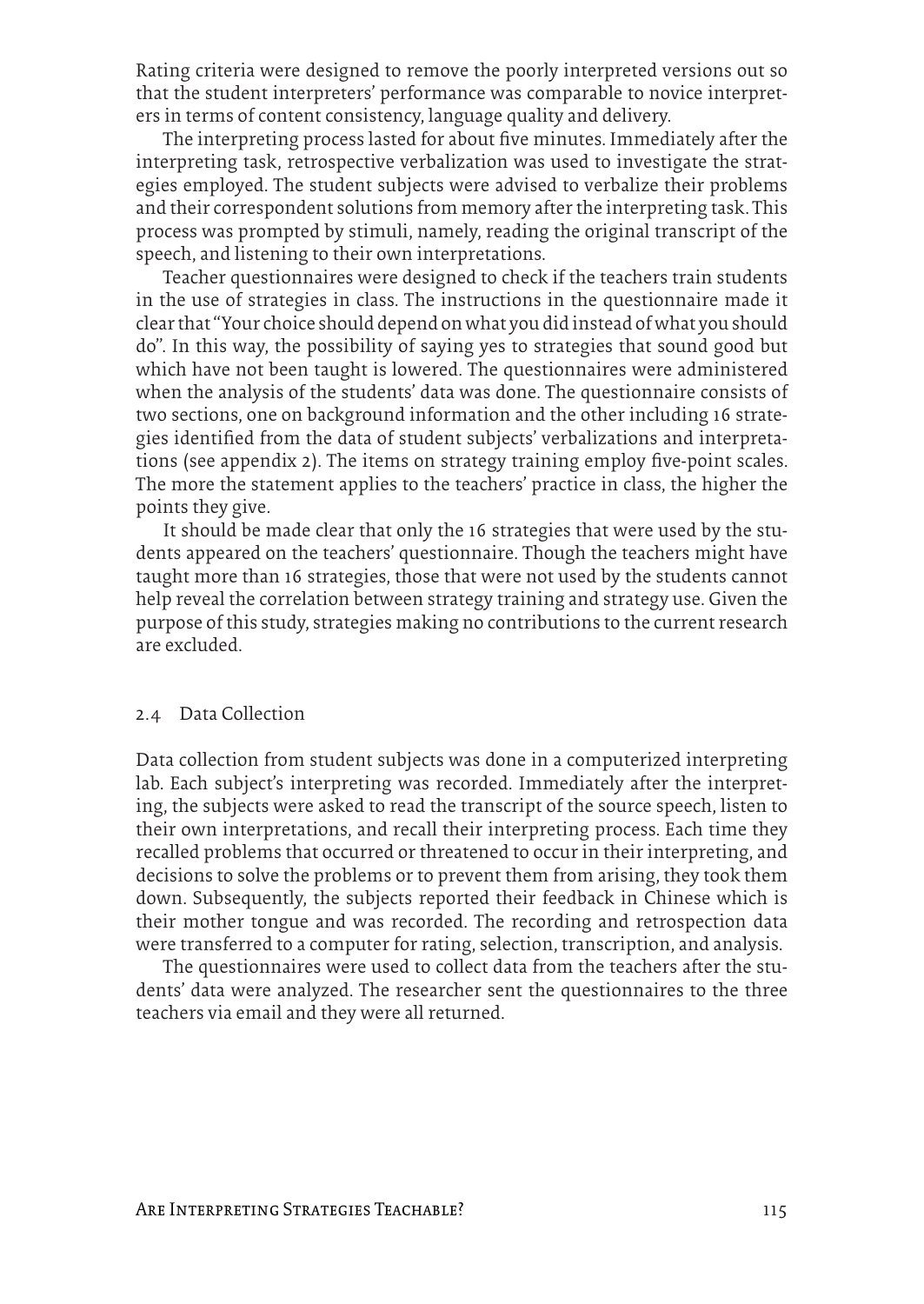# 2.5 Transcription and data encoding

In transcription, only actual words were registered to avoid being time-consuming and less readable. All other aspects were eliminated from the transcript.

Data encoding started with classification of retrospective remarks into general categories. The classification system was adapted from Bartlomiejczyk (2006: 165). In encoding the retrospective data, references were also made to subjects' interpretations. Both the interpretations and retrospective remarks were characterized with variability. The interpretations varied in the quality of content and delivery. The retrospective remarks varied in terms of length, quantity, and quality.

The remarks were encoded into 1,570 segments. Over 25% were of strategic nature. The distribution of different types of segments is shown in table 3.

| Segment type          | Number of segments | Percentage |
|-----------------------|--------------------|------------|
| Product-oriented      | 459                | 29.2%      |
| Strategic             | 405                | 25.8%      |
| Problem-oriented      | 374                | 23.8%      |
| ST-oriented           | 83                 | 5.3%       |
| Word-retrieval        | 79                 | $5.0\%$    |
| Interpreter's feeling | 64                 | 4.1%       |
| Selection             | 15                 | 1.0%       |
| Others                | 91                 | 5.8%       |
| Total                 | 1,570              | 100.0%     |

Table 3. Distribution of retrospective segments

Subsequently, the 405 strategic segments were classified into 16 categories of strategies. It needs to be noted that one segment may involve the use of more than one strategy because one problem may be solved by a combination of solutions. Since the subjects were advised to use their mother tongue in the retrospection, the translated versions of those retrospective remarks are presented in table 4.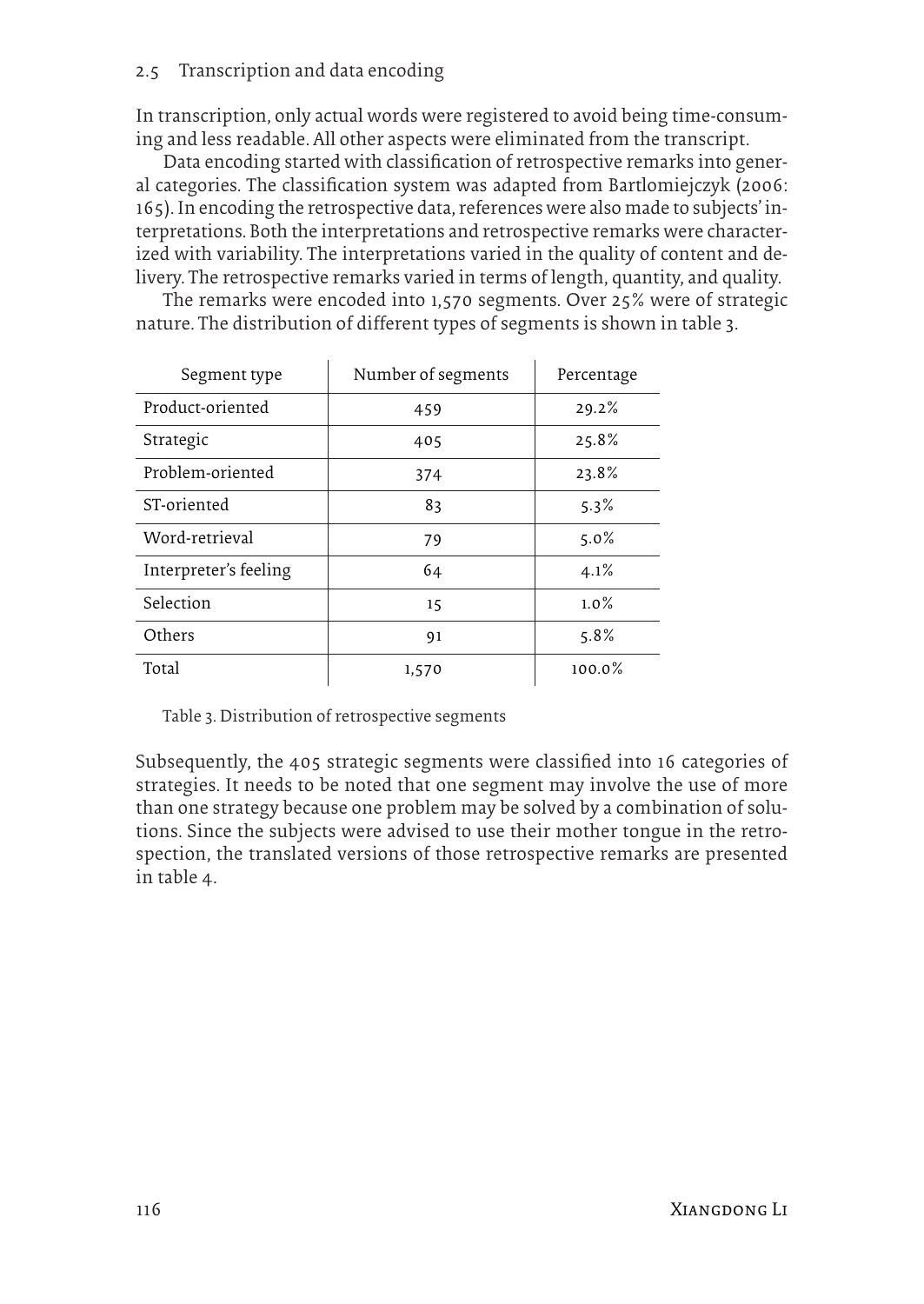| Strategies                  | Evidence from subjects' retrospection                                                                                                                                                                                                                                                                                            |
|-----------------------------|----------------------------------------------------------------------------------------------------------------------------------------------------------------------------------------------------------------------------------------------------------------------------------------------------------------------------------|
| Compression                 | "Recognizing positive influences of each other despite differences<br>among countries" in the original was not concise with regard to<br>the target language, so I interpreted it as "seek common interests<br>while reserving differences." This was clearer and did not distort<br>the original.                               |
| Omission                    | The fourth segment was incomprehensible for me, particularly<br>"economic development has created the conditions for the emer-<br>gence of a middle class and civil society." Therefore, I only men-<br>tioned the other half of the sentence, which was "a democratic<br>political system has been inevitable."                 |
| Addition                    | Since I made many divisions, I added "firstly," "secondly," and<br>"thirdly." Then when I heard "behind peace and development in<br>Asia," I added "we should work hard in cooperation for the peace<br>and development in Asia." Occasionally I included some informa-<br>tion which I felt did not alter the original message. |
| Stalling                    | While I was translating the seventh segment with the word "na-<br>tionalism," the equivalent was at the tip of my tongue. I said "huh"<br>several times during my thinking for the right word.                                                                                                                                   |
| Approximation               | "Guiding principle" was in my notes, but I could not come up with<br>the appropriate equivalent so I said "rules people have to follow."<br>This is somewhat different from the original but it supported the<br>meaning.                                                                                                        |
| Paraphrasing                | The last segment includes a phrase "conveying Asian's voice to the<br>world." I understood this, but did not know how to translate the<br>surface structure. I therefore interpreted it as "make Asia under-<br>stood by the world."                                                                                             |
| Syntactic<br>transformation | A question in the source speech, "what are the specific challenges<br>that we face?" was answered in the following text. It was interpret-<br>ed as the statement, "we have to face a lot of challenges."                                                                                                                        |
| Transcodage                 | The fourth segment is long and includes an insertion. I only took<br>down some key words and was unclear about the logical connec-<br>tions between them. I interpreted the sentence relying on the sur-<br>face of the words in my notes.                                                                                       |
| Parallel<br>reformulation   | Towards the end of the speech, I missed the section "we thus see<br>differences in the processes and speed of development." I replaced<br>it with my own version that fit in the context. The meaning did not<br>change much.                                                                                                    |
| Changing order              | When interpreting this segment, I put "politically," which appears at<br>the end of the sentence in the source speech, at the beginning of the<br>target speech. It would have been awkward if I had not done this.                                                                                                              |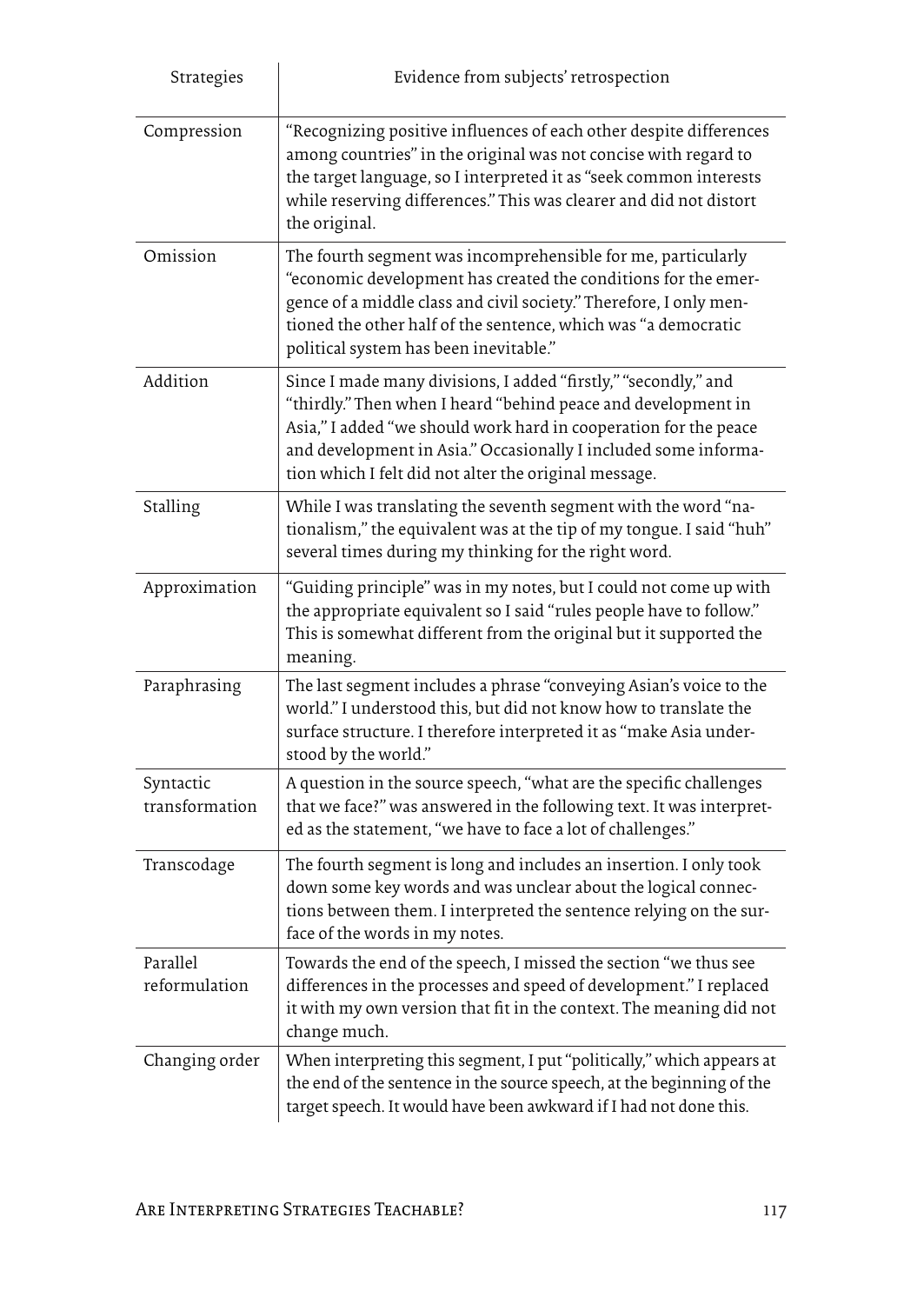| Strategies             | Evidence from subjects' retrospection                                                                                                                                                                                                                                                                                                                                             |
|------------------------|-----------------------------------------------------------------------------------------------------------------------------------------------------------------------------------------------------------------------------------------------------------------------------------------------------------------------------------------------------------------------------------|
| Inferencing            | I heard, but did not understand "parochial." I guessed that it might<br>mean limited in some way because it was followed by "nationalism<br>and dogmatism."                                                                                                                                                                                                                       |
| Repair                 | When I was interpreting "leave behind," I translated it as "avoid,"<br>but then I thought it would not collocate well with "nationalism<br>and dogmatism." I corrected it and replaced it with "abandon"<br>which sounds good in the target language.                                                                                                                             |
| Evasion                | I'm not quite sure about the meaning of this sentence, but I have to<br>interpret it, obviously not based on my own invention. I relied on<br>the context and conveyed the idea in a vague manner.                                                                                                                                                                                |
| No repair              | I interpreted it as "stepping forward" instead of "taking significant<br>steps towards freedom." I thought the latter was better. Since the<br>interpreting was completed, I did not correct it.                                                                                                                                                                                  |
| Incomplete<br>sentence | While interpreting "our cooperation must not be of inward-look-<br>ing closed nature," I did understand the meaning of the original,<br>but I started with "cooperation should not be closed in nature,"<br>and I could not continue because I failed to come up with the right<br>word corresponding to the remaining information. Therefore I did<br>not complete the sentence. |
| Repetition             | When I was interpreting this sentence, I saw "1" in my notes, I said<br>"firstly," then when I was thinking about how to organize the com-<br>ing information, I mentioned the point again by saying "the first<br>point I would like to make."                                                                                                                                   |

Table 4. Strategies and evidence from subjects' retrospection

- 3. Results and discussion
- 3.1 Strategy use among students

The students' use of strategies is presented in table 5.

| Strategy            | Frequency of use | Percentage |
|---------------------|------------------|------------|
| Evasion             |                  | 0.3%       |
| No repair           |                  | 0.3%       |
| Incomplete sentence | 4                | $1.0\%$    |
| Repetition          | 6                | 1.5%       |
| Transcodage         | 6                | 1.5%       |
| Paraphrase          | 13               | 3.2%       |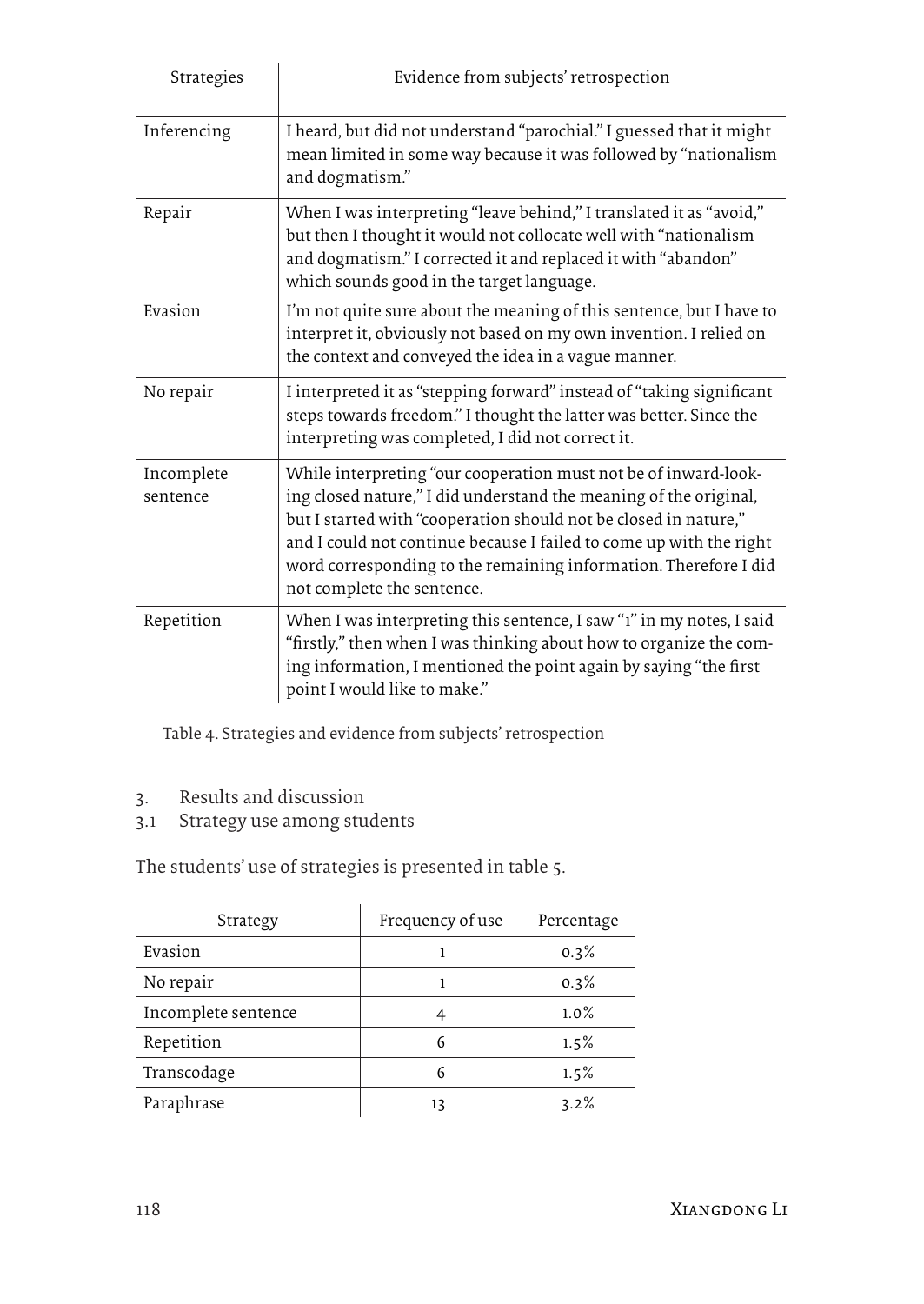| Strategy                 | Frequency of use | Percentage |
|--------------------------|------------------|------------|
| Repair                   | 14               | 3.5%       |
| Inferencing              | 17               | 4.2%       |
| Compression              | 25               | 6.2%       |
| Syntactic transformation | 25               | 6.2%       |
| Approximation            | 28               | 6.9%       |
| Stalling                 | 36               | 8.9%       |
| Addition                 | 42               | 10.3%      |
| Changing order           | 45               | $11.0\%$   |
| Parallel reformulation   | 57               | 14.0%      |
| Omission                 | 85               | 21.0%      |
| Total                    | 405              | 100.0%     |

Table 5. Frequency of strategy use

As can be seen from table 5, student interpreters employed strategies such as addition, paraphrase, changing order, syntactic transformation, and no repair and so on. Those strategies help communicating messages to the audience. However, there were also risky strategies such as incomplete sentence and repair, the frequent use of which may not help build the interpreter's positive image. Another group of strategies were for self-protection (Gile 2009: 213), including omission, repetition, compression, evasion, transcodage, inferencing, stalling, and parallel reformulation. The use of those strategies might have been related to the students' availability of processing capacity.

The results are suggestive of the relations between strategy use and interpreting modes. Different working modes pose different challenges and thus require the adoption of different strategies. In consecutive interpreting, the interpreter is not externally paced by the speaker and the phases of listening and speaking are separate. Interpreters are more likely to use strategies like changing order, addition, and syntactic transformation and so on.

The direction of the interpreting task, from the subjects' weak language English into the mother tongue Chinese might have influenced the results. The frequent use of omission, parallel reformulation, compression, and inferencing, suggests that listening comprehension might have posed difficulties in working from B language into A language among student interpreters.

Students' strategy use is consistent with the findings of Donato (2003) and Gile (2009) that strategy use has to do with the language pairs involved in the interpreting task. The use of changing order and syntactic transformation is necessary in interpreting between English and Chinese in that the two languages differ greatly in syntactic features. Moreover, not a single case of transfer (the interpreter uses target language words that are etymologically or phonetically similar to those in the source language) was identified.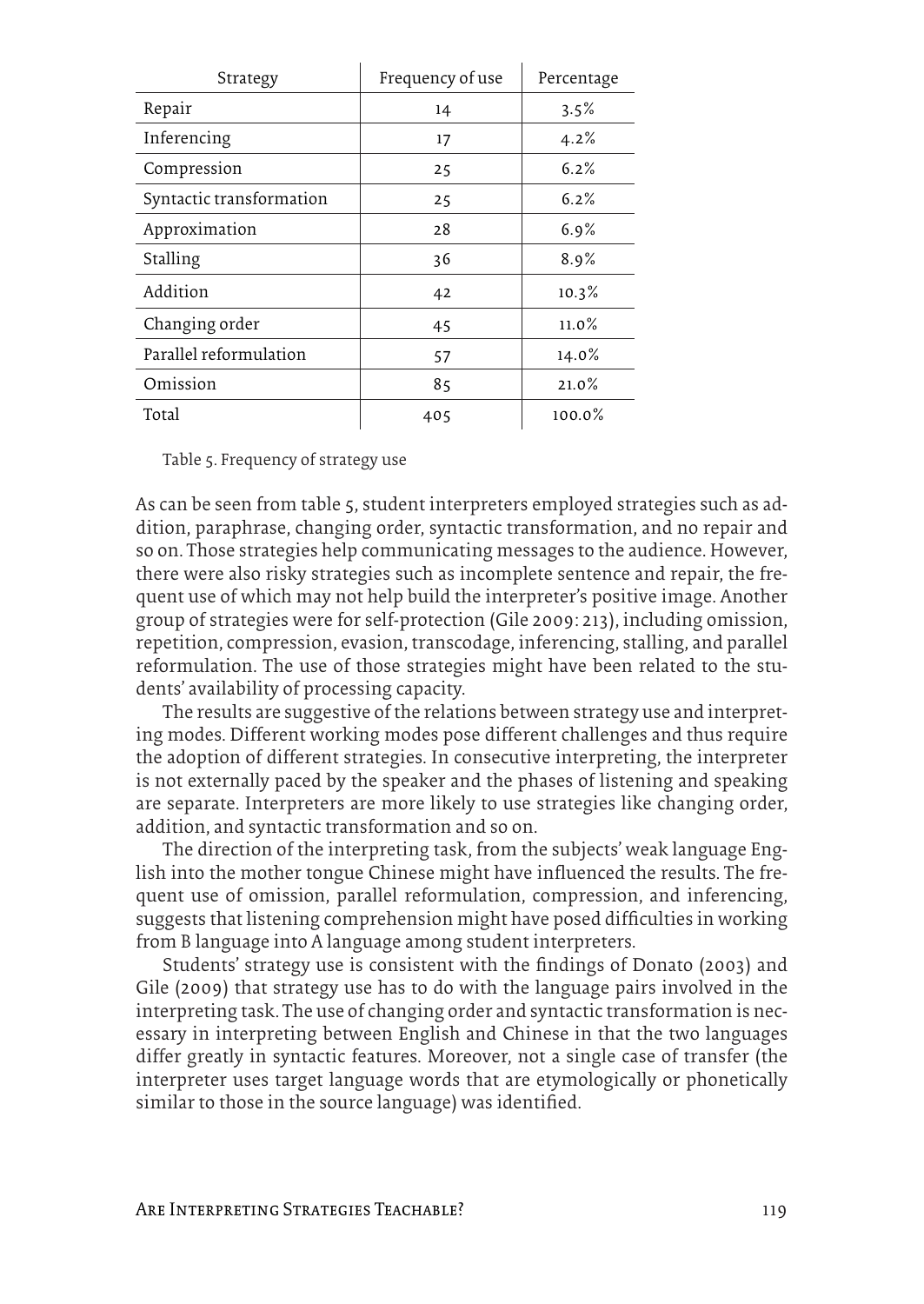### 3.2 Teacher subjects' feedback on strategy training

The questionnaires from the teachers required no transcription or encoding but analysis. The feedback from the teachers on the teaching of specific interpreting strategies reveals that the teachers attached importance to strategy training.

As can be seen in table 6, the teachers included strategy training in class. Strategies like paraphrase, syntactic transformation, omission and compression were the mostly taught ones. A point of 4 or more means that the teachers' responses to the items "I have taught my students to …" in the questionnaire were "usually true of me" or "completely or almost completely true of me".

By contrast, strategies such as repetition, incomplete sentence, no repair, and transcodage were not taught. A point of 2 or less indicates that the teachers' choices on questionnaire items "I have taught my students to …" were "usually not true of me" or "never or almost never true of me". Those strategies were not mentioned in class because they degrade the quality of interpreting and damage the credibility of the interpreters. It makes sense that teachers only stressed the use of strategies that help build interpreters' positive image.

| Strategy                 | Responses from<br>teacher subjects | Mean<br>value  | Std.<br>Deviation |
|--------------------------|------------------------------------|----------------|-------------------|
| Paraphrase               | 3                                  | 4.33           | 0.58              |
| Syntactic transformation | 3                                  | 4.33           | 0.58              |
| Omission                 | 3                                  | $\overline{4}$ | $\Omega$          |
| Compression              | 3                                  | $\overline{4}$ | $\mathbf 0$       |
| Changing order           | 3                                  | $\overline{4}$ | $\mathbf{1}$      |
| Stalling                 | 3                                  | 4              | $\mathbf 0$       |
| Evasion                  | 3                                  | 3.66           | 0.58              |
| Addition                 | 3                                  | 3.33           | 0.58              |
| Approximation            | 3                                  | 3.33           | 2.08              |
| Parallel reformulation   | 3                                  | 3              | 1.73              |
| Inferencing              | 3                                  | 3              | 1.73              |
| Repetition               | 3                                  | 2.66           | 1.15              |
| Incomplete sentence      | 3                                  | 2.33           | 1.53              |
| Repair                   | 3                                  | 2.33           | 1.53              |
| No repair                | 3                                  | 1.66           | 0.58              |
| Transcodage              | 3                                  | 1.33           | 0.58              |
| Valid N (listwise)       | 3                                  |                |                   |

Table 6. Descriptive statistics on training of interpreting strategies

Although the teachers preferred not to teach strategies that degrade the interpreter's positive image, students still used some of them in their performances.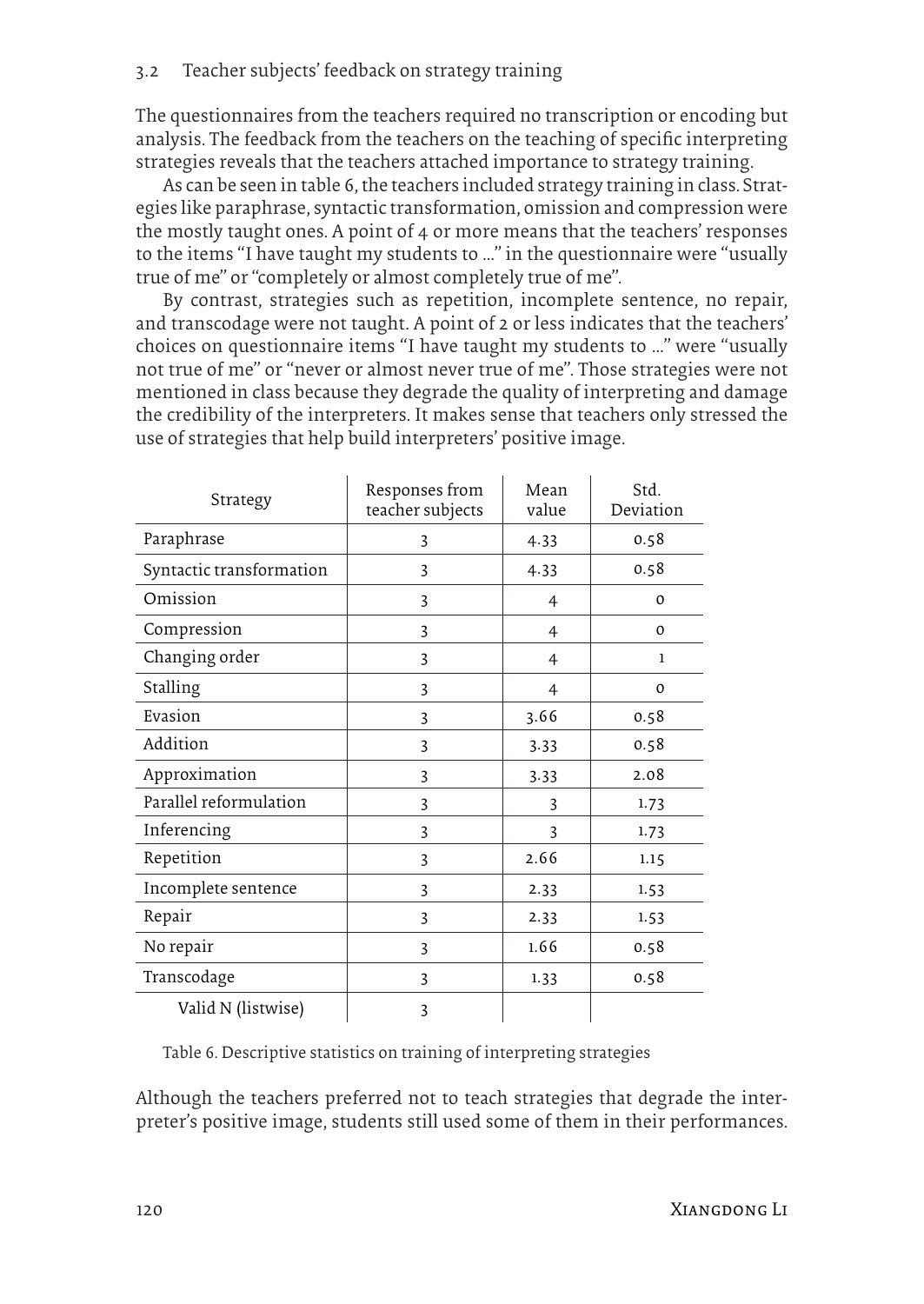The reasons might be that students were forced to use them when their cognitive resources were overloaded and were not able to deal with it properly. Therefore, it is important for teachers to teach students how to use strategies appropriately to ease their cognitive workload without degrading their image.

It should be admitted that the teachers' practices differed from each other. The data indicates that some taught strategies like approximation, parallel reformulation, inferencing and repair in class, while others did not. This is not surprising because teaching is quite subjective and variability is normal.

# 3.3 Correlation between strategy use and training

This study aims at investigating if students' strategy use and strategy training are related. To show the effect of strategy training on student interpreters, a correlation analysis between strategy teaching and strategy use was conducted. Table 7 presents the correlation between the mean of the teachers' feedback on their teaching of strategies and students' strategy employment frequency.

|                           |                     | Strategy<br>training | Strategy use frequency |
|---------------------------|---------------------|----------------------|------------------------|
| Strategy<br>training      | Pearson correlation |                      | $.501*$                |
|                           | Sig. (2-tailed)     |                      | .040                   |
|                           | N                   | 17                   | 17                     |
| Strategy use<br>frequency | Pearson correlation | $.501*$              |                        |
|                           | Sig. (2-tailed)     | .040                 |                        |
|                           | N                   | 17                   |                        |

Note: \* Correlation is significant at the 0.05 level (2-tailed).

Table 7. Correlation analysis between strategy training and strategy employment frequency

As can be seen from table 7, the correlation between the teachers' teaching of specific strategies and students' strategy use frequency is significant because it reaches the level of 0.05. The confidence on the positive correlation between the teaching of specific strategies and strategy employment frequency is 95%. In other words, there are five chances out of 100 where the result might be wrong. However, the positive relationship between teaching strategies and students' strategy use does not necessarily mean that there is a 100% causal relation between them. There are other factors which also determine the strategy use of student interpreters, among which are students' level of interpreting, knowledge base, the input material, memory, note-taking skills, etc. Since this is an observational study instead of an experimental research, no manipulation of variables means that the findings of this research need to be confirmed in the future.

It can be said that students' strategy use is partially attributed to teachers' teaching in class. However, since no control group who had not been taught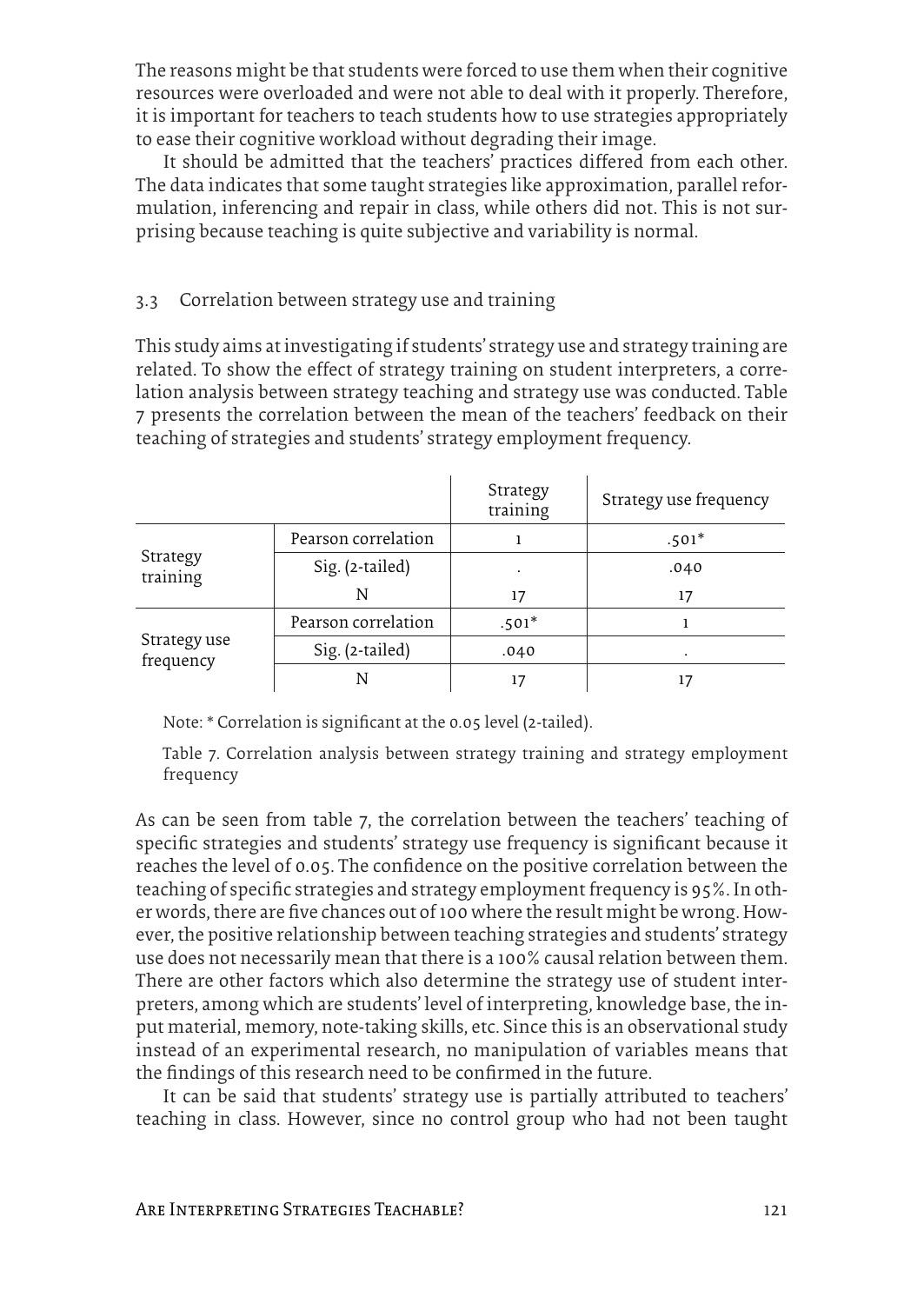those strategies was involved in this study, it is still premature to conclude that the training of interpreting strategies is effective.

#### 4. Concluding remarks

Data from the student subjects reveals that student interpreters employed 16 strategies. Some help build the interpreter's positive image, while others are risky and should only be used in emergency situations. This is consistent with the cost of using strategies which might be potential information loss, credibility loss, impact loss, or time and processing capacity cost (Gile 1997/2002: 172).

The strategies used by the students also suggest that strategy use is related to interpreting mode, language pair, and working direction, though more evidence from similar research designs is necessary to corroborate the current findings. The data from the teachers reveals that strategy training was a component of their interpreting classes. The correlation analysis shows that the teaching of specific strategies is positively related to students' strategy use.

The conclusion of this research suggests implications in interpreter education. Firstly, since strategy training contributes to students' strategy use, strategies should be a necessary component of interpreter training. The intentional and automatic use of them reduces the cognitive load, which helps to minimize the side effects from processing capacity saturation and facilitate the general interpreting process. Secondly, language pair-specific strategies may be introduced and repeatedly practiced by students. This may allow students to bridge the differences between the source language and the target language more efficiently.

The findings presented here are valid only for the language pair, interpreting mode, interpreting direction, and input speech involved in the current study. They cannot be generalized, and need to be treated with caution before they are further tested. Firstly, the data obtained for analysis is restricted because of the limited number of subjects, which may have influenced the outcome. Secondly, retrospection has its drawbacks. Some strategic decisions may not have been recalled because of the memory limitation of the subjects, the limitation of the stimulus materials, or the automatic nature of strategy use. The fact that the non-strategic fragments account for more than 70% of the retrospective remarks seems to support it. Given the above-mentioned weaknesses, it remains to be seen if the findings can be confirmed or rejected in the future.

# Appendix 1 Input Material for the Interpreting Task

Ladies and gentlemen, what values should we pursue for the prosperity of Asia in the new century? I believe that the three values of freedom, diversity and openness are the driving forces behind peace and development in Asia. // First, it goes without saying that freedom refers to democracy and human rights politically. Economically, it means the development of a market economy. // Political freedom and economic freedom are reinforcing each other in the process of their development. With some twists and turns, Asia as a whole has been taking sig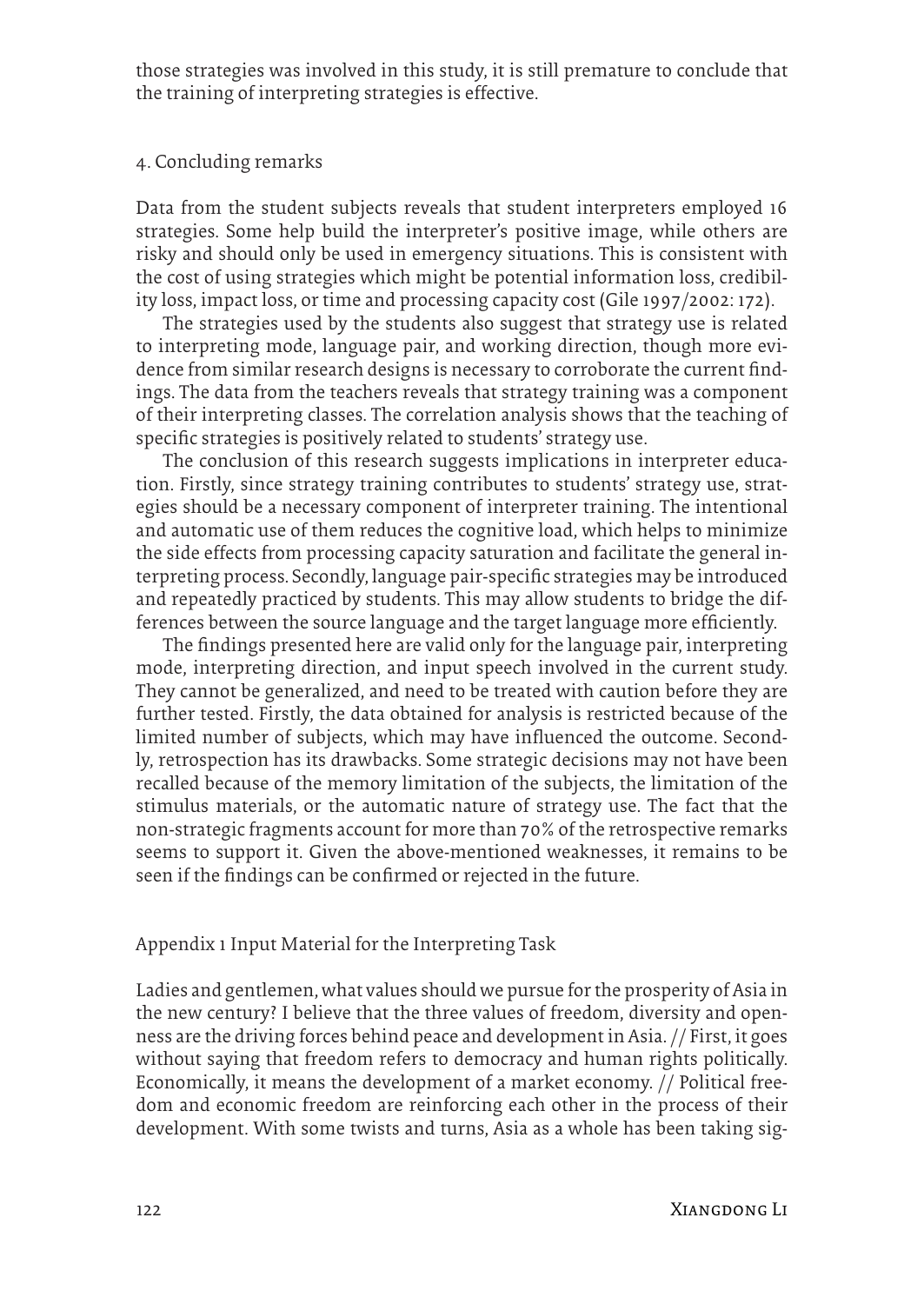nificant steps towards freedom over the last half century. // Transition to a democratic political system has been inevitable, as economic development has created the conditions for the emergence of a middle class and civil society. I believe that the historic trends that are apparent in Asia should be a source of pride for us all. // Second, development in Asia has occurred against a background of tremendous diversity, where each country has its own distinctive history and social and cultural values. Naturally, we thus see differences in the processes and speed of development. // While respecting diversity, however, it is important for us to promote our common interests and our shared goals, recognizing positive influences of each other despite differences among countries. // In other words, we must leave behind parochial nationalism and dogmatism, and promote mutually beneficial cooperation based on equality in order to enjoy common prosperity. This should be our guiding principle. // Third, our cooperation must not be of an inward-looking, closed nature, but one characterized by openness to the world outside Asia. // In a world economy where globalization is advancing and economic integration, such as in Europe and Americas, is proceeding, cooperation both within Asia and between Asia and other regions must be pursued. This cooperation must be based on the principles of openness and transparency. // I believe Asia should set an example for the world by seeking regional cooperation that surpasses national and ethnic distinctions. // So, as we pursue prosperity in a free, diverse and open Asia, what are the specific challenges that we face? I'd like to discuss three challenges. They are reform, cooperation and conveying Asia's voice to the world. (taken from CATTI, Level 3, May, 2005.)

## Appendix 2 Teacher Questionnaire

# Part A Teacher background

A01. Name: A02. Gender:  $M \Box F \Box$ A03. Years of teaching interpreting: (Round up to the nearest whole number and include the current school year.) A04. Subject(s) taught: (consecutive interpreting / simultaneous interpreting / sight interpreting)

Part B Strategy training

The following items are about the teaching of strategies to your students. Please decide the degree of truth of each statement below. Your choice should depend on what you did instead of what you should do.

- 1 = This statement is never or almost never true of me;
- 2 = This statement is usually not true of me;
- 3 = This statement is somewhat true of me;
- 4 = This statement is usually true of me;
- 5 = This statement is completely or almost completely true of me.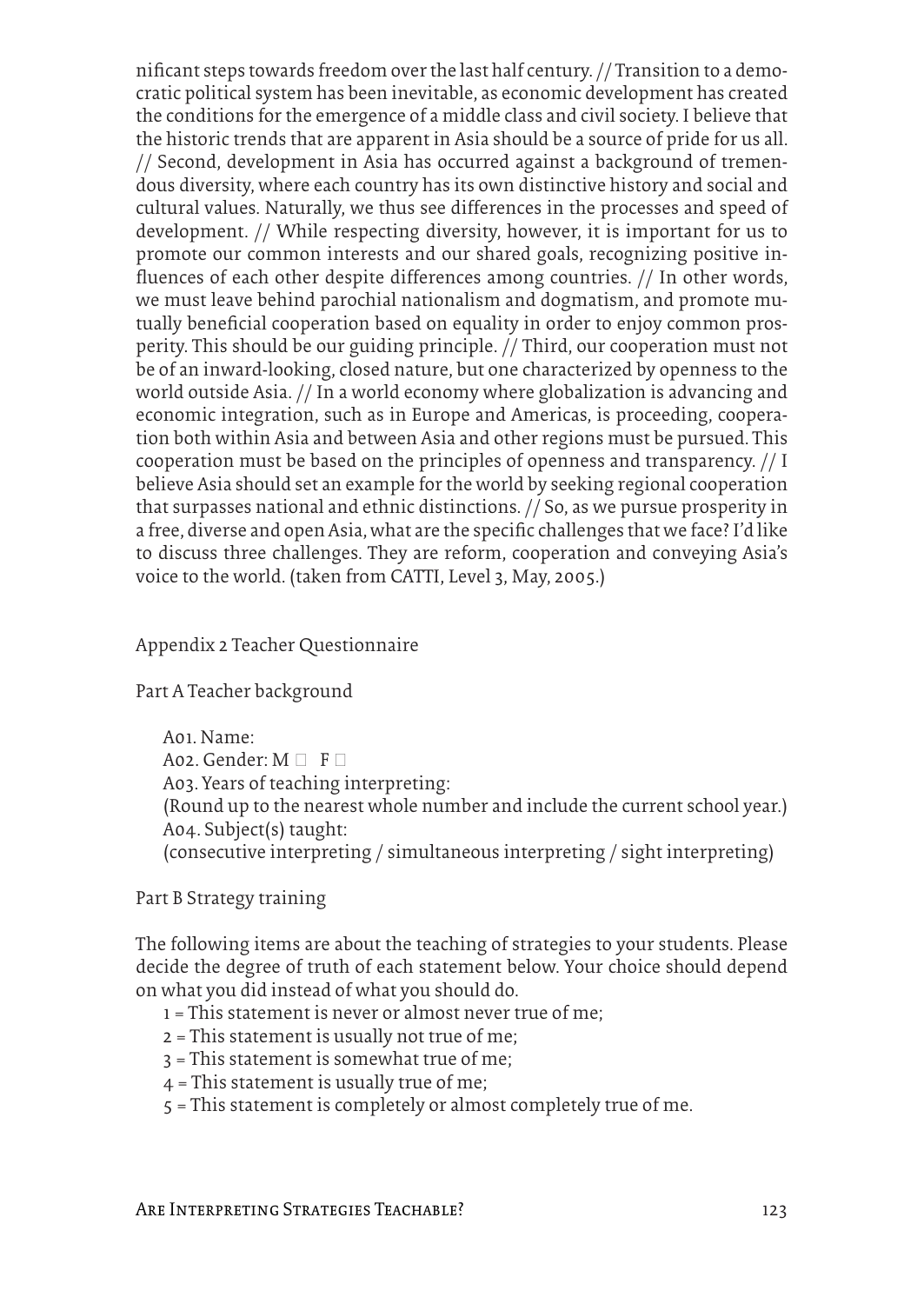- B01. Addition: I have taught my students to add or expand something the speaker did not say in their interpreting to convey more complete and coherent target language.
- B02. Repetition: I have taught my students to repeat previously processed elements in interpreting as a way of enhancing lexical accuracy or gaining more time to organize the language.
- B03. Omission: I have taught my students to omit incomprehensible input or unnecessarily repetitive, redundant, unimportant or unacceptable utterances.
- B04. Evasion: I have taught my students to avoid committing themselves to a definite position where source-text-based analysis fails to provide sufficient specification.
- B05. Incomplete sentence: I have taught my students to use fragmented utterances, or to stop in mid-sentences and omit units of the text, if comprehension, note-reading, or memory failure arises.
- B06. Approximation: I have taught my students to provide a near equivalent term, synonym, or less precise version of it in case of not being able to retrieve an ideal equivalent.
- B07. Compression: I have taught my students to render the original meaning in a more general and concise way, with those repetitive, unimportant, or redundant deleted.
- B08. Paraphrase: I have taught my students to explain the intended meaning of a source language term or wording when the suitable target correspondent is hard to retrieve.
- B09. Changing order: I have taught my students to reformulate elements in one position in the source discourse in a different place in the target discourse so as to enable a better target language reformulation.
- B10. Syntactic transformation: I have taught my students to depart from the surface structure of the original sentence and express the meaning of the original message using a different syntactic construction.
- B11.Transcodage: I have taught my students to use word-for-word approach by relying on the surface structure of the source language because of not being able to grasp the overall meaning of the segment.
- B12. Stalling: I have taught my students to produce generic utterances absent in the source speech which provide no new information but which enable them to delay production and avoid long pauses when faced with information retrieval or word choice problems in reformulation.
- B13. Parallel reformulation: I have taught my students to invent something that is more or less plausible in the context, or to substitute elements that are not understood with elements mentally available because of comprehension, note-taking, or note-reading failure, so as not to pause or leave a sentence unfinished.
- B14. Repair: I have taught my students to make corrections when realizing that something said is misinterpreted, or can be interpreted in a better way.
- B15. No repair: I have taught my students to leave the fragment with the problem of misinterpretation or awkward expression as it is since correction may cause more harm than help.
- B16. Inferencing: I have taught my students to recover lost information on the basis of the speech context and their general knowledge.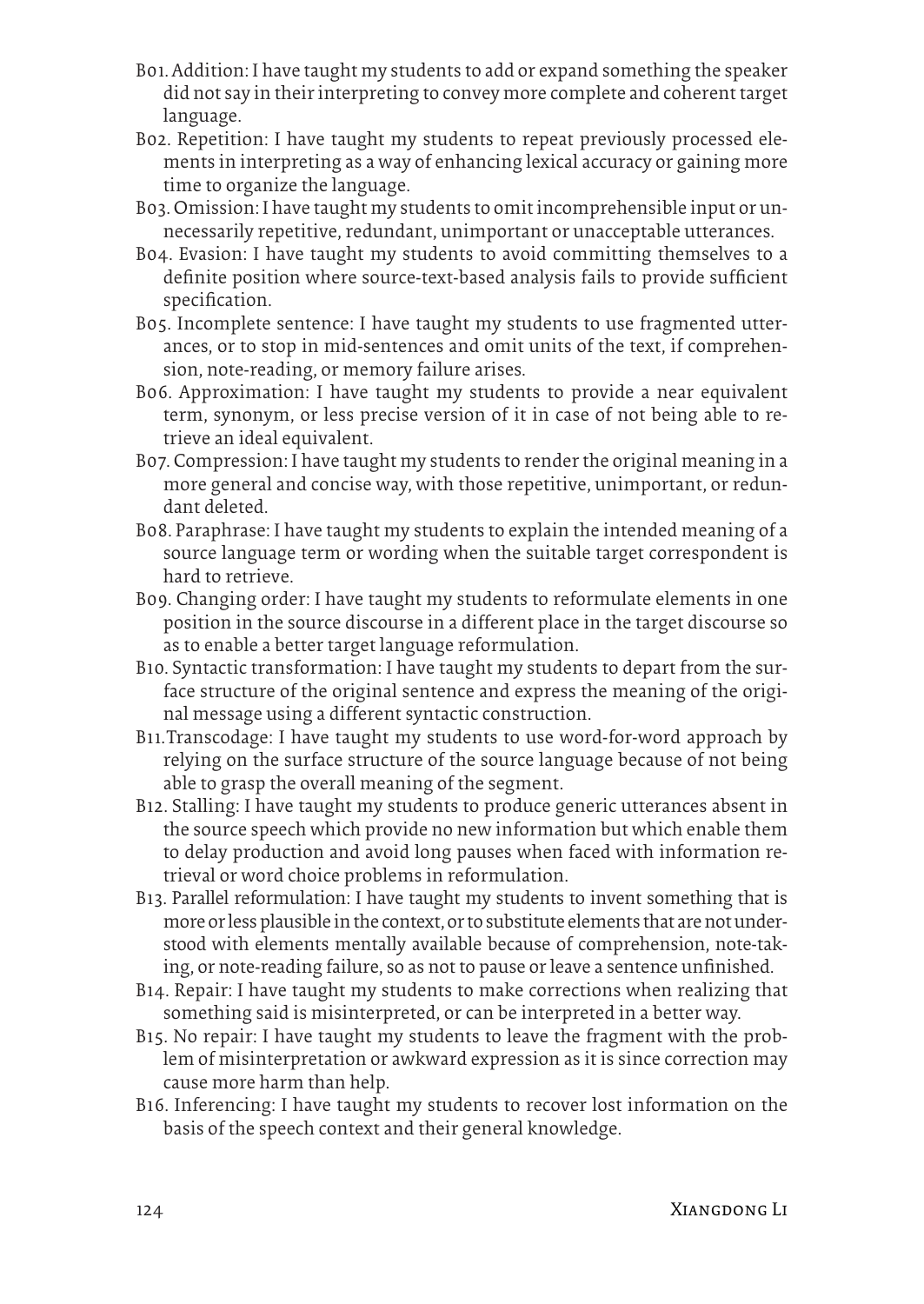# Acknowledgements

I would like to express my gratitude to Xi'an International Studies University for research support (12XWC12). I am indebted to Professor Qi Han, my ex-supervisor, and Professor Ruilin Li, for their constructive feedback on an earlier version of this manuscript, and to my colleagues and fellow undergraduate students for their participation in my research project. My sincere thanks also go to the two anonymous reviewers and Professor Alessandra Riccardi and Professor Mariachiara Russo for their continuous reviews of the manuscript and for their insightful suggestions. All deficiencies are my own responsibility. For questions, please contact xiangdong813@gmail.com.

# References

- Agrifoglio M. (2003) "El uso de la traducción a vista en la Enseñanza de la interpretación" (in English "Sight Translation in Teaching Interpreting"), *Tradução e Comunicação* 12, 99-113.
- Al-Khanji R. / El-Shiyab S. / Hussein R. (2000) "On the use of compensatory strategies in simultaneous interpretation", *Meta* 45/3, 548-557.
- Al-Qinai J. (2002) "Convergence and divergence in translating vs. interpreting competence", *Babel* 48/4, 305-329.
- Al-Salman S. / Al-Khanji R. (2002) "The native language factors in simultaneous interpretation in an Arabic/English context", *Meta* 47/4, 607-625.
- An S. (2009) "Syntactic challenges in simultaneous interpreting from Korean into English and coping strategies: focused on multiple-subject sentence", *Interpreting and Translation Studies* 12/2, 183-210.
- Barik H. (1971) "A description of various types of omissions, additions and errors encountered in simultaneous interpretation", *Meta* 15/1, 199-210.
- Bartlomiejczyk M. (2006) "Strategies of simultaneous interpreting and directionality", *Interpreting* 8/2, 149-174.
- Chang C. (2005) *Directionality in Chinese-English Simultaneous Interpreting: Impact on Performance and Strategy Use*, unpublished doctoral dissertation, University of Texas at Austin.
- Chernov G. V. (1992) "Conference interpretation in the USSR: history, theory, new frontiers", *Meta* 37/1, 149-162.
- Chernov G. V. (2004) *Inference and Anticipation in Simultaneous Interpreting: A Probability Prediction Model*, Amsterdam/Philadelphia, John Benjamins.
- Dam H. V. (1993) "Text condensing in consecutive interpreting", in Y. Gambier / J. Tommola (eds) *Translation and Knowledge*, Finland, University of Turku, 297-313.
- Dam H. V. (1995) *Tekstkondensering i foredragstolkning: formel og sproglig analyse på grundlag af spansk-danske tolkninger*, unpublished doctoral thesis, Aarhus School of Business.
- Dam H. V. (1996) "Text condensation in consecutive interpreting: summary of a Ph.D. dissertation", *Hermes* 17, 273-281.
- Dam H. V. (1998) "Lexical similarity vs. lexical dissimilarity in consecutive interpreting: a product-oriented study of form-based vs. meaning-based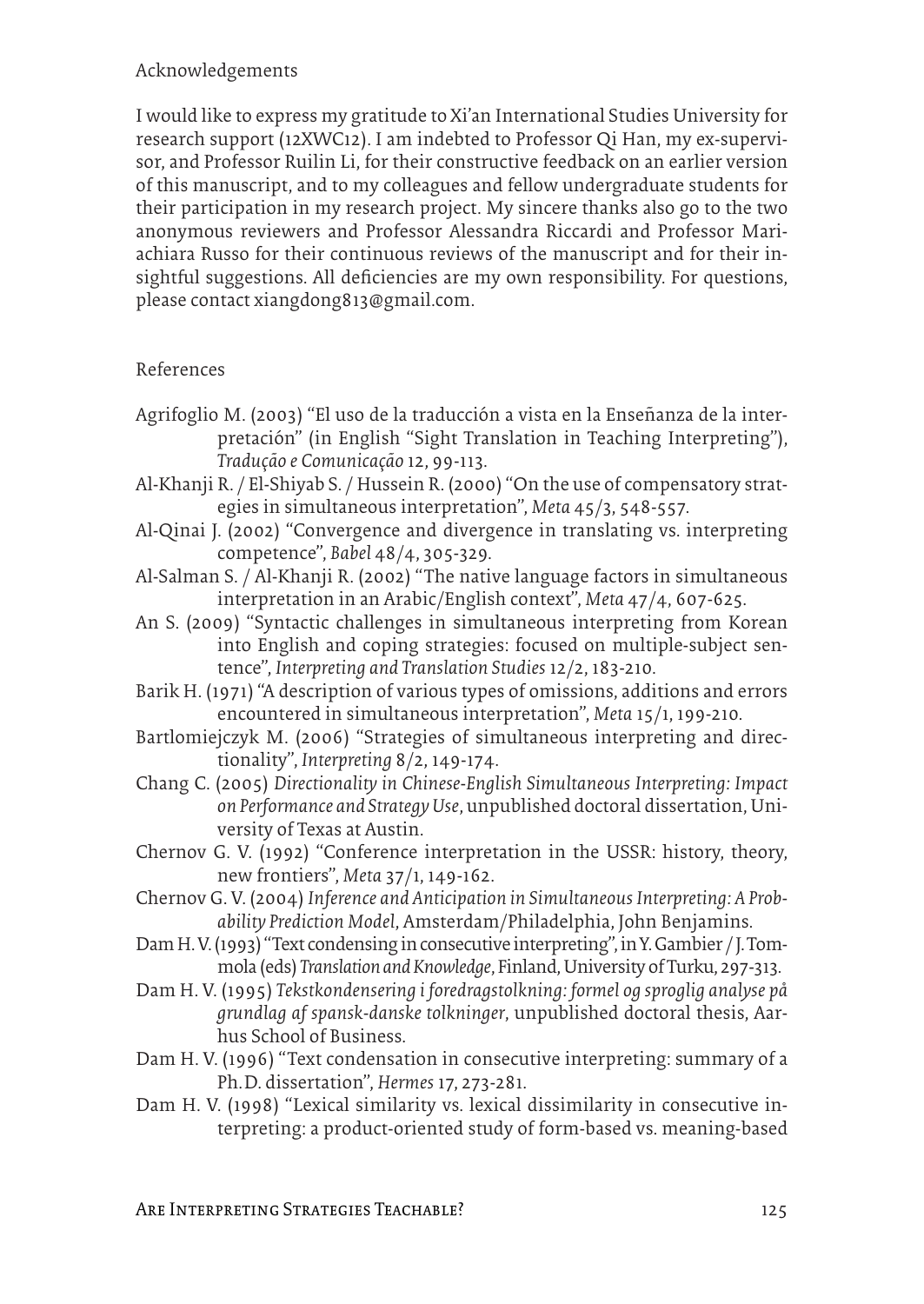interpreting", in F. Pöchhacker / M. Shlesinger (eds) *The Interpreting Studies Reader*, London/New York, Routledge, 266-277.

- Dam H. V. (2001) "On the option between form-based and meaning-based interpreting: the effect of source text difficulty on lexical target text form in simultaneous interpreting", *The Interpreters' Newsletter* 11, 27-55.
- De Feo N. (1993) *Strategie di riformulazione sintetica nell'interpretazione simultanea dall'inglese in italiano: un contributo sperimentale* unpublished M. A. thesis, SSLMIT, University of Trieste.
- Donato V. (2003) "Strategies adopted by student interpreters in SI: a comparison between the English-Italian and the German-Italian language-pairs", *The Interpreters' Newsletter* 12, 101-134.
- Duff P. (2008) *Case Study Research in Applied Linguistics,* New York, Taylor & Francis.
- Gile D. (2002/1997) "Conference interpreting as a cognitive management problem", in F. Pöchhacker / M. Shlesinger (eds) *The Interpreting Studies Reader*, London/New York, Routledge, 162-176.
- Gile D. (2009/1995) *Basic Concepts and Models in Interpreter and Translator Training,* (Revised edition), Amsterdam/Philadelphia, John Benjamins.
- Goldman-Eisler F. (1972) "Segmentation of input in simultaneous translation", *Journal of Psycholinguistic Research* 1/2, 127-140.
- Hirst W. / Spelke E.S. / Reaves C.C. / Caharack G. / Neisser U. (1980) "Dividing attention without alternation or automaticity", *Journal of Experimental Psychology*, 109/1, 98-117.
- Hu G. (2006) "Adaptation in consecutive interpreting", *Perspectives* 14/1, 3-12.
- Jones R. (1998) *Conference Interpreting Explained*, Manchester, St. Jerome.
- Kalina S. (1992) "Discourse processing and interpreting strategies: an approach to the teaching of interpreting", in C. Dollerup / A. Loddegaard (eds) *Teaching Translation and Interpreting: Training, Talent and Experience*, Amsterdam/Philadelphia, John Benjamins, 251-257.
- Kalina S. (1994a) "Some views on the theory of interpreter training and some practical suggestions", in M. Snell-Hornby / F. Pochhacker / K. Kaindl (eds) *Translation Studies: An Interdiscipline*, Amsterdam/Philadelphia, John Benjamins, 219-225.
- Kalina S. (1994b) "Analyzing interpreters' performance: methods and problems", in C. Dollerup / A. Loddegaard (eds) *Teaching Translation and Interpreting 2: Insights, Aim and Visions,* Amsterdam/Philadelphia, John Benjamins, 225-232.
- Kalina S. (1998) *Strategische Prozesse beim Dolmetschen: Theoretische Grundlagen, Empirische Fallstudien, Didaktische Konsequenzen*, Tübingen, Gunter Narr.
- Kalina S. (2000) "Interpreting competence as a basis and a goal for teaching", *The Interpreters' Newsletter* 10, 3-32.
- Kalina S. (2002) "Quality in interpreting and its prerequisites: a framework for a comprehensive view", in G. Garzone / M. Viezzi (eds) *Interpreting in the 21st Century: Challenges and Opportunities*, Amsterdam/Philadelphia, John Benjamins, 121-130.
- Kirchhoff H. (2002/1976) "SI: interdependence of variables in the interpreting process, interpreting models and interpreting strategies", in F. Pöchhacker / M. Shlesinger (eds) *The Interpreting Studies Reader*, London/ New York, Routledge, 112-130.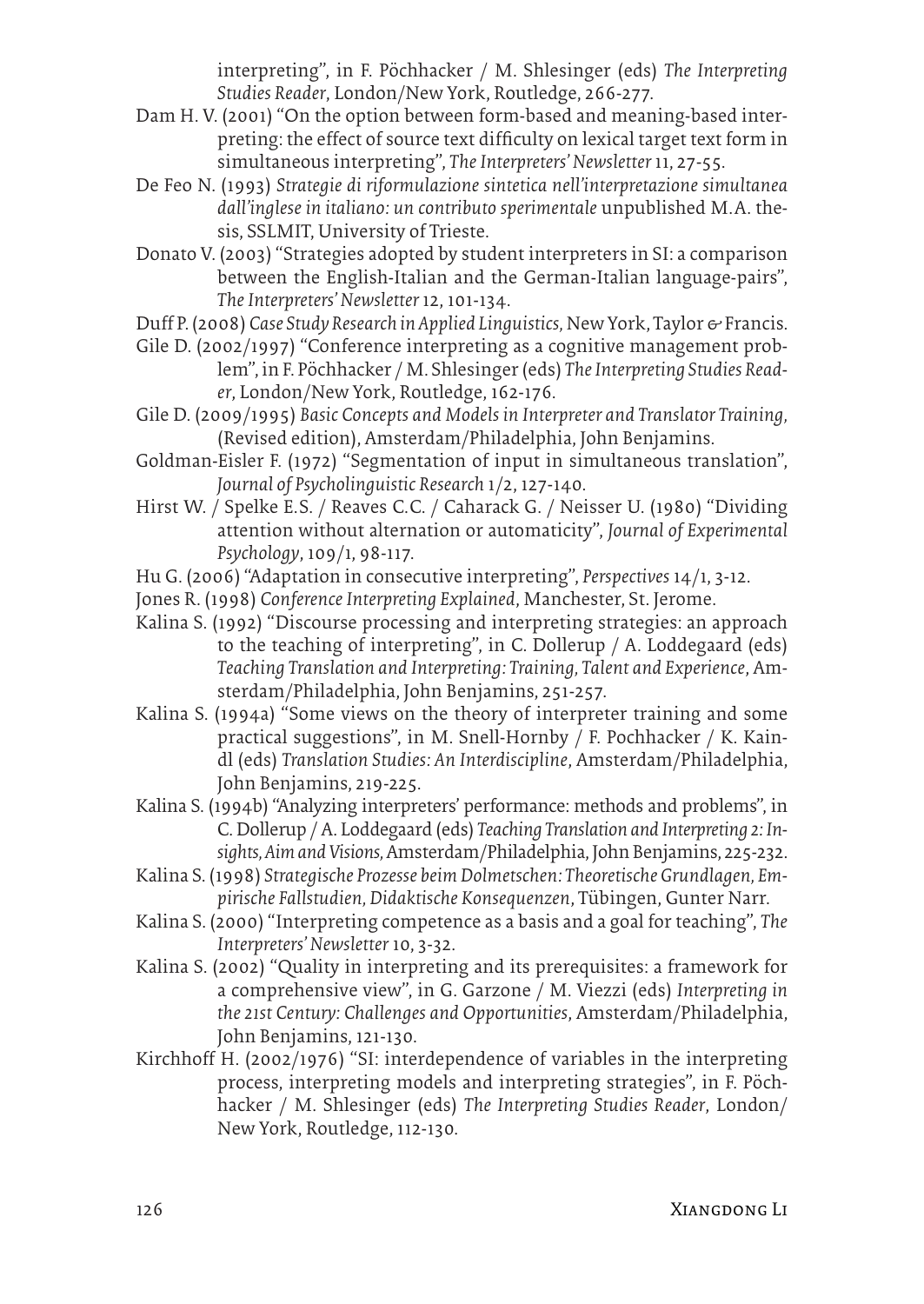- Kohn K. / Kalina S. (1996) "The strategic dimension of interpreting", *Meta* 41/1, 118-138.
- Lederer M. (1978) "Simultaneous interpretation: Units of meaning and other features", in D. Gerver / H. W. Sinaiko (eds) *Language Interpretation and Communication*, New York, Plenum Press, 323-333.
- Lederer M. (1981) *La Traduction Simultanée: Expérience et Théorie*, Paris, Minard.
- Lee M. (2013) "Language directionality and omission as strategy during simultaneous Interpreting", *The Journal of Translation Studies* 14/1, 155-181.
- Lee S. (2007) "The use of segmentation strategy in sight translation: a pilot study", *Conference Interpretation and Translation* 9/1, 153-172.
- Lee S. (2013) *Ear-Voice Span and Syntactic Makeup of Segments in Simultaneous Interpretation of Korean and English Unscripted Speeches*, unpublished doctoral dissertation, Hankuk University of Foreign Studies.
- Li C. (2010) "Coping strategies for fast delivery in simultaneous interpretation", *The Journal of Specialized Translation* 13, 19-25.
- Lim H. (2011) "Using anticipation as a simultaneous interpretation strategy", *Interpretation and Translation* 13/1, 59-87.
- Liontou K. (2011) "Strategies in German-to-Greek simultaneous interpreting: a corpus-based approach", *Gramma* 19, 37-56.
- Liontou K. (2012) *Anticipation in German to Greek Simultaneous Interpreting: A Corpus-based Approach*, unpublished doctoral dissertation, University of Vienna.
- Messner C. (2000) *Interpretazione consecutiva e interpretazione simultanea: confronto e analisi delle strategie interpretative*, unpublished M. A. thesis, SSLMIT, University of Trieste.
- Meuleman C. / Van Besien F. (2009) "Coping with extreme speech conditions in simultaneous interpreting", *Interpreting* 11/1, 20-34.
- Mizuno A. (2005) "Process model for simultaneous interpreting and working memory", *Meta* 50/2, 739-752.
- Niska H. (1998) "Explorations in translational creativity: strategies for interpreting neologisms", <http://lisa.tolk.su.se/kreeng2.htm>.
- Petite C. (2005) "Evidence of repair mechanisms in simultaneous interpreting: a corpus-based analysis", *Interpreting* 7/1, 27-49.
- Pöchhacker F. (2007) "Coping with culture in media interpreting", *Perspectives*  15/2, 123-142.
- Riccardi A. (1995) "Language-specific strategies in simultaneous interpreting", in C. Dollerup / V. Appel (eds) *Teaching Translation and Interpreting 3: New Horizons*, Amsterdam/Philadelphia, John Benjamins, 213-222.
- Riccardi A. (1998) "Interpreting strategies and creativity", in A. Beylard-Ozeroff / J. Králová / B. Moser-Mercer (eds) *Translators' Strategies and Creativity*, Amsterdam/Philadelphia, John Benjamins, 171-179.
- Riccardi A. (1999) "Interpretazione simultanea: strategie generali e specifiche", in C. Falbo / M. Russo / F. Straniero Sergio (eds) *Interpretazione simultanea e consecutiva: problemi teorici e metodologie didattiche*, Milano, Hoepli, 161-174.
- Riccardi A. (2005) "On the evolution of interpreting strategies in simultaneous interpreting", *Meta* 50/2, 753-767.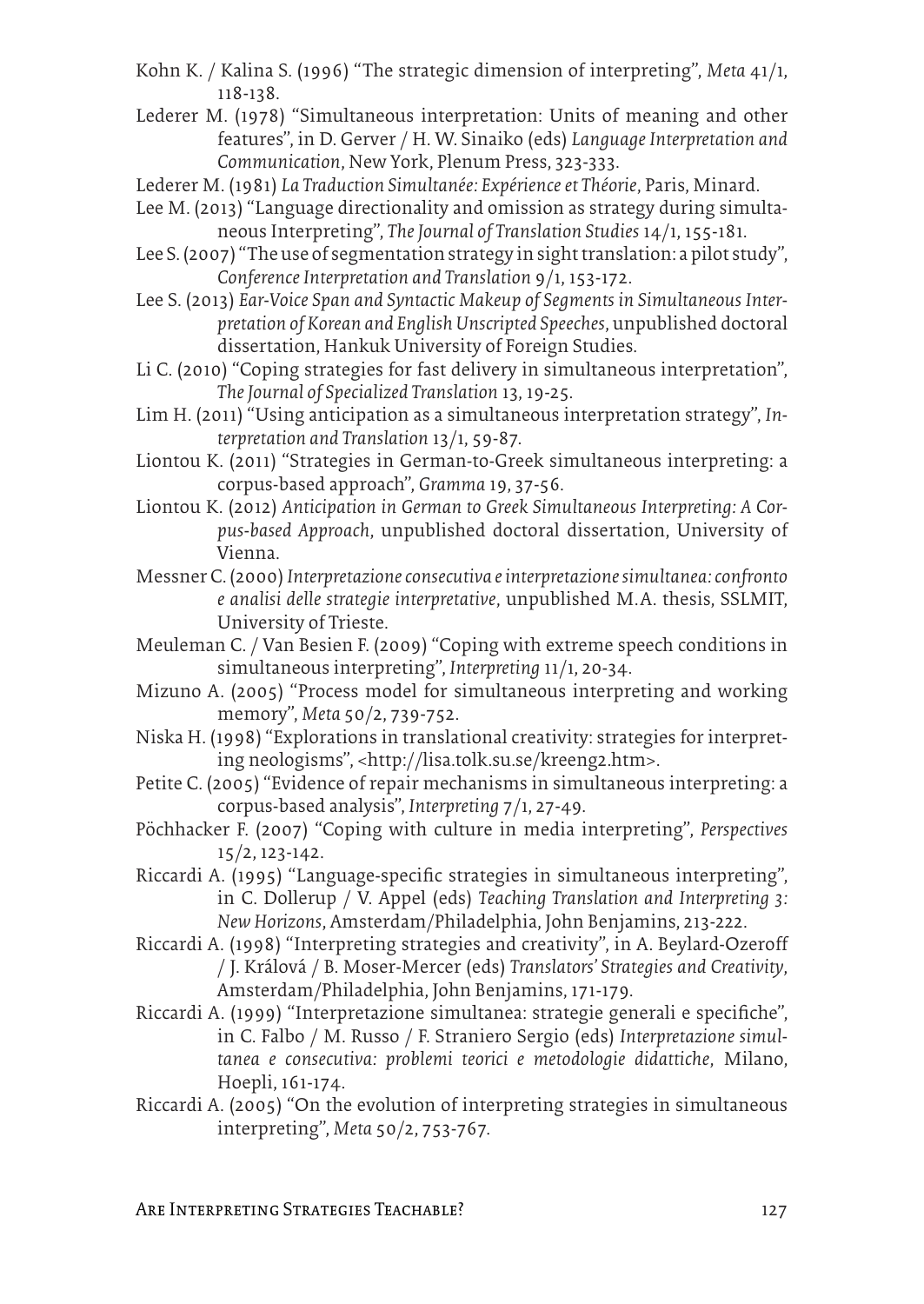- Seeber K. G. / Kerzel D. (2012) "Cognitive load in simultaneous interpreting: model meets data", *The International Journal of Bilingualism* 16/2, 228-242.
- Seleskovitch D. (1978) *Interpreting for International Conferences: Problems of Language and Communication*, Washington, Pen & Booth.
- Setton R. (1999) *Simultaneous Interpretation: A Cognitive-Pragmatic Analysis*, Amsterdam/Philadelphia, John Benjamins.
- Snelling D. (1992) *Strategies for Simultaneous Interpreting: From Romance Languages into English*, Udine, Campanotto Editore.
- Sunnari M. (1995) "Processing strategies in simultaneous interpreting: 'saying it all' vs. synthesis", in J. Tommola (ed.) *Topics in Interpreting Research*, Turku, University of Turku,109-119.
- Van Besien F. (1999) "Anticipation in simultaneous interpretation", *Meta* 44/2, 250-259.
- Viaggio S. (1992) "Teaching beginners to shut up and listen", *The Interpreters' Newsletter* 4, 45-58.
- Wang Y. (2008) *A Corpus-based Study on the Compression Strategy in Chinese-English Simultaneous Interpreting*, unpublished doctoral dissertation, The Chinese University of Hong Kong.
- Wilss W. (1978) "Syntactic anticipation in German-English simultaneous interpreting", in D. Gerver / H. W. Sinaiko (eds) *Language, Interpretation and Communication*, New York, Plenum, 343-352.
- Wu M. (2001) "The importance of being strategic: a strategic approach to the teaching of simultaneous interpreting", *Studies of Translation and Interpretation* 6, 79-92.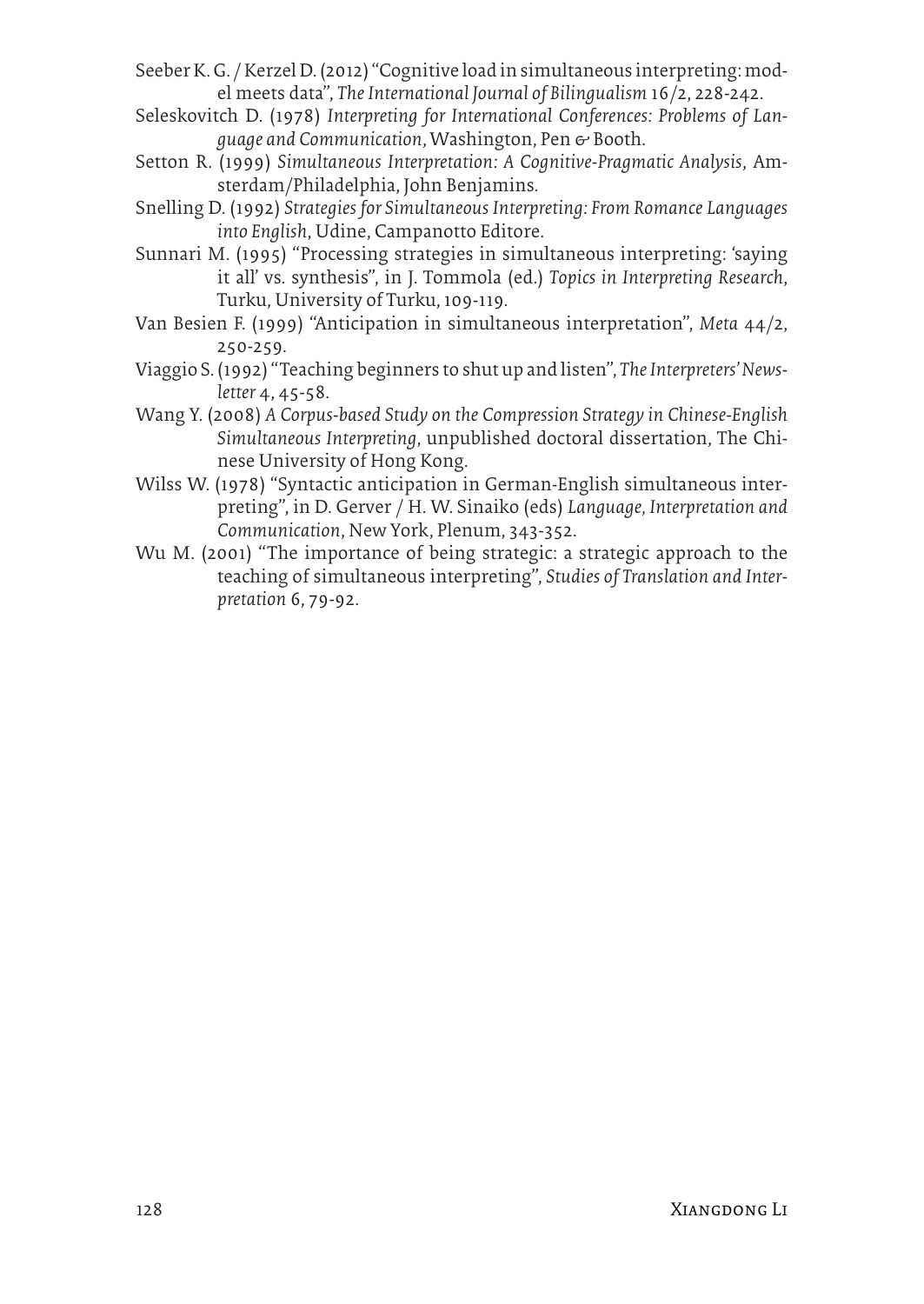the interpreters' newsletter call for papers: issue on Sign Language Interpreting Guest Editor: *Cynthia J. Kellett*

#### Scope

In recent years, scholarly interest in Interpreting Studies has embraced broader horizons beyond conference interpreting to explore new forms of interlinguistic communication that are emerging in response to rapid transformations within our modern societies. Issue 19 of *The Interpreters' Newsletter* will focus on Sign Language Interpreting (SLI) an exciting new research area that is developing in different parts of the world. The provision of formal training in SLI began in the second half of the 20<sup>th</sup> century in a handful of countries in response to a growing demand for qualified interpreters able to assist deaf people in a wide variety of social contexts and is spreading worldwide at an uneven pace. Some training institutions have several decades of experience in the field, whereas others are still at early stages of development or planning. Owing to national linguistic policies and political shortcomings, many obstacles to universal provision of SL interpreter training and, thus, easy access for deaf people to the services of professional Sign Language interpreters still remain. The editor invites theoretical and empirical contributions that address different aspects of SLI in any language combination. The aim of this issue is to call on practitioners, trainers and researchers to address the state-of-art in their fields of experience. Topics of interest include, but are not limited to, the following: Topics of interest

- − Spoken- vs. signed-language interpreting
- − Public Service Interpreting for deaf clients (research in different work settings)
- − Sign Language conference interpreting
- − Deaf interpreters
- − SLI skills and strategies
- − Quality in SLI
- − SLI and the media
- − SLI and new technologies

Papers must be submitted in English or French and describe original research which is neither published nor currently under review by other journals or conferences. Submitted manuscripts will be subject to a process of peer review. Guidelines are available at: http://www.openstarts.units.it/dspace/handle/10077/2119

Manuscripts should be around 6,000 words long, including references and should be sent as Word attachments to the e-mail address: jkellett@units.it (Subject: "NL 19 PAPER").

| Important dates             |                                |
|-----------------------------|--------------------------------|
| Manuscript submission:      | 15 <sup>th</sup> November 2013 |
| Notification of acceptance: | $30th$ April 2014              |
| Publication:                | December 2014                  |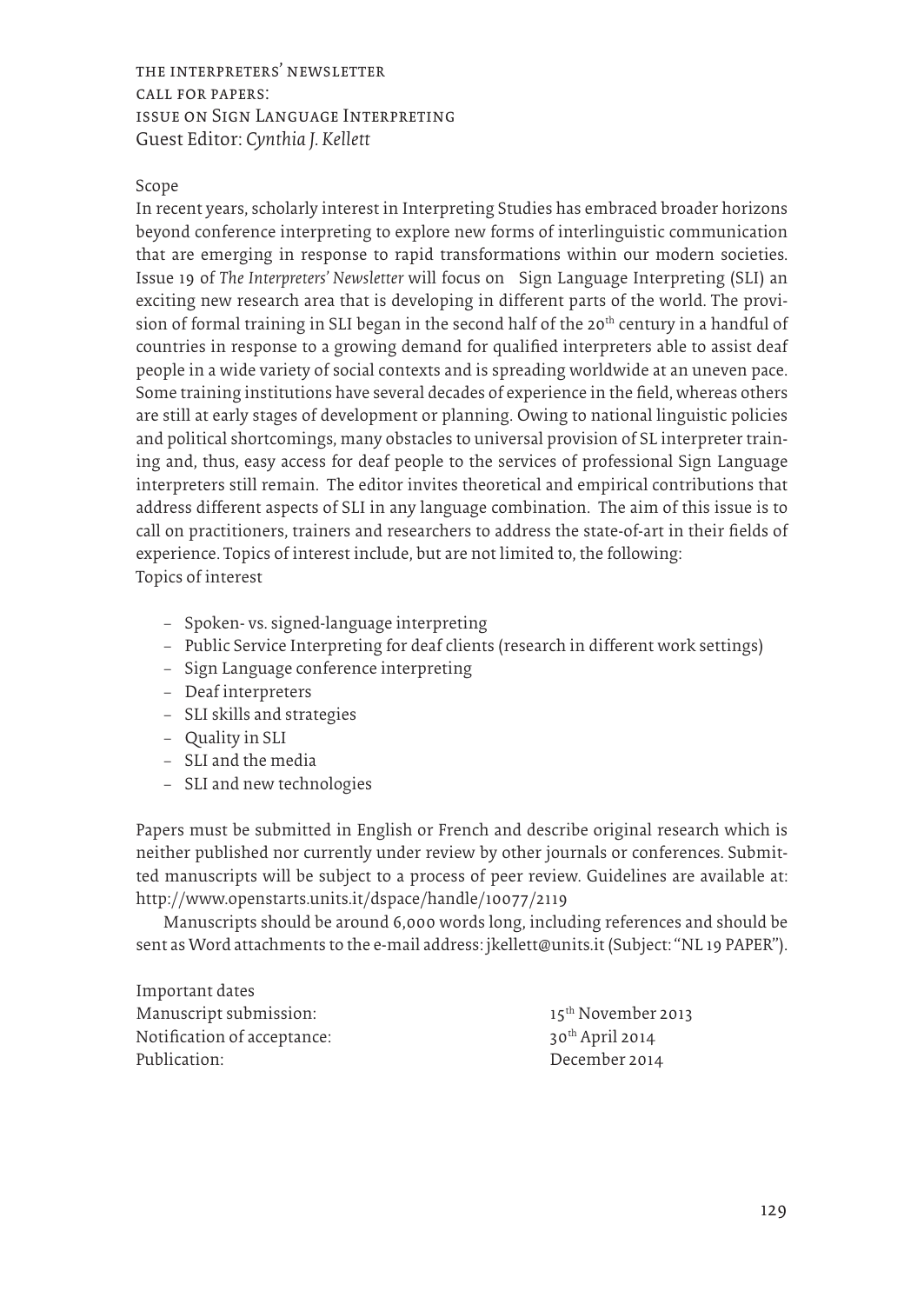The interpreters' newsletter call for papers: issue on Dialogue Interpreting Guest Editors: *Eugenia Dal Fovo* and *Natacha S. A. Niemants*

#### Scope

Dialogue Interpreting (DI) has been gaining increasing scholarly interest in Interpreting Studies, revising the notion of interpreter invisibility to account for the physical and verbal participation of interpreters in the interaction. This interest has fostered discussion on the socio-pragmatic aspects of the interpreter's role in a complex, multi-party communication activity. Issue 20 of *The Interpreters' Newsletter* will offer researchers and practitioners the opportunity to share research results and aims to provide an exhaustive overview of the latest advances in this field. The editors invite contributions that address theoretical, methodological and practical issues of DI.

#### Topics of interest

Topics of interest include, but are not limited to, the following:

- − Design and creation of DI corpora and methods of interrogation
- − Analysis of interpreters' performances
- − DI in different work settings (e.g. health care, immigration services, courtrooms, business settings, police stations, television, etc.)
- − Interactional aspects of DI (interpreting as translation and coordination activity, role and identity negotiation, co-construction of meaning, etc.)
- − Code switching in interpreter-mediated dialogue-like interactions
- − DI *in absentia* (i.e. remote, telephone or video interpreting)
- − Ad hoc, natural or non-professional interpreting in dialogue-like interactions
- − Multimodality in DI
- − Cultural competence and DI
- − Note taking in DI
- − DI quality assessment and users' expectations
- − DI ethical, socio-cultural and ideological issues
- − Recurring tendencies in interpreters' translational behaviour and their impact if any – on the dissemination of DI rules of conduct and professional norms

Papers must be submitted in English or French and describe original research which is neither published nor currently under review by other journals or conferences. Submitted manuscripts will be subject to a process of double-blind peer review. Guidelines are available at: http://www.openstarts.units.it/eut/Instructions2AuthorsInterpreters.pdf

Manuscripts should be around 6,000 words long, including references and should be sent as Word attachments to the e-mail address: interpretersnewsletter20@gmail.com (Subject: NL 20 PAPER; File Name: author's name\_IN2015\_paper).

| Important dates                    |                      |
|------------------------------------|----------------------|
| Manuscript submission:             | $15th$ November 2014 |
| Results of peer-reviewing process: | $30th$ April 2015    |
| Publication:                       | December 2015        |